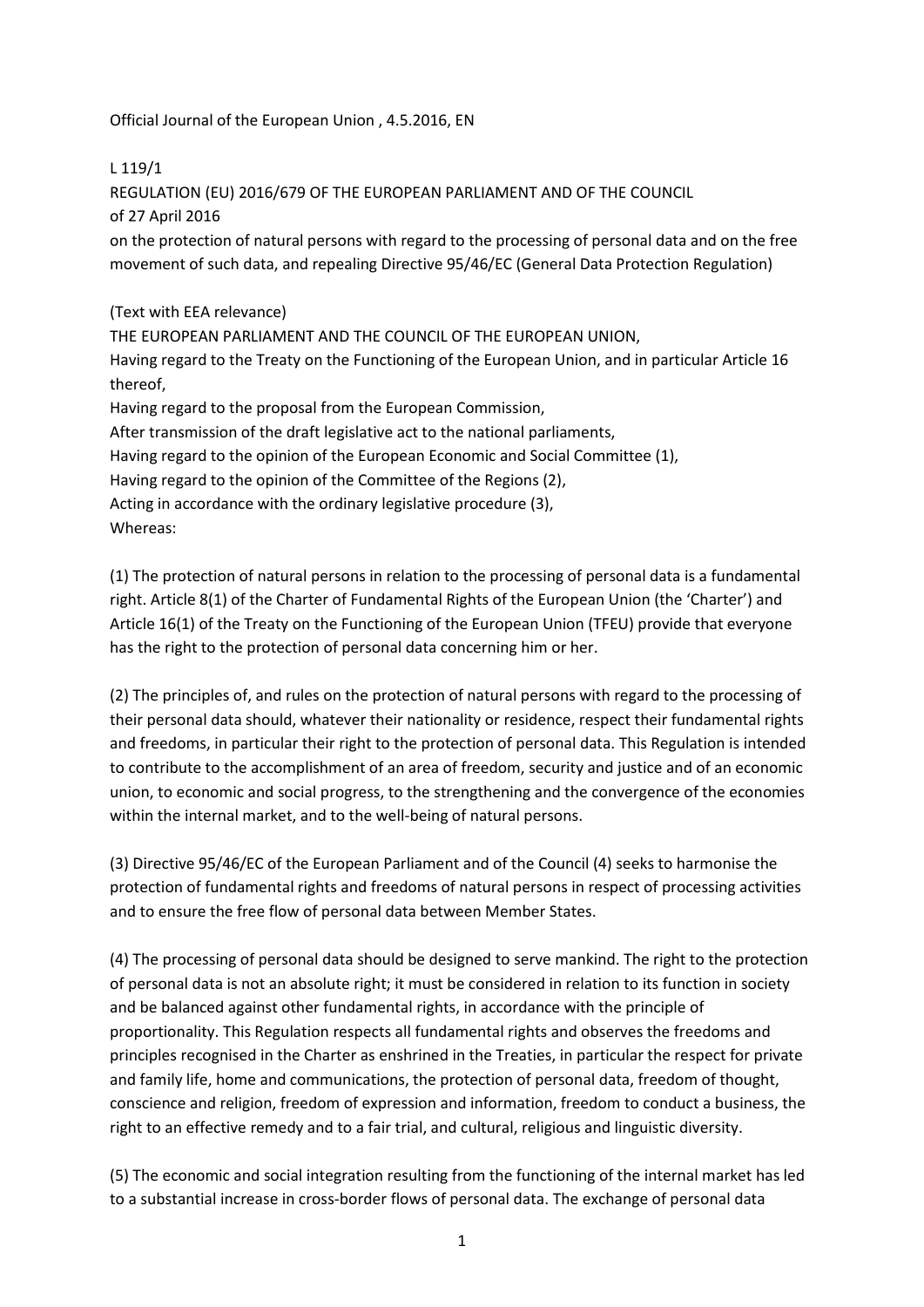between public and private actors, including natural persons, associations and undertakings across the Union has increased. National authorities in the Member States are being called upon by Union law to cooperate and exchange personal data so as to be able to perform their duties or carry out tasks on behalf of an authority in another Member State.

(6) Rapid technological developments and globalisation have brought new challenges for the protection of personal data. The scale of the collection and sharing of personal data has increased significantly. Technology allows both private companies and public authorities to make use of personal data on an unprecedented scale in order to pursue their activities. Natural persons increasingly make personal information available publicly and globally. Technology has transformed both the economy and social life, and should further facilitate the free flow of personal data within the Union and the transfer to third countries and international organisations, while ensuring a high level of the protection of personal data.

(7) Those developments require a strong and more coherent data protection framework in the Union, backed by strong enforcement, given the importance of creating the trust that will allow the digital economy to develop across the internal market. Natural persons should have control of their own personal data. Legal and practical certainty for natural persons, economic operators and public authorities should be enhanced.

(8) Where this Regulation provides for specifications or restrictions of its rules by Member State law, Member States may, as far as necessary for coherence and for making the national provisions comprehensible to the persons to whom they apply, incorporate elements of this Regulation into their national law.

(9) The objectives and principles of Directive 95/46/EC remain sound, but it has not prevented fragmentation in the implementation of data protection across the Union, legal uncertainty or a widespread public perception that there are significant risks to the protection of natural persons, in particular with regard to online activity. Differences in the level of protection of the rights and freedoms of natural persons, in particular the right to the protection of personal data, with regard to the processing of personal data in the Member States may prevent the free flow of personal data throughout the Union. Those differences may therefore constitute an obstacle to the pursuit of economic activities at the level of the Union, distort competition and impede authorities in the discharge of their responsibilities under Union law. Such a difference in levels of protection is due to the existence of differences in the implementation and application of Directive 95/46/EC.

(10) In order to ensure a consistent and high level of protection of natural persons and to remove the obstacles to flows of personal data within the Union, the level of protection of the rights and freedoms of natural persons with regard to the processing of such data should be equivalent in all Member States. Consistent and homogenous application of the rules for the protection of the fundamental rights and freedoms of natural persons with regard to the processing of personal data should be ensured throughout the Union. Regarding the processing of personal data for compliance with a legal obligation, for the performance of a task carried out in the public interest or in the exercise of official authority vested in the controller, Member States should be allowed to maintain or introduce national provisions to further specify the application of the rules of this Regulation. In conjunction with the general and horizontal law on data protection implementing Directive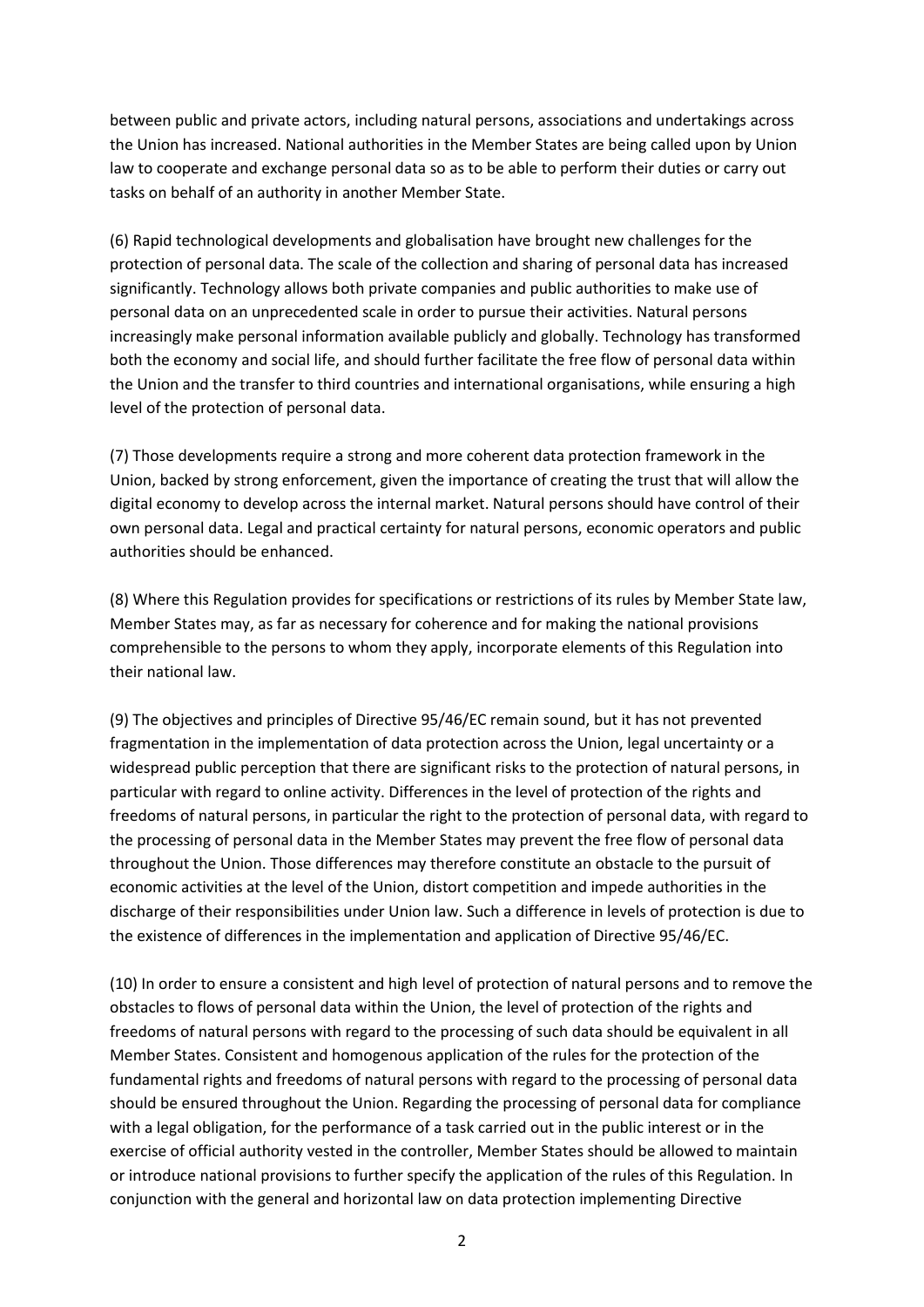95/46/EC, Member States have several sector-specific laws in areas that need more specific provisions. This Regulation also provides a margin of manoeuvre for Member States to specify its rules, including for the processing of special categories of personal data ('sensitive data'). To that extent, this Regulation does not exclude Member State law that sets out the circumstances for specific processing situations, including determining more precisely the conditions under which the processing of personal data is lawful.

(11) Effective protection of personal data throughout the Union requires the strengthening and setting out in detail of the rights of data subjects and the obligations of those who process and determine the processing of personal data, as well as equivalent powers for monitoring and ensuring compliance with the rules for the protection of personal data and equivalent sanctions for infringements in the Member States.

(12) Article 16(2) TFEU mandates the European Parliament and the Council to lay down the rules relating to the protection of natural persons with regard to the processing of personal data and the rules relating to the free movement of personal data.

(13) In order to ensure a consistent level of protection for natural persons throughout the Union and to prevent divergences hampering the free movement of personal data within the internal market, a Regulation is necessary to provide legal certainty and transparency for economic operators, including micro, small and medium-sized enterprises, and to provide natural persons in all Member States with the same level of legally enforceable rights and obligations and responsibilities for controllers and processors, to ensure consistent monitoring of the processing of personal data, and equivalent sanctions in all Member States as well as effective cooperation between the supervisory authorities of different Member States. The proper functioning of the internal market requires that the free movement of personal data within the Union is not restricted or prohibited for reasons connected with the protection of natural persons with regard to the processing of personal data. To take account of the specific situation of micro, small and medium-sized enterprises, this Regulation includes a derogation for organisations with fewer than 250 employees with regard to recordkeeping. In addition, the Union institutions and bodies, and Member States and their supervisory authorities, are encouraged to take account of the specific needs of micro, small and medium-sized enterprises in the application of this Regulation. The notion of micro, small and medium-sized enterprises should draw from Article 2 of the Annex to Commission Recommendation 2003/361/EC (5).

(14) The protection afforded by this Regulation should apply to natural persons, whatever their nationality or place of residence, in relation to the processing of their personal data. This Regulation does not cover the processing of personal data which concerns legal persons and in particular undertakings established as legal persons, including the name and the form of the legal person and the contact details of the legal person.

(15) In order to prevent creating a serious risk of circumvention, the protection of natural persons should be technologically neutral and should not depend on the techniques used. The protection of natural persons should apply to the processing of personal data by automated means, as well as to manual processing, if the personal data are contained or are intended to be contained in a filing system. Files or sets of files, as well as their cover pages, which are not structured according to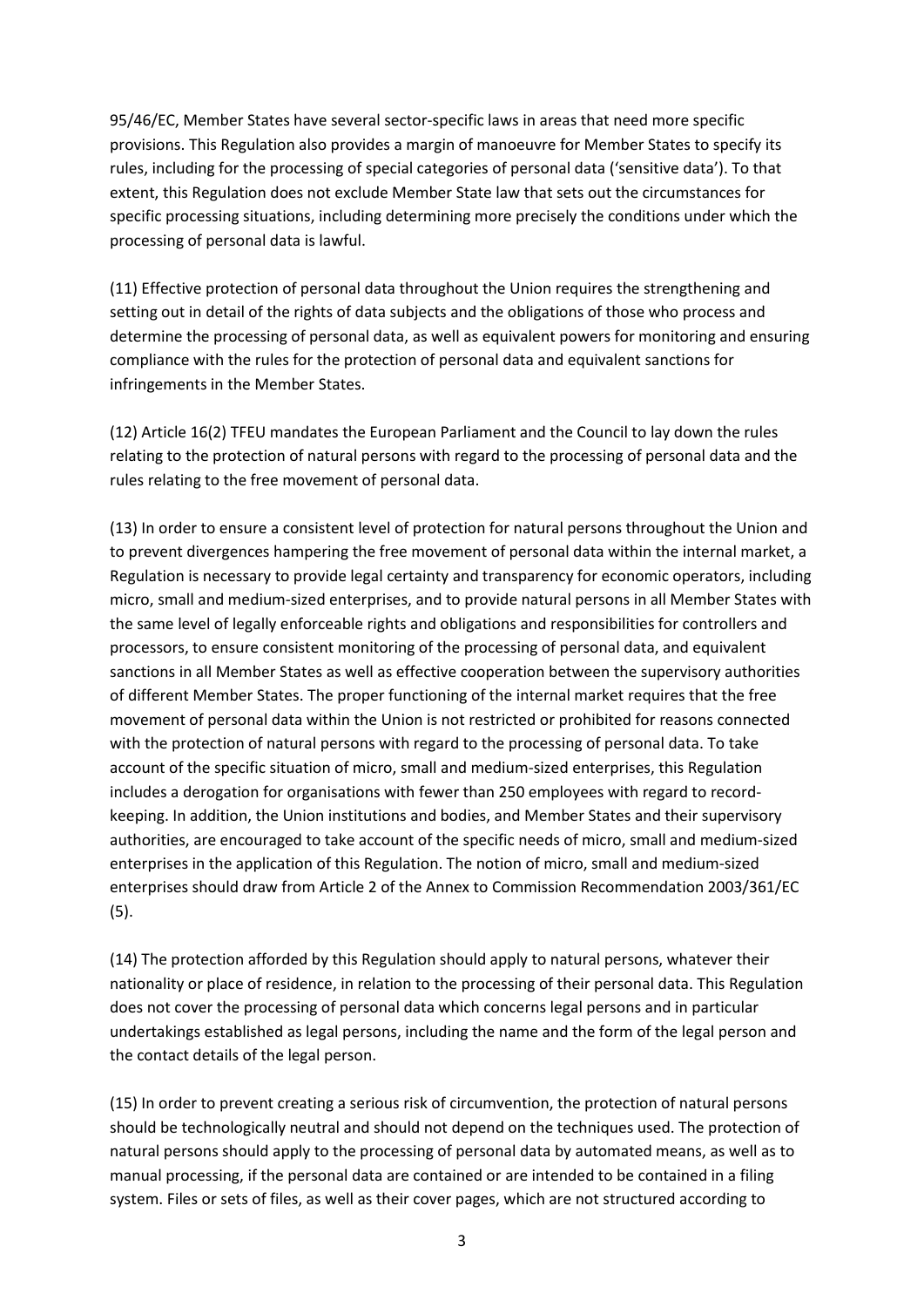specific criteria should not fall within the scope of this Regulation.

(16) This Regulation does not apply to issues of protection of fundamental rights and freedoms or the free flow of personal data related to activities which fall outside the scope of Union law, such as activities concerning national security. This Regulation does not apply to the processing of personal data by the Member States when carrying out activities in relation to the common foreign and security policy of the Union.

(17) Regulation (EC) No 45/2001 of the European Parliament and of the Council (6) applies to the processing of personal data by the Union institutions, bodies, offices and agencies. Regulation (EC) No 45/2001 and other Union legal acts applicable to such processing of personal data should be adapted to the principles and rules established in this Regulation and applied in the light of this Regulation. In order to provide a strong and coherent data protection framework in the Union, the necessary adaptations of Regulation (EC) No 45/2001 should follow after the adoption of this Regulation, in order to allow application at the same time as this Regulation.

(18) This Regulation does not apply to the processing of personal data by a natural person in the course of a purely personal or household activity and thus with no connection to a professional or commercial activity. Personal or household activities could include correspondence and the holding of addresses, or social networking and online activity undertaken within the context of such activities. However, this Regulation applies to controllers or processors which provide the means for processing personal data for such personal or household activities.

(19) The protection of natural persons with regard to the processing of personal data by competent authorities for the purposes of the prevention, investigation, detection or prosecution of criminal offences or the execution of criminal penalties, including the safeguarding against and the prevention of threats to public security and the free movement of such data, is the subject of a specific Union legal act. This Regulation should not, therefore, apply to processing activities for those purposes. However, personal data processed by public authorities under this Regulation should, when used for those purposes, be governed by a more specific Union legal act, namely Directive (EU) 2016/680 of the European Parliament and of the Council (7). Member States may entrust competent authorities within the meaning of Directive (EU) 2016/680 with tasks which are not necessarily carried out for the purposes of the prevention, investigation, detection or prosecution of criminal offences or the execution of criminal penalties, including the safeguarding against and prevention of threats to public security, so that the processing of personal data for those other purposes, in so far as it is within the scope of Union law, falls within the scope of this Regulation. With regard to the processing of personal data by those competent authorities for purposes falling within scope of this Regulation, Member States should be able to maintain or introduce more specific provisions to adapt the application of the rules of this Regulation. Such provisions may determine more precisely specific requirements for the processing of personal data by those competent

authorities for those other purposes, taking into account the constitutional, organisational and administrative structure of the respective Member State. When the processing of personal data by private bodies falls within the scope of this Regulation, this Regulation should provide for the possibility for Member States under specific conditions to restrict by law certain obligations and rights when such a restriction constitutes a necessary and proportionate measure in a democratic society to safeguard specific important interests including public security and the prevention,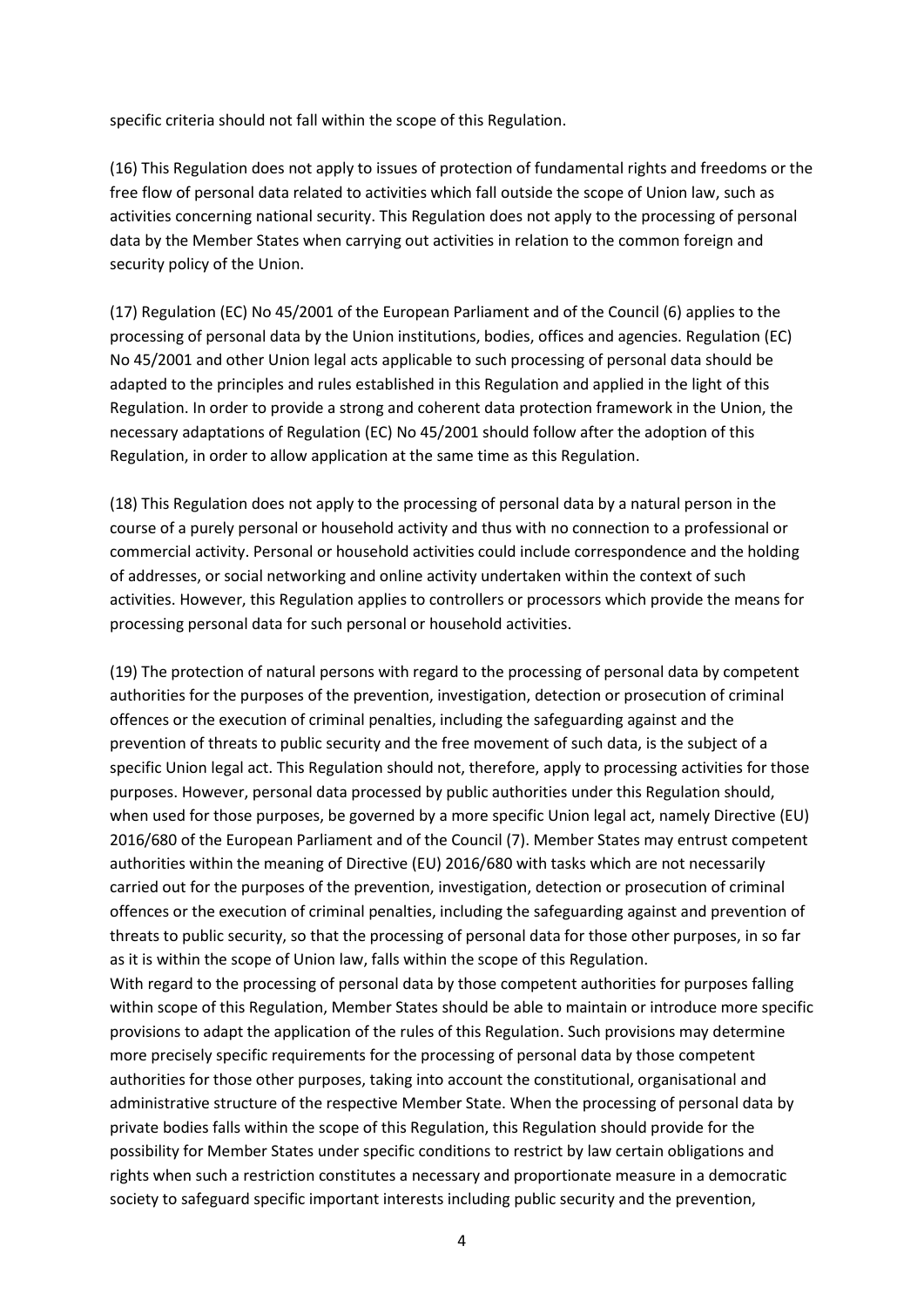investigation, detection or prosecution of criminal offences or the execution of criminal penalties, including the safeguarding against and the prevention of threats to public security. This is relevant for instance in the framework of anti-money laundering or the activities of forensic laboratories.

(20) While this Regulation applies, inter alia, to the activities of courts and other judicial authorities, Union or Member State law could specify the processing operations and processing procedures in relation to the processing of personal data by courts and other judicial authorities. The competence of the supervisory authorities should not cover the processing of personal data when courts are acting in their judicial capacity, in order to safeguard the independence of the judiciary in the performance of its judicial tasks, including decision-making. It should be possible to entrust supervision of such data processing operations to specific bodies within the judicial system of the Member State, which should, in particular ensure compliance with the rules of this Regulation, enhance awareness among members of the judiciary of their obligations under this Regulation and handle complaints in relation to such data processing operations.

(21) This Regulation is without prejudice to the application of Directive 2000/31/EC of the European Parliament and of the Council (8), in particular of the liability rules of intermediary service providers in Articles 12 to 15 of that Directive. That Directive seeks to contribute to the proper functioning of the internal market by ensuring the free movement of information society services between Member States.

(22) Any processing of personal data in the context of the activities of an establishment of a controller or a processor in the Union should be carried out in accordance with this Regulation, regardless of whether the processing itself takes place within the Union. Establishment implies the effective and real exercise of activity through stable arrangements. The legal form of such arrangements, whether through a branch or a subsidiary with a legal personality, is not the determining factor in that respect.

(23) In order to ensure that natural persons are not deprived of the protection to which they are entitled under this Regulation, the processing of personal data of data subjects who are in the Union by a controller or a processor not established in the Union should be subject to this Regulation where the processing activities are related to offering goods or services to such data subjects irrespective of whether connected to a payment. In order to determine whether such a controller or processor is offering goods or services to data subjects who are in the Union, it should be ascertained whether it is apparent that the controller or processor envisages offering services to data subjects in one or more Member States in the Union. Whereas the mere accessibility of the controller's, processor's or an intermediary's website in the Union, of an email address or of other contact details, or the use of a language generally used in the third country where the controller is established, is insufficient to ascertain such intention, factors such as the use of a language or a currency generally used in one or more Member States with the possibility of ordering goods and services in that other language, or the mentioning of customers or users who are in the Union, may make it apparent that the controller envisages offering goods or services to data subjects in the Union.

(24) The processing of personal data of data subjects who are in the Union by a controller or processor not established in the Union should also be subject to this Regulation when it is related to the monitoring of the behaviour of such data subjects in so far as their behaviour takes place within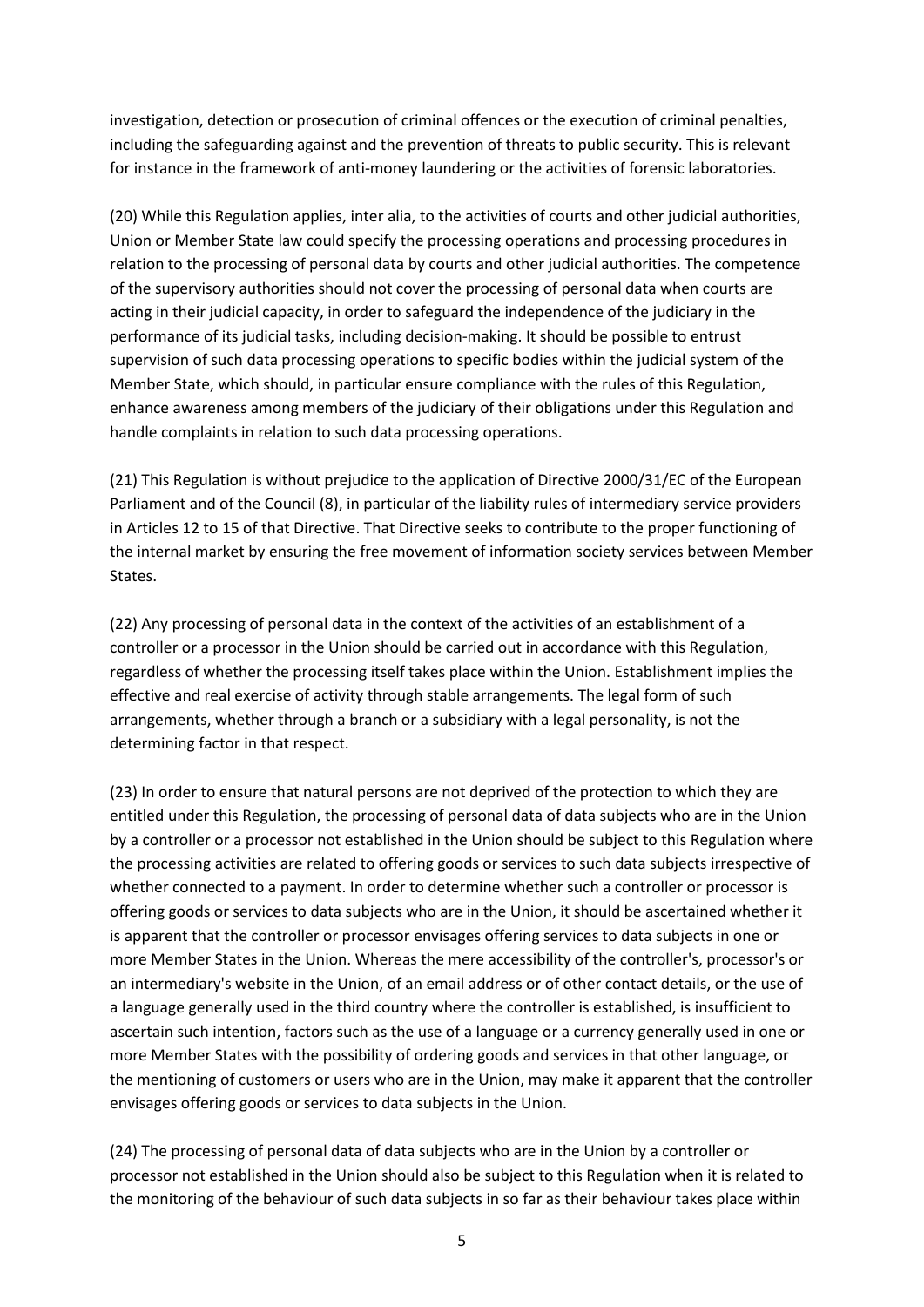the Union. In order to determine whether a processing activity can be considered to monitor the behaviour of data subjects, it should be ascertained whether natural persons are tracked on the internet including potential subsequent use of personal data processing techniques which consist of profiling a natural person, particularly in order to take decisions concerning her or him or for analysing or predicting her or his personal preferences, behaviours and attitudes.

(25) Where Member State law applies by virtue of public international law, this Regulation should also apply to a controller not established in the Union, such as in a Member State's diplomatic mission or consular post.

(26) The principles of data protection should apply to any information concerning an identified or identifiable natural person. Personal data which have undergone pseudonymisation, which could be attributed to a natural person by the use of additional information should be considered to be information on an identifiable natural person. To determine whether a natural person is identifiable, account should be taken of all the means reasonably likely to be used, such as singling out, either by the controller or by another person to identify the natural person directly or indirectly. To ascertain whether means are reasonably likely to be used to identify the natural person, account should be taken of all objective factors, such as the costs of and the amount of time required for identification, taking into consideration the available technology at the time of the processing and technological developments. The principles of data protection should therefore not apply to anonymous information, namely information which does not relate to an identified or identifiable natural person or to personal data rendered anonymous in such a manner that the data subject is not or no longer identifiable. This Regulation does not therefore concern the processing of such anonymous information, including for statistical or research purposes.

(27) This Regulation does not apply to the personal data of deceased persons. Member States may provide for rules regarding the processing of personal data of deceased persons.

(28) The application of pseudonymisation to personal data can reduce the risks to the data subjects concerned and help controllers and processors to meet their data-protection obligations. The explicit introduction of 'pseudonymisation' in this Regulation is not intended to preclude any other measures of data protection.

(29) In order to create incentives to apply pseudonymisation when processing personal data, measures of pseudonymisation should, whilst allowing general analysis, be possible within the same controller when that controller has taken technical and organisational measures necessary to ensure, for the processing concerned, that this Regulation is implemented, and that additional information for attributing the personal data to a specific data subject is kept separately. The controller processing the personal data should indicate the authorised persons within the same controller.

(30) Natural persons may be associated with online identifiers provided by their devices, applications, tools and protocols, such as internet protocol addresses, cookie identifiers or other identifiers such as radio frequency identification tags. This may leave traces which, in particular when combined with unique identifiers and other information received by the servers, may be used to create profiles of the natural persons and identify them.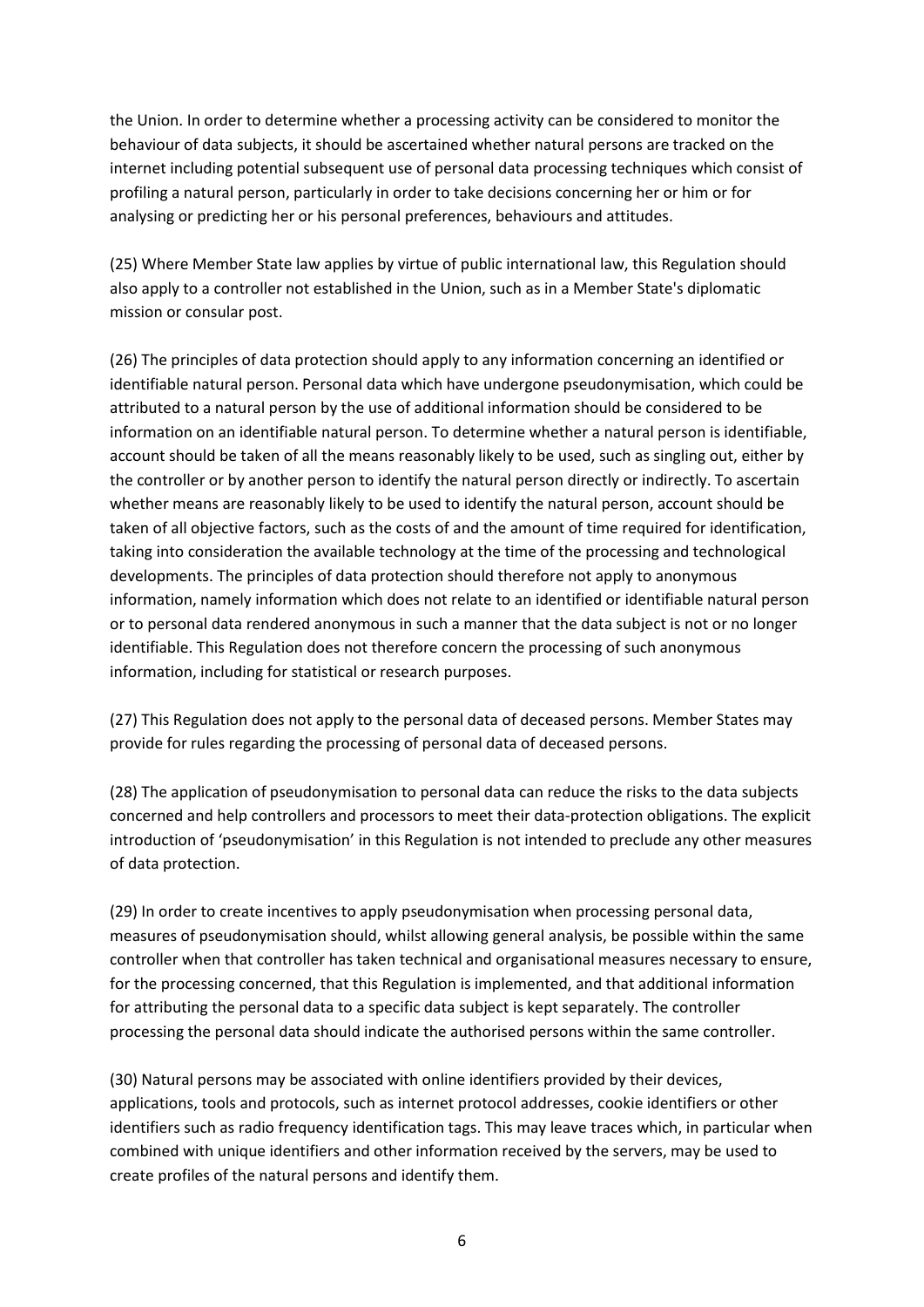(31) Public authorities to which personal data are disclosed in accordance with a legal obligation for the exercise of their official mission, such as tax and customs authorities, financial investigation units, independent administrative authorities, or financial market authorities responsible for the regulation and supervision of securities markets should not be regarded as recipients if they receive personal data which are necessary to carry out a particular inquiry in the general interest, in accordance with Union or Member State law. The requests for disclosure sent by the public authorities should always be in writing, reasoned and occasional and should not concern the entirety of a filing system or lead to the interconnection of filing systems. The processing of personal data by those public authorities should comply with the applicable data-protection rules according to the purposes of the processing.

(32) Consent should be given by a clear affirmative act establishing a freely given, specific, informed and unambiguous indication of the data subject's agreement to the processing of personal data relating to him or her, such as by a written statement, including by electronic means, or an oral statement. This could include ticking a box when visiting an internet website, choosing technical settings for information society services or another statement or conduct which clearly indicates in this context the data subject's acceptance of the proposed processing of his or her personal data. Silence, pre-ticked boxes or inactivity should not therefore constitute consent. Consent should cover all processing activities carried out for the same purpose or purposes. When the processing has multiple purposes, consent should be given for all of them. If the data subject's consent is to be given following a request by electronic means, the request must be clear, concise and not unnecessarily disruptive to the use of the service for which it is provided.

(33) It is often not possible to fully identify the purpose of personal data processing for scientific research purposes at the time of data collection. Therefore, data subjects should be allowed to give their consent to certain areas of scientific research when in keeping with recognised ethical standards for scientific research. Data subjects should have the opportunity to give their consent only to certain areas of research or parts of research projects to the extent allowed by the intended purpose.

(34) Genetic data should be defined as personal data relating to the inherited or acquired genetic characteristics of a natural person which result from the analysis of a biological sample from the natural person in question, in particular chromosomal, deoxyribonucleic acid (DNA) or ribonucleic acid (RNA) analysis, or from the analysis of another element enabling equivalent information to be obtained.

(35) Personal data concerning health should include all data pertaining to the health status of a data subject which reveal information relating to the past, current or future physical or mental health status of the data subject. This includes information about the natural person collected in the course of the registration for, or the provision of, health care services as referred to in Directive 2011/24/EU of the European Parliament and of the Council (9) to that natural person; a number, symbol or particular assigned to a natural person to uniquely identify the natural person for health purposes; information derived from the testing or examination of a body part or bodily substance, including from genetic data and biological samples; and any information on, for example, a disease, disability, disease risk, medical history, clinical treatment or the physiological or biomedical state of the data subject independent of its source, for example from a physician or other health professional, a hospital, a medical device or an in vitro diagnostic test.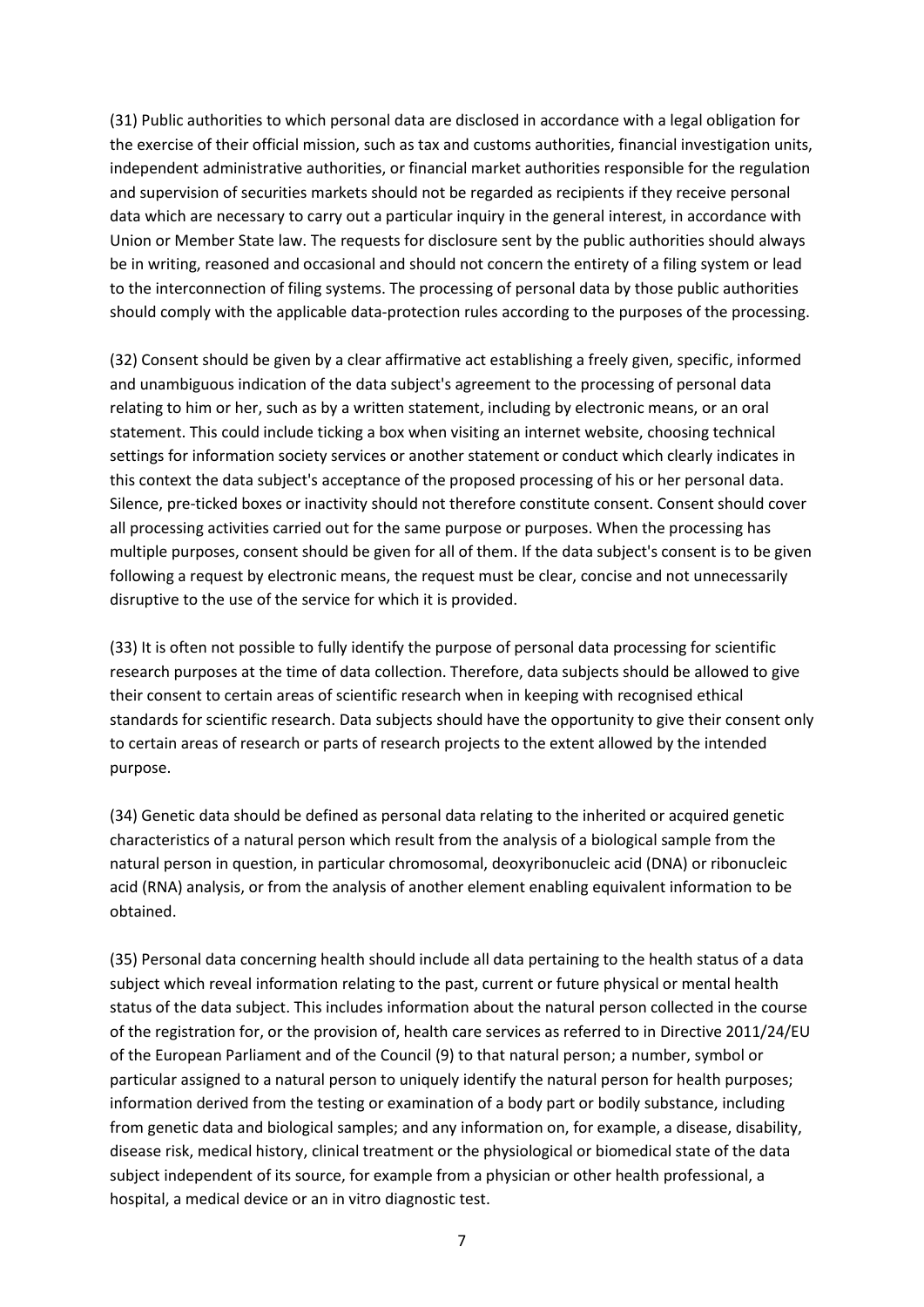(36) The main establishment of a controller in the Union should be the place of its central administration in the Union, unless the decisions on the purposes and means of the processing of personal data are taken in another establishment of the controller in the Union, in which case that other establishment should be considered to be the main establishment. The main establishment of a controller in the Union should be determined according to objective criteria and should imply the effective and real exercise of management activities determining the main decisions as to the purposes and means of processing through stable arrangements. That criterion should not depend on whether the processing of personal data is carried out at that location. The presence and use of technical means and technologies for processing personal data or processing activities do not, in themselves, constitute a main establishment and are therefore not determining criteria for a main establishment. The main establishment of the processor should be the place of its central administration in the Union or, if it has no central administration in the Union, the place where the main processing activities take place in the Union. In cases involving both the controller and the processor, the competent lead supervisory authority should remain the supervisory authority of the Member State where the controller has its main establishment, but the supervisory authority of the processor should be considered to be a supervisory authority concerned and that supervisory authority should participate in the cooperation procedure provided for by this Regulation. In any case, the supervisory authorities of the Member State or Member States where the processor has one or more establishments should not be considered to be supervisory authorities concerned where the draft decision concerns only the controller. Where the processing is carried out by a group of undertakings, the main establishment of the controlling undertaking should be considered to be the main establishment of the group of undertakings, except where the purposes and means of processing are determined by another undertaking.

(37) A group of undertakings should cover a controlling undertaking and its controlled undertakings, whereby the controlling undertaking should be the undertaking which can exert a dominant influence over the other undertakings by virtue, for example, of ownership, financial participation or the rules which govern it or the power to have personal data protection rules implemented. An undertaking which controls the processing of personal data in undertakings affiliated to it should be regarded, together with those undertakings, as a group of undertakings.

(38) Children merit specific protection with regard to their personal data, as they may be less aware of the risks, consequences and safeguards concerned and their rights in relation to the processing of personal data. Such specific protection should, in particular, apply to the use of personal data of children for the purposes of marketing or creating personality or user profiles and the collection of personal data with regard to children when using services offered directly to a child. The consent of the holder of parental responsibility should not be necessary in the context of preventive or counselling services offered directly to a child.

(39) Any processing of personal data should be lawful and fair. It should be transparent to natural persons that personal data concerning them are collected, used, consulted or otherwise processed and to what extent the personal data are or will be processed. The principle of transparency requires that any information and communication relating to the processing of those personal data be easily accessible and easy to understand, and that clear and plain language be used. That principle concerns, in particular, information to the data subjects on the identity of the controller and the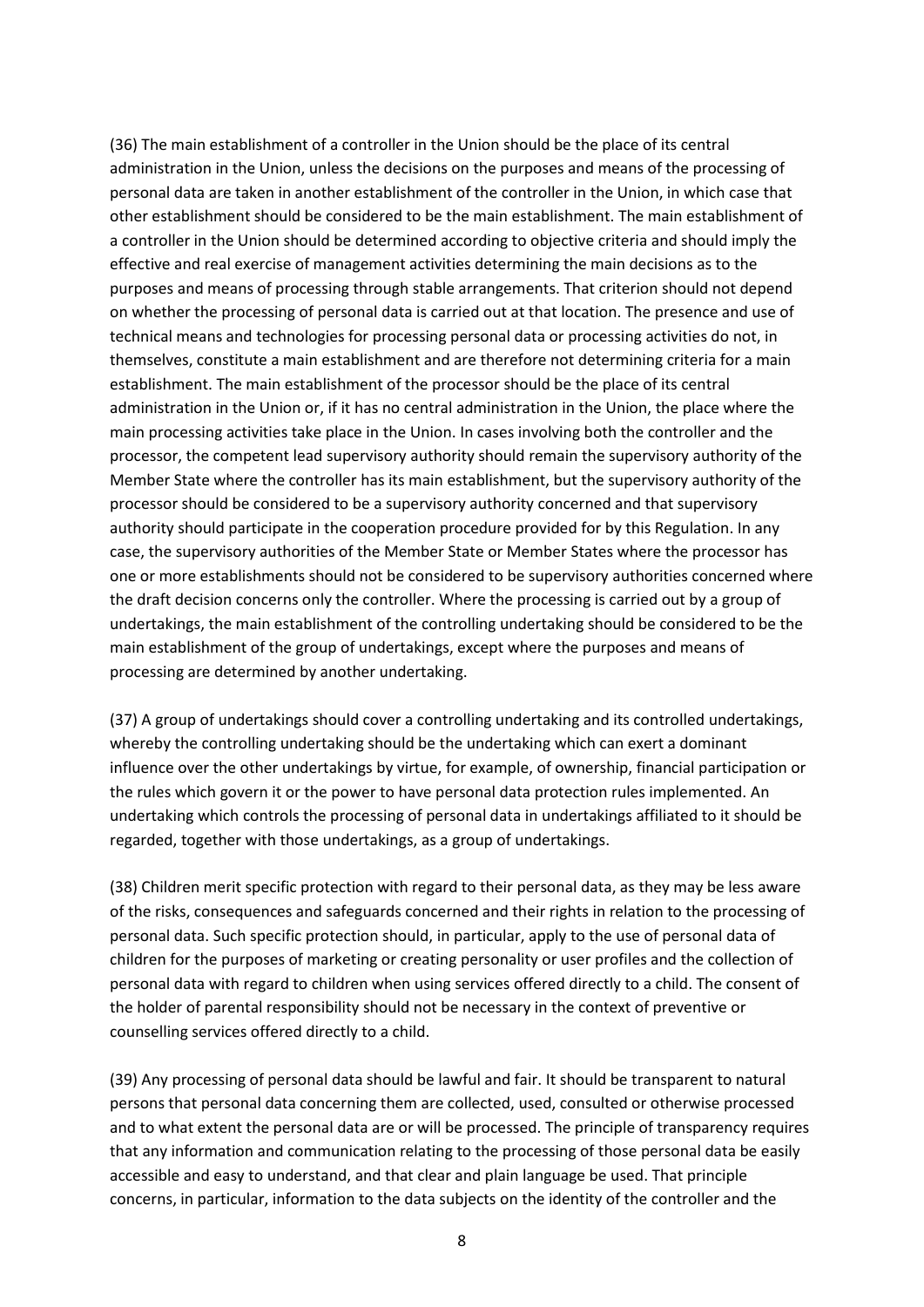purposes of the processing and further information to ensure fair and transparent processing in respect of the natural persons concerned and their right to obtain confirmation and communication of personal data concerning them which are being processed. Natural persons should be made aware of risks, rules, safeguards and rights in relation to the processing of personal data and how to exercise their rights in relation to such processing. In particular, the specific purposes for which personal data are processed should be explicit and legitimate and determined at the time of the collection of the personal data. The personal data should be adequate, relevant and limited to what is necessary for the purposes for which they are processed. This requires, in particular, ensuring that the period for which the personal data are stored is limited to a strict minimum. Personal data should be processed only if the purpose of the processing could not reasonably be fulfilled by other means. In order to ensure that the personal data are not kept longer than necessary, time limits should be established by the controller for erasure or for a periodic review. Every reasonable step should be taken to ensure that personal data which are inaccurate are rectified or deleted. Personal data should be processed in a manner that ensures appropriate security and confidentiality of the personal data, including for preventing unauthorised access to or use of personal data and the equipment used for the processing.

(40) In order for processing to be lawful, personal data should be processed on the basis of the consent of the data subject concerned or some other legitimate basis, laid down by law, either in this Regulation or in other Union or Member State law as referred to in this Regulation, including the necessity for compliance with the legal obligation to which the controller is subject or the necessity for the performance of a contract to which the data subject is party or in order to take steps at the request of the data subject prior to entering into a contract.

(41) Where this Regulation refers to a legal basis or a legislative measure, this does not necessarily require a legislative act adopted by a parliament, without prejudice to requirements pursuant to the constitutional order of the Member State concerned. However, such a legal basis or legislative measure should be clear and precise and its application should be foreseeable to persons subject to it, in accordance with the case-law of the Court of Justice of the European Union (the 'Court of Justice') and the European Court of Human Rights.

(42) Where processing is based on the data subject's consent, the controller should be able to demonstrate that the data subject has given consent to the processing operation. In particular in the context of a written declaration on another matter, safeguards should ensure that the data subject is aware of the fact that and the extent to which consent is given. In accordance with Council Directive 93/13/EEC (10) a declaration of consent pre-formulated by the controller should be provided in an intelligible and easily accessible form, using clear and plain language and it should not contain unfair terms. For consent to be informed, the data subject should be aware at least of the identity of the controller and the purposes of the processing for which the personal data are intended. Consent should not be regarded as freely given if the data subject has no genuine or free choice or is unable to refuse or withdraw consent without detriment.

(43) In order to ensure that consent is freely given, consent should not provide a valid legal ground for the processing of personal data in a specific case where there is a clear imbalance between the data subject and the controller, in particular where the controller is a public authority and it is therefore unlikely that consent was freely given in all the circumstances of that specific situation.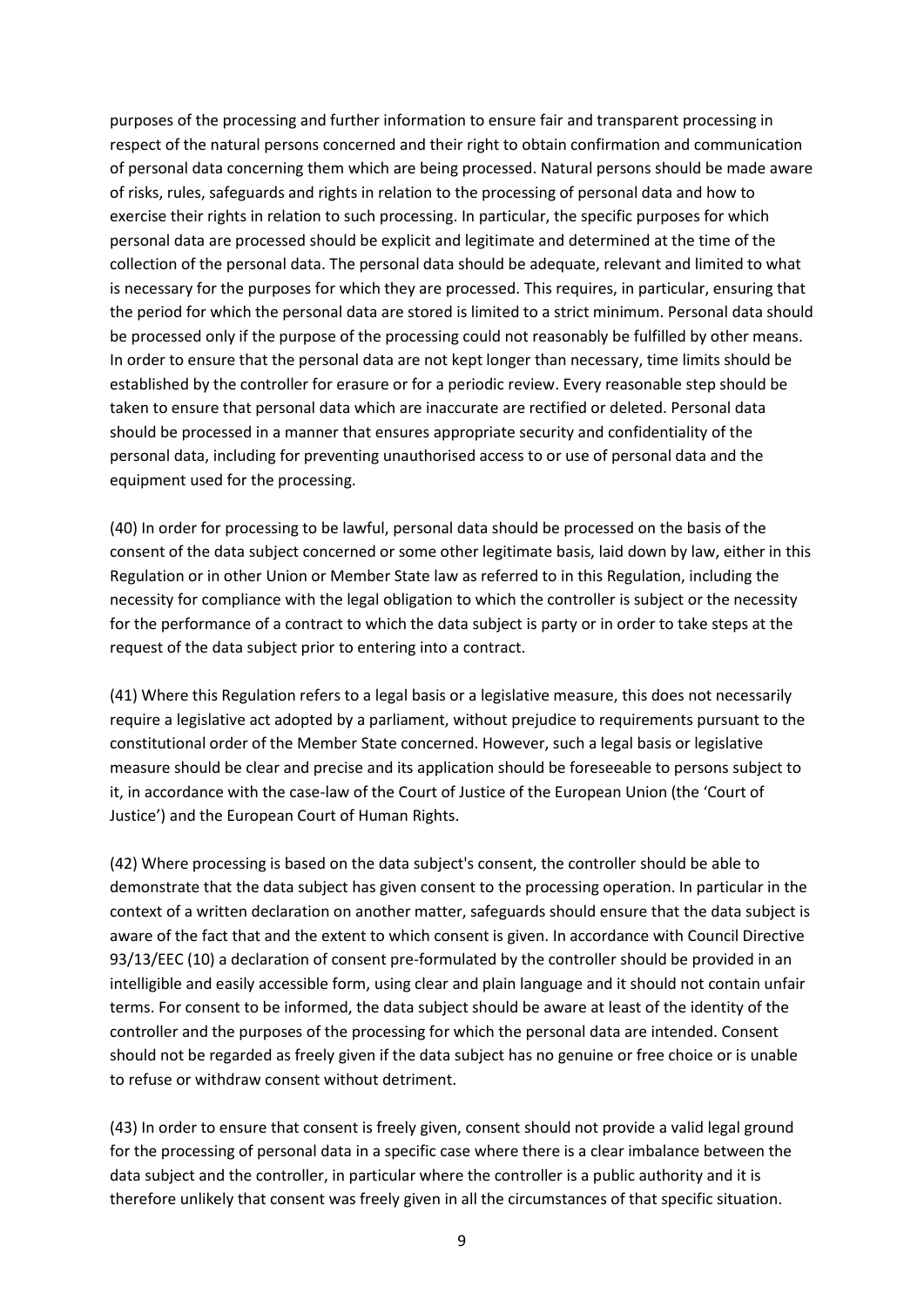Consent is presumed not to be freely given if it does not allow separate consent to be given to different personal data processing operations despite it being appropriate in the individual case, or if the performance of a contract, including the provision of a service, is dependent on the consent despite such consent not being necessary for such performance.

(44) Processing should be lawful where it is necessary in the context of a contract or the intention to enter into a contract.

(45) Where processing is carried out in accordance with a legal obligation to which the controller is subject or where processing is necessary for the performance of a task carried out in the public interest or in the exercise of official authority, the processing should have a basis in Union or Member State law. This Regulation does not require a specific law for each individual processing. A law as a basis for several processing operations based on a legal obligation to which the controller is subject or where processing is necessary for the performance of a task carried out in the public interest or in the exercise of an official authority may be sufficient. It should also be for Union or Member State law to determine the purpose of processing. Furthermore, that law could specify the general conditions of this Regulation governing the lawfulness of personal data processing, establish specifications for determining the controller, the type of personal data which are subject to the processing, the data subjects concerned, the entities to which the personal data may be disclosed, the purpose limitations, the storage period and other measures to ensure lawful and fair processing. It should also be for Union or Member State law to determine whether the controller performing a task carried out in the public interest or in the exercise of official authority should be a public authority or another natural or legal person governed by public law, or, where it is in the public interest to do so, including for health purposes such as public health and social protection and the management of health care services, by private law, such as a professional association.

(46) The processing of personal data should also be regarded to be lawful where it is necessary to protect an interest which is essential for the life of the data subject or that of another natural person. Processing of personal data based on the vital interest of another natural person should in principle take place only where the processing cannot be manifestly based on another legal basis. Some types of processing may serve both important grounds of public interest and the vital interests of the data subject as for instance when processing is necessary for humanitarian purposes, including for monitoring epidemics and their spread or in situations of humanitarian emergencies, in particular in situations of natural and man-made disasters.

(47) The legitimate interests of a controller, including those of a controller to which the personal data may be disclosed, or of a third party, may provide a legal basis for processing, provided that the interests or the fundamental rights and freedoms of the data subject are not overriding, taking into consideration the reasonable expectations of data subjects based on their relationship with the controller. Such legitimate interest could exist for example where there is a relevant and appropriate relationship between the data subject and the controller in situations such as where the data subject is a client or in the service of the controller. At any rate the existence of a legitimate interest would need careful assessment including whether a data subject can reasonably expect at the time and in the context of the collection of the personal data that processing for that purpose may take place. The interests and fundamental rights of the data subject could in particular override the interest of the data controller where personal data are processed in circumstances where data subjects do not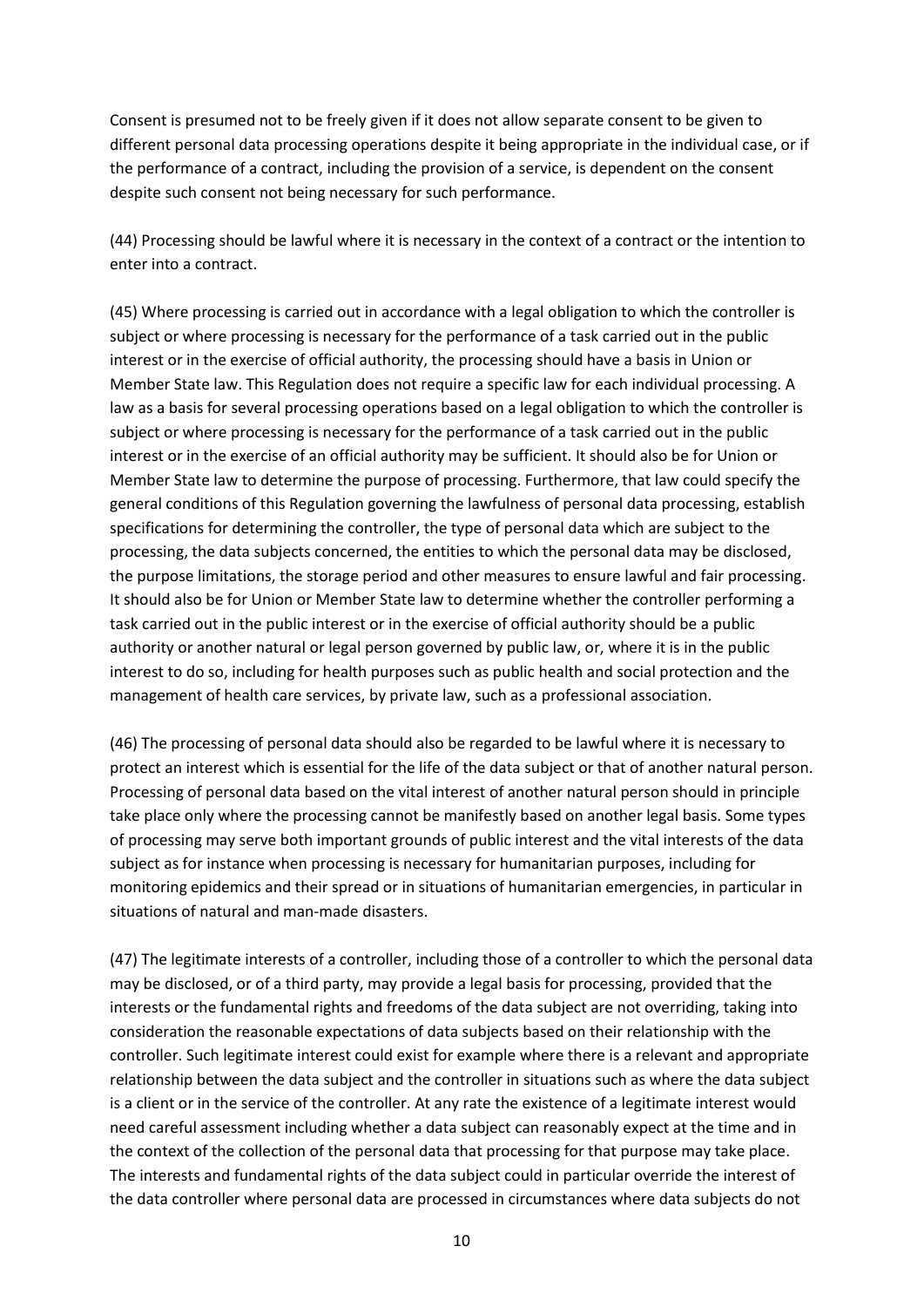reasonably expect further processing. Given that it is for the legislator to provide by law for the legal basis for public authorities to process personal data, that legal basis should not apply to the processing by public authorities in the performance of their tasks. The processing of personal data strictly necessary for the purposes of preventing fraud also constitutes a legitimate interest of the data controller concerned. The processing of personal data for direct marketing purposes may be regarded as carried out for a legitimate interest.

(48) Controllers that are part of a group of undertakings or institutions affiliated to a central body may have a legitimate interest in transmitting personal data within the group of undertakings for internal administrative purposes, including the processing of clients' or employees' personal data. The general principles for the transfer of personal data, within a group of undertakings, to an undertaking located in a third country remain unaffected.

(49) The processing of personal data to the extent strictly necessary and proportionate for the purposes of ensuring network and information security, i.e. the ability of a network or an information system to resist, at a given level of confidence, accidental events or unlawful or malicious actions that compromise the availability, authenticity, integrity and confidentiality of stored or transmitted personal data, and the security of the related services offered by, or accessible via, those networks and systems, by public authorities, by computer emergency response teams (CERTs), computer security incident response teams (CSIRTs), by providers of electronic communications networks and services and by providers of security technologies and services, constitutes a legitimate interest of the data controller concerned. This could, for example, include preventing unauthorised access to electronic communications networks and malicious code distribution and stopping 'denial of service' attacks and damage to computer and electronic communication systems.

(50) The processing of personal data for purposes other than those for which the personal data were initially collected should be allowed only where the processing is compatible with the purposes for which the personal data were initially collected. In such a case, no legal basis separate from that which allowed the collection of the personal data is required. If the processing is necessary for the performance of a task carried out in the public interest or in the exercise of official authority vested in the controller, Union or Member State law may determine and specify the tasks and purposes for which the further processing should be regarded as compatible and lawful. Further processing for archiving purposes in the public interest, scientific or historical research purposes or statistical purposes should be considered to be compatible lawful processing operations. The legal basis provided by Union or Member State law for the processing of personal data may also provide a legal basis for further processing. In order to ascertain whether a purpose of further processing is compatible with the purpose for which the personal data are initially collected, the controller, after having met all the requirements for the lawfulness of the original processing, should take into account, inter alia: any link between those purposes and the purposes of the intended further processing; the context in which the personal data have been collected, in particular the reasonable expectations of data subjects based on their relationship with the controller as to their further use; the nature of the personal data; the consequences of the intended further processing for data subjects; and the existence of appropriate safeguards in both the original and intended further processing operations.

Where the data subject has given consent or the processing is based on Union or Member State law which constitutes a necessary and proportionate measure in a democratic society to safeguard, in

11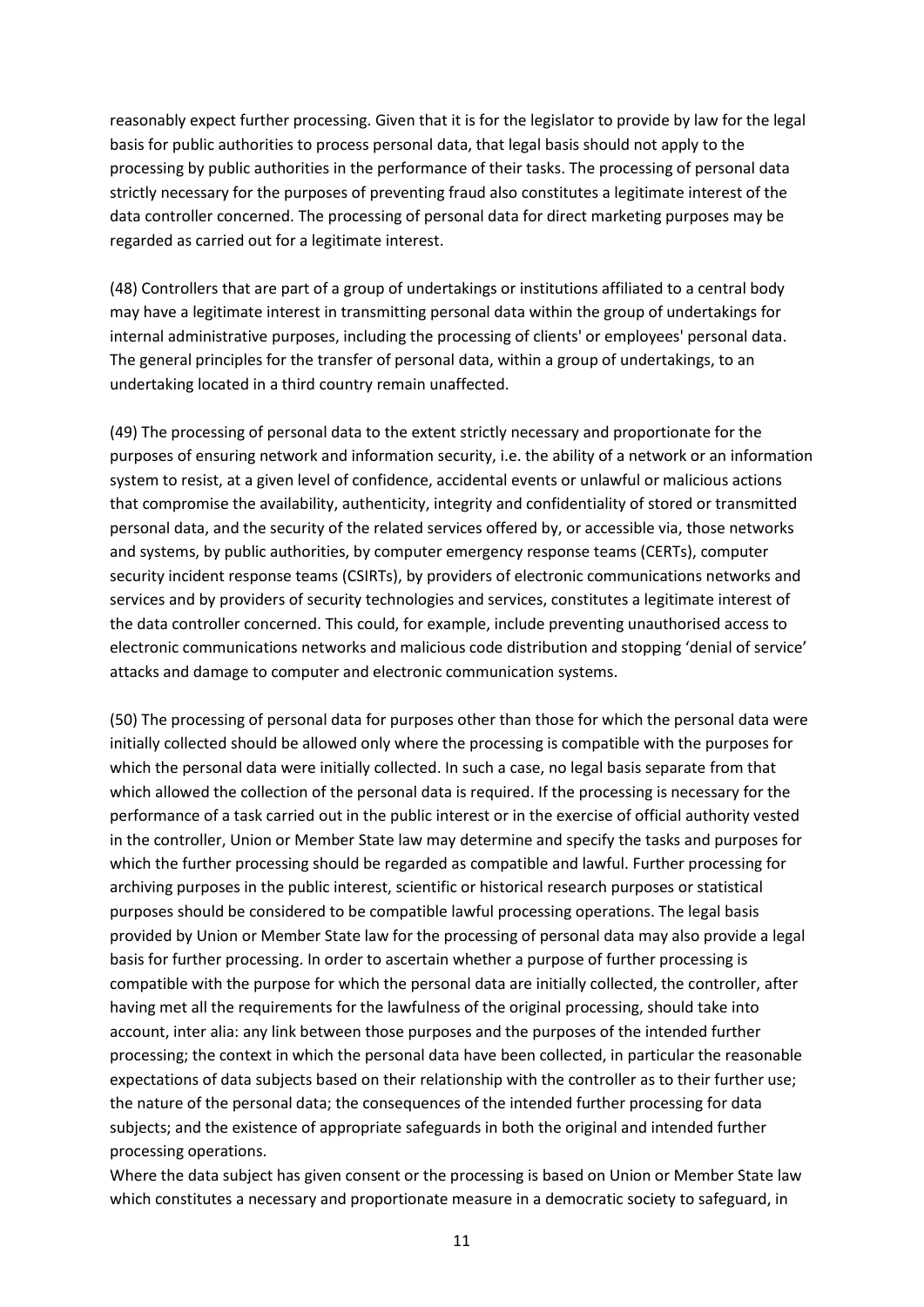particular, important objectives of general public interest, the controller should be allowed to further process the personal data irrespective of the compatibility of the purposes. In any case, the application of the principles set out in this Regulation and in particular the information of the data subject on those other purposes and on his or her rights including the right to object, should be ensured. Indicating possible criminal acts or threats to public security by the controller and transmitting the relevant personal data in individual cases or in several cases relating to the same criminal act or threats to public security to a competent authority should be regarded as being in the legitimate interest pursued by the controller. However, such transmission in the legitimate interest of the controller or further processing of personal data should be prohibited if the processing is not compatible with a legal, professional or other binding obligation of secrecy.

(51) Personal data which are, by their nature, particularly sensitive in relation to fundamental rights and freedoms merit specific protection as the context of their processing could create significant risks to the fundamental rights and freedoms. Those personal data should include personal data revealing racial or ethnic origin, whereby the use of the term 'racial origin' in this Regulation does not imply an acceptance by the Union of theories which attempt to determine the existence of separate human races. The processing of photographs should not systematically be considered to be processing of special categories of personal data as they are covered by the definition of biometric data only when processed through a specific technical means allowing the unique identification or authentication of a natural person. Such personal data should not be processed, unless processing is allowed in specific cases set out in this Regulation, taking into account that Member States law may lay down specific provisions on data protection in order to adapt the application of the rules of this Regulation for compliance with a legal obligation or for the performance of a task carried out in the public interest or in the exercise of official authority vested in the controller. In addition to the specific requirements for such processing, the general principles and other rules of this Regulation should apply, in particular as regards the conditions for lawful processing. Derogations from the general prohibition for processing such special categories of personal data should be explicitly provided, inter alia, where the data subject gives his or her explicit consent or in respect of specific needs in particular where the processing is carried out in the course of legitimate activities by certain associations or foundations the purpose of which is to permit the exercise of fundamental freedoms.

(52) Derogating from the prohibition on processing special categories of personal data should also be allowed when provided for in Union or Member State law and subject to suitable safeguards, so as to protect personal data and other fundamental rights, where it is in the public interest to do so, in particular processing personal data in the field of employment law, social protection law including pensions and for health security, monitoring and alert purposes, the prevention or control of communicable diseases and other serious threats to health. Such a derogation may be made for health purposes, including public health and the management of health-care services, especially in order to ensure the quality and cost-effectiveness of the procedures used for settling claims for benefits and services in the health insurance system, or for archiving purposes in the public interest, scientific or historical research purposes or statistical purposes. A derogation should also allow the processing of such personal data where necessary for the establishment, exercise or defence of legal claims, whether in court proceedings or in an administrative or out-of-court procedure.

(53) Special categories of personal data which merit higher protection should be processed for health-related purposes only where necessary to achieve those purposes for the benefit of natural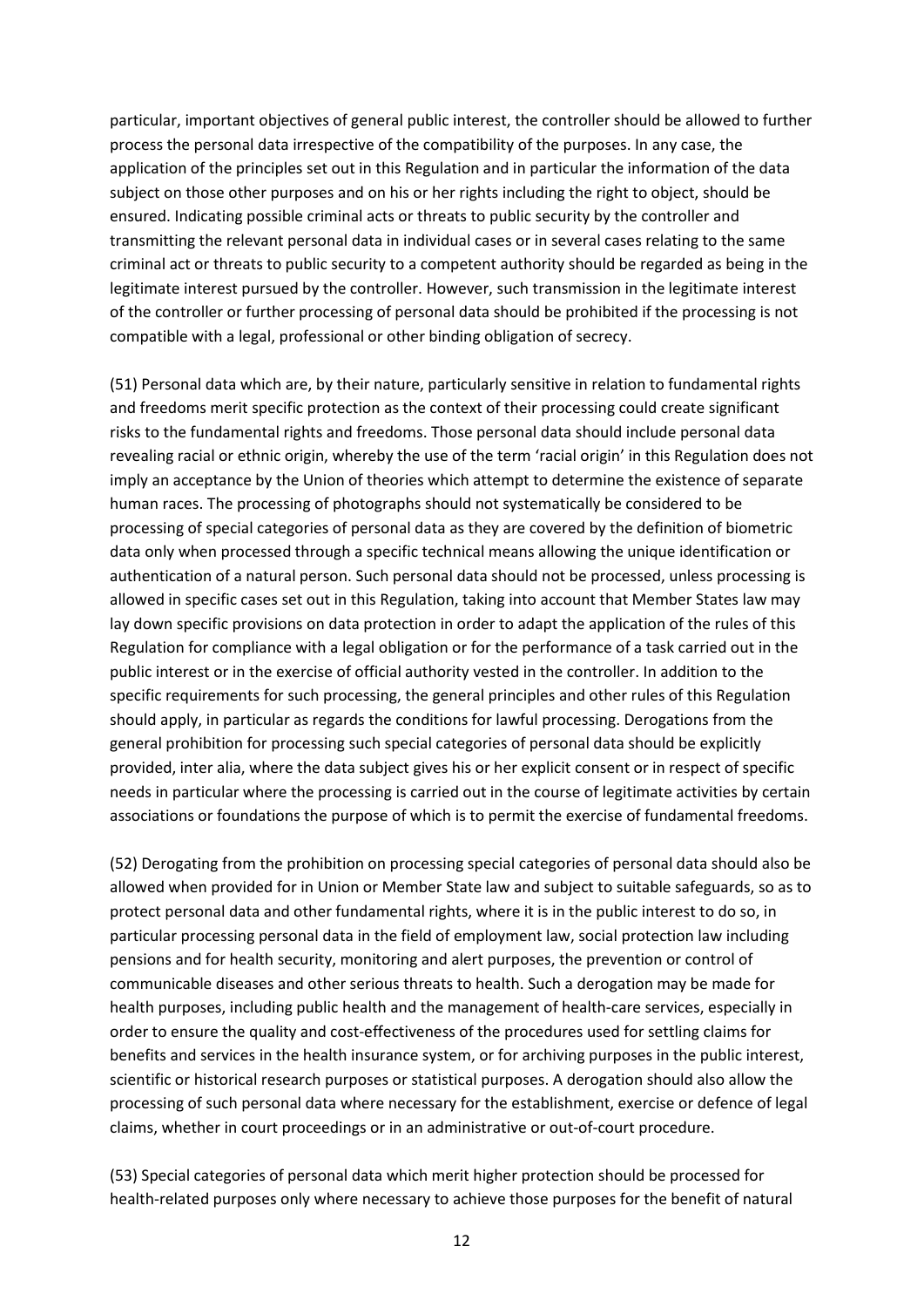persons and society as a whole, in particular in the context of the management of health or social care services and systems, including processing by the management and central national health authorities of such data for the purpose of quality control, management information and the general national and local supervision of the health or social care system, and ensuring continuity of health or social care and cross-border healthcare or health security, monitoring and alert purposes, or for archiving purposes in the public interest, scientific or historical research purposes or statistical purposes, based on Union or Member State law which has to meet an objective of public interest, as well as for studies conducted in the public interest in the area of public health. Therefore, this Regulation should provide for harmonised conditions for the processing of special categories of personal data concerning health, in respect of specific needs, in particular where the processing of such data is carried out for certain health-related purposes by persons subject to a legal obligation of professional secrecy. Union or Member State law should provide for specific and suitable measures so as to protect the fundamental rights and the personal data of natural persons. Member States should be allowed to maintain or introduce further conditions, including limitations, with regard to the processing of genetic data, biometric data or data concerning health. However, this should not hamper the free flow of personal data within the Union when those conditions apply to cross-border processing of such data.

(54) The processing of special categories of personal data may be necessary for reasons of public interest in the areas of public health without consent of the data subject. Such processing should be subject to suitable and specific measures so as to protect the rights and freedoms of natural persons. In that context, 'public health' should be interpreted as defined in Regulation (EC) No 1338/2008 of the European Parliament and of the Council (11), namely all elements related to health, namely health status, including morbidity and disability, the determinants having an effect on that health status, health care needs, resources allocated to health care, the provision of, and universal access to, health care as well as health care expenditure and financing, and the causes of mortality. Such processing of data concerning health for reasons of public interest should not result in personal data being processed for other purposes by third parties such as employers or insurance and banking companies.

(55) Moreover, the processing of personal data by official authorities for the purpose of achieving the aims, laid down by constitutional law or by international public law, of officially recognised religious associations, is carried out on grounds of public interest.

(56) Where in the course of electoral activities, the operation of the democratic system in a Member State requires that political parties compile personal data on people's political opinions, the processing of such data may be permitted for reasons of public interest, provided that appropriate safeguards are established.

(57) If the personal data processed by a controller do not permit the controller to identify a natural person, the data controller should not be obliged to acquire additional information in order to identify the data subject for the sole purpose of complying with any provision of this Regulation. However, the controller should not refuse to take additional information provided by the data subject in order to support the exercise of his or her rights. Identification should include the digital identification of a data subject, for example through authentication mechanism such as the same credentials, used by the data subject to log-in to the on-line service offered by the data controller.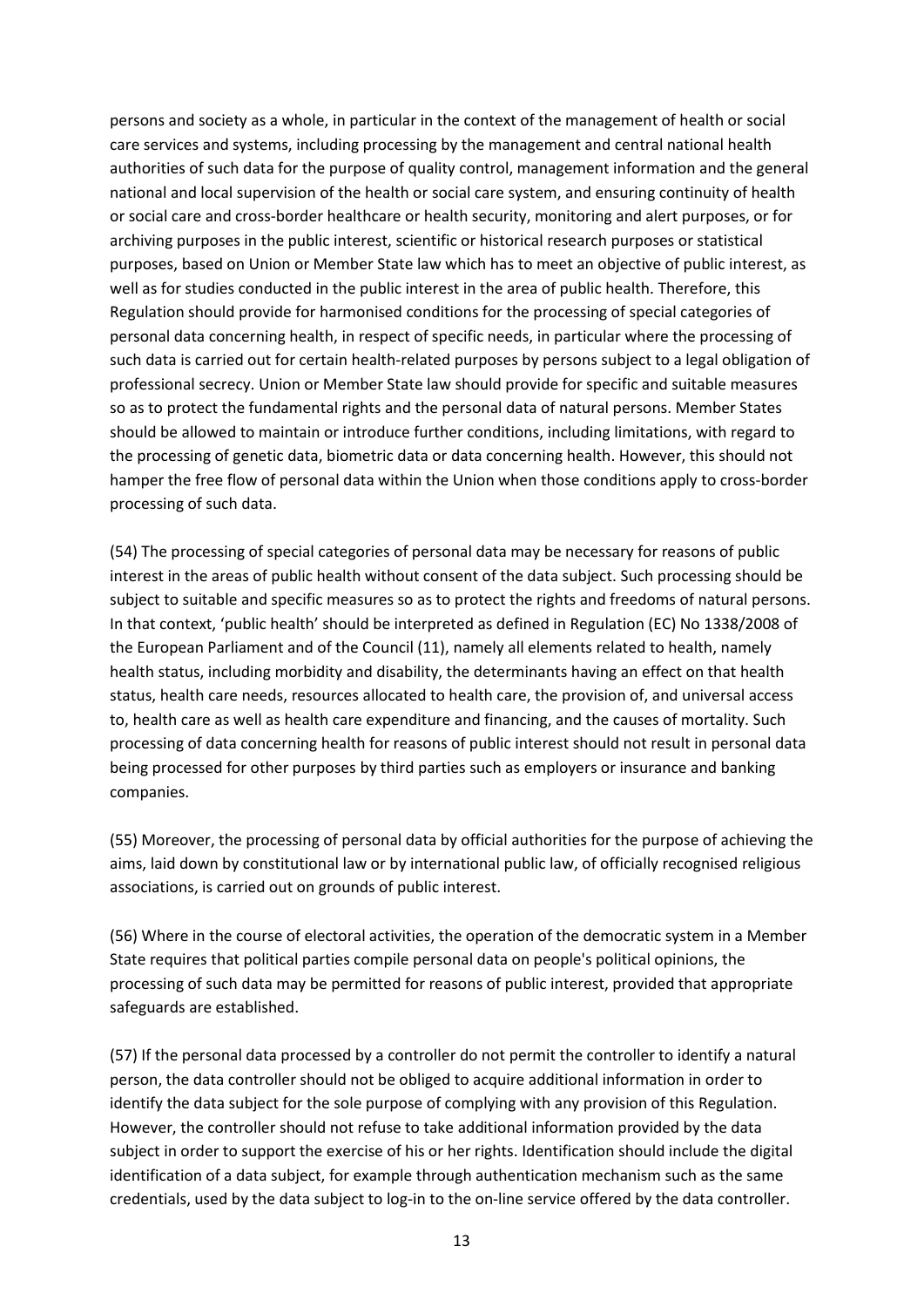(58) The principle of transparency requires that any information addressed to the public or to the data subject be concise, easily accessible and easy to understand, and that clear and plain language and, additionally, where appropriate, visualisation be used. Such information could be provided in electronic form, for example, when addressed to the public, through a website. This is of particular relevance in situations where the proliferation of actors and the technological complexity of practice make it difficult for the data subject to know and understand whether, by whom and for what purpose personal data relating to him or her are being collected, such as in the case of online advertising. Given that children merit specific protection, any information and communication, where processing is addressed to a child, should be in such a clear and plain language that the child can easily understand.

(59) Modalities should be provided for facilitating the exercise of the data subject's rights under this Regulation, including mechanisms to request and, if applicable, obtain, free of charge, in particular, access to and rectification or erasure of personal data and the exercise of the right to object. The controller should also provide means for requests to be made electronically, especially where personal data are processed by electronic means. The controller should be obliged to respond to requests from the data subject without undue delay and at the latest within one month and to give reasons where the controller does not intend to comply with any such requests.

(60) The principles of fair and transparent processing require that the data subject be informed of the existence of the processing operation and its purposes. The controller should provide the data subject with any further information necessary to ensure fair and transparent processing taking into account the specific circumstances and context in which the personal data are processed. Furthermore, the data subject should be informed of the existence of profiling and the consequences of such profiling. Where the personal data are collected from the data subject, the data subject should also be informed whether he or she is obliged to provide the personal data and of the consequences, where he or she does not provide such data. That information may be provided in combination with standardised icons in order to give in an easily visible, intelligible and clearly legible manner, a meaningful overview of the intended processing. Where the icons are presented electronically, they should be machine-readable.

(61) The information in relation to the processing of personal data relating to the data subject should be given to him or her at the time of collection from the data subject, or, where the personal data are obtained from another source, within a reasonable period, depending on the circumstances of the case. Where personal data can be legitimately disclosed to another recipient, the data subject should be informed when the personal data are first disclosed to the recipient. Where the controller intends to process the personal data for a purpose other than that for which they were collected, the controller should provide the data subject prior to that further processing with information on that other purpose and other necessary information. Where the origin of the personal data cannot be provided to the data subject because various sources have been used, general information should be provided.

(62) However, it is not necessary to impose the obligation to provide information where the data subject already possesses the information, where the recording or disclosure of the personal data is expressly laid down by law or where the provision of information to the data subject proves to be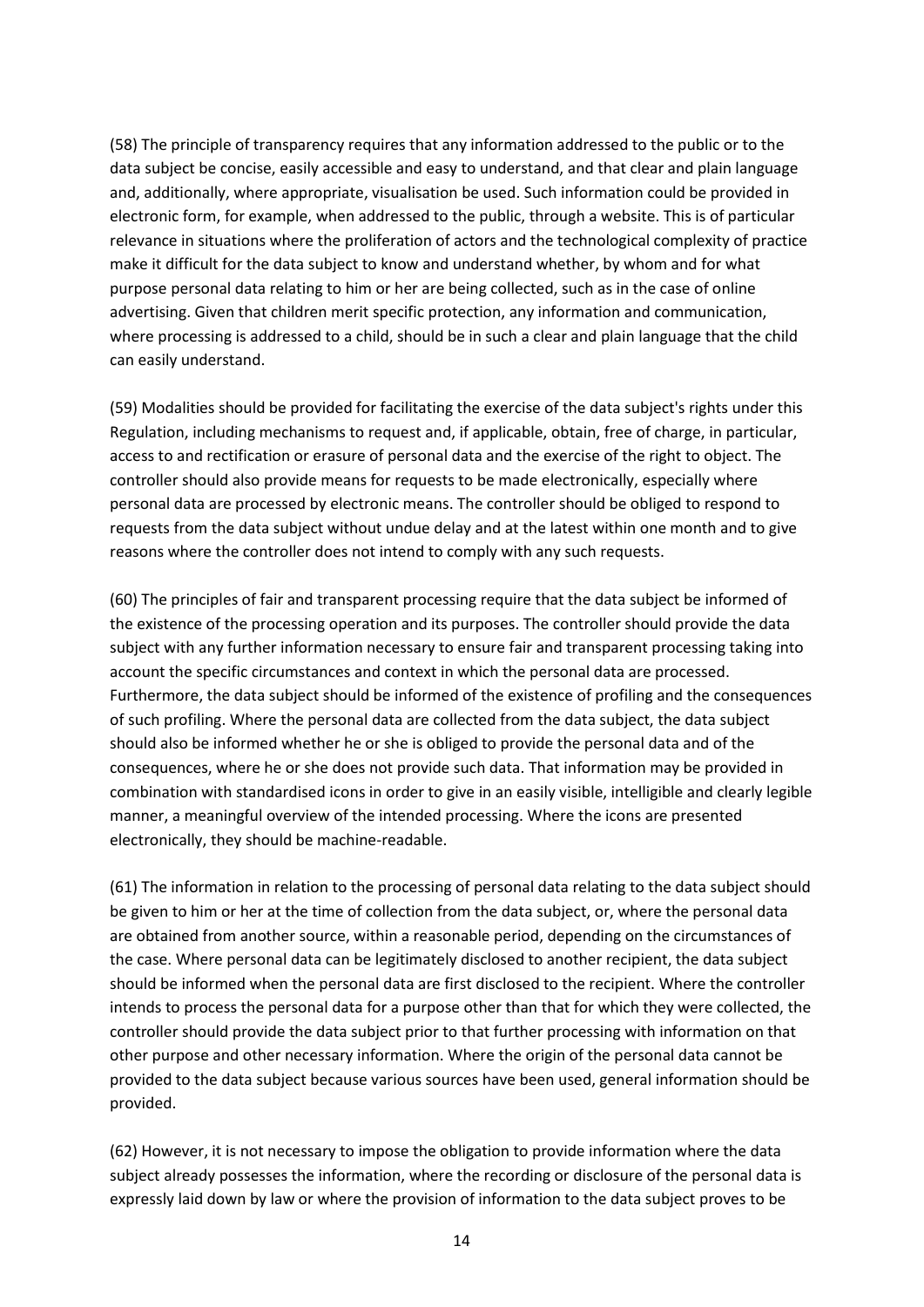impossible or would involve a disproportionate effort. The latter could in particular be the case where processing is carried out for archiving purposes in the public interest, scientific or historical research purposes or statistical purposes. In that regard, the number of data subjects, the age of the data and any appropriate safeguards adopted should be taken into consideration.

(63) A data subject should have the right of access to personal data which have been collected concerning him or her, and to exercise that right easily and at reasonable intervals, in order to be aware of, and verify, the lawfulness of the processing. This includes the right for data subjects to have access to data concerning their health, for example the data in their medical records containing information such as diagnoses, examination results, assessments by treating physicians and any treatment or interventions provided. Every data subject should therefore have the right to know and obtain communication in particular with regard to the purposes for which the personal data are processed, where possible the period for which the personal data are processed, the recipients of the personal data, the logic involved in any automatic personal data processing and, at least when based on profiling, the consequences of such processing. Where possible, the controller should be able to provide remote access to a secure system which would provide the data subject with direct access to his or her personal data. That right should not adversely affect the rights or freedoms of others, including trade secrets or intellectual property and in particular the copyright protecting the software. However, the result of those considerations should not be a refusal to provide all information to the data subject. Where the controller processes a large quantity of information concerning the data subject, the controller should be able to request that, before the information is delivered, the data subject specify the information or processing activities to which the request relates.

(64) The controller should use all reasonable measures to verify the identity of a data subject who requests access, in particular in the context of online services and online identifiers. A controller should not retain personal data for the sole purpose of being able to react to potential requests.

(65) A data subject should have the right to have personal data concerning him or her rectified and a 'right to be forgotten' where the retention of such data infringes this Regulation or Union or Member State law to which the controller is subject. In particular, a data subject should have the right to have his or her personal data erased and no longer processed where the personal data are no longer necessary in relation to the purposes for which they are collected or otherwise processed, where a data subject has withdrawn his or her consent or objects to the processing of personal data concerning him or her, or where the processing of his or her personal data does not otherwise comply with this Regulation. That right is relevant in particular where the data subject has given his or her consent as a child and is not fully aware of the risks involved by the processing, and later wants to remove such personal data, especially on the internet. The data subject should be able to exercise that right notwithstanding the fact that he or she is no longer a child. However, the further retention of the personal data should be lawful where it is necessary, for exercising the right of freedom of expression and information, for compliance with a legal obligation, for the performance of a task carried out in the public interest or in the exercise of official authority vested in the controller, on the grounds of public interest in the area of public health, for archiving purposes in the public interest, scientific or historical research purposes or statistical purposes, or for the establishment, exercise or defence of legal claims.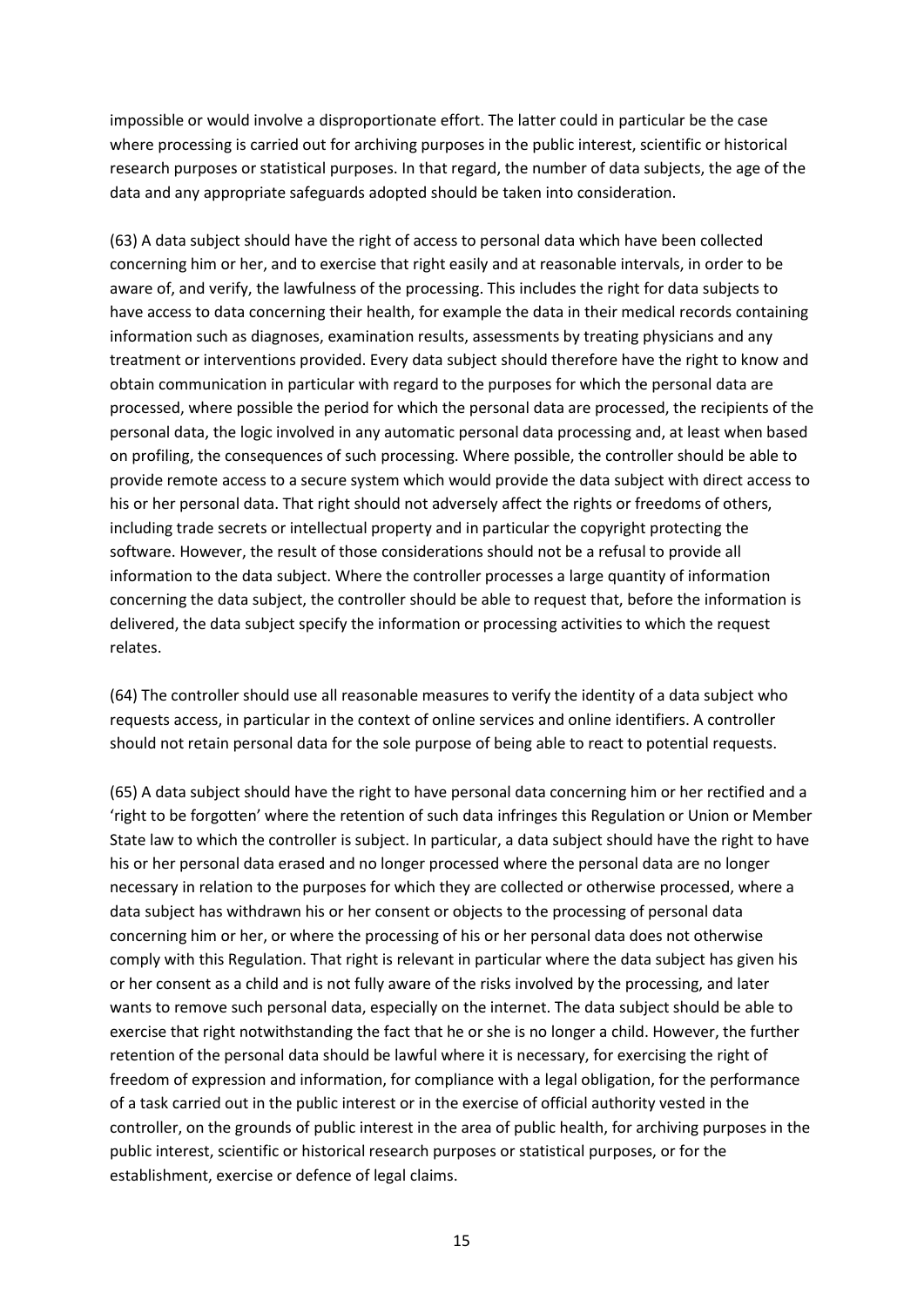(66) To strengthen the right to be forgotten in the online environment, the right to erasure should also be extended in such a way that a controller who has made the personal data public should be obliged to inform the controllers which are processing such personal data to erase any links to, or copies or replications of those personal data. In doing so, that controller should take reasonable steps, taking into account available technology and the means available to the controller, including technical measures, to inform the controllers which are processing the personal data of the data subject's request.

(67) Methods by which to restrict the processing of personal data could include, inter alia, temporarily moving the selected data to another processing system, making the selected personal data unavailable to users, or temporarily removing published data from a website. In automated filing systems, the restriction of processing should in principle be ensured by technical means in such a manner that the personal data are not subject to further processing operations and cannot be changed. The fact that the processing of personal data is restricted should be clearly indicated in the system.

(68) To further strengthen the control over his or her own data, where the processing of personal data is carried out by automated means, the data subject should also be allowed to receive personal data concerning him or her which he or she has provided to a controller in a structured, commonly used, machine-readable and interoperable format, and to transmit it to another controller. Data controllers should be encouraged to develop interoperable formats that enable data portability. That right should apply where the data subject provided the personal data on the basis of his or her consent or the processing is necessary for the performance of a contract. It should not apply where processing is based on a legal ground other than consent or contract. By its very nature, that right should not be exercised against controllers processing personal data in the exercise of their public duties. It should therefore not apply where the processing of the personal data is necessary for compliance with a legal obligation to which the controller is subject or for the performance of a task carried out in the public interest or in the exercise of an official authority vested in the controller. The data subject's right to transmit or receive personal data concerning him or her should not create an obligation for the controllers to adopt or maintain processing systems which are technically compatible. Where, in a certain set of personal data, more than one data subject is concerned, the right to receive the personal data should be without prejudice to the rights and freedoms of other data subjects in accordance with this Regulation. Furthermore, that right should not prejudice the right of the data subject to obtain the erasure of personal data and the limitations of that right as set out in this Regulation and should, in particular, not imply the erasure of personal data concerning the data subject which have been provided by him or her for the performance of a contract to the extent that and for as long as the personal data are necessary for the performance of that contract. Where technically feasible, the data subject should have the right to have the personal data transmitted directly from one controller to another.

(69) Where personal data might lawfully be processed because processing is necessary for the performance of a task carried out in the public interest or in the exercise of official authority vested in the controller, or on grounds of the legitimate interests of a controller or a third party, a data subject should, nevertheless, be entitled to object to the processing of any personal data relating to his or her particular situation. It should be for the controller to demonstrate that its compelling legitimate interest overrides the interests or the fundamental rights and freedoms of the data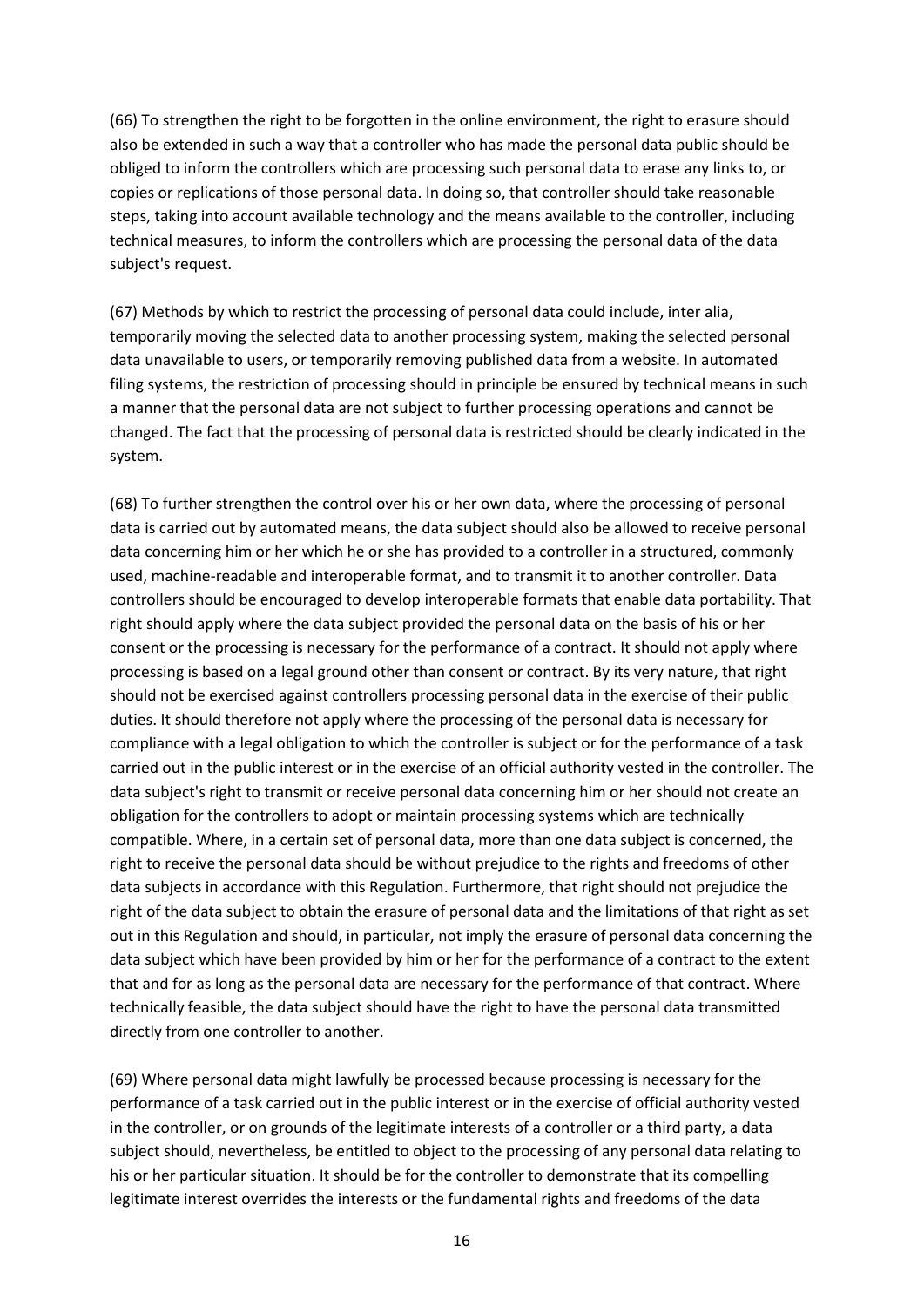## subject.

(70) Where personal data are processed for the purposes of direct marketing, the data subject should have the right to object to such processing, including profiling to the extent that it is related to such direct marketing, whether with regard to initial or further processing, at any time and free of charge. That right should be explicitly brought to the attention of the data subject and presented clearly and separately from any other information.

(71) The data subject should have the right not to be subject to a decision, which may include a measure, evaluating personal aspects relating to him or her which is based solely on automated processing and which produces legal effects concerning him or her or similarly significantly affects him or her, such as automatic refusal of an online credit application or e-recruiting practices without any human intervention. Such processing includes 'profiling' that consists of any form of automated processing of personal data evaluating the personal aspects relating to a natural person, in particular to analyse or predict aspects concerning the data subject's performance at work, economic situation, health, personal preferences or interests, reliability or behaviour, location or movements, where it produces legal effects concerning him or her or similarly significantly affects him or her. However, decision-making based on such processing, including profiling, should be allowed where expressly authorised by Union or Member State law to which the controller is subject, including for fraud and tax-evasion monitoring and prevention purposes conducted in accordance with the regulations, standards and recommendations of Union institutions or national oversight bodies and to ensure the security and reliability of a service provided by the controller, or necessary for the entering or performance of a contract between the data subject and a controller, or when the data subject has given his or her explicit consent. In any case, such processing should be subject to suitable safeguards, which should include specific information to the data subject and the right to obtain human intervention, to express his or her point of view, to obtain an explanation of the decision reached after such assessment and to challenge the decision. Such measure should not concern a child.

In order to ensure fair and transparent processing in respect of the data subject, taking into account the specific circumstances and context in which the personal data are processed, the controller should use appropriate mathematical or statistical procedures for the profiling, implement technical and organisational measures appropriate to ensure, in particular, that factors which result in inaccuracies in personal data are corrected and the risk of errors is minimised, secure personal data in a manner that takes account of the potential risks involved for the interests and rights of the data subject and that prevents, inter alia, discriminatory effects on natural persons on the basis of racial or ethnic origin, political opinion, religion or beliefs, trade union membership, genetic or health status or sexual orientation, or that result in measures having such an effect. Automated decisionmaking and profiling based on special categories of personal data should be allowed only under specific conditions.

(72) Profiling is subject to the rules of this Regulation governing the processing of personal data, such as the legal grounds for processing or data protection principles. The European Data Protection Board established by this Regulation (the 'Board') should be able to issue guidance in that context.

(73) Restrictions concerning specific principles and the rights of information, access to and rectification or erasure of personal data, the right to data portability, the right to object, decisions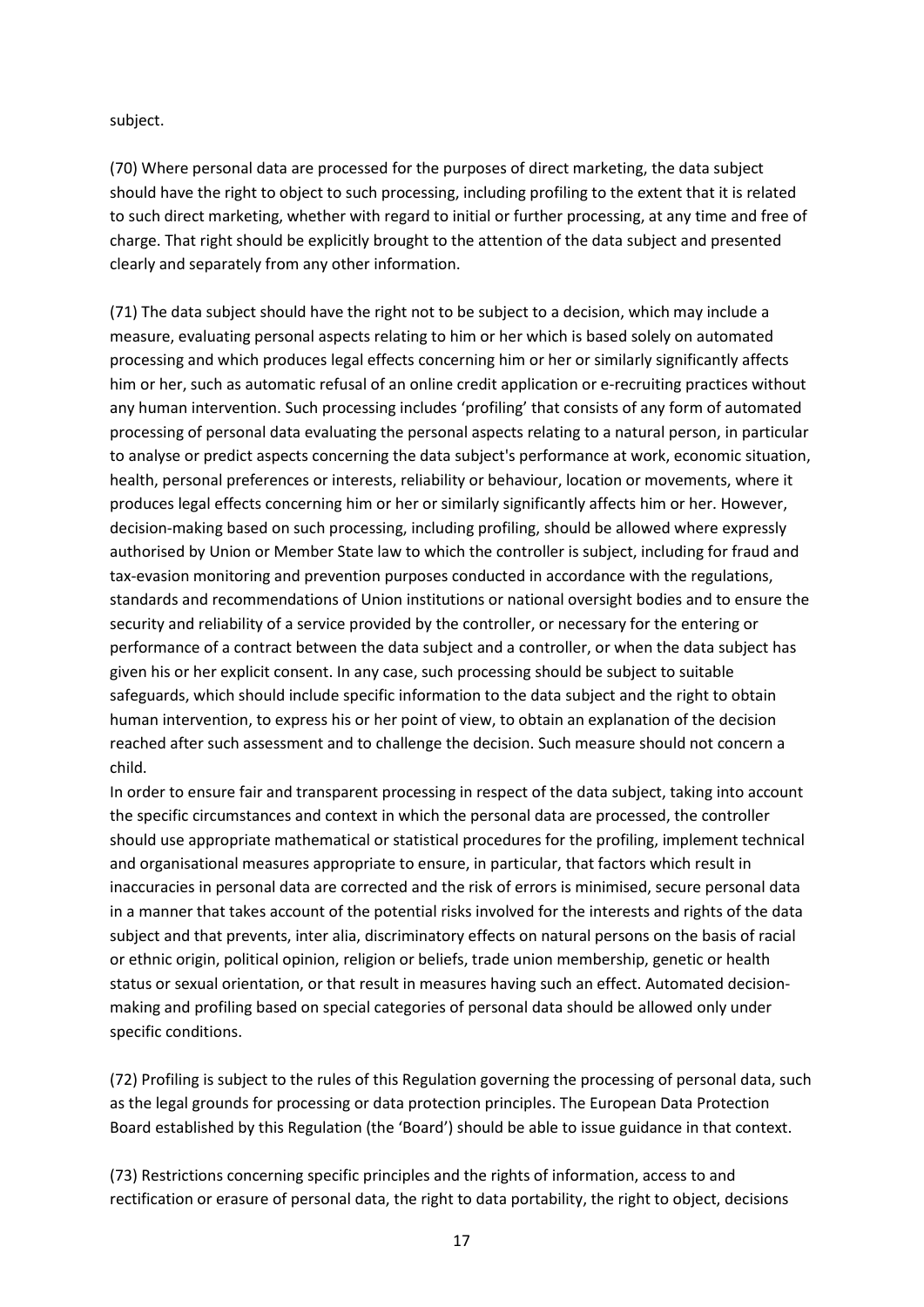based on profiling, as well as the communication of a personal data breach to a data subject and certain related obligations of the controllers may be imposed by Union or Member State law, as far as necessary and proportionate in a democratic society to safeguard public security, including the protection of human life especially in response to natural or manmade disasters, the prevention, investigation and prosecution of criminal offences or the execution of criminal penalties, including the safeguarding against and the prevention of threats to public security, or of breaches of ethics for regulated professions, other important objectives of general public interest of the Union or of a Member State, in particular an important economic or financial interest of the Union or of a Member State, the keeping of public registers kept for reasons of general public interest, further processing of archived personal data to provide specific information related to the political behaviour under former totalitarian state regimes or the protection of the data subject or the rights and freedoms of others, including social protection, public health and humanitarian purposes. Those restrictions should be in accordance with the requirements set out in the Charter and in the European Convention for the Protection of Human Rights and Fundamental Freedoms.

(74) The responsibility and liability of the controller for any processing of personal data carried out by the controller or on the controller's behalf should be established. In particular, the controller should be obliged to implement appropriate and effective measures and be able to demonstrate the compliance of processing activities with this Regulation, including the effectiveness of the measures. Those measures should take into account the nature, scope, context and purposes of the processing and the risk to the rights and freedoms of natural persons.

(75) The risk to the rights and freedoms of natural persons, of varying likelihood and severity, may result from personal data processing which could lead to physical, material or non-material damage, in particular: where the processing may give rise to discrimination, identity theft or fraud, financial loss, damage to the reputation, loss of confidentiality of personal data protected by professional secrecy, unauthorised reversal of pseudonymisation, or any other significant economic or social disadvantage; where data subjects might be deprived of their rights and freedoms or prevented from exercising control over their personal data; where personal data are processed which reveal racial or ethnic origin, political opinions, religion or philosophical beliefs, trade union membership, and the processing of genetic data, data concerning health or data concerning sex life or criminal convictions and offences or related security measures; where personal aspects are evaluated, in particular analysing or predicting aspects concerning performance at work, economic situation, health, personal preferences or interests, reliability or behaviour, location or movements, in order to create or use personal profiles; where personal data of vulnerable natural persons, in particular of children, are processed; or where processing involves a large amount of personal data and affects a large number of data subjects.

(76) The likelihood and severity of the risk to the rights and freedoms of the data subject should be determined by reference to the nature, scope, context and purposes of the processing. Risk should be evaluated on the basis of an objective assessment, by which it is established whether data processing operations involve a risk or a high risk.

(77) Guidance on the implementation of appropriate measures and on the demonstration of compliance by the controller or the processor, especially as regards the identification of the risk related to the processing, their assessment in terms of origin, nature, likelihood and severity, and the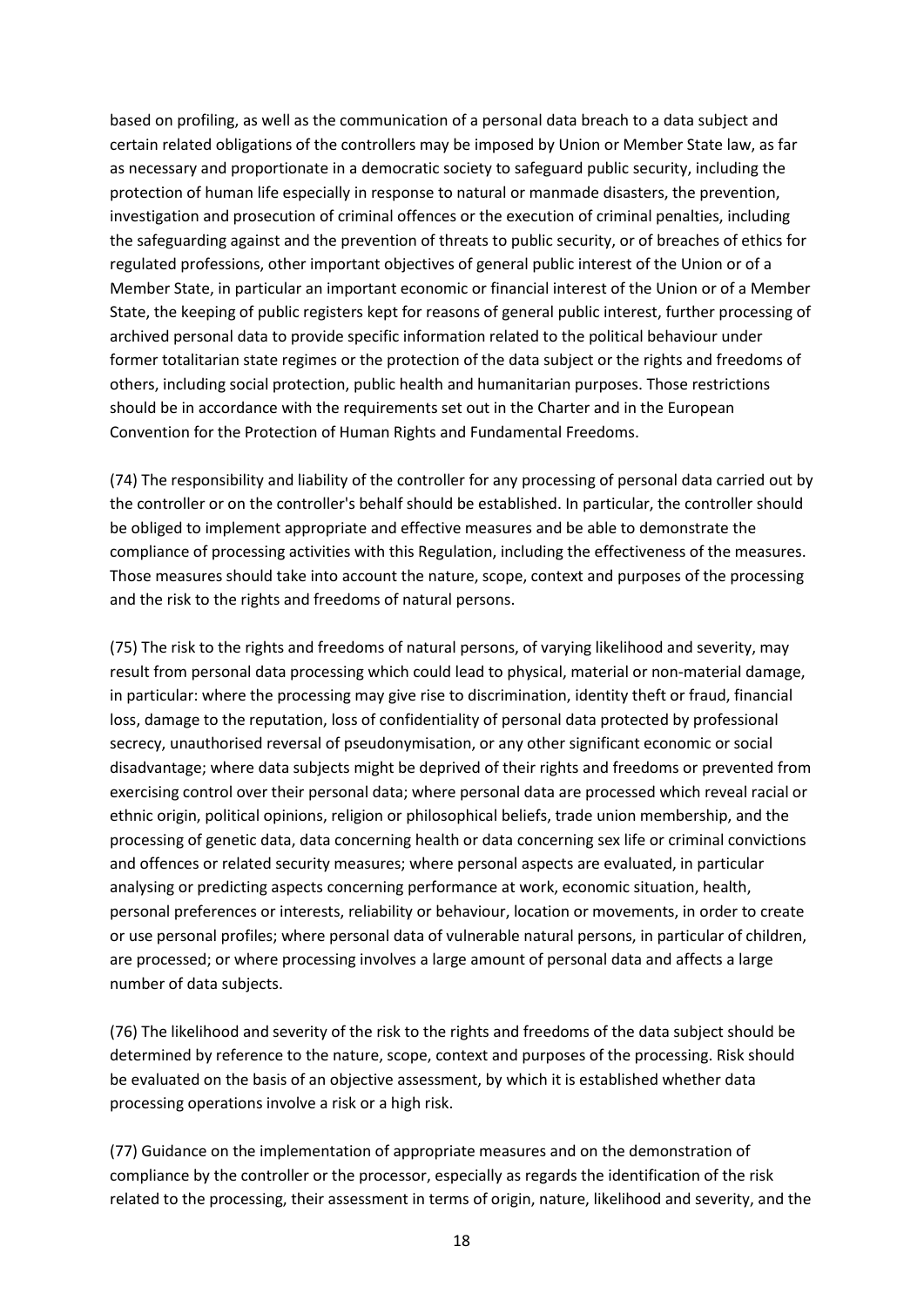identification of best practices to mitigate the risk, could be provided in particular by means of approved codes of conduct, approved certifications, guidelines provided by the Board or indications provided by a data protection officer. The Board may also issue guidelines on processing operations that are considered to be unlikely to result in a high risk to the rights and freedoms of natural persons and indicate what measures may be sufficient in such cases to address such risk.

(78) The protection of the rights and freedoms of natural persons with regard to the processing of personal data require that appropriate technical and organisational measures be taken to ensure that the requirements of this Regulation are met. In order to be able to demonstrate compliance with this Regulation, the controller should adopt internal policies and implement measures which meet in particular the principles of data protection by design and data protection by default. Such measures could consist, inter alia, of minimising the processing of personal data, pseudonymising personal data as soon as possible, transparency with regard to the functions and processing of personal data, enabling the data subject to monitor the data processing, enabling the controller to create and improve security features. When developing, designing, selecting and using applications, services and products that are based on the processing of personal data or process personal data to fulfil their task, producers of the products, services and applications should be encouraged to take into account the right to data protection when developing and designing such products, services and applications and, with due regard to the state of the art, to make sure that controllers and processors are able to fulfil their data protection obligations. The principles of data protection by design and by default should also be taken into consideration in the context of public tenders.

(79) The protection of the rights and freedoms of data subjects as well as the responsibility and liability of controllers and processors, also in relation to the monitoring by and measures of supervisory authorities, requires a clear allocation of the responsibilities under this Regulation, including where a controller determines the purposes and means of the processing jointly with other controllers or where a processing operation is carried out on behalf of a controller.

(80) Where a controller or a processor not established in the Union is processing personal data of data subjects who are in the Union whose processing activities are related to the offering of goods or services, irrespective of whether a payment of the data subject is required, to such data subjects in the Union, or to the monitoring of their behaviour as far as their behaviour takes place within the Union, the controller or the processor should designate a representative, unless the processing is occasional, does not include processing, on a large scale, of special categories of personal data or the processing of personal data relating to criminal convictions and offences, and is unlikely to result in a risk to the rights and freedoms of natural persons, taking into account the nature, context, scope and purposes of the processing or if the controller is a public authority or body. The representative should act on behalf of the controller or the processor and may be addressed by any supervisory authority. The representative should be explicitly designated by a written mandate of the controller or of the processor to act on its behalf with regard to its obligations under this Regulation. The designation of such a representative does not affect the responsibility or liability of the controller or of the processor under this Regulation. Such a representative should perform its tasks according to the mandate received from the controller or processor, including cooperating with the competent supervisory authorities with regard to any action taken to ensure compliance with this Regulation. The designated representative should be subject to enforcement proceedings in the event of noncompliance by the controller or processor.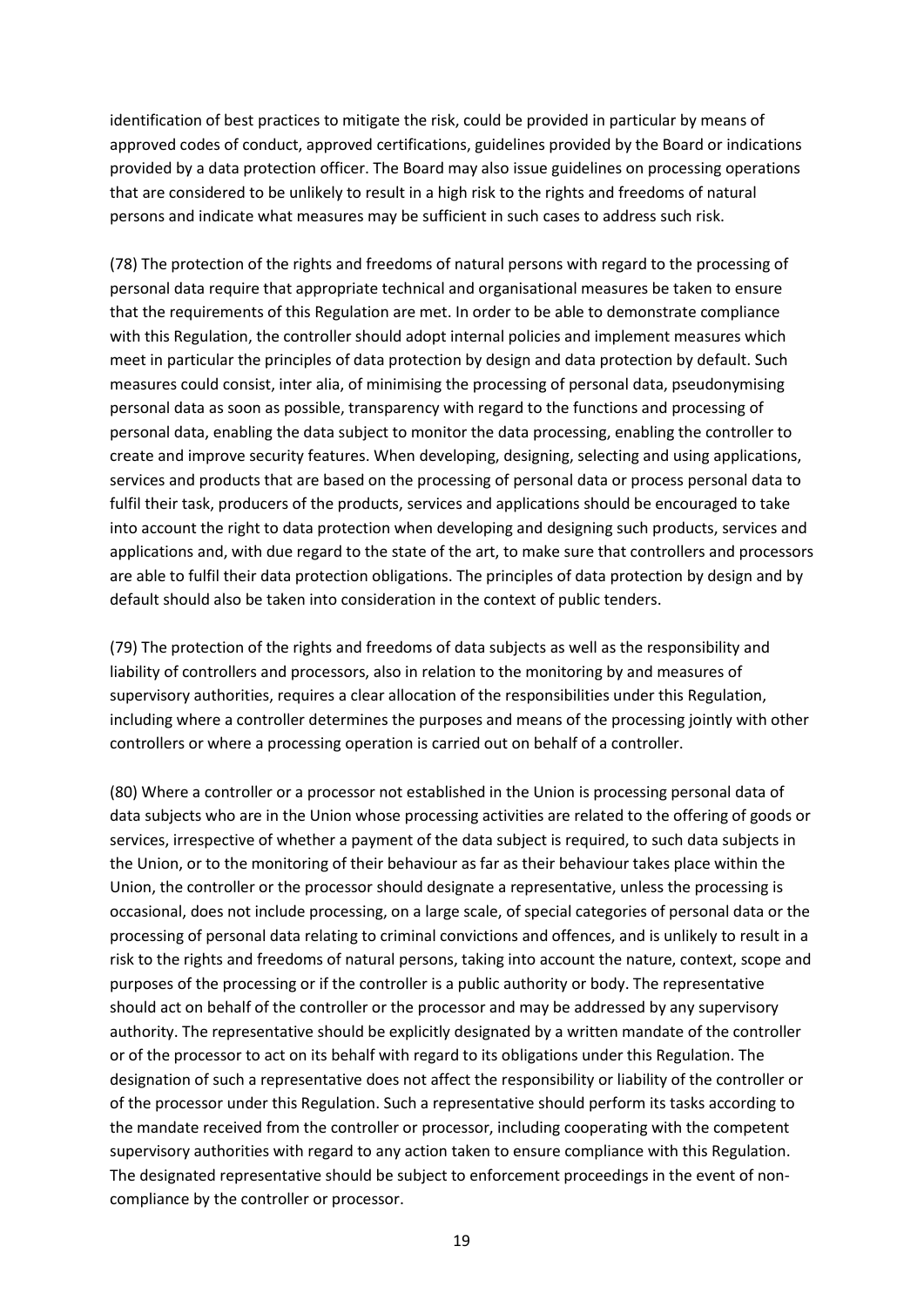(81) To ensure compliance with the requirements of this Regulation in respect of the processing to be carried out by the processor on behalf of the controller, when entrusting a processor with processing activities, the controller should use only processors providing sufficient guarantees, in particular in terms of expert knowledge, reliability and resources, to implement technical and organisational measures which will meet the requirements of this Regulation, including for the security of processing. The adherence of the processor to an approved code of conduct or an approved certification mechanism may be used as an element to demonstrate compliance with the obligations of the controller. The carrying-out of processing by a processor should be governed by a contract or other legal act under Union or Member State law, binding the processor to the controller, setting out the subject-matter and duration of the processing, the nature and purposes of the processing, the type of personal data and categories of data subjects, taking into account the specific tasks and responsibilities of the processor in the context of the processing to be carried out and the risk to the rights and freedoms of the data subject. The controller and processor may choose to use an individual contract or standard contractual clauses which are adopted either directly by the Commission or by a supervisory authority in accordance with the consistency mechanism and then adopted by the Commission. After the completion of the processing on behalf of the controller, the processor should, at the choice of the controller, return or delete the personal data, unless there is a requirement to store the personal data under Union or Member State law to which the processor is subject.

(82) In order to demonstrate compliance with this Regulation, the controller or processor should maintain records of processing activities under its responsibility. Each controller and processor should be obliged to cooperate with the supervisory authority and make those records, on request, available to it, so that it might serve for monitoring those processing operations.

(83) In order to maintain security and to prevent processing in infringement of this Regulation, the controller or processor should evaluate the risks inherent in the processing and implement measures to mitigate those risks, such as encryption. Those measures should ensure an appropriate level of security, including confidentiality, taking into account the state of the art and the costs of implementation in relation to the risks and the nature of the personal data to be protected. In assessing data security risk, consideration should be given to the risks that are presented by personal data processing, such as accidental or unlawful destruction, loss, alteration, unauthorised disclosure of, or access to, personal data transmitted, stored or otherwise processed which may in particular lead to physical, material or non-material damage.

(84) In order to enhance compliance with this Regulation where processing operations are likely to result in a high risk to the rights and freedoms of natural persons, the controller should be responsible for the carrying-out of a data protection impact assessment to evaluate, in particular, the origin, nature, particularity and severity of that risk. The outcome of the assessment should be taken into account when determining the appropriate measures to be taken in order to demonstrate that the processing of personal data complies with this Regulation. Where a data-protection impact assessment indicates that processing operations involve a high risk which the controller cannot mitigate by appropriate measures in terms of available technology and costs of implementation, a consultation of the supervisory authority should take place prior to the processing.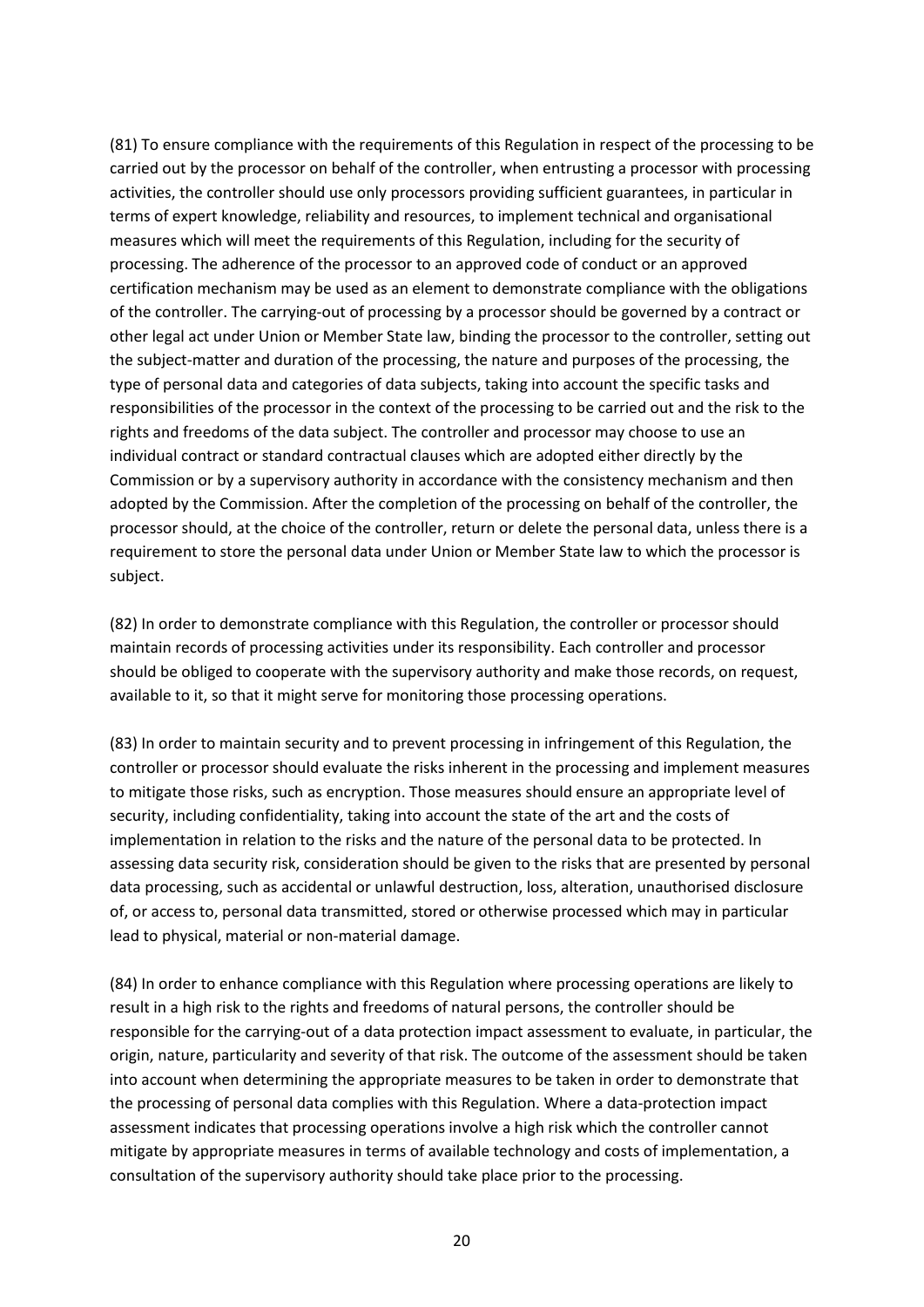(85) A personal data breach may, if not addressed in an appropriate and timely manner, result in physical, material or non-material damage to natural persons such as loss of control over their personal data or limitation of their rights, discrimination, identity theft or fraud, financial loss, unauthorised reversal of pseudonymisation, damage to reputation, loss of confidentiality of personal data protected by professional secrecy or any other significant economic or social disadvantage to the natural person concerned. Therefore, as soon as the controller becomes aware that a personal data breach has occurred, the controller should notify the personal data breach to the supervisory authority without undue delay and, where feasible, not later than 72 hours after having become aware of it, unless the controller is able to demonstrate, in accordance with the accountability principle, that the personal data breach is unlikely to result in a risk to the rights and freedoms of natural persons. Where such notification cannot be achieved within 72 hours, the reasons for the delay should accompany the notification and information may be provided in phases without undue further delay.

(86) The controller should communicate to the data subject a personal data breach, without undue delay, where that personal data breach is likely to result in a high risk to the rights and freedoms of the natural person in order to allow him or her to take the necessary precautions. The communication should describe the nature of the personal data breach as well as recommendations for the natural person concerned to mitigate potential adverse effects. Such communications to data subjects should be made as soon as reasonably feasible and in close cooperation with the supervisory authority, respecting guidance provided by it or by other relevant authorities such as law-enforcement authorities. For example, the need to mitigate an immediate risk of damage would call for prompt communication with data subjects whereas the need to implement appropriate measures against continuing or similar personal data breaches may justify more time for communication.

(87) It should be ascertained whether all appropriate technological protection and organisational measures have been implemented to establish immediately whether a personal data breach has taken place and to inform promptly the supervisory authority and the data subject. The fact that the notification was made without undue delay should be established taking into account in particular the nature and gravity of the personal data breach and its consequences and adverse effects for the data subject. Such notification may result in an intervention of the supervisory authority in accordance with its tasks and powers laid down in this Regulation.

(88) In setting detailed rules concerning the format and procedures applicable to the notification of personal data breaches, due consideration should be given to the circumstances of that breach, including whether or not personal data had been protected by appropriate technical protection measures, effectively limiting the likelihood of identity fraud or other forms of misuse. Moreover, such rules and procedures should take into account the legitimate interests of law-enforcement authorities where early disclosure could unnecessarily hamper the investigation of the circumstances of a personal data breach.

(89) Directive 95/46/EC provided for a general obligation to notify the processing of personal data to the supervisory authorities. While that obligation produces administrative and financial burdens, it did not in all cases contribute to improving the protection of personal data. Such indiscriminate general notification obligations should therefore be abolished, and replaced by effective procedures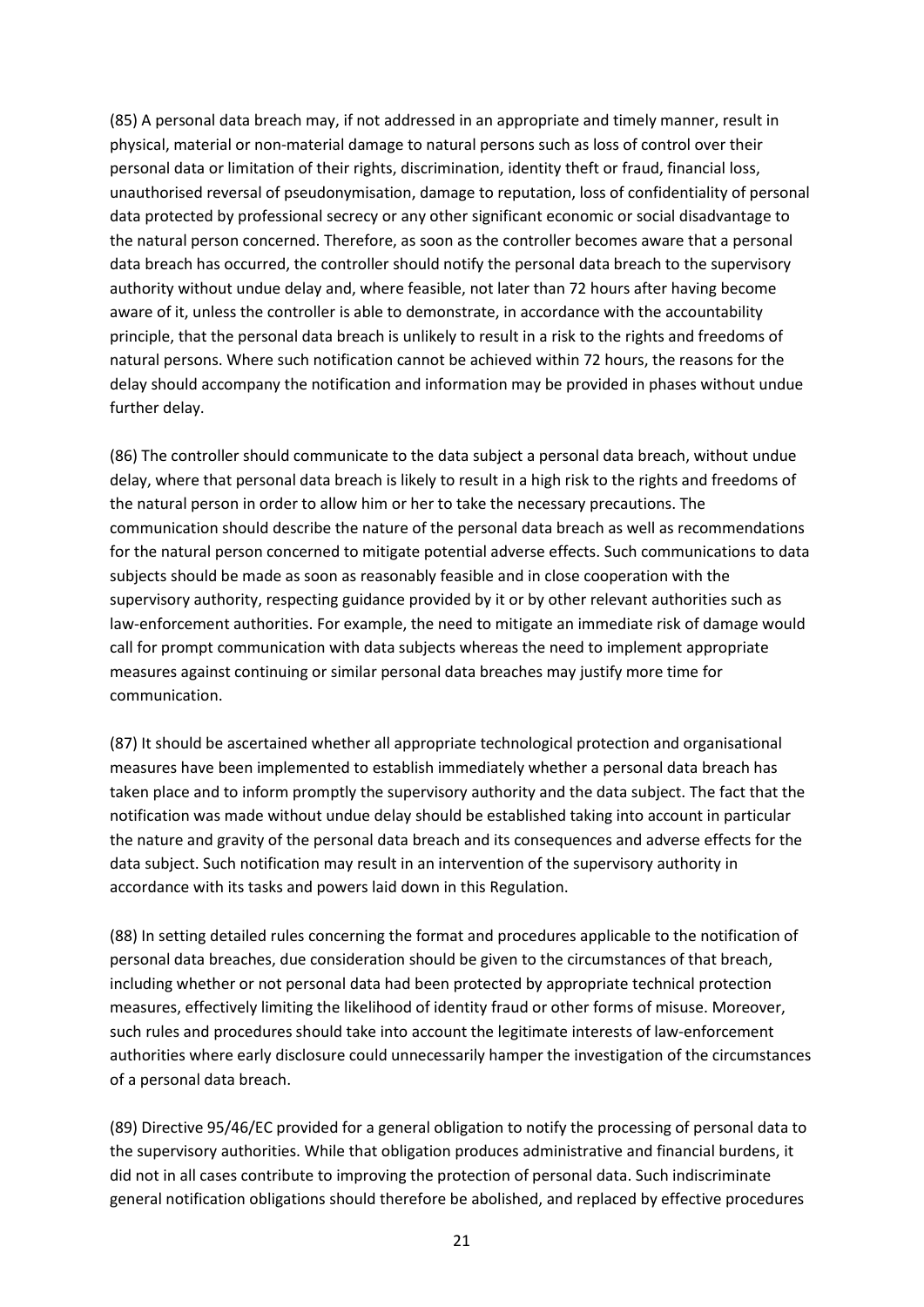and mechanisms which focus instead on those types of processing operations which are likely to result in a high risk to the rights and freedoms of natural persons by virtue of their nature, scope, context and purposes. Such types of processing operations may be those which in, particular, involve using new technologies, or are of a new kind and where no data protection impact assessment has been carried out before by the controller, or where they become necessary in the light of the time that has elapsed since the initial processing.

(90) In such cases, a data protection impact assessment should be carried out by the controller prior to the processing in order to assess the particular likelihood and severity of the high risk, taking into account the nature, scope, context and purposes of the processing and the sources of the risk. That impact assessment should include, in particular, the measures, safeguards and mechanisms envisaged for mitigating that risk, ensuring the protection of personal data and demonstrating compliance with this Regulation.

(91) This should in particular apply to large-scale processing operations which aim to process a considerable amount of personal data at regional, national or supranational level and which could affect a large number of data subjects and which are likely to result in a high risk, for example, on account of their sensitivity, where in accordance with the achieved state of technological knowledge a new technology is used on a large scale as well as to other processing operations which result in a high risk to the rights and freedoms of data subjects, in particular where those operations render it more difficult for data subjects to exercise their rights. A data protection impact assessment should also be made where personal data are processed for taking decisions regarding specific natural persons following any systematic and extensive evaluation of personal aspects relating to natural persons based on profiling those data or following the processing of special categories of personal data, biometric data, or data on criminal convictions and offences or related security measures. A data protection impact assessment is equally required for monitoring publicly accessible areas on a large scale, especially when using optic-electronic devices or for any other operations where the competent supervisory authority considers that the processing is likely to result in a high risk to the rights and freedoms of data subjects, in particular because they prevent data subjects from exercising a right or using a service or a contract, or because they are carried out systematically on a large scale. The processing of personal data should not be considered to be on a large scale if the processing concerns personal data from patients or clients by an individual physician, other health care professional or lawyer. In such cases, a data protection impact assessment should not be mandatory.

(92) There are circumstances under which it may be reasonable and economical for the subject of a data protection impact assessment to be broader than a single project, for example where public authorities or bodies intend to establish a common application or processing platform or where several controllers plan to introduce a common application or processing environment across an industry sector or segment or for a widely used horizontal activity.

(93) In the context of the adoption of the Member State law on which the performance of the tasks of the public authority or public body is based and which regulates the specific processing operation or set of operations in question, Member States may deem it necessary to carry out such assessment prior to the processing activities.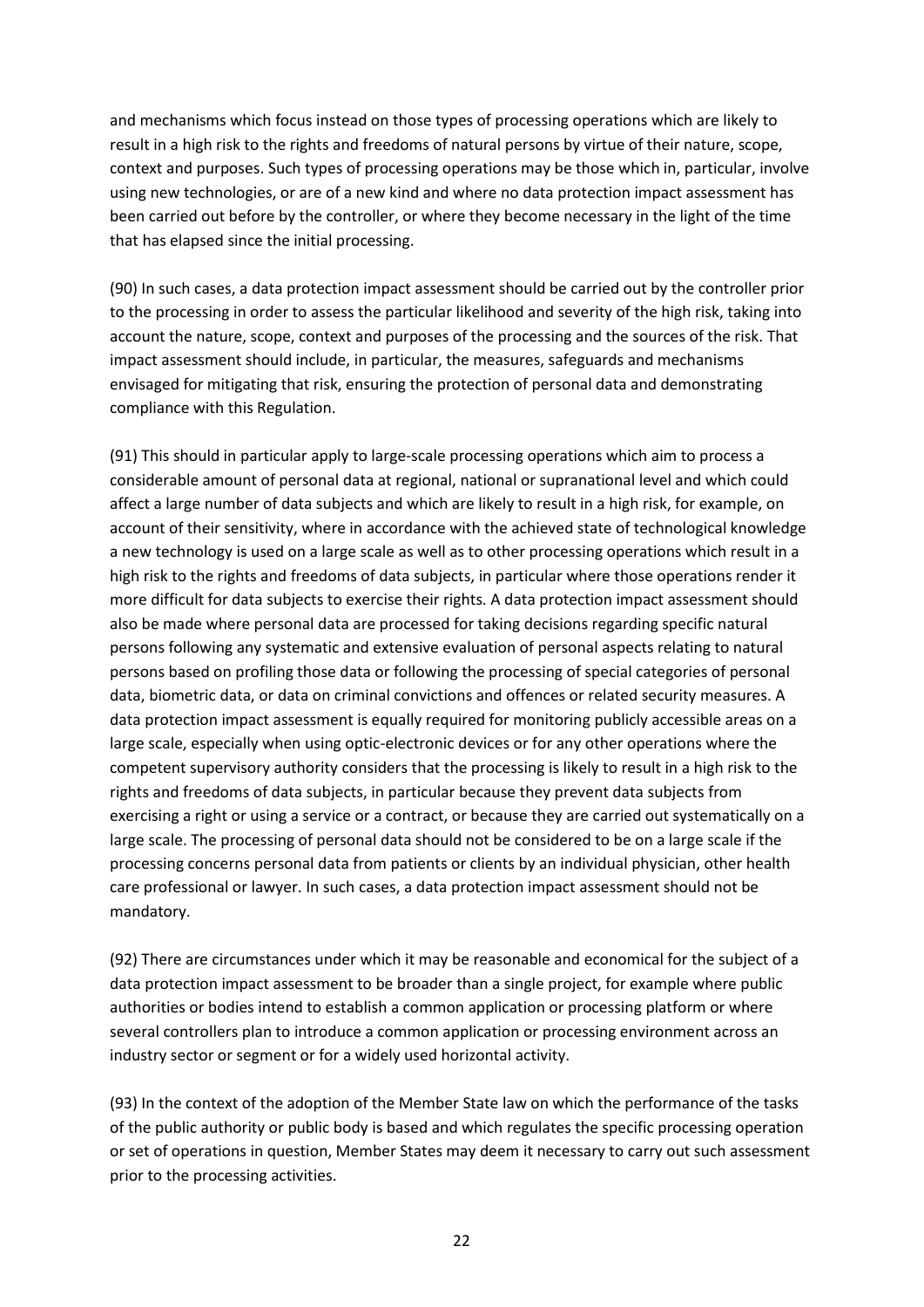(94) Where a data protection impact assessment indicates that the processing would, in the absence of safeguards, security measures and mechanisms to mitigate the risk, result in a high risk to the rights and freedoms of natural persons and the controller is of the opinion that the risk cannot be mitigated by reasonable means in terms of available technologies and costs of implementation, the supervisory authority should be consulted prior to the start of processing activities. Such high risk is likely to result from certain types of processing and the extent and frequency of processing, which may result also in a realisation of damage or interference with the rights and freedoms of the natural person. The supervisory authority should respond to the request for consultation within a specified period. However, the absence of a reaction of the supervisory authority within that period should be without prejudice to any intervention of the supervisory authority in accordance with its tasks and powers laid down in this Regulation, including the power to prohibit processing operations. As part of that consultation process, the outcome of a data protection impact assessment carried out with regard to the processing at issue may be submitted to the supervisory authority, in particular the measures envisaged to mitigate the risk to the rights and freedoms of natural persons.

(95) The processor should assist the controller, where necessary and upon request, in ensuring compliance with the obligations deriving from the carrying out of data protection impact assessments and from prior consultation of the supervisory authority.

(96) A consultation of the supervisory authority should also take place in the course of the preparation of a legislative or regulatory measure which provides for the processing of personal data, in order to ensure compliance of the intended processing with this Regulation and in particular to mitigate the risk involved for the data subject.

(97) Where the processing is carried out by a public authority, except for courts or independent judicial authorities when acting in their judicial capacity, where, in the private sector, processing is carried out by a controller whose core activities consist of processing operations that require regular and systematic monitoring of the data subjects on a large scale, or where the core activities of the controller or the processor consist of processing on a large scale of special categories of personal data and data relating to criminal convictions and offences, a person with expert knowledge of data protection law and practices should assist the controller or processor to monitor internal compliance with this Regulation. In the private sector, the core activities of a controller relate to its primary activities and do not relate to the processing of personal data as ancillary activities. The necessary level of expert knowledge should be determined in particular according to the data processing operations carried out and the protection required for the personal data processed by the controller or the processor. Such data protection officers, whether or not they are an employee of the controller, should be in a position to perform their duties and tasks in an independent manner.

(98) Associations or other bodies representing categories of controllers or processors should be encouraged to draw up codes of conduct, within the limits of this Regulation, so as to facilitate the effective application of this Regulation, taking account of the specific characteristics of the processing carried out in certain sectors and the specific needs of micro, small and medium enterprises. In particular, such codes of conduct could calibrate the obligations of controllers and processors, taking into account the risk likely to result from the processing for the rights and freedoms of natural persons.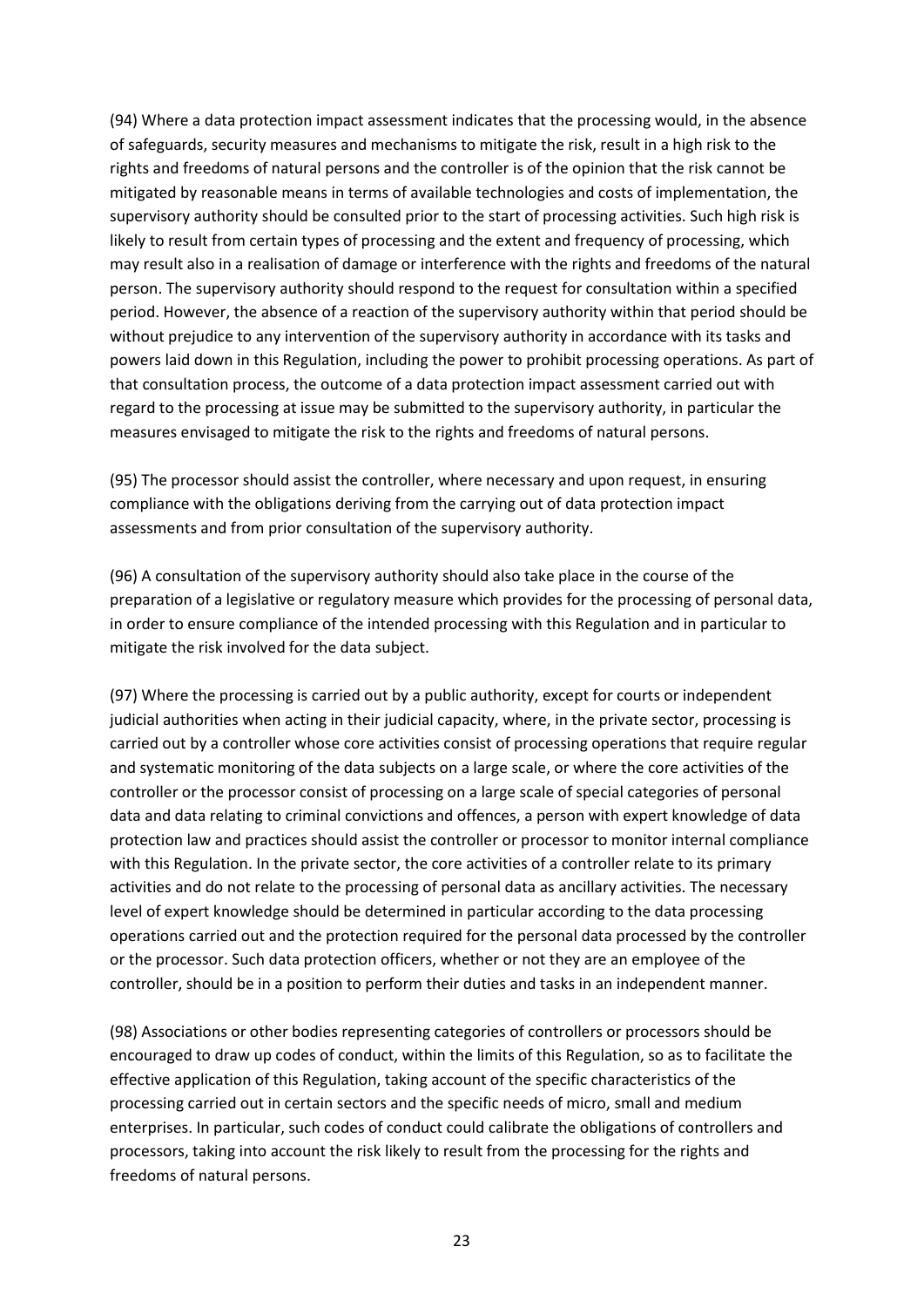(99) When drawing up a code of conduct, or when amending or extending such a code, associations and other bodies representing categories of controllers or processors should consult relevant stakeholders, including data subjects where feasible, and have regard to submissions received and views expressed in response to such consultations.

(100) In order to enhance transparency and compliance with this Regulation, the establishment of certification mechanisms and data protection seals and marks should be encouraged, allowing data subjects to quickly assess the level of data protection of relevant products and services.

(101) Flows of personal data to and from countries outside the Union and international organisations are necessary for the expansion of international trade and international cooperation. The increase in such flows has raised new challenges and concerns with regard to the protection of personal data. However, when personal data are transferred from the Union to controllers, processors or other recipients in third countries or to international organisations, the level of protection of natural persons ensured in the Union by this Regulation should not be undermined, including in cases of onward transfers of personal data from the third country or international organisation to controllers, processors in the same or another third country or international organisation. In any event, transfers to third countries and international organisations may only be carried out in full compliance with this Regulation. A transfer could take place only if, subject to the other provisions of this Regulation, the conditions laid down in the provisions of this Regulation relating to the transfer of personal data to third countries or international organisations are complied with by the controller or processor.

(102) This Regulation is without prejudice to international agreements concluded between the Union and third countries regulating the transfer of personal data including appropriate safeguards for the data subjects. Member States may conclude international agreements which involve the transfer of personal data to third countries or international organisations, as far as such agreements do not affect this Regulation or any other provisions of Union law and include an appropriate level of protection for the fundamental rights of the data subjects.

(103) The Commission may decide with effect for the entire Union that a third country, a territory or specified sector within a third country, or an international organisation, offers an adequate level of data protection, thus providing legal certainty and uniformity throughout the Union as regards the third country or international organisation which is considered to provide such level of protection. In such cases, transfers of personal data to that third country or international organisation may take place without the need to obtain any further authorisation. The Commission may also decide, having given notice and a full statement setting out the reasons to the third country or international organisation, to revoke such a decision.

(104) In line with the fundamental values on which the Union is founded, in particular the protection of human rights, the Commission should, in its assessment of the third country, or of a territory or specified sector within a third country, take into account how a particular third country respects the rule of law, access to justice as well as international human rights norms and standards and its general and sectoral law, including legislation concerning public security, defence and national security as well as public order and criminal law. The adoption of an adequacy decision with regard to a territory or a specified sector in a third country should take into account clear and objective criteria, such as specific processing activities and the scope of applicable legal standards and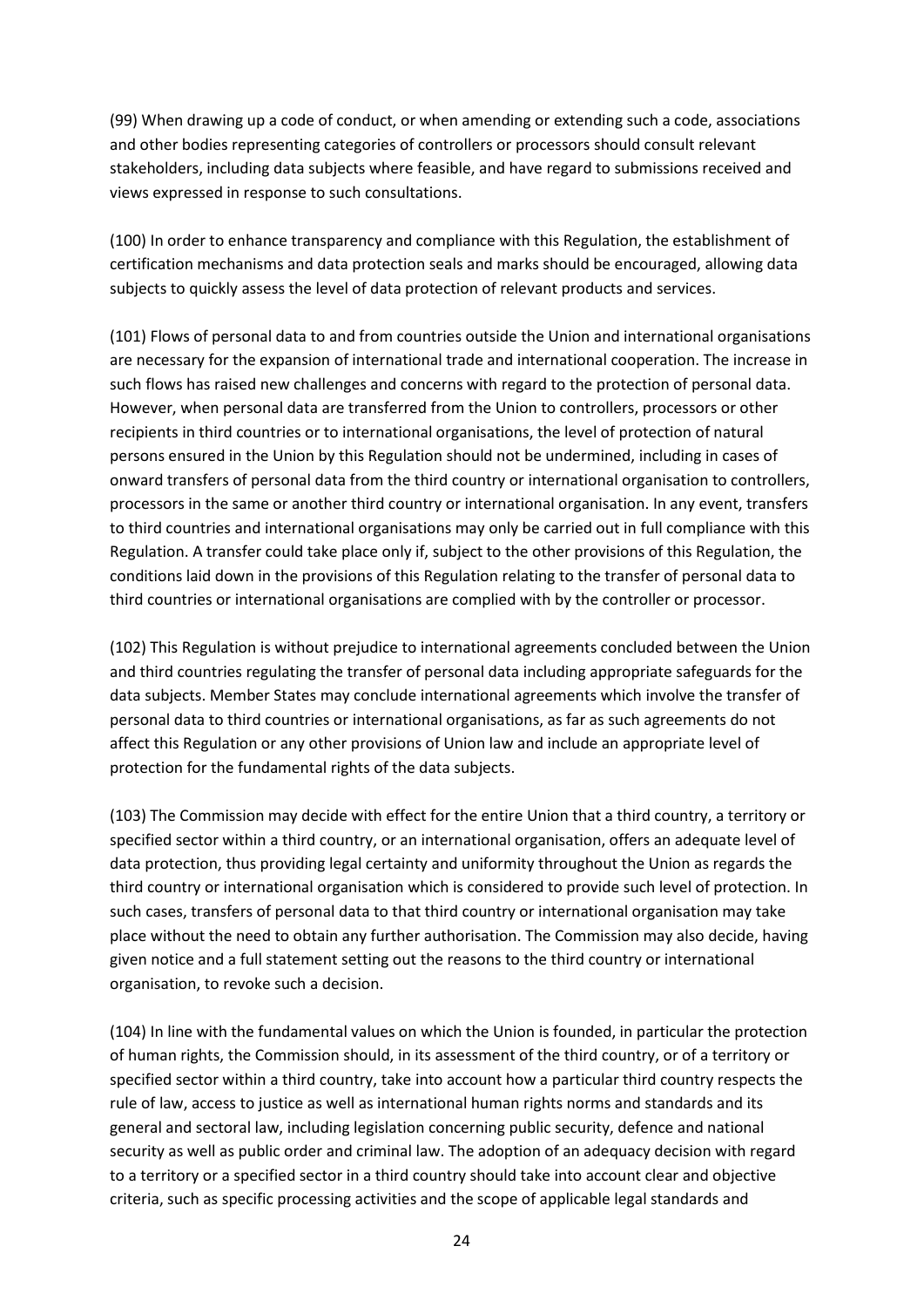legislation in force in the third country. The third country should offer guarantees ensuring an adequate level of protection essentially equivalent to that ensured within the Union, in particular where personal data are processed in one or several specific sectors. In particular, the third country should ensure effective independent data protection supervision and should provide for cooperation mechanisms with the Member States' data protection authorities, and the data subjects should be provided with effective and enforceable rights and effective administrative and judicial redress.

(105) Apart from the international commitments the third country or international organisation has entered into, the Commission should take account of obligations arising from the third country's or international organisation's participation in multilateral or regional systems in particular in relation to the protection of personal data, as well as the implementation of such obligations. In particular, the third country's accession to the Council of Europe Convention of 28 January 1981 for the Protection of Individuals with regard to the Automatic Processing of Personal Data and its Additional Protocol should be taken into account. The Commission should consult the Board when assessing the level of protection in third countries or international organisations.

(106) The Commission should monitor the functioning of decisions on the level of protection in a third country, a territory or specified sector within a third country, or an international organisation, and monitor the functioning of decisions adopted on the basis of Article 25(6) or Article 26(4) of Directive 95/46/EC. In its adequacy decisions, the Commission should provide for a periodic review mechanism of their functioning. That periodic review should be conducted in consultation with the third country or international organisation in question and take into account all relevant developments in the third country or international organisation. For the purposes of monitoring and of carrying out the periodic reviews, the Commission should take into consideration the views and findings of the European Parliament and of the Council as well as of other relevant bodies and sources. The Commission should evaluate, within a reasonable time, the functioning of the latter decisions and report any relevant findings to the Committee within the meaning of Regulation (EU) No 182/2011 of the European Parliament and of the Council (12) as established under this Regulation, to the European Parliament and to the Council.

(107) The Commission may recognise that a third country, a territory or a specified sector within a third country, or an international organisation no longer ensures an adequate level of data protection. Consequently the transfer of personal data to that third country or international organisation should be prohibited, unless the requirements in this Regulation relating to transfers subject to appropriate safeguards, including binding corporate rules, and derogations for specific situations are fulfilled. In that case, provision should be made for consultations between the Commission and such third countries or international organisations. The Commission should, in a timely manner, inform the third country or international organisation of the reasons and enter into consultations with it in order to remedy the situation.

(108) In the absence of an adequacy decision, the controller or processor should take measures to compensate for the lack of data protection in a third country by way of appropriate safeguards for the data subject. Such appropriate safeguards may consist of making use of binding corporate rules, standard data protection clauses adopted by the Commission, standard data protection clauses adopted by a supervisory authority or contractual clauses authorised by a supervisory authority. Those safeguards should ensure compliance with data protection requirements and the rights of the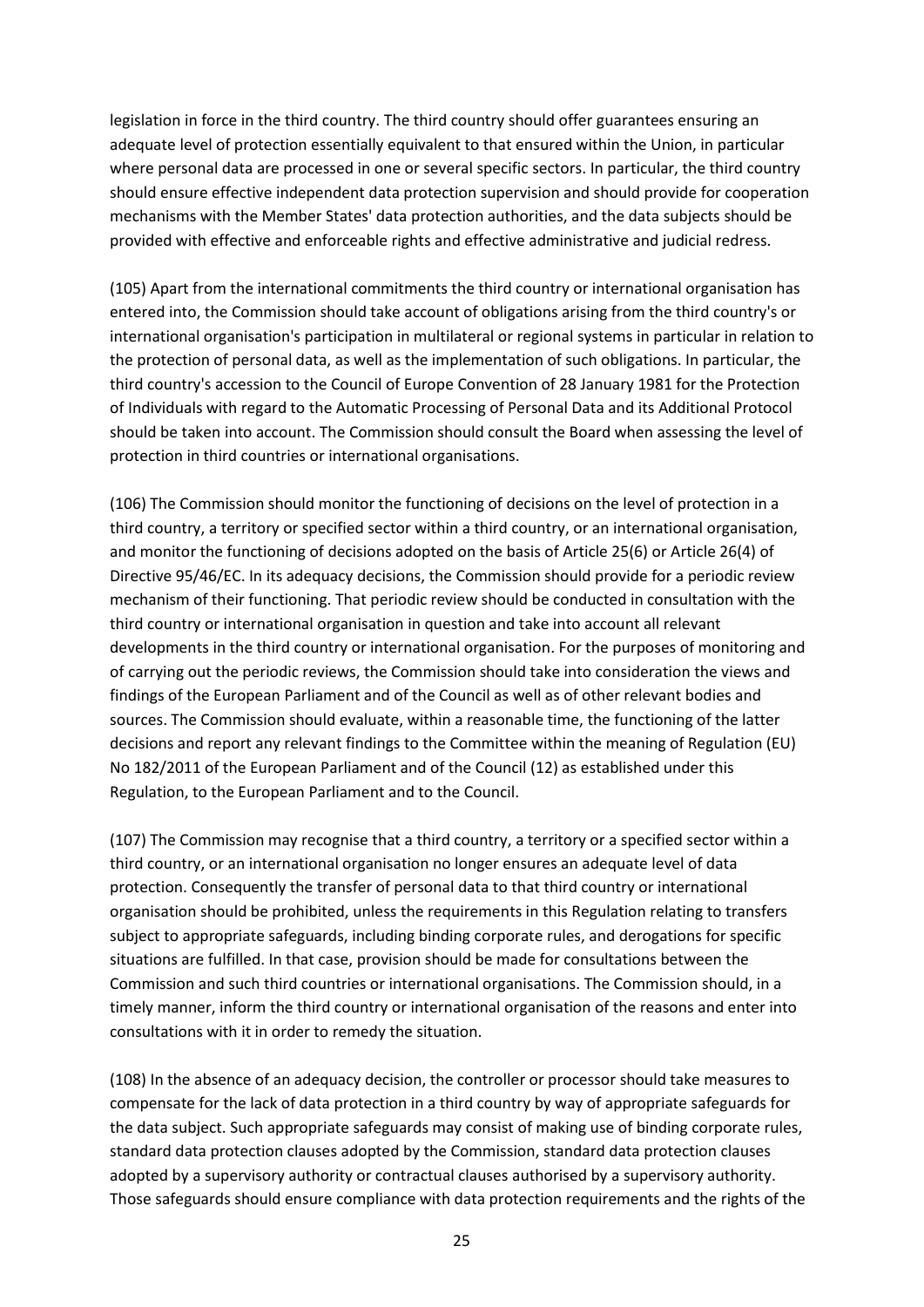data subjects appropriate to processing within the Union, including the availability of enforceable data subject rights and of effective legal remedies, including to obtain effective administrative or judicial redress and to claim compensation, in the Union or in a third country. They should relate in particular to compliance with the general principles relating to personal data processing, the principles of data protection by design and by default. Transfers may also be carried out by public authorities or bodies with public authorities or bodies in third countries or with international organisations with corresponding duties or functions, including on the basis of provisions to be inserted into administrative arrangements, such as a memorandum of understanding, providing for enforceable and effective rights for data subjects. Authorisation by the competent supervisory authority should be obtained when the safeguards are provided for in administrative arrangements that are not legally binding.

(109) The possibility for the controller or processor to use standard data-protection clauses adopted by the Commission or by a supervisory authority should prevent controllers or processors neither from including the standard data-protection clauses in a wider contract, such as a contract between the processor and another processor, nor from adding other clauses or additional safeguards provided that they do not contradict, directly or indirectly, the standard contractual clauses adopted by the Commission or by a supervisory authority or prejudice the fundamental rights or freedoms of the data subjects. Controllers and processors should be encouraged to provide additional safeguards via contractual commitments that supplement standard protection clauses.

(110) A group of undertakings, or a group of enterprises engaged in a joint economic activity, should be able to make use of approved binding corporate rules for its international transfers from the Union to organisations within the same group of undertakings, or group of enterprises engaged in a joint economic activity, provided that such corporate rules include all essential principles and enforceable rights to ensure appropriate safeguards for transfers or categories of transfers of personal data.

(111) Provisions should be made for the possibility for transfers in certain circumstances where the data subject has given his or her explicit consent, where the transfer is occasional and necessary in relation to a contract or a legal claim, regardless of whether in a judicial procedure or whether in an administrative or any out-of-court procedure, including procedures before regulatory bodies. Provision should also be made for the possibility for transfers where important grounds of public interest laid down by Union or Member State law so require or where the transfer is made from a register established by law and intended for consultation by the public or persons having a legitimate interest. In the latter case, such a transfer should not involve the entirety of the personal data or entire categories of the data contained in the register and, when the register is intended for consultation by persons having a legitimate interest, the transfer should be made only at the request of those persons or, if they are to be the recipients, taking into full account the interests and fundamental rights of the data subject.

(112) Those derogations should in particular apply to data transfers required and necessary for important reasons of public interest, for example in cases of international data exchange between competition authorities, tax or customs administrations, between financial supervisory authorities, between services competent for social security matters, or for public health, for example in the case of contact tracing for contagious diseases or in order to reduce and/or eliminate doping in sport. A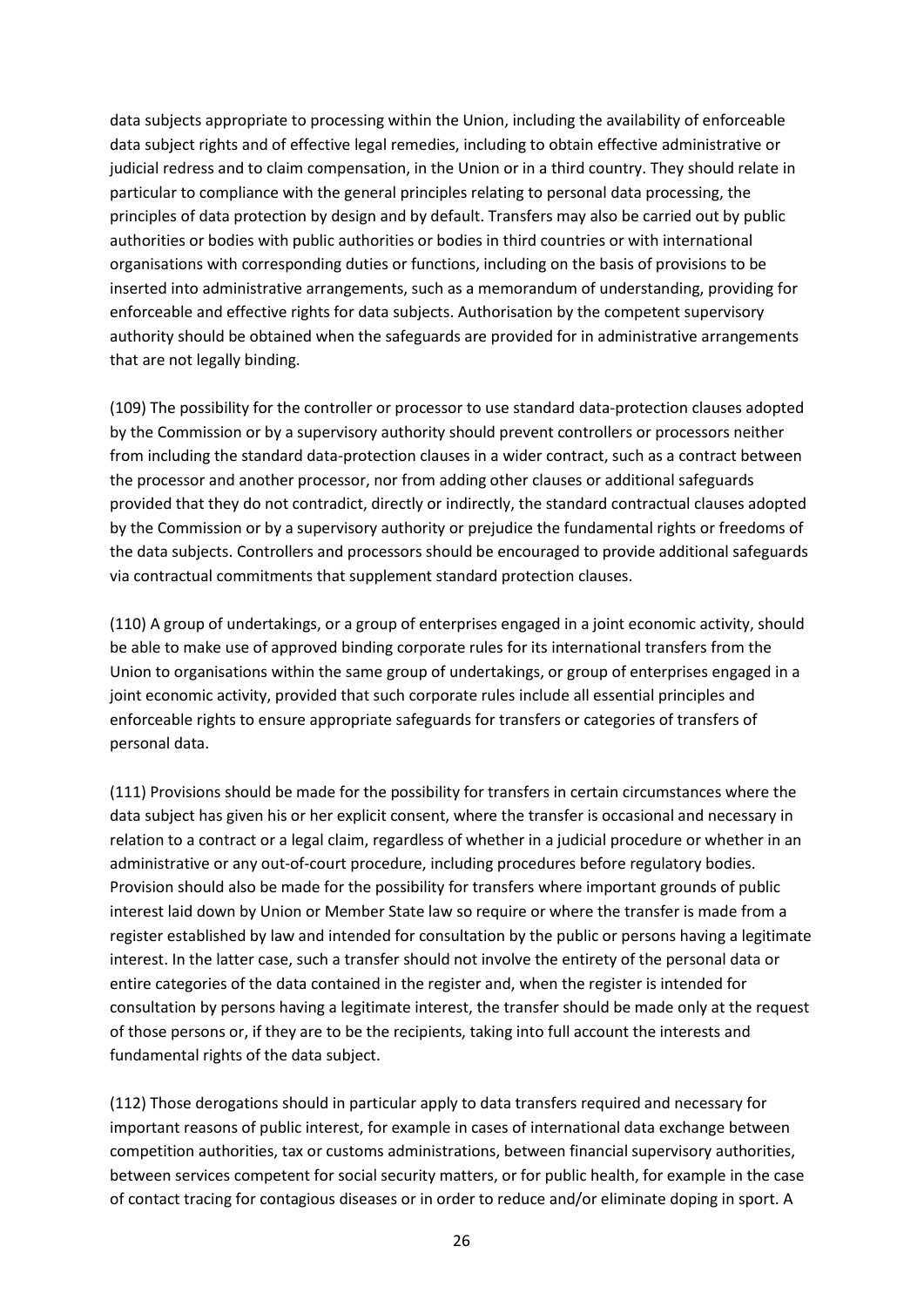transfer of personal data should also be regarded as lawful where it is necessary to protect an interest which is essential for the data subject's or another person's vital interests, including physical integrity or life, if the data subject is incapable of giving consent. In the absence of an adequacy decision, Union or Member State law may, for important reasons of public interest, expressly set limits to the transfer of specific categories of data to a third country or an international organisation. Member States should notify such provisions to the Commission. Any transfer to an international humanitarian organisation of personal data of a data subject who is physically or legally incapable of giving consent, with a view to accomplishing a task incumbent under the Geneva Conventions or to complying with international humanitarian law applicable in armed conflicts, could be considered to be necessary for an important reason of public interest or because it is in the vital interest of the data subject.

(113) Transfers which can be qualified as not repetitive and that only concern a limited number of data subjects, could also be possible for the purposes of the compelling legitimate interests pursued by the controller, when those interests are not overridden by the interests or rights and freedoms of the data subject and when the controller has assessed all the circumstances surrounding the data transfer. The controller should give particular consideration to the nature of the personal data, the purpose and duration of the proposed processing operation or operations, as well as the situation in the country of origin, the third country and the country of final destination, and should provide suitable safeguards to protect fundamental rights and freedoms of natural persons with regard to the processing of their personal data. Such transfers should be possible only in residual cases where none of the other grounds for transfer are applicable. For scientific or historical research purposes or statistical purposes, the legitimate expectations of society for an increase of knowledge should be taken into consideration. The controller should inform the supervisory authority and the data subject about the transfer.

(114) In any case, where the Commission has taken no decision on the adequate level of data protection in a third country, the controller or processor should make use of solutions that provide data subjects with enforceable and effective rights as regards the processing of their data in the Union once those data have been transferred so that that they will continue to benefit from fundamental rights and safeguards.

(115) Some third countries adopt laws, regulations and other legal acts which purport to directly regulate the processing activities of natural and legal persons under the jurisdiction of the Member States. This may include judgments of courts or tribunals or decisions of administrative authorities in third countries requiring a controller or processor to transfer or disclose personal data, and which are not based on an international agreement, such as a mutual legal assistance treaty, in force between the requesting third country and the Union or a Member State. The extraterritorial application of those laws, regulations and other legal acts may be in breach of international law and may impede the attainment of the protection of natural persons ensured in the Union by this Regulation. Transfers should only be allowed where the conditions of this Regulation for a transfer to third countries are met. This may be the case, inter alia, where disclosure is necessary for an important ground of public interest recognised in Union or Member State law to which the controller is subject.

(116) When personal data moves across borders outside the Union it may put at increased risk the ability of natural persons to exercise data protection rights in particular to protect themselves from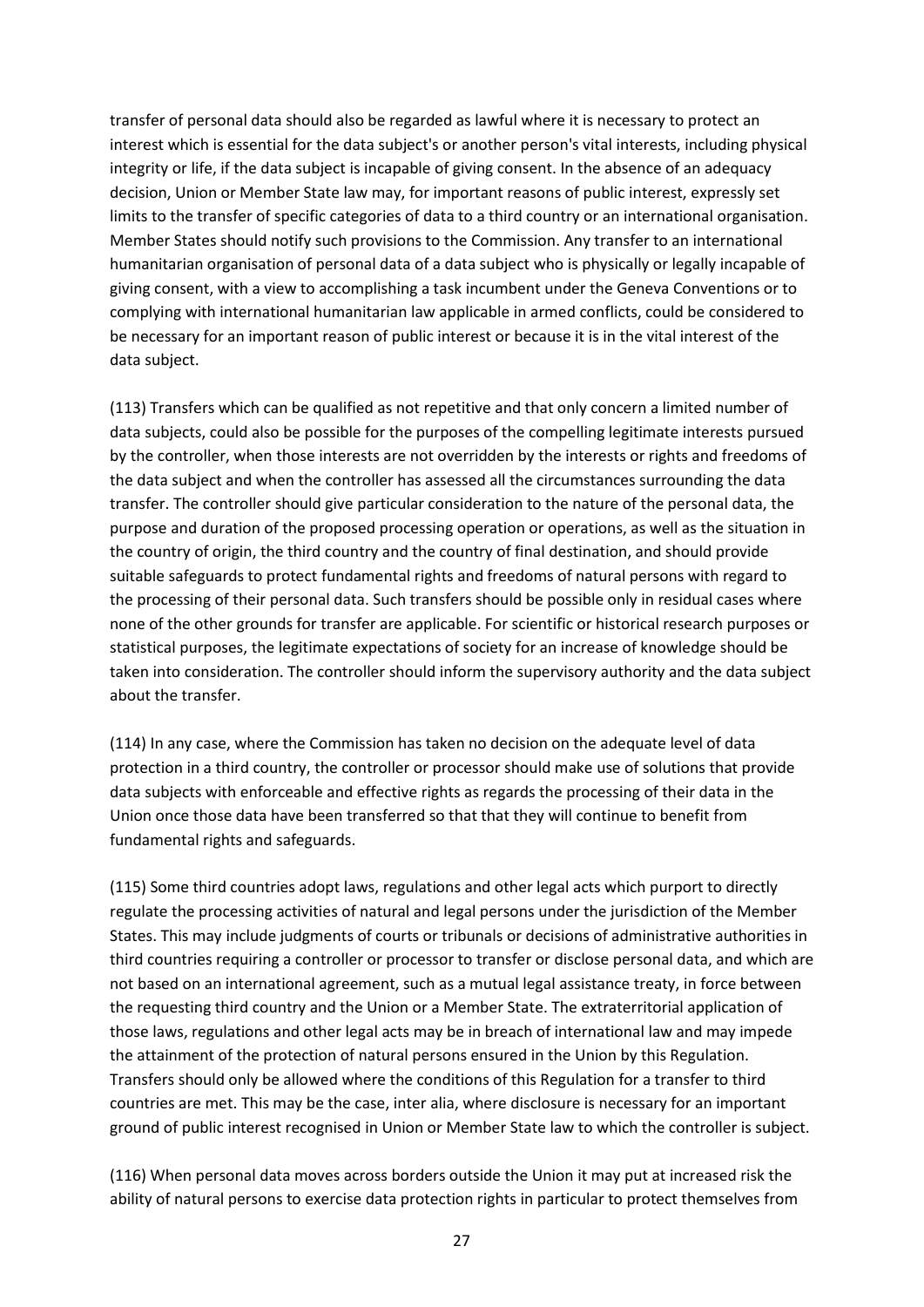the unlawful use or disclosure of that information. At the same time, supervisory authorities may find that they are unable to pursue complaints or conduct investigations relating to the activities outside their borders. Their efforts to work together in the cross-border context may also be hampered by insufficient preventative or remedial powers, inconsistent legal regimes, and practical obstacles like resource constraints. Therefore, there is a need to promote closer cooperation among data protection supervisory authorities to help them exchange information and carry out investigations with their international counterparts. For the purposes of developing international cooperation mechanisms to facilitate and provide international mutual assistance for the enforcement of legislation for the protection of personal data, the Commission and the supervisory authorities should exchange information and cooperate in activities related to the exercise of their powers with competent authorities in third countries, based on reciprocity and in accordance with this Regulation.

(117) The establishment of supervisory authorities in Member States, empowered to perform their tasks and exercise their powers with complete independence, is an essential component of the protection of natural persons with regard to the processing of their personal data. Member States should be able to establish more than one supervisory authority, to reflect their constitutional, organisational and administrative structure.

(118) The independence of supervisory authorities should not mean that the supervisory authorities cannot be subject to control or monitoring mechanisms regarding their financial expenditure or to judicial review.

(119) Where a Member State establishes several supervisory authorities, it should establish by law mechanisms for ensuring the effective participation of those supervisory authorities in the consistency mechanism. That Member State should in particular designate the supervisory authority which functions as a single contact point for the effective participation of those authorities in the mechanism, to ensure swift and smooth cooperation with other supervisory authorities, the Board and the Commission.

(120) Each supervisory authority should be provided with the financial and human resources, premises and infrastructure necessary for the effective performance of their tasks, including those related to mutual assistance and cooperation with other supervisory authorities throughout the Union. Each supervisory authority should have a separate, public annual budget, which may be part of the overall state or national budget.

(121) The general conditions for the member or members of the supervisory authority should be laid down by law in each Member State and should in particular provide that those members are to be appointed, by means of a transparent procedure, either by the parliament, government or the head of State of the Member State on the basis of a proposal from the government, a member of the government, the parliament or a chamber of the parliament, or by an independent body entrusted under Member State law. In order to ensure the independence of the supervisory authority, the member or members should act with integrity, refrain from any action that is incompatible with their duties and should not, during their term of office, engage in any incompatible occupation, whether gainful or not. The supervisory authority should have its own staff, chosen by the supervisory authority or an independent body established by Member State law, which should be subject to the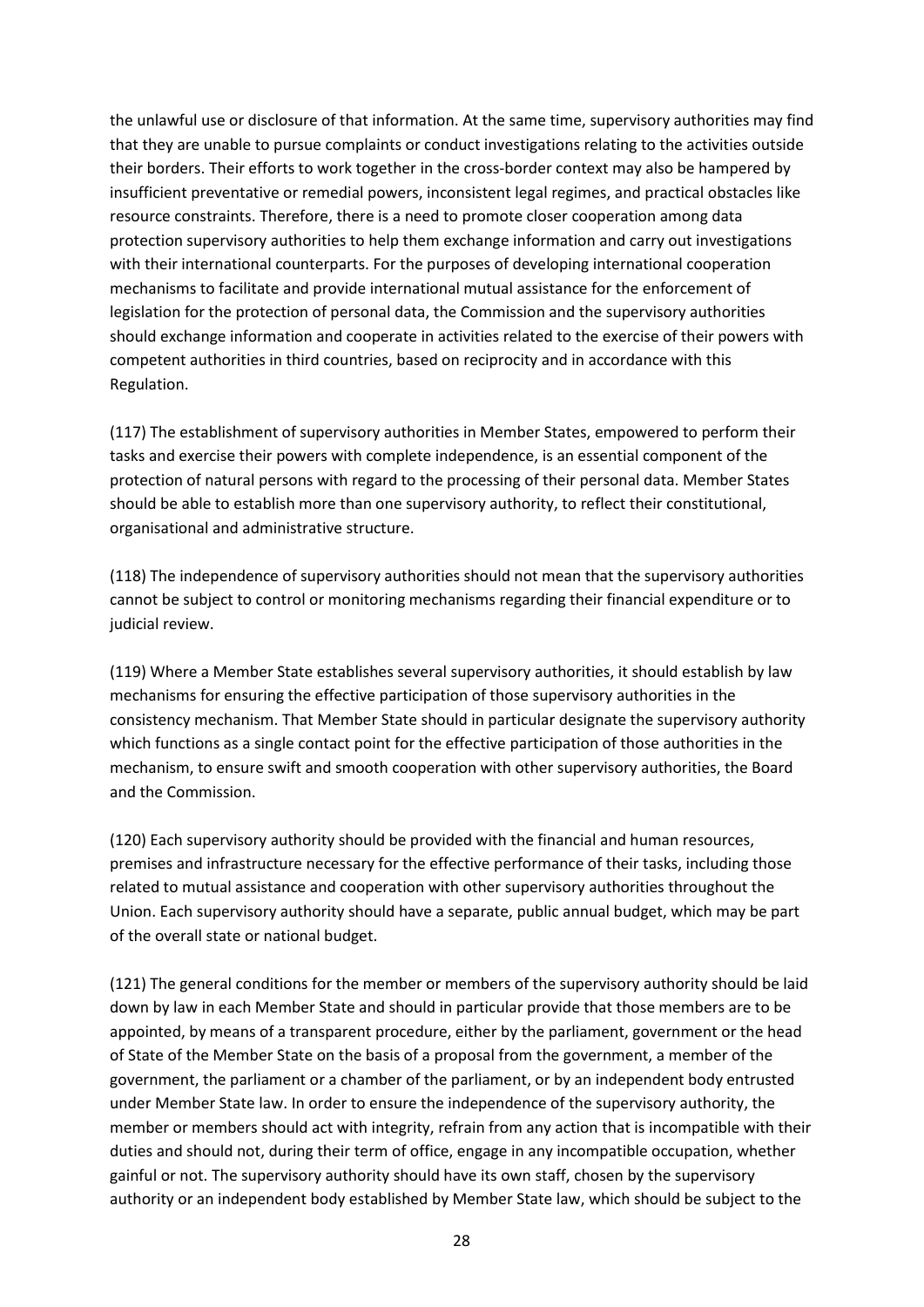exclusive direction of the member or members of the supervisory authority.

(122) Each supervisory authority should be competent on the territory of its own Member State to exercise the powers and to perform the tasks conferred on it in accordance with this Regulation. This should cover in particular the processing in the context of the activities of an establishment of the controller or processor on the territory of its own Member State, the processing of personal data carried out by public authorities or private bodies acting in the public interest, processing affecting data subjects on its territory or processing carried out by a controller or processor not established in the Union when targeting data subjects residing on its territory. This should include handling complaints lodged by a data subject, conducting investigations on the application of this Regulation and promoting public awareness of the risks, rules, safeguards and rights in relation to the processing of personal data.

(123) The supervisory authorities should monitor the application of the provisions pursuant to this Regulation and contribute to its consistent application throughout the Union, in order to protect natural persons in relation to the processing of their personal data and to facilitate the free flow of personal data within the internal market. For that purpose, the supervisory authorities should cooperate with each other and with the Commission, without the need for any agreement between Member States on the provision of mutual assistance or on such cooperation.

(124) Where the processing of personal data takes place in the context of the activities of an establishment of a controller or a processor in the Union and the controller or processor is established in more than one Member State, or where processing taking place in the context of the activities of a single establishment of a controller or processor in the Union substantially affects or is likely to substantially affect data subjects in more than one Member State, the supervisory authority for the main establishment of the controller or processor or for the single establishment of the controller or processor should act as lead authority. It should cooperate with the other authorities concerned, because the controller or processor has an establishment on the territory of their Member State, because data subjects residing on their territory are substantially affected, or because a complaint has been lodged with them. Also where a data subject not residing in that Member State has lodged a complaint, the supervisory authority with which such complaint has been lodged should also be a supervisory authority concerned. Within its tasks to issue guidelines on any question covering the application of this Regulation, the Board should be able to issue guidelines in particular on the criteria to be taken into account in order to ascertain whether the processing in question substantially affects data subjects in more than one Member State and on what constitutes a relevant and reasoned objection.

(125) The lead authority should be competent to adopt binding decisions regarding measures applying the powers conferred on it in accordance with this Regulation. In its capacity as lead authority, the supervisory authority should closely involve and coordinate the supervisory authorities concerned in the decision-making process. Where the decision is to reject the complaint by the data subject in whole or in part, that decision should be adopted by the supervisory authority with which the complaint has been lodged.

(126) The decision should be agreed jointly by the lead supervisory authority and the supervisory authorities concerned and should be directed towards the main or single establishment of the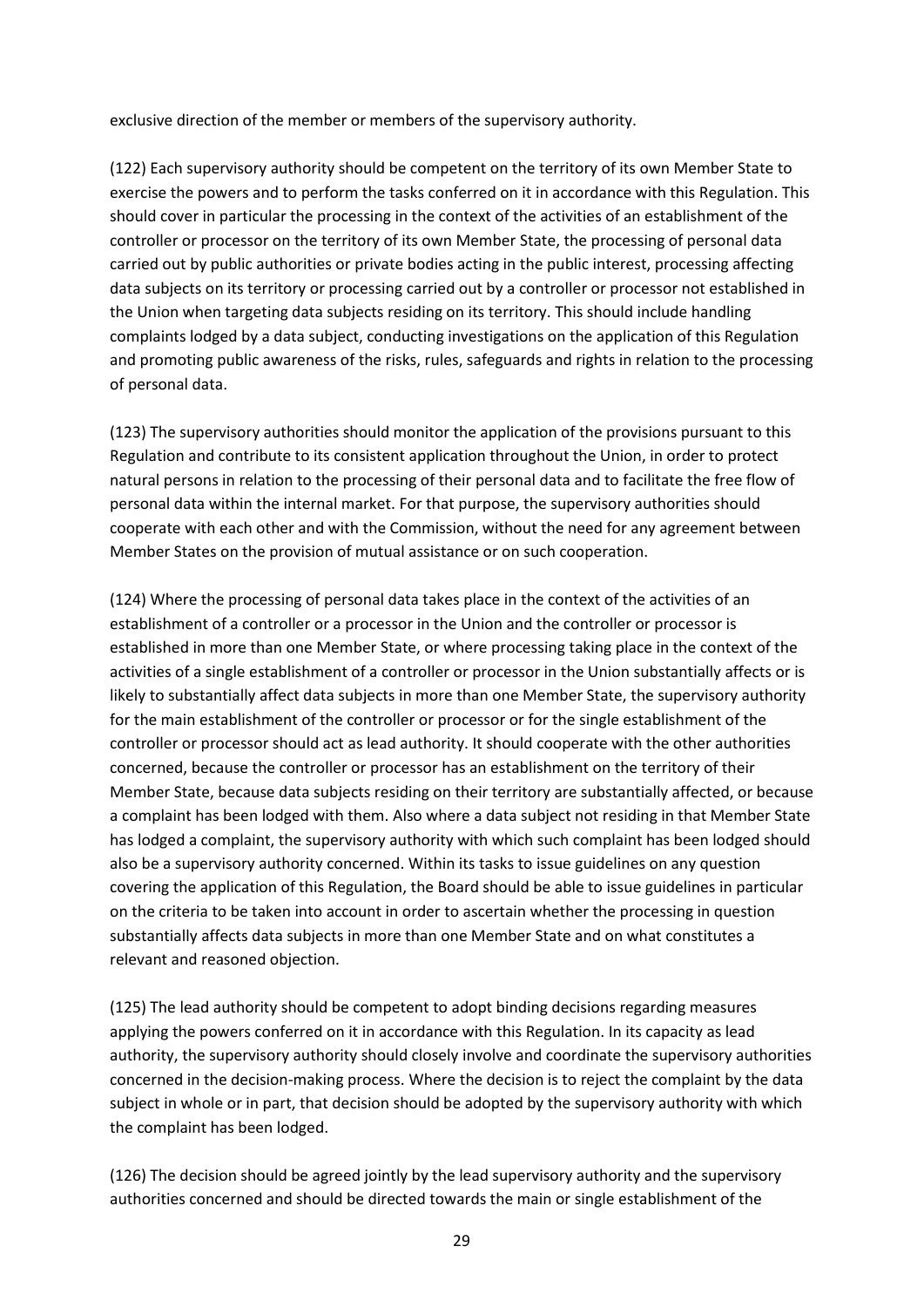controller or processor and be binding on the controller and processor. The controller or processor should take the necessary measures to ensure compliance with this Regulation and the implementation of the decision notified by the lead supervisory authority to the main establishment of the controller or processor as regards the processing activities in the Union.

(127) Each supervisory authority not acting as the lead supervisory authority should be competent to handle local cases where the controller or processor is established in more than one Member State, but the subject matter of the specific processing concerns only processing carried out in a single Member State and involves only data subjects in that single Member State, for example, where the subject matter concerns the processing of employees' personal data in the specific employment context of a Member State. In such cases, the supervisory authority should inform the lead supervisory authority without delay about the matter. After being informed, the lead supervisory authority should decide, whether it will handle the case pursuant to the provision on cooperation between the lead supervisory authority and other supervisory authorities concerned ('one-stop-shop mechanism'), or whether the supervisory authority which informed it should handle the case at local level. When deciding whether it will handle the case, the lead supervisory authority should take into account whether there is an establishment of the controller or processor in the Member State of the supervisory authority which informed it in order to ensure effective enforcement of a decision vis-àvis the controller or processor. Where the lead supervisory authority decides to handle the case, the supervisory authority which informed it should have the possibility to submit a draft for a decision, of which the lead supervisory authority should take utmost account when preparing its draft decision in that one-stop-shop mechanism.

(128) The rules on the lead supervisory authority and the one-stop-shop mechanism should not apply where the processing is carried out by public authorities or private bodies in the public interest. In such cases the only supervisory authority competent to exercise the powers conferred to it in accordance with this Regulation should be the supervisory authority of the Member State where the public authority or private body is established.

(129) In order to ensure consistent monitoring and enforcement of this Regulation throughout the Union, the supervisory authorities should have in each Member State the same tasks and effective powers, including powers of investigation, corrective powers and sanctions, and authorisation and advisory powers, in particular in cases of complaints from natural persons, and without prejudice to the powers of prosecutorial authorities under Member State law, to bring infringements of this Regulation to the attention of the judicial authorities and engage in legal proceedings. Such powers should also include the power to impose a temporary or definitive limitation, including a ban, on processing. Member States may specify other tasks related to the protection of personal data under this Regulation. The powers of supervisory authorities should be exercised in accordance with appropriate procedural safeguards set out in Union and Member State law, impartially, fairly and within a reasonable time. In particular each measure should be appropriate, necessary and proportionate in view of ensuring compliance with this Regulation, taking into account the circumstances of each individual case, respect the right of every person to be heard before any individual measure which would affect him or her adversely is taken and avoid superfluous costs and excessive inconveniences for the persons concerned. Investigatory powers as regards access to premises should be exercised in accordance with specific requirements in Member State procedural law, such as the requirement to obtain a prior judicial authorisation. Each legally binding measure of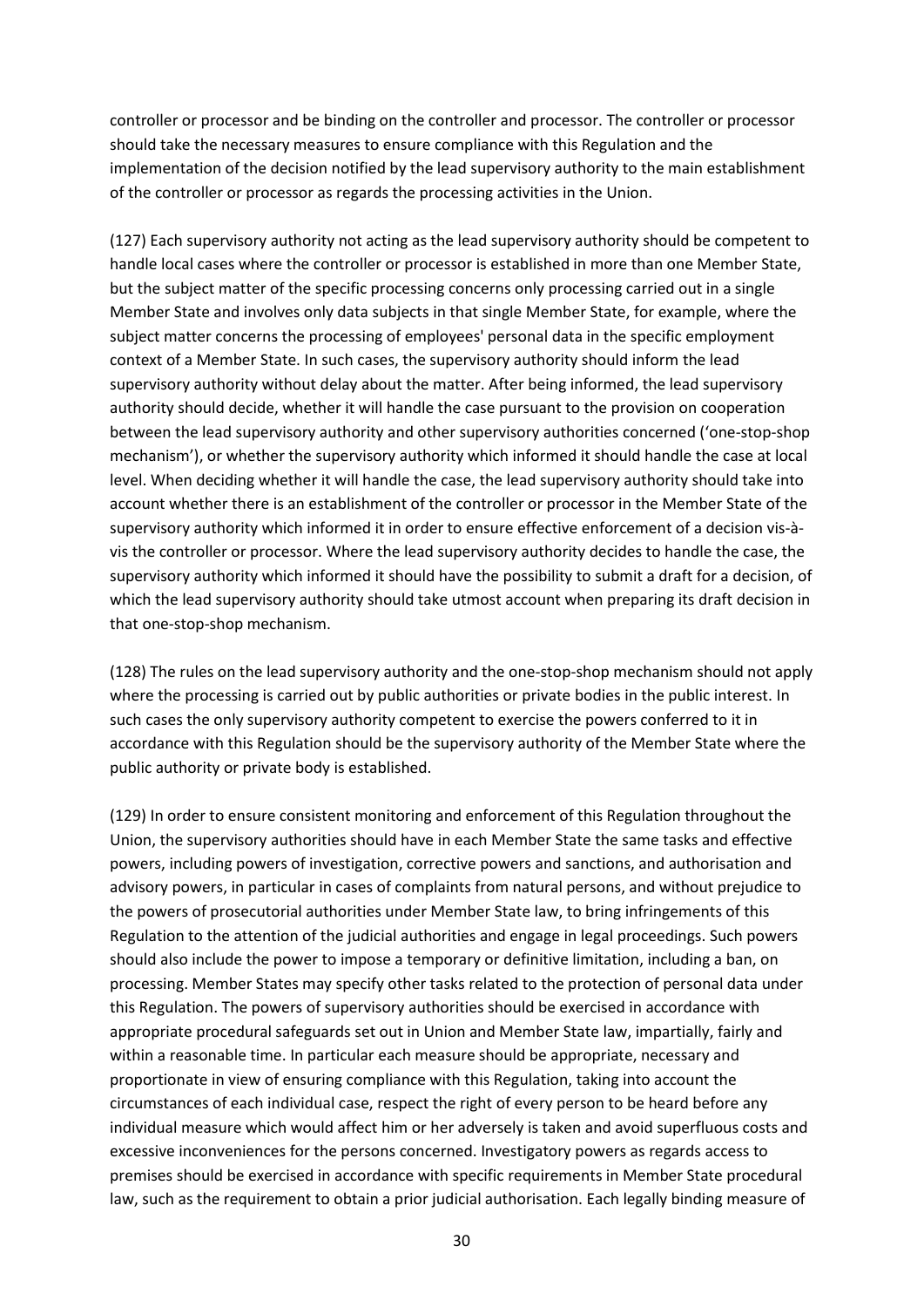the supervisory authority should be in writing, be clear and unambiguous, indicate the supervisory authority which has issued the measure, the date of issue of the measure, bear the signature of the head, or a member of the supervisory authority authorised by him or her, give the reasons for the measure, and refer to the right of an effective remedy. This should not preclude additional requirements pursuant to Member State procedural law. The adoption of a legally binding decision implies that it may give rise to judicial review in the Member State of the supervisory authority that adopted the decision.

(130) Where the supervisory authority with which the complaint has been lodged is not the lead supervisory authority, the lead supervisory authority should closely cooperate with the supervisory authority with which the complaint has been lodged in accordance with the provisions on cooperation and consistency laid down in this Regulation. In such cases, the lead supervisory authority should, when taking measures intended to produce legal effects, including the imposition of administrative fines, take utmost account of the view of the supervisory authority with which the complaint has been lodged and which should remain competent to carry out any investigation on the territory of its own Member State in liaison with the competent supervisory authority.

(131) Where another supervisory authority should act as a lead supervisory authority for the processing activities of the controller or processor but the concrete subject matter of a complaint or the possible infringement concerns only processing activities of the controller or processor in the Member State where the complaint has been lodged or the possible infringement detected and the matter does not substantially affect or is not likely to substantially affect data subjects in other Member States, the supervisory authority receiving a complaint or detecting or being informed otherwise of situations that entail possible infringements of this Regulation should seek an amicable settlement with the controller and, if this proves unsuccessful, exercise its full range of powers. This should include: specific processing carried out in the territory of the Member State of the supervisory authority or with regard to data subjects on the territory of that Member State; processing that is carried out in the context of an offer of goods or services specifically aimed at data subjects in the territory of the Member State of the supervisory authority; or processing that has to be assessed taking into account relevant legal obligations under Member State law.

(132) Awareness-raising activities by supervisory authorities addressed to the public should include specific measures directed at controllers and processors, including micro, small and medium-sized enterprises, as well as natural persons in particular in the educational context.

(133) The supervisory authorities should assist each other in performing their tasks and provide mutual assistance, so as to ensure the consistent application and enforcement of this Regulation in the internal market. A supervisory authority requesting mutual assistance may adopt a provisional measure if it receives no response to a request for mutual assistance within one month of the receipt of that request by the other supervisory authority.

(134) Each supervisory authority should, where appropriate, participate in joint operations with other supervisory authorities. The requested supervisory authority should be obliged to respond to the request within a specified time period.

(135) In order to ensure the consistent application of this Regulation throughout the Union, a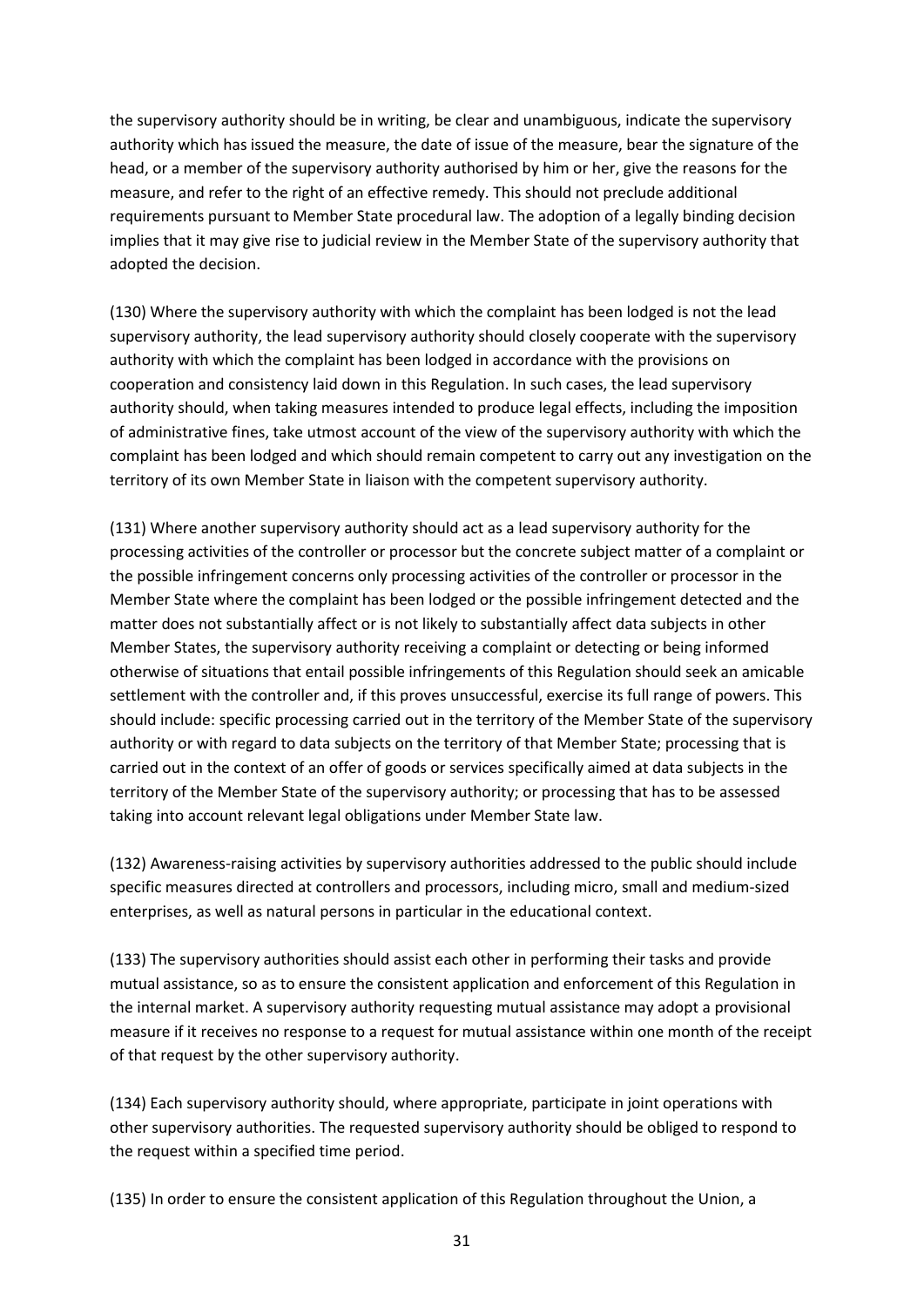consistency mechanism for cooperation between the supervisory authorities should be established. That mechanism should in particular apply where a supervisory authority intends to adopt a measure intended to produce legal effects as regards processing operations which substantially affect a significant number of data subjects in several Member States. It should also apply where any supervisory authority concerned or the Commission requests that such matter should be handled in the consistency mechanism. That mechanism should be without prejudice to any measures that the Commission may take in the exercise of its powers under the Treaties.

(136) In applying the consistency mechanism, the Board should, within a determined period of time, issue an opinion, if a majority of its members so decides or if so requested by any supervisory authority concerned or the Commission. The Board should also be empowered to adopt legally binding decisions where there are disputes between supervisory authorities. For that purpose, it should issue, in principle by a two-thirds majority of its members, legally binding decisions in clearly specified cases where there are conflicting views among supervisory authorities, in particular in the cooperation mechanism between the lead supervisory authority and supervisory authorities concerned on the merits of the case, in particular whether there is an infringement of this Regulation.

(137) There may be an urgent need to act in order to protect the rights and freedoms of data subjects, in particular when the danger exists that the enforcement of a right of a data subject could be considerably impeded. A supervisory authority should therefore be able to adopt duly justified provisional measures on its territory with a specified period of validity which should not exceed three months.

(138) The application of such mechanism should be a condition for the lawfulness of a measure intended to produce legal effects by a supervisory authority in those cases where its application is mandatory. In other cases of cross-border relevance, the cooperation mechanism between the lead supervisory authority and supervisory authorities concerned should be applied and mutual assistance and joint operations might be carried out between the supervisory authorities concerned on a bilateral or multilateral basis without triggering the consistency mechanism.

(139) In order to promote the consistent application of this Regulation, the Board should be set up as an independent body of the Union. To fulfil its objectives, the Board should have legal personality. The Board should be represented by its Chair. It should replace the Working Party on the Protection of Individuals with Regard to the Processing of Personal Data established by Directive 95/46/EC. It should consist of the head of a supervisory authority of each Member State and the European Data Protection Supervisor or their respective representatives. The Commission should participate in the Board's activities without voting rights and the European Data Protection Supervisor should have specific voting rights. The Board should contribute to the consistent application of this Regulation throughout the Union, including by advising the Commission, in particular on the level of protection in third countries or international organisations, and promoting cooperation of the supervisory authorities throughout the Union. The Board should act independently when performing its tasks.

(140) The Board should be assisted by a secretariat provided by the European Data Protection Supervisor. The staff of the European Data Protection Supervisor involved in carrying out the tasks conferred on the Board by this Regulation should perform its tasks exclusively under the instructions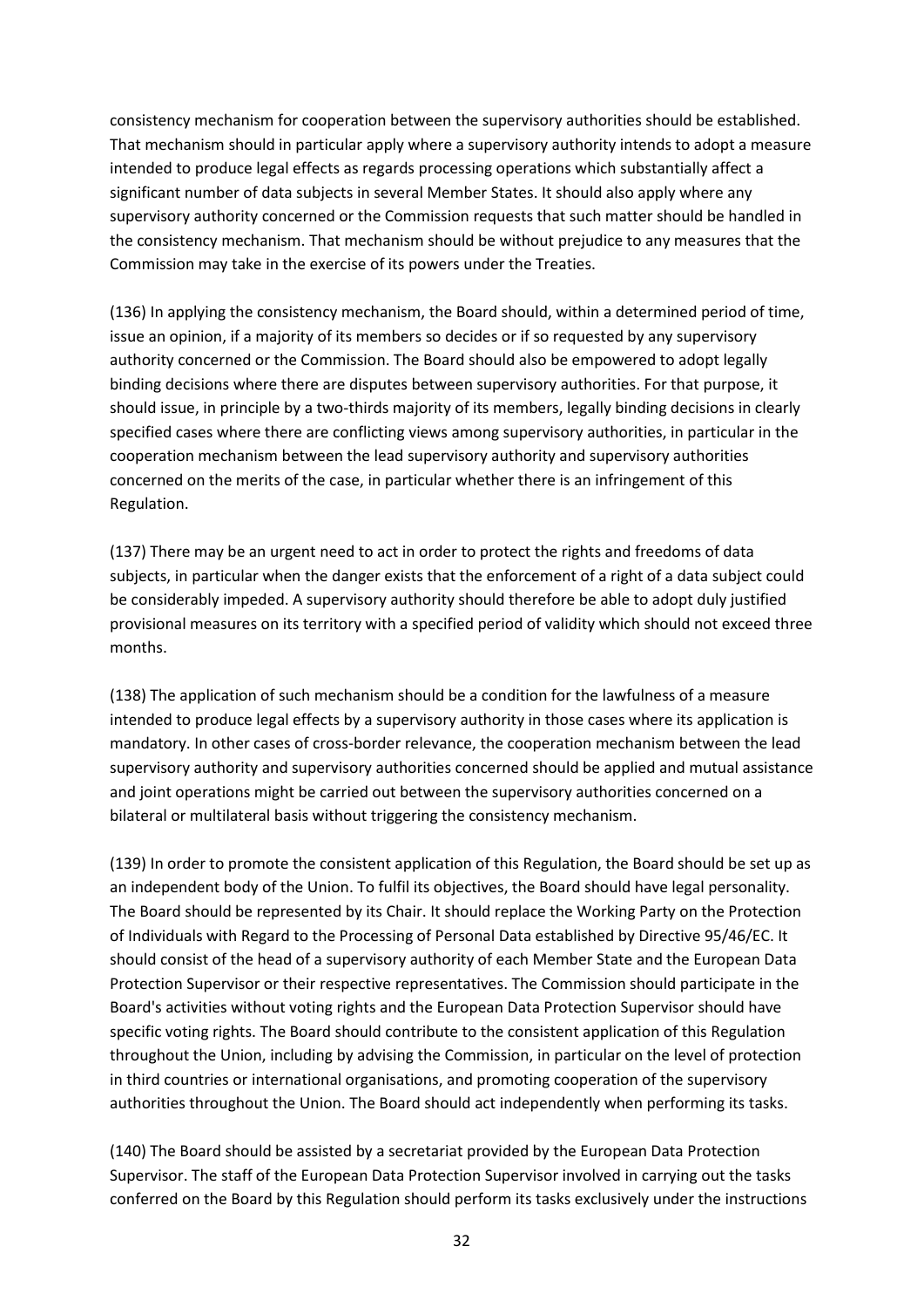of, and report to, the Chair of the Board.

(141) Every data subject should have the right to lodge a complaint with a single supervisory authority, in particular in the Member State of his or her habitual residence, and the right to an effective judicial remedy in accordance with Article 47 of the Charter if the data subject considers that his or her rights under this Regulation are infringed or where the supervisory authority does not act on a complaint, partially or wholly rejects or dismisses a complaint or does not act where such action is necessary to protect the rights of the data subject. The investigation following a complaint should be carried out, subject to judicial review, to the extent that is appropriate in the specific case. The supervisory authority should inform the data subject of the progress and the outcome of the complaint within a reasonable period. If the case requires further investigation or coordination with another supervisory authority, intermediate information should be given to the data subject. In order to facilitate the submission of complaints, each supervisory authority should take measures such as providing a complaint submission form which can also be completed electronically, without excluding other means of communication.

(142) Where a data subject considers that his or her rights under this Regulation are infringed, he or she should have the right to mandate a not-for-profit body, organisation or association which is constituted in accordance with the law of a Member State, has statutory objectives which are in the public interest and is active in the field of the protection of personal data to lodge a complaint on his or her behalf with a supervisory authority, exercise the right to a judicial remedy on behalf of data subjects or, if provided for in Member State law, exercise the right to receive compensation on behalf of data subjects. A Member State may provide for such a body, organisation or association to have the right to lodge a complaint in that Member State, independently of a data subject's mandate, and the right to an effective judicial remedy where it has reasons to consider that the rights of a data subject have been infringed as a result of the processing of personal data which infringes this Regulation. That body, organisation or association may not be allowed to claim compensation on a data subject's behalf independently of the data subject's mandate.

(143) Any natural or legal person has the right to bring an action for annulment of decisions of the Board before the Court of Justice under the conditions provided for in Article 263 TFEU. As addressees of such decisions, the supervisory authorities concerned which wish to challenge them have to bring action within two months of being notified of them, in accordance with Article 263 TFEU. Where decisions of the Board are of direct and individual concern to a controller, processor or complainant, the latter may bring an action for annulment against those decisions within two months of their publication on the website of the Board, in accordance with Article 263 TFEU. Without prejudice to this right under Article 263 TFEU, each natural or legal person should have an effective judicial remedy before the competent national court against a decision of a supervisory authority which produces legal effects concerning that person. Such a decision concerns in particular the exercise of investigative, corrective and authorisation powers by the supervisory authority or the dismissal or rejection of complaints. However, the right to an effective judicial remedy does not encompass measures taken by supervisory authorities which are not legally binding, such as opinions issued by or advice provided by the supervisory authority. Proceedings against a supervisory authority should be brought before the courts of the Member State where the supervisory authority is established and should be conducted in accordance with that Member State's procedural law. Those courts should exercise full jurisdiction, which should include jurisdiction to examine all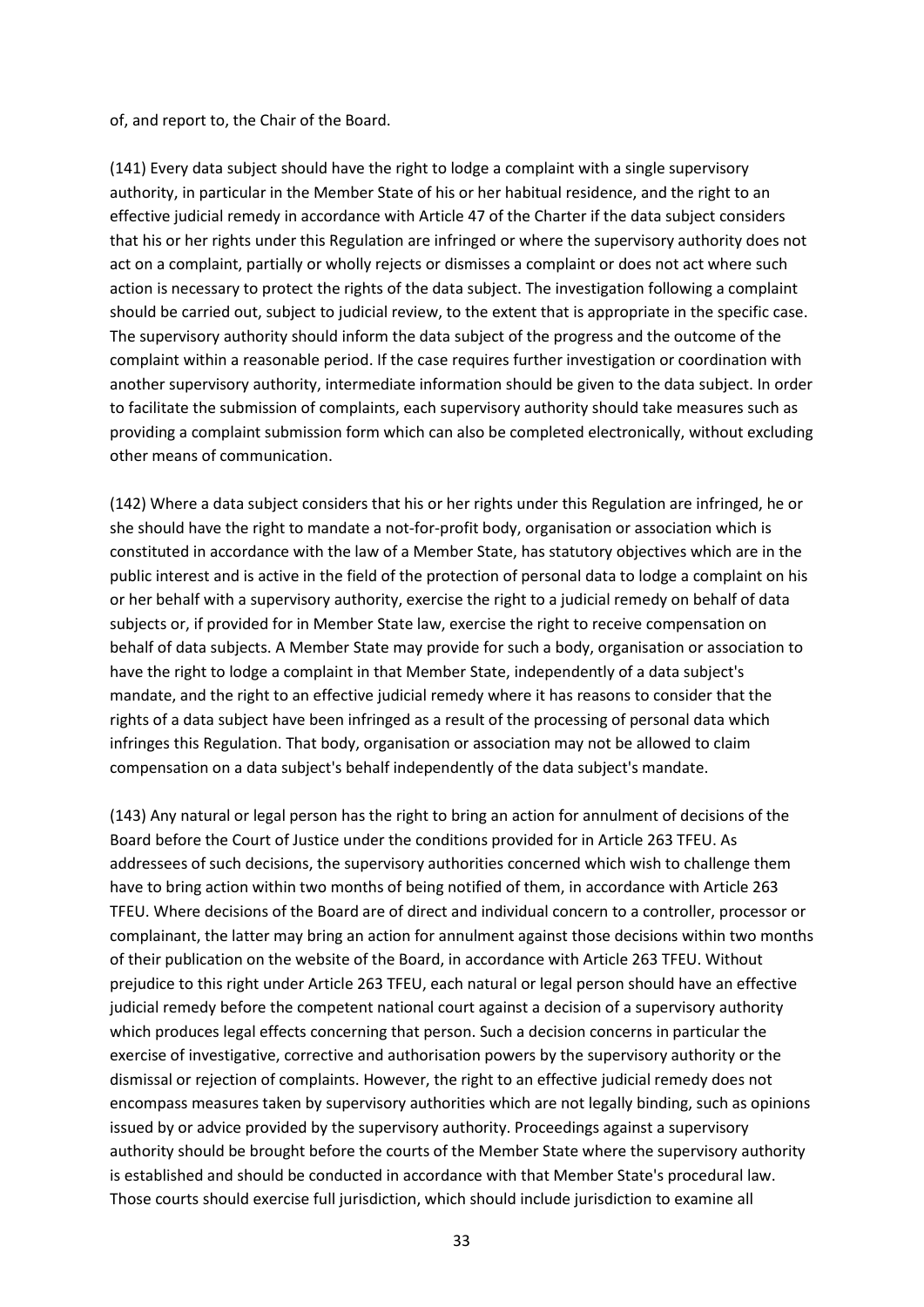questions of fact and law relevant to the dispute before them.

Where a complaint has been rejected or dismissed by a supervisory authority, the complainant may bring proceedings before the courts in the same Member State. In the context of judicial remedies relating to the application of this Regulation, national courts which consider a decision on the question necessary to enable them to give judgment, may, or in the case provided for in Article 267 TFEU, must, request the Court of Justice to give a preliminary ruling on the interpretation of Union law, including this Regulation. Furthermore, where a decision of a supervisory authority implementing a decision of the Board is challenged before a national court and the validity of the decision of the Board is at issue, that national court does not have the power to declare the Board's decision invalid but must refer the question of validity to the Court of Justice in accordance with Article 267 TFEU as interpreted by the Court of Justice, where it considers the decision invalid. However, a national court may not refer a question on the validity of the decision of the Board at the request of a natural or legal person which had the opportunity to bring an action for annulment of that decision, in particular if it was directly and individually concerned by that decision, but had not done so within the period laid down in Article 263 TFEU.

(144) Where a court seized of proceedings against a decision by a supervisory authority has reason to believe that proceedings concerning the same processing, such as the same subject matter as regards processing by the same controller or processor, or the same cause of action, are brought before a competent court in another Member State, it should contact that court in order to confirm the existence of such related proceedings. If related proceedings are pending before a court in another Member State, any court other than the court first seized may stay its proceedings or may, on request of one of the parties, decline jurisdiction in favour of the court first seized if that court has jurisdiction over the proceedings in question and its law permits the consolidation of such related proceedings. Proceedings are deemed to be related where they are so closely connected that it is expedient to hear and determine them together in order to avoid the risk of irreconcilable judgments resulting from separate proceedings.

(145) For proceedings against a controller or processor, the plaintiff should have the choice to bring the action before the courts of the Member States where the controller or processor has an establishment or where the data subject resides, unless the controller is a public authority of a Member State acting in the exercise of its public powers.

(146) The controller or processor should compensate any damage which a person may suffer as a result of processing that infringes this Regulation. The controller or processor should be exempt from liability if it proves that it is not in any way responsible for the damage. The concept of damage should be broadly interpreted in the light of the case-law of the Court of Justice in a manner which fully reflects the objectives of this Regulation. This is without prejudice to any claims for damage deriving from the violation of other rules in Union or Member State law. Processing that infringes this Regulation also includes processing that infringes delegated and implementing acts adopted in accordance with this Regulation and Member State law specifying rules of this Regulation. Data subjects should receive full and effective compensation for the damage they have suffered. Where controllers or processors are involved in the same processing, each controller or processor should be held liable for the entire damage. However, where they are joined to the same judicial proceedings, in accordance with Member State law, compensation may be apportioned according to the responsibility of each controller or processor for the damage caused by the processing, provided that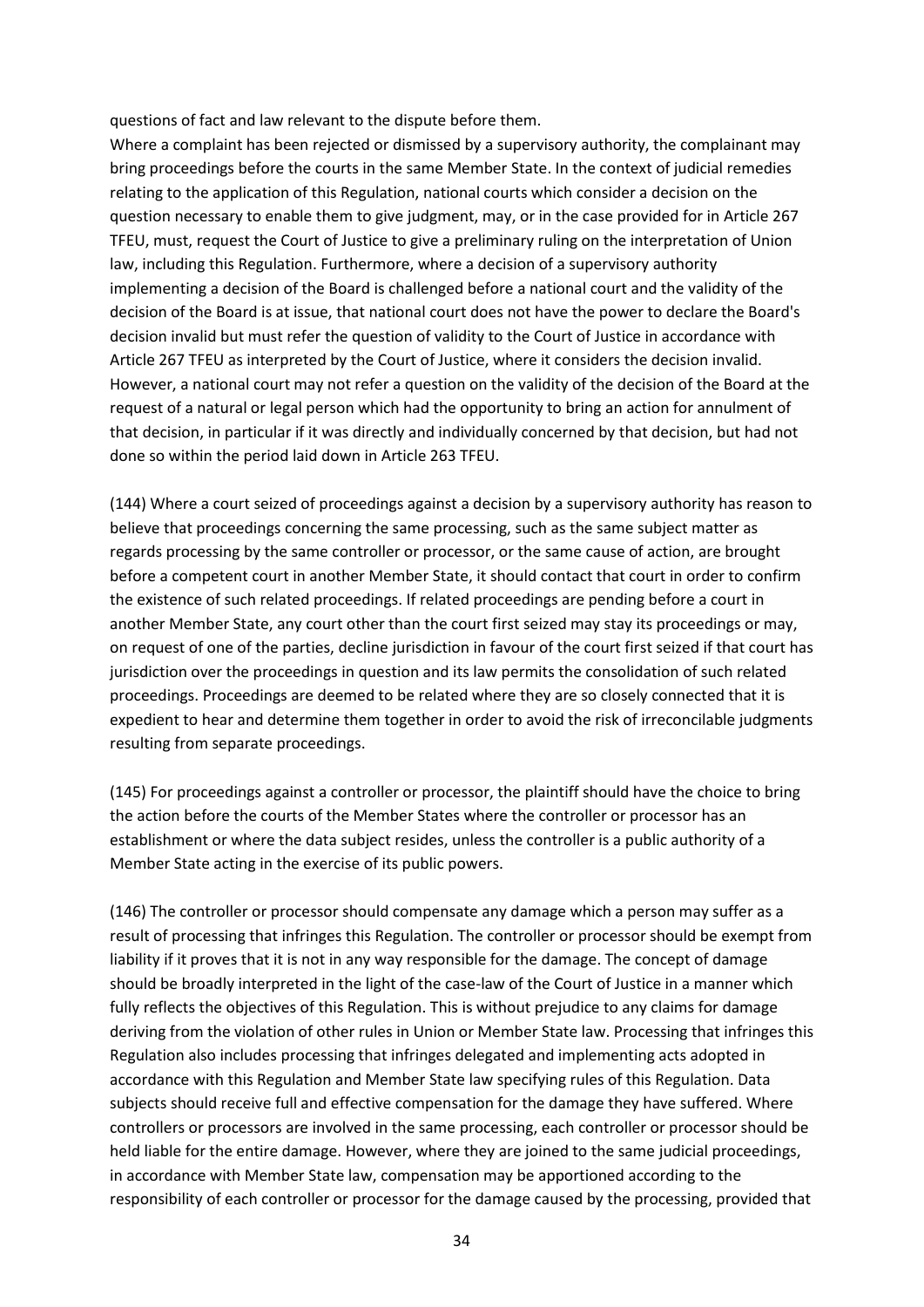full and effective compensation of the data subject who suffered the damage is ensured. Any controller or processor which has paid full compensation may subsequently institute recourse proceedings against other controllers or processors involved in the same processing.

(147) Where specific rules on jurisdiction are contained in this Regulation, in particular as regards proceedings seeking a judicial remedy including compensation, against a controller or processor, general jurisdiction rules such as those of Regulation (EU) No 1215/2012 of the European Parliament and of the Council (13) should not prejudice the application of such specific rules.

(148) In order to strengthen the enforcement of the rules of this Regulation, penalties including administrative fines should be imposed for any infringement of this Regulation, in addition to, or instead of appropriate measures imposed by the supervisory authority pursuant to this Regulation. In a case of a minor infringement or if the fine likely to be imposed would constitute a disproportionate burden to a natural person, a reprimand may be issued instead of a fine. Due regard should however be given to the nature, gravity and duration of the infringement, the intentional character of the infringement, actions taken to mitigate the damage suffered, degree of responsibility or any relevant previous infringements, the manner in which the infringement became known to the supervisory authority, compliance with measures ordered against the controller or processor, adherence to a code of conduct and any other aggravating or mitigating factor. The imposition of penalties including administrative fines should be subject to appropriate procedural safeguards in accordance with the general principles of Union law and the Charter, including effective judicial protection and due process.

(149) Member States should be able to lay down the rules on criminal penalties for infringements of this Regulation, including for infringements of national rules adopted pursuant to and within the limits of this Regulation. Those criminal penalties may also allow for the deprivation of the profits obtained through infringements of this Regulation. However, the imposition of criminal penalties for infringements of such national rules and of administrative penalties should not lead to a breach of the principle of ne bis in idem, as interpreted by the Court of Justice.

(150) In order to strengthen and harmonise administrative penalties for infringements of this Regulation, each supervisory authority should have the power to impose administrative fines. This Regulation should indicate infringements and the upper limit and criteria for setting the related administrative fines, which should be determined by the competent supervisory authority in each individual case, taking into account all relevant circumstances of the specific situation, with due regard in particular to the nature, gravity and duration of the infringement and of its consequences and the measures taken to ensure compliance with the obligations under this Regulation and to prevent or mitigate the consequences of the infringement. Where administrative fines are imposed on an undertaking, an undertaking should be understood to be an undertaking in accordance with Articles 101 and 102 TFEU for those purposes. Where administrative fines are imposed on persons that are not an undertaking, the supervisory authority should take account of the general level of income in the Member State as well as the economic situation of the person in considering the appropriate amount of the fine. The consistency mechanism may also be used to promote a consistent application of administrative fines. It should be for the Member States to determine whether and to which extent public authorities should be subject to administrative fines. Imposing an administrative fine or giving a warning does not affect the application of other powers of the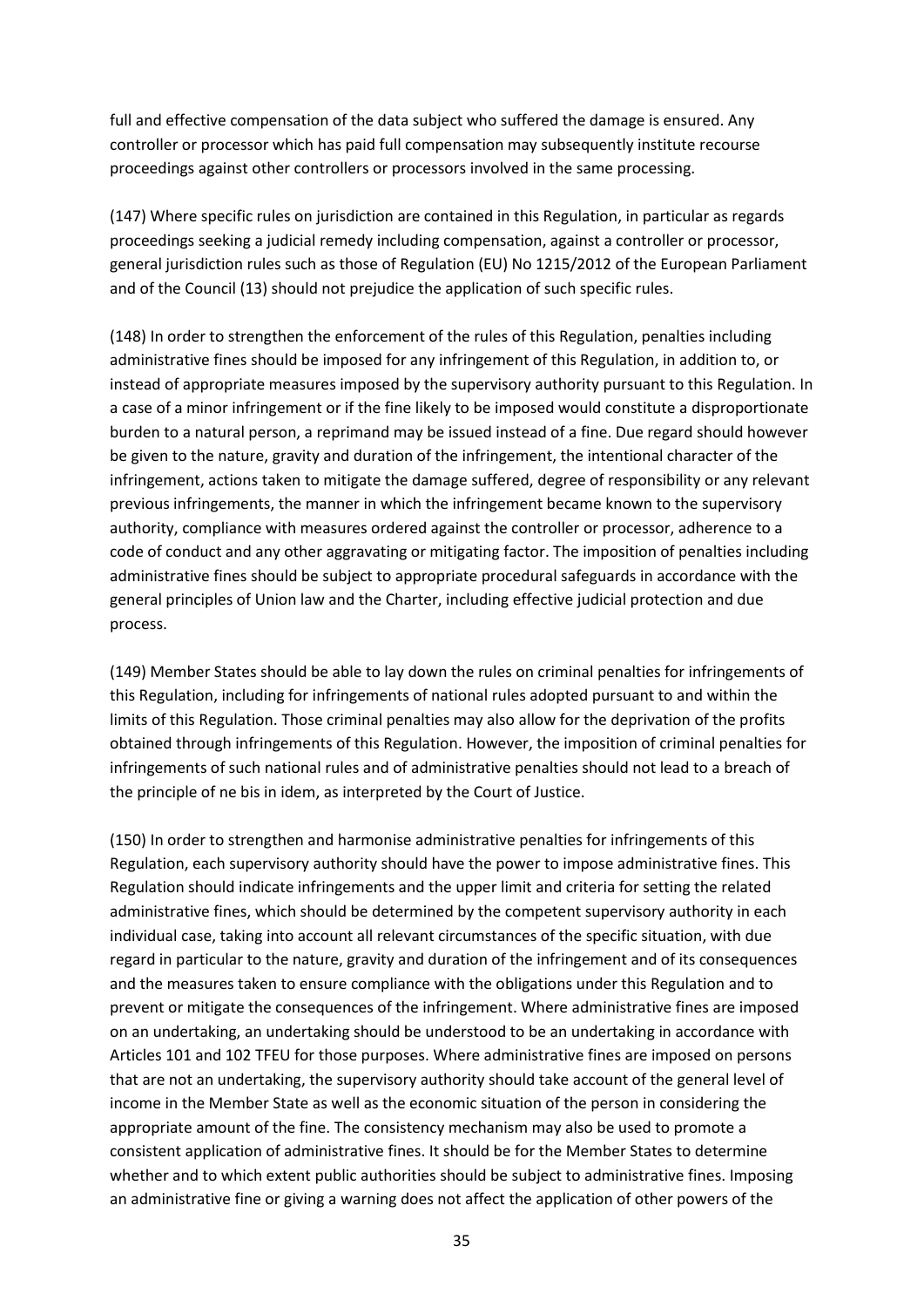supervisory authorities or of other penalties under this Regulation.

(151) The legal systems of Denmark and Estonia do not allow for administrative fines as set out in this Regulation. The rules on administrative fines may be applied in such a manner that in Denmark the fine is imposed by competent national courts as a criminal penalty and in Estonia the fine is imposed by the supervisory authority in the framework of a misdemeanour procedure, provided that such an application of the rules in those Member States has an equivalent effect to administrative fines imposed by supervisory authorities. Therefore the competent national courts should take into account the recommendation by the supervisory authority initiating the fine. In any event, the fines imposed should be effective, proportionate and dissuasive.

(152) Where this Regulation does not harmonise administrative penalties or where necessary in other cases, for example in cases of serious infringements of this Regulation, Member States should implement a system which provides for effective, proportionate and dissuasive penalties. The nature of such penalties, criminal or administrative, should be determined by Member State law.

(153) Member States law should reconcile the rules governing freedom of expression and information, including journalistic, academic, artistic and or literary expression with the right to the protection of personal data pursuant to this Regulation. The processing of personal data solely for journalistic purposes, or for the purposes of academic, artistic or literary expression should be subject to derogations or exemptions from certain provisions of this Regulation if necessary to reconcile the right to the protection of personal data with the right to freedom of expression and information, as enshrined in Article 11 of the Charter. This should apply in particular to the processing of personal data in the audiovisual field and in news archives and press libraries. Therefore, Member States should adopt legislative measures which lay down the exemptions and derogations necessary for the purpose of balancing those fundamental rights. Member States should adopt such exemptions and derogations on general principles, the rights of the data subject, the controller and the processor, the transfer of personal data to third countries or international organisations, the independent supervisory authorities, cooperation and consistency, and specific data-processing situations. Where such exemptions or derogations differ from one Member State to another, the law of the Member State to which the controller is subject should apply. In order to take account of the importance of the right to freedom of expression in every democratic society, it is necessary to interpret notions relating to that freedom, such as journalism, broadly.

(154) This Regulation allows the principle of public access to official documents to be taken into account when applying this Regulation. Public access to official documents may be considered to be in the public interest. Personal data in documents held by a public authority or a public body should be able to be publicly disclosed by that authority or body if the disclosure is provided for by Union or Member State law to which the public authority or public body is subject. Such laws should reconcile public access to official documents and the reuse of public sector information with the right to the protection of personal data and may therefore provide for the necessary reconciliation with the right to the protection of personal data pursuant to this Regulation. The reference to public authorities and bodies should in that context include all authorities or other bodies covered by Member State law on public access to documents. Directive 2003/98/EC of the European Parliament and of the Council (14) leaves intact and in no way affects the level of protection of natural persons with regard to the processing of personal data under the provisions of Union and Member State law, and in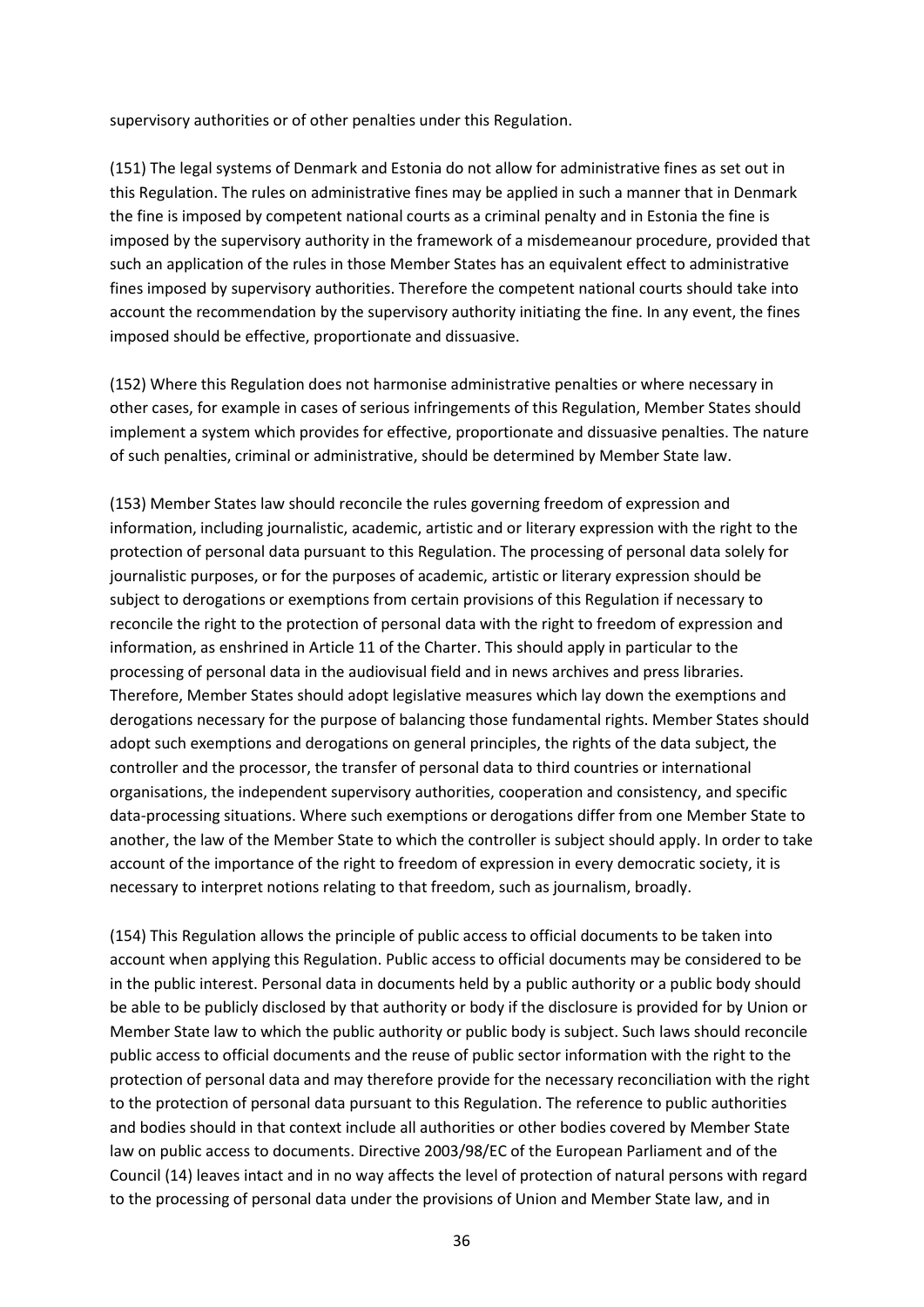particular does not alter the obligations and rights set out in this Regulation. In particular, that Directive should not apply to documents to which access is excluded or restricted by virtue of the access regimes on the grounds of protection of personal data, and parts of documents accessible by virtue of those regimes which contain personal data the re-use of which has been provided for by law as being incompatible with the law concerning the protection of natural persons with regard to the processing of personal data.

(155) Member State law or collective agreements, including 'works agreements', may provide for specific rules on the processing of employees' personal data in the employment context, in particular for the conditions under which personal data in the employment context may be processed on the basis of the consent of the employee, the purposes of the recruitment, the performance of the contract of employment, including discharge of obligations laid down by law or by collective agreements, management, planning and organisation of work, equality and diversity in the workplace, health and safety at work, and for the purposes of the exercise and enjoyment, on an individual or collective basis, of rights and benefits related to employment, and for the purpose of the termination of the employment relationship.

(156) The processing of personal data for archiving purposes in the public interest, scientific or historical research purposes or statistical purposes should be subject to appropriate safeguards for the rights and freedoms of the data subject pursuant to this Regulation. Those safeguards should ensure that technical and organisational measures are in place in order to ensure, in particular, the principle of data minimisation. The further processing of personal data for archiving purposes in the public interest, scientific or historical research purposes or statistical purposes is to be carried out when the controller has assessed the feasibility to fulfil those purposes by processing data which do not permit or no longer permit the identification of data subjects, provided that appropriate safeguards exist (such as, for instance, pseudonymisation of the data). Member States should provide for appropriate safeguards for the processing of personal data for archiving purposes in the public interest, scientific or historical research purposes or statistical purposes. Member States should be authorised to provide, under specific conditions and subject to appropriate safeguards for data subjects, specifications and derogations with regard to the information requirements and rights to rectification, to erasure, to be forgotten, to restriction of processing, to data portability, and to object when processing personal data for archiving purposes in the public interest, scientific or historical research purposes or statistical purposes. The conditions and safeguards in question may entail specific procedures for data subjects to exercise those rights if this is appropriate in the light of the purposes sought by the specific processing along with technical and organisational measures aimed at minimising the processing of personal data in pursuance of the proportionality and necessity principles. The processing of personal data for scientific purposes should also comply with other relevant legislation such as on clinical trials.

(157) By coupling information from registries, researchers can obtain new knowledge of great value with regard to widespread medical conditions such as cardiovascular disease, cancer and depression. On the basis of registries, research results can be enhanced, as they draw on a larger population. Within social science, research on the basis of registries enables researchers to obtain essential knowledge about the long-term correlation of a number of social conditions such as unemployment and education with other life conditions. Research results obtained through registries provide solid, high-quality knowledge which can provide the basis for the formulation and implementation of

37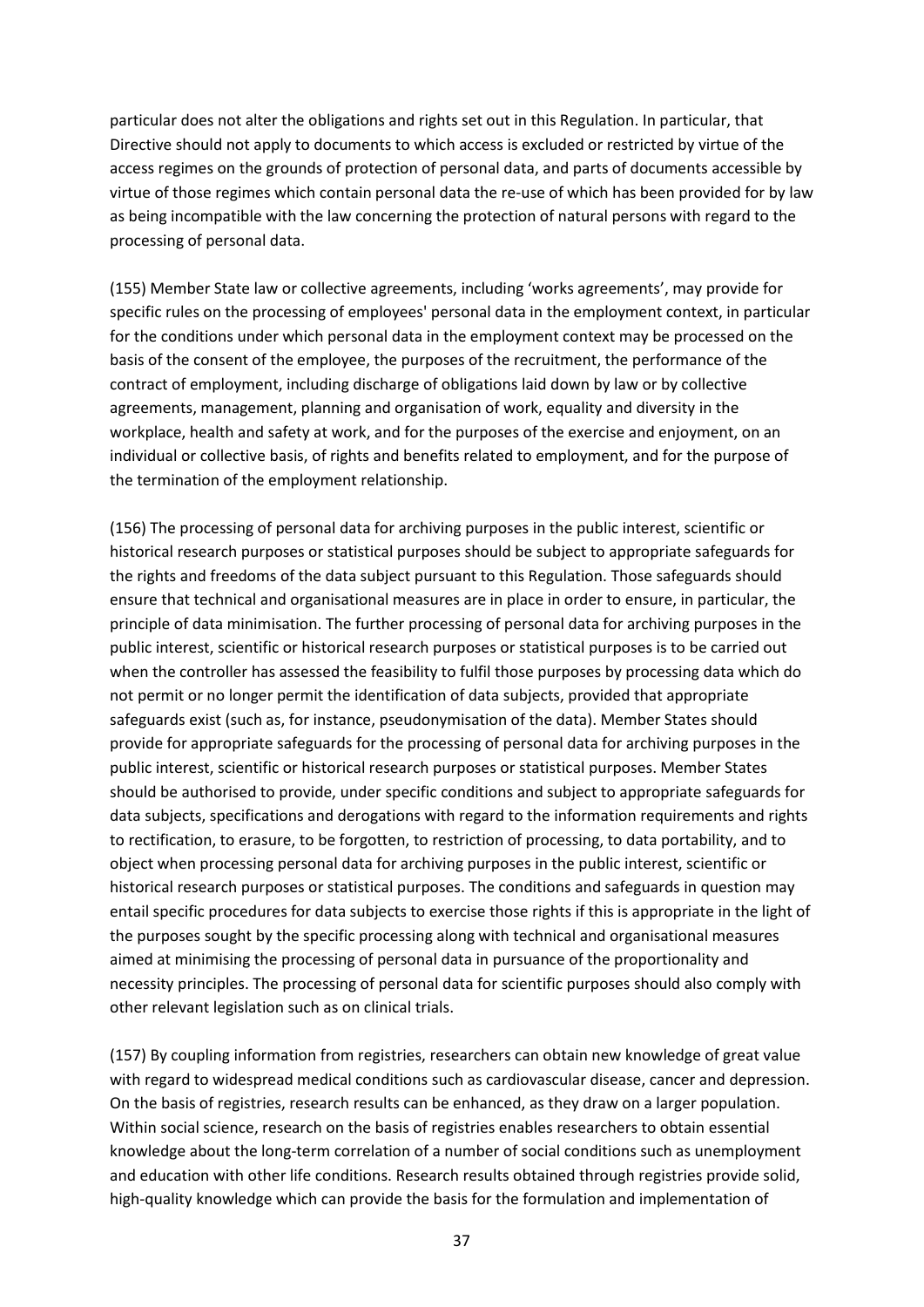knowledge-based policy, improve the quality of life for a number of people and improve the efficiency of social services. In order to facilitate scientific research, personal data can be processed for scientific research purposes, subject to appropriate conditions and safeguards set out in Union or Member State law.

(158) Where personal data are processed for archiving purposes, this Regulation should also apply to that processing, bearing in mind that this Regulation should not apply to deceased persons. Public authorities or public or private bodies that hold records of public interest should be services which, pursuant to Union or Member State law, have a legal obligation to acquire, preserve, appraise, arrange, describe, communicate, promote, disseminate and provide access to records of enduring value for general public interest. Member States should also be authorised to provide for the further processing of personal data for archiving purposes, for example with a view to providing specific information related to the political behaviour under former totalitarian state regimes, genocide, crimes against humanity, in particular the Holocaust, or war crimes.

(159) Where personal data are processed for scientific research purposes, this Regulation should also apply to that processing. For the purposes of this Regulation, the processing of personal data for scientific research purposes should be interpreted in a broad manner including for example technological development and demonstration, fundamental research, applied research and privately funded research. In addition, it should take into account the Union's objective under Article 179(1) TFEU of achieving a European Research Area. Scientific research purposes should also include studies conducted in the public interest in the area of public health. To meet the specificities of processing personal data for scientific research purposes, specific conditions should apply in particular as regards the publication or otherwise disclosure of personal data in the context of scientific research purposes. If the result of scientific research in particular in the health context gives reason for further measures in the interest of the data subject, the general rules of this Regulation should apply in view of those measures.

(160) Where personal data are processed for historical research purposes, this Regulation should also apply to that processing. This should also include historical research and research for genealogical purposes, bearing in mind that this Regulation should not apply to deceased persons.

(161) For the purpose of consenting to the participation in scientific research activities in clinical trials, the relevant provisions of Regulation (EU) No 536/2014 of the European Parliament and of the Council (15) should apply.

(162) Where personal data are processed for statistical purposes, this Regulation should apply to that processing. Union or Member State law should, within the limits of this Regulation, determine statistical content, control of access, specifications for the processing of personal data for statistical purposes and appropriate measures to safeguard the rights and freedoms of the data subject and for ensuring statistical confidentiality. Statistical purposes mean any operation of collection and the processing of personal data necessary for statistical surveys or for the production of statistical results. Those statistical results may further be used for different purposes, including a scientific research purpose. The statistical purpose implies that the result of processing for statistical purposes is not personal data, but aggregate data, and that this result or the personal data are not used in support of measures or decisions regarding any particular natural person.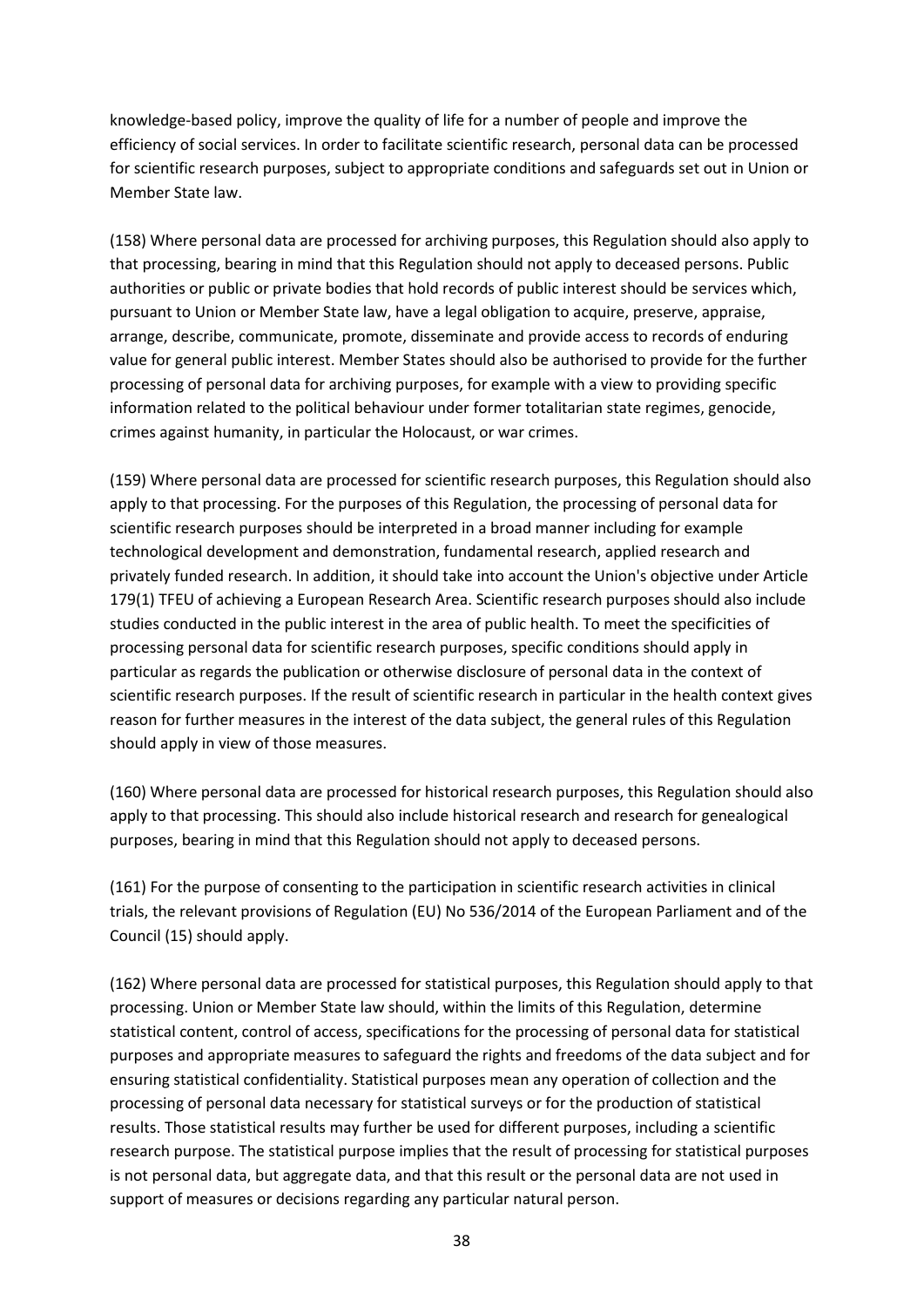(163) The confidential information which the Union and national statistical authorities collect for the production of official European and official national statistics should be protected. European statistics should be developed, produced and disseminated in accordance with the statistical principles as set out in Article 338(2) TFEU, while national statistics should also comply with Member State law. Regulation (EC) No 223/2009 of the European Parliament and of the Council (16) provides further specifications on statistical confidentiality for European statistics.

(164) As regards the powers of the supervisory authorities to obtain from the controller or processor access to personal data and access to their premises, Member States may adopt by law, within the limits of this Regulation, specific rules in order to safeguard the professional or other equivalent secrecy obligations, in so far as necessary to reconcile the right to the protection of personal data with an obligation of professional secrecy. This is without prejudice to existing Member State obligations to adopt rules on professional secrecy where required by Union law.

(165) This Regulation respects and does not prejudice the status under existing constitutional law of churches and religious associations or communities in the Member States, as recognised in Article 17 TFEU.

(166) In order to fulfil the objectives of this Regulation, namely to protect the fundamental rights and freedoms of natural persons and in particular their right to the protection of personal data and to ensure the free movement of personal data within the Union, the power to adopt acts in accordance with Article 290 TFEU should be delegated to the Commission. In particular, delegated acts should be adopted in respect of criteria and requirements for certification mechanisms, information to be presented by standardised icons and procedures for providing such icons. It is of particular importance that the Commission carry out appropriate consultations during its preparatory work, including at expert level. The Commission, when preparing and drawing-up delegated acts, should ensure a simultaneous, timely and appropriate transmission of relevant documents to the European Parliament and to the Council.

(167) In order to ensure uniform conditions for the implementation of this Regulation, implementing powers should be conferred on the Commission when provided for by this Regulation. Those powers should be exercised in accordance with Regulation (EU) No 182/2011. In that context, the Commission should consider specific measures for micro, small and medium-sized enterprises.

(168) The examination procedure should be used for the adoption of implementing acts on standard contractual clauses between controllers and processors and between processors; codes of conduct; technical standards and mechanisms for certification; the adequate level of protection afforded by a third country, a territory or a specified sector within that third country, or an international organisation; standard protection clauses; formats and procedures for the exchange of information by electronic means between controllers, processors and supervisory authorities for binding corporate rules; mutual assistance; and arrangements for the exchange of information by electronic means between supervisory authorities, and between supervisory authorities and the Board.

(169) The Commission should adopt immediately applicable implementing acts where available evidence reveals that a third country, a territory or a specified sector within that third country, or an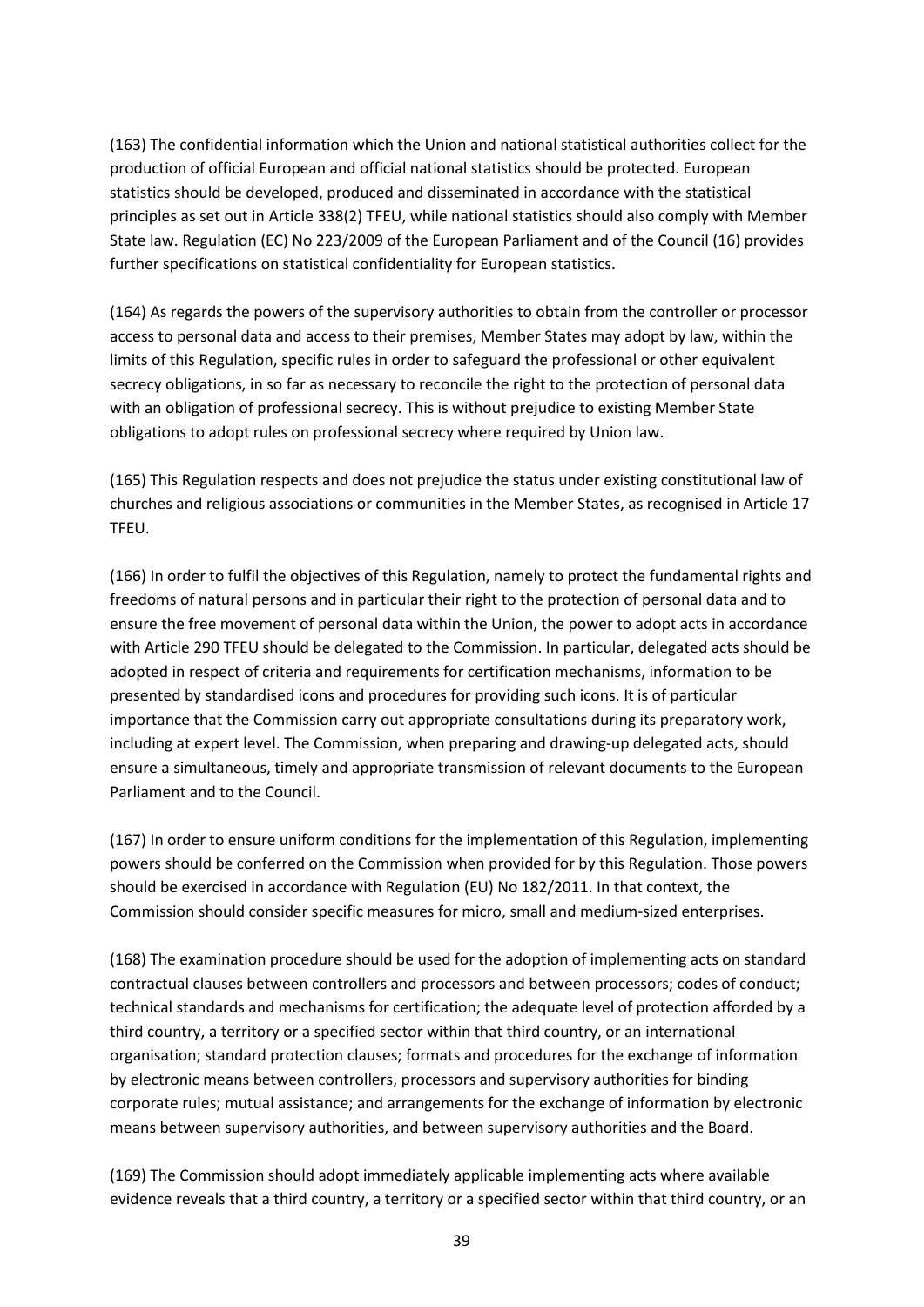international organisation does not ensure an adequate level of protection, and imperative grounds of urgency so require.

(170) Since the objective of this Regulation, namely to ensure an equivalent level of protection of natural persons and the free flow of personal data throughout the Union, cannot be sufficiently achieved by the Member States and can rather, by reason of the scale or effects of the action, be better achieved at Union level, the Union may adopt measures, in accordance with the principle of subsidiarity as set out in Article 5 of the Treaty on European Union (TEU). In accordance with the principle of proportionality as set out in that Article, this Regulation does not go beyond what is necessary in order to achieve that objective.

(171) Directive 95/46/EC should be repealed by this Regulation. Processing already under way on the date of application of this Regulation should be brought into conformity with this Regulation within the period of two years after which this Regulation enters into force. Where processing is based on consent pursuant to Directive 95/46/EC, it is not necessary for the data subject to give his or her consent again if the manner in which the consent has been given is in line with the conditions of this Regulation, so as to allow the controller to continue such processing after the date of application of this Regulation. Commission decisions adopted and authorisations by supervisory authorities based on Directive 95/46/EC remain in force until amended, replaced or repealed.

(172) The European Data Protection Supervisor was consulted in accordance with Article 28(2) of Regulation (EC) No 45/2001 and delivered an opinion on 7 March 2012 (17).

(173) This Regulation should apply to all matters concerning the protection of fundamental rights and freedoms vis-à-vis the processing of personal data which are not subject to specific obligations with the same objective set out in Directive 2002/58/EC of the European Parliament and of the Council (18), including the obligations on the controller and the rights of natural persons. In order to clarify the relationship between this Regulation and Directive 2002/58/EC, that Directive should be amended accordingly. Once this Regulation is adopted, Directive 2002/58/EC should be reviewed in particular in order to ensure consistency with this Regulation,

HAVE ADOPTED THIS REGULATION:

CHAPTER I

General provisions

Article 1

Subject-matter and objectives

1. This Regulation lays down rules relating to the protection of natural persons with regard to the processing of personal data and rules relating to the free movement of personal data.

2. This Regulation protects fundamental rights and freedoms of natural persons and in particular their right to the protection of personal data.

3. The free movement of personal data within the Union shall be neither restricted nor prohibited for reasons connected with the protection of natural persons with regard to the processing of personal data.

Article 2

Material scope

1. This Regulation applies to the processing of personal data wholly or partly by automated means and to the processing other than by automated means of personal data which form part of a filing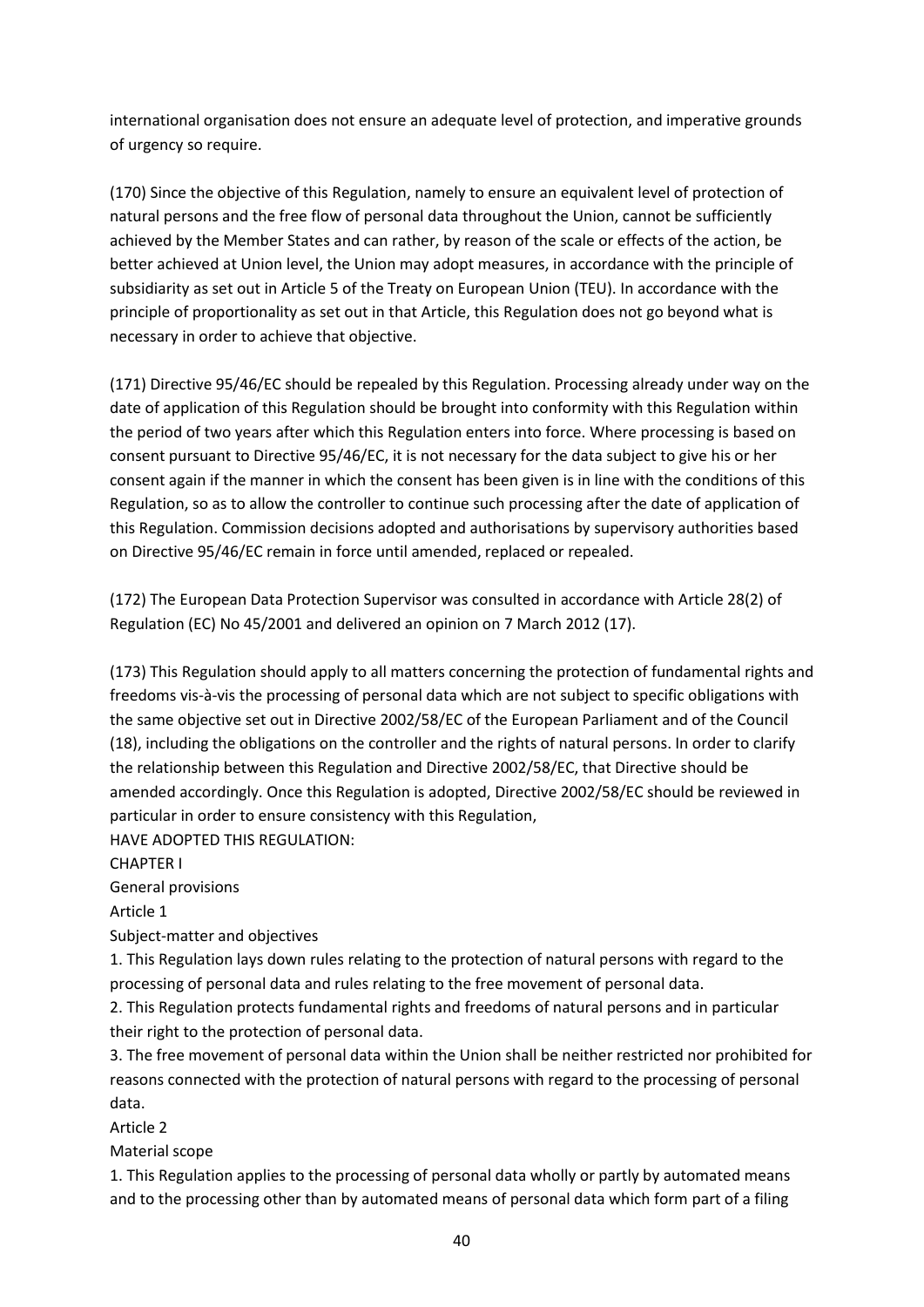system or are intended to form part of a filing system.

2. This Regulation does not apply to the processing of personal data:

(a) in the course of an activity which falls outside the scope of Union law;

(b) by the Member States when carrying out activities which fall within the scope of Chapter 2 of Title V of the TEU;

(c) by a natural person in the course of a purely personal or household activity;

(d) by competent authorities for the purposes of the prevention, investigation, detection or prosecution of criminal offences or the execution of criminal penalties, including the safeguarding against and the prevention of threats to public security.

3. For the processing of personal data by the Union institutions, bodies, offices and agencies, Regulation (EC) No 45/2001 applies. Regulation (EC) No 45/2001 and other Union legal acts applicable to such processing of personal data shall be adapted to the principles and rules of this Regulation in accordance with Article 98.

4. This Regulation shall be without prejudice to the application of Directive 2000/31/EC, in particular of the liability rules of intermediary service providers in Articles 12 to 15 of that Directive. Article 3

Territorial scope

1. This Regulation applies to the processing of personal data in the context of the activities of an establishment of a controller or a processor in the Union, regardless of whether the processing takes place in the Union or not.

2. This Regulation applies to the processing of personal data of data subjects who are in the Union by a controller or processor not established in the Union, where the processing activities are related to:

(a) the offering of goods or services, irrespective of whether a payment of the data subject is required, to such data subjects in the Union; or

(b) the monitoring of their behaviour as far as their behaviour takes place within the Union.

3. This Regulation applies to the processing of personal data by a controller not established in the Union, but in a place where Member State law applies by virtue of public international law. Article 4

Definitions

For the purposes of this Regulation:

(1) 'personal data' means any information relating to an identified or identifiable natural person ('data subject'); an identifiable natural person is one who can be identified, directly or indirectly, in particular by reference to an identifier such as a name, an identification number, location data, an online identifier or to one or more factors specific to the physical, physiological, genetic, mental, economic, cultural or social identity of that natural person;

(2) 'processing' means any operation or set of operations which is performed on personal data or on sets of personal data, whether or not by automated means, such as collection, recording, organisation, structuring, storage, adaptation or alteration, retrieval, consultation, use, disclosure by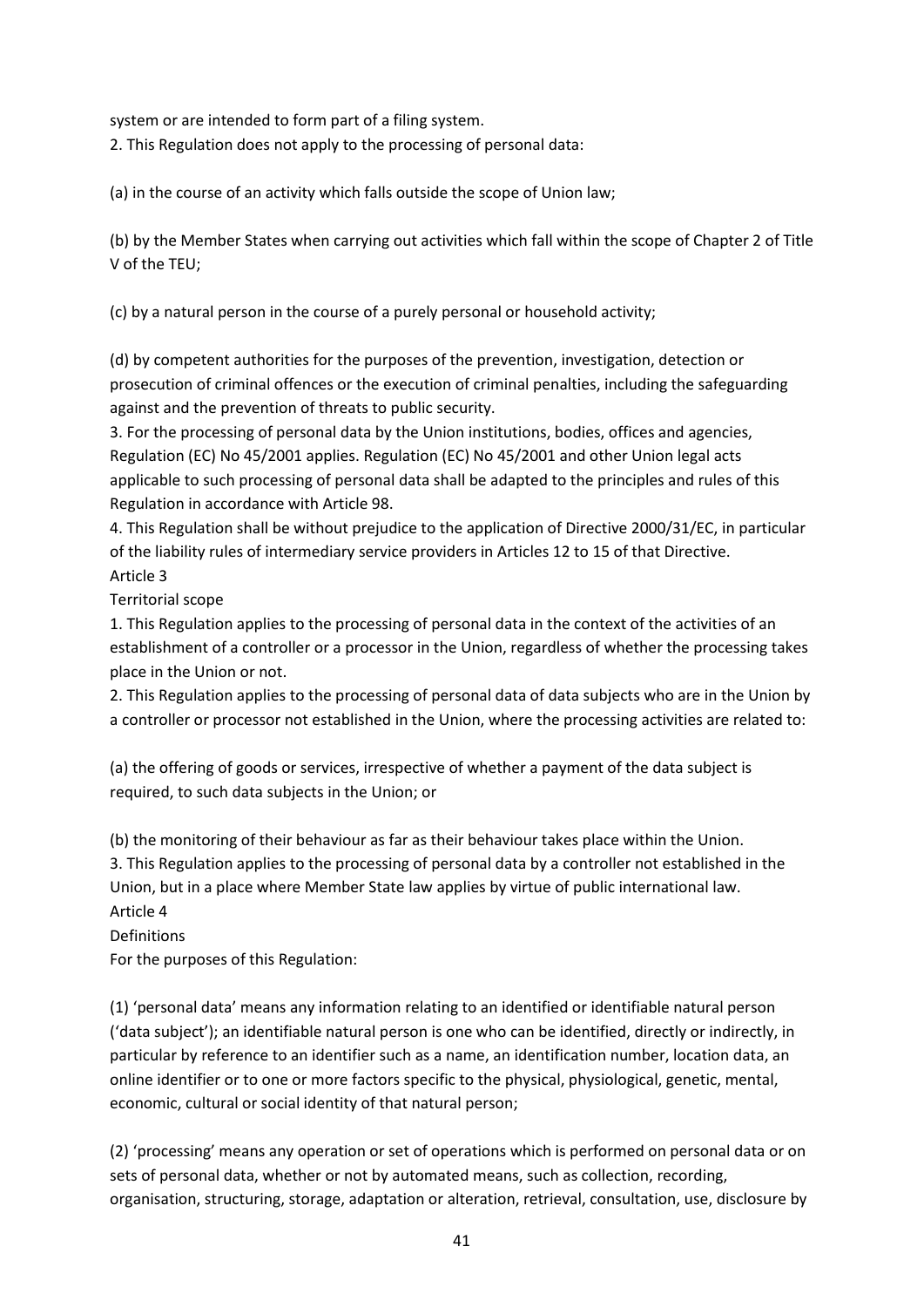transmission, dissemination or otherwise making available, alignment or combination, restriction, erasure or destruction;

(3) 'restriction of processing' means the marking of stored personal data with the aim of limiting their processing in the future;

(4) 'profiling' means any form of automated processing of personal data consisting of the use of personal data to evaluate certain personal aspects relating to a natural person, in particular to analyse or predict aspects concerning that natural person's performance at work, economic situation, health, personal preferences, interests, reliability, behaviour, location or movements;

(5) 'pseudonymisation' means the processing of personal data in such a manner that the personal data can no longer be attributed to a specific data subject without the use of additional information, provided that such additional information is kept separately and is subject to technical and organisational measures to ensure that the personal data are not attributed to an identified or identifiable natural person;

(6) 'filing system' means any structured set of personal data which are accessible according to specific criteria, whether centralised, decentralised or dispersed on a functional or geographical basis;

(7) 'controller' means the natural or legal person, public authority, agency or other body which, alone or jointly with others, determines the purposes and means of the processing of personal data; where the purposes and means of such processing are determined by Union or Member State law, the controller or the specific criteria for its nomination may be provided for by Union or Member State law;

(8) 'processor' means a natural or legal person, public authority, agency or other body which processes personal data on behalf of the controller;

(9) 'recipient' means a natural or legal person, public authority, agency or another body, to which the personal data are disclosed, whether a third party or not. However, public authorities which may receive personal data in the framework of a particular inquiry in accordance with Union or Member State law shall not be regarded as recipients; the processing of those data by those public authorities shall be in compliance with the applicable data protection rules according to the purposes of the processing;

(10) 'third party' means a natural or legal person, public authority, agency or body other than the data subject, controller, processor and persons who, under the direct authority of the controller or processor, are authorised to process personal data;

(11) 'consent' of the data subject means any freely given, specific, informed and unambiguous indication of the data subject's wishes by which he or she, by a statement or by a clear affirmative action, signifies agreement to the processing of personal data relating to him or her;

(12) 'personal data breach' means a breach of security leading to the accidental or unlawful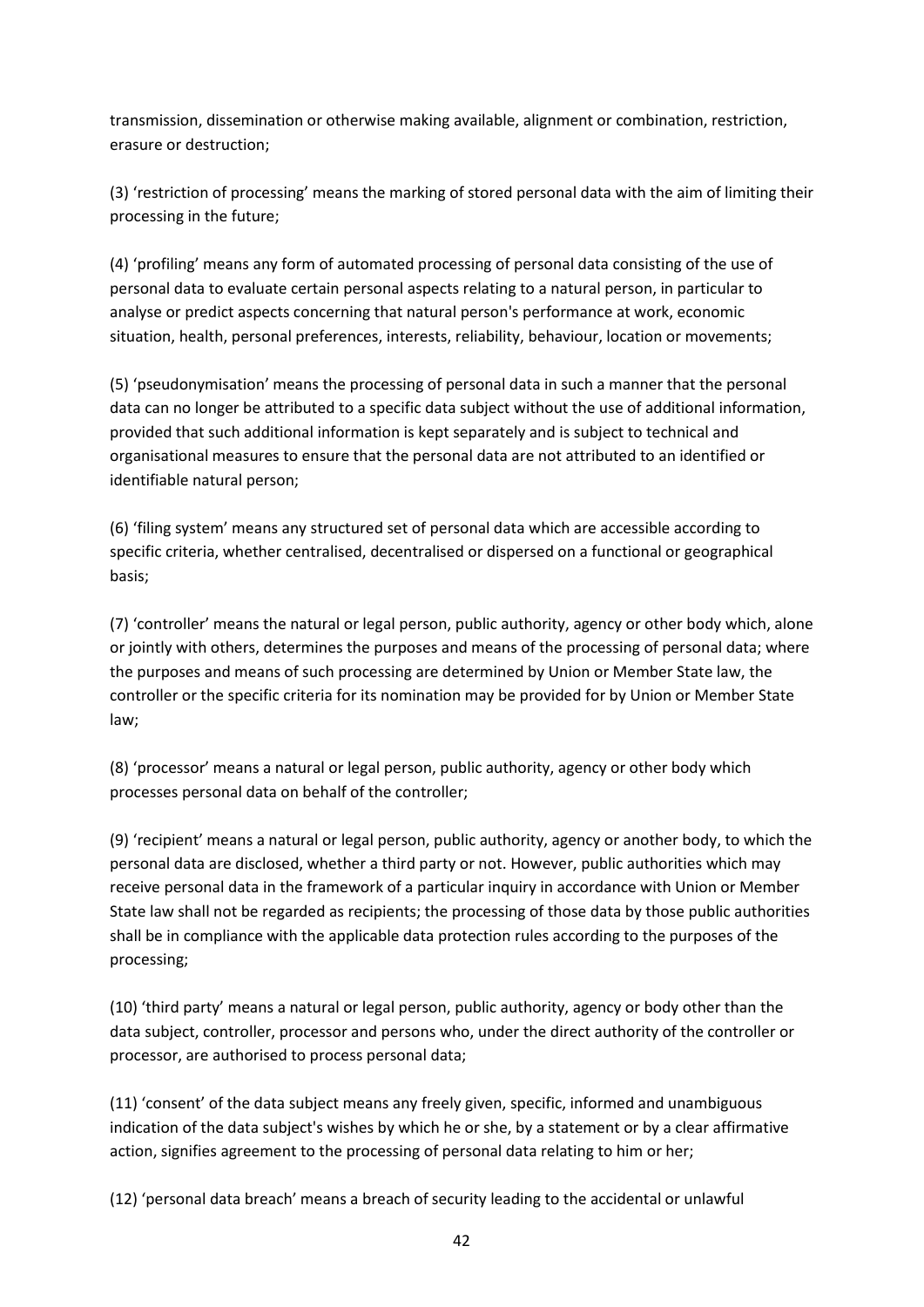destruction, loss, alteration, unauthorised disclosure of, or access to, personal data transmitted, stored or otherwise processed;

(13) 'genetic data' means personal data relating to the inherited or acquired genetic characteristics of a natural person which give unique information about the physiology or the health of that natural person and which result, in particular, from an analysis of a biological sample from the natural person in question;

(14) 'biometric data' means personal data resulting from specific technical processing relating to the physical, physiological or behavioural characteristics of a natural person, which allow or confirm the unique identification of that natural person, such as facial images or dactyloscopic data;

(15) 'data concerning health' means personal data related to the physical or mental health of a natural person, including the provision of health care services, which reveal information about his or her health status;

(16) 'main establishment' means:

(a) as regards a controller with establishments in more than one Member State, the place of its central administration in the Union, unless the decisions on the purposes and means of the processing of personal data are taken in another establishment of the controller in the Union and the latter establishment has the power to have such decisions implemented, in which case the establishment having taken such decisions is to be considered to be the main establishment;

(b) as regards a processor with establishments in more than one Member State, the place of its central administration in the Union, or, if the processor has no central administration in the Union, the establishment of the processor in the Union where the main processing activities in the context of the activities of an establishment of the processor take place to the extent that the processor is subject to specific obligations under this Regulation;

(17) 'representative' means a natural or legal person established in the Union who, designated by the controller or processor in writing pursuant to Article 27, represents the controller or processor with regard to their respective obligations under this Regulation;

(18) 'enterprise' means a natural or legal person engaged in an economic activity, irrespective of its legal form, including partnerships or associations regularly engaged in an economic activity;

(19) 'group of undertakings' means a controlling undertaking and its controlled undertakings;

(20) 'binding corporate rules' means personal data protection policies which are adhered to by a controller or processor established on the territory of a Member State for transfers or a set of transfers of personal data to a controller or processor in one or more third countries within a group of undertakings, or group of enterprises engaged in a joint economic activity;

(21) 'supervisory authority' means an independent public authority which is established by a Member State pursuant to Article 51;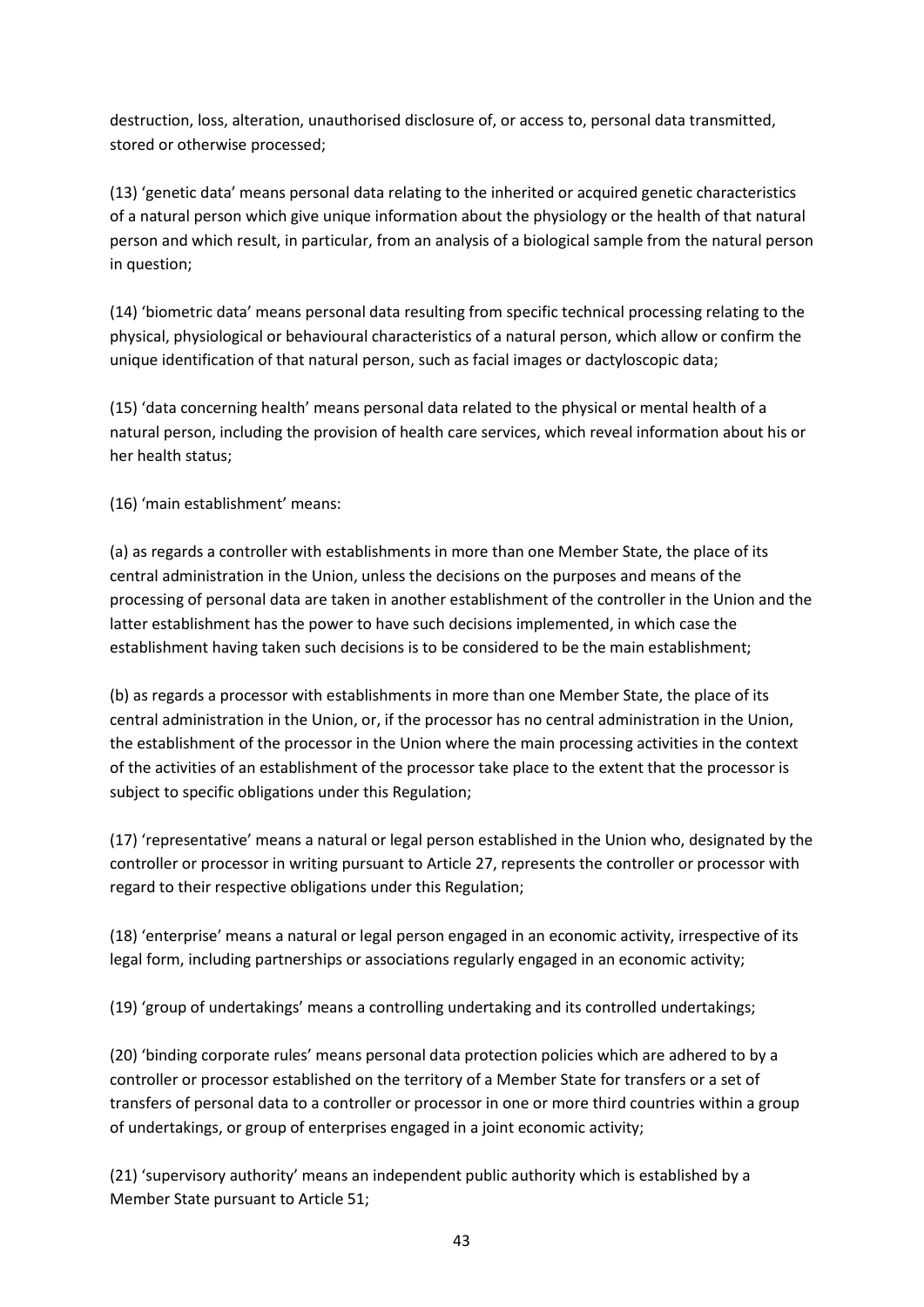(22) 'supervisory authority concerned' means a supervisory authority which is concerned by the processing of personal data because:

(a) the controller or processor is established on the territory of the Member State of that supervisory authority;

(b) data subjects residing in the Member State of that supervisory authority are substantially affected or likely to be substantially affected by the processing; or

(c) a complaint has been lodged with that supervisory authority;

(23) 'cross-border processing' means either:

(a) processing of personal data which takes place in the context of the activities of establishments in more than one Member State of a controller or processor in the Union where the controller or processor is established in more than one Member State; or

(b) processing of personal data which takes place in the context of the activities of a single establishment of a controller or processor in the Union but which substantially affects or is likely to substantially affect data subjects in more than one Member State.

(24) 'relevant and reasoned objection' means an objection to a draft decision as to whether there is an infringement of this Regulation, or whether envisaged action in relation to the controller or processor complies with this Regulation, which clearly demonstrates the significance of the risks posed by the draft decision as regards the fundamental rights and freedoms of data subjects and, where applicable, the free flow of personal data within the Union;

(25) 'information society service' means a service as defined in point (b) of Article 1(1) of Directive (EU) 2015/1535 of the European Parliament and of the Council (19);

(26) 'international organisation' means an organisation and its subordinate bodies governed by public international law, or any other body which is set up by, or on the basis of, an agreement between two or more countries.

CHAPTER II Principles Article 5 Principles relating to processing of personal data 1. Personal data shall be:

(a) processed lawfully, fairly and in a transparent manner in relation to the data subject ('lawfulness, fairness and transparency');

(b) collected for specified, explicit and legitimate purposes and not further processed in a manner that is incompatible with those purposes; further processing for archiving purposes in the public interest, scientific or historical research purposes or statistical purposes shall, in accordance with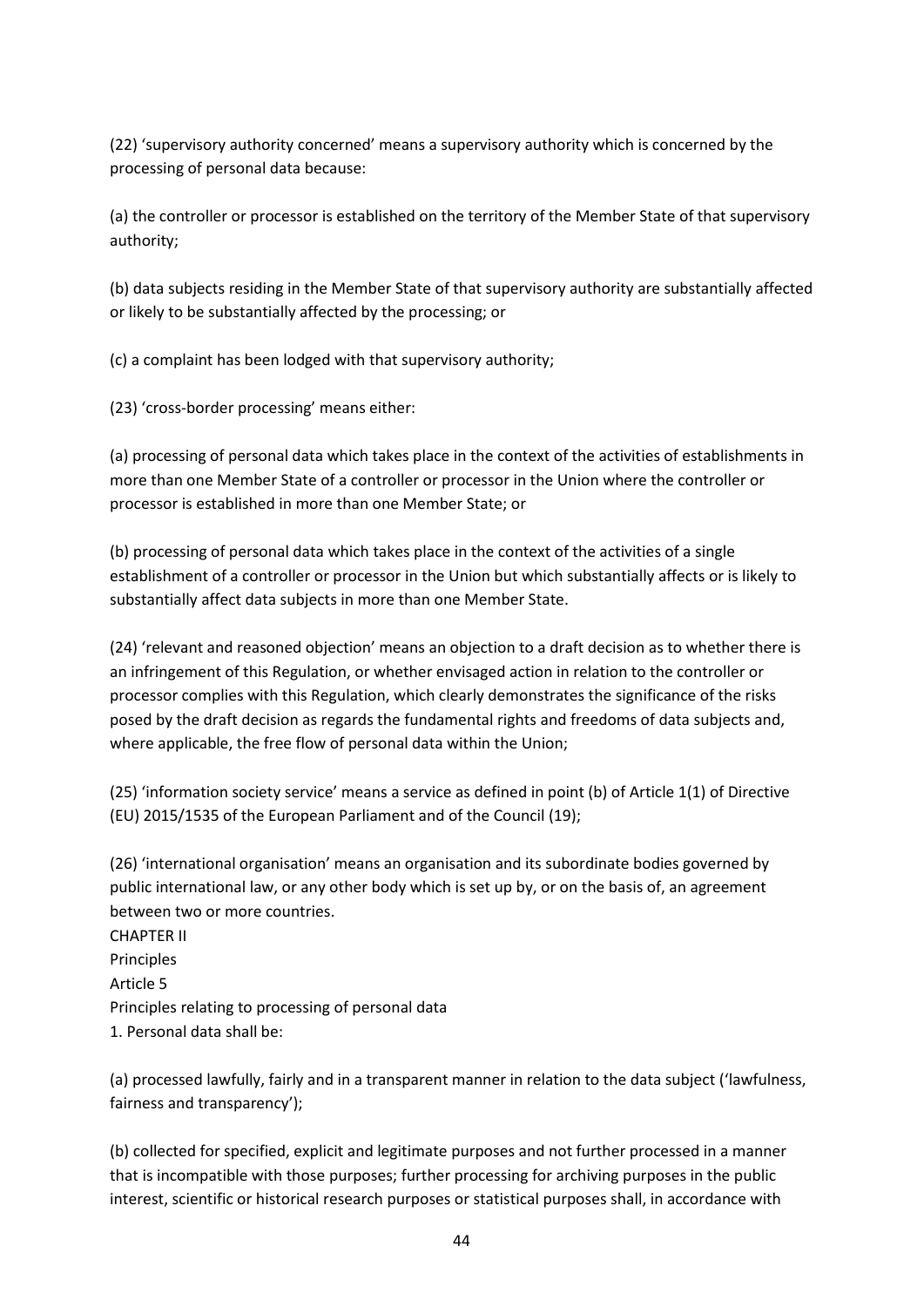Article 89(1), not be considered to be incompatible with the initial purposes ('purpose limitation');

(c) adequate, relevant and limited to what is necessary in relation to the purposes for which they are processed ('data minimisation');

(d) accurate and, where necessary, kept up to date; every reasonable step must be taken to ensure that personal data that are inaccurate, having regard to the purposes for which they are processed, are erased or rectified without delay ('accuracy');

(e) kept in a form which permits identification of data subjects for no longer than is necessary for the purposes for which the personal data are processed; personal data may be stored for longer periods insofar as the personal data will be processed solely for archiving purposes in the public interest, scientific or historical research purposes or statistical purposes in accordance with Article 89(1) subject to implementation of the appropriate technical and organisational measures required by this Regulation in order to safeguard the rights and freedoms of the data subject ('storage limitation');

(f) processed in a manner that ensures appropriate security of the personal data, including protection against unauthorised or unlawful processing and against accidental loss, destruction or damage, using appropriate technical or organisational measures ('integrity and confidentiality').

2. The controller shall be responsible for, and be able to demonstrate compliance with, paragraph 1 ('accountability').

Article 6

Lawfulness of processing

1. Processing shall be lawful only if and to the extent that at least one of the following applies:

(a) the data subject has given consent to the processing of his or her personal data for one or more specific purposes;

(b) processing is necessary for the performance of a contract to which the data subject is party or in order to take steps at the request of the data subject prior to entering into a contract;

(c) processing is necessary for compliance with a legal obligation to which the controller is subject;

(d) processing is necessary in order to protect the vital interests of the data subject or of another natural person;

(e) processing is necessary for the performance of a task carried out in the public interest or in the exercise of official authority vested in the controller;

(f) processing is necessary for the purposes of the legitimate interests pursued by the controller or by a third party, except where such interests are overridden by the interests or fundamental rights and freedoms of the data subject which require protection of personal data, in particular where the data subject is a child.

Point (f) of the first subparagraph shall not apply to processing carried out by public authorities in the performance of their tasks.

2. Member States may maintain or introduce more specific provisions to adapt the application of the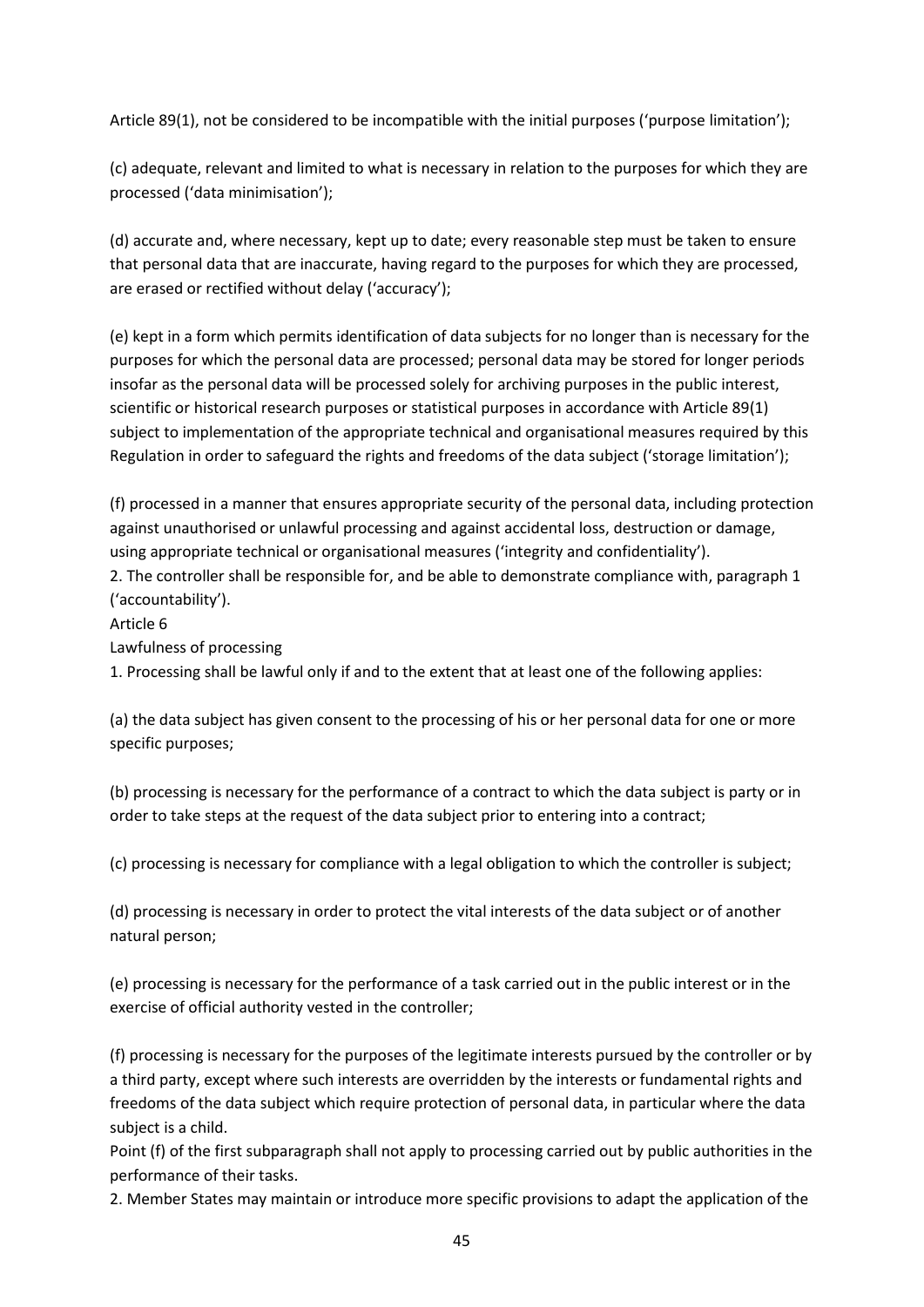rules of this Regulation with regard to processing for compliance with points (c) and (e) of paragraph 1 by determining more precisely specific requirements for the processing and other measures to ensure lawful and fair processing including for other specific processing situations as provided for in Chapter IX.

3. The basis for the processing referred to in point (c) and (e) of paragraph 1 shall be laid down by:

(a) Union law; or

(b) Member State law to which the controller is subject.

The purpose of the processing shall be determined in that legal basis or, as regards the processing referred to in point (e) of paragraph 1, shall be necessary for the performance of a task carried out in the public interest or in the exercise of official authority vested in the controller. That legal basis may contain specific provisions to adapt the application of rules of this Regulation, inter alia: the general conditions governing the lawfulness of processing by the controller; the types of data which are subject to the processing; the data subjects concerned; the entities to, and the purposes for which, the personal data may be disclosed; the purpose limitation; storage periods; and processing operations and processing procedures, including measures to ensure lawful and fair processing such as those for other specific processing situations as provided for in Chapter IX. The Union or the Member State law shall meet an objective of public interest and be proportionate to the legitimate aim pursued.

4. Where the processing for a purpose other than that for which the personal data have been collected is not based on the data subject's consent or on a Union or Member State law which constitutes a necessary and proportionate measure in a democratic society to safeguard the objectives referred to in Article 23(1), the controller shall, in order to ascertain whether processing for another purpose is compatible with the purpose for which the personal data are initially collected, take into account, inter alia:

(a) any link between the purposes for which the personal data have been collected and the purposes of the intended further processing;

(b) the context in which the personal data have been collected, in particular regarding the relationship between data subjects and the controller;

(c) the nature of the personal data, in particular whether special categories of personal data are processed, pursuant to Article 9, or whether personal data related to criminal convictions and offences are processed, pursuant to Article 10;

(d) the possible consequences of the intended further processing for data subjects;

(e) the existence of appropriate safeguards, which may include encryption or pseudonymisation. Article 7

Conditions for consent

1. Where processing is based on consent, the controller shall be able to demonstrate that the data subject has consented to processing of his or her personal data.

2. If the data subject's consent is given in the context of a written declaration which also concerns other matters, the request for consent shall be presented in a manner which is clearly distinguishable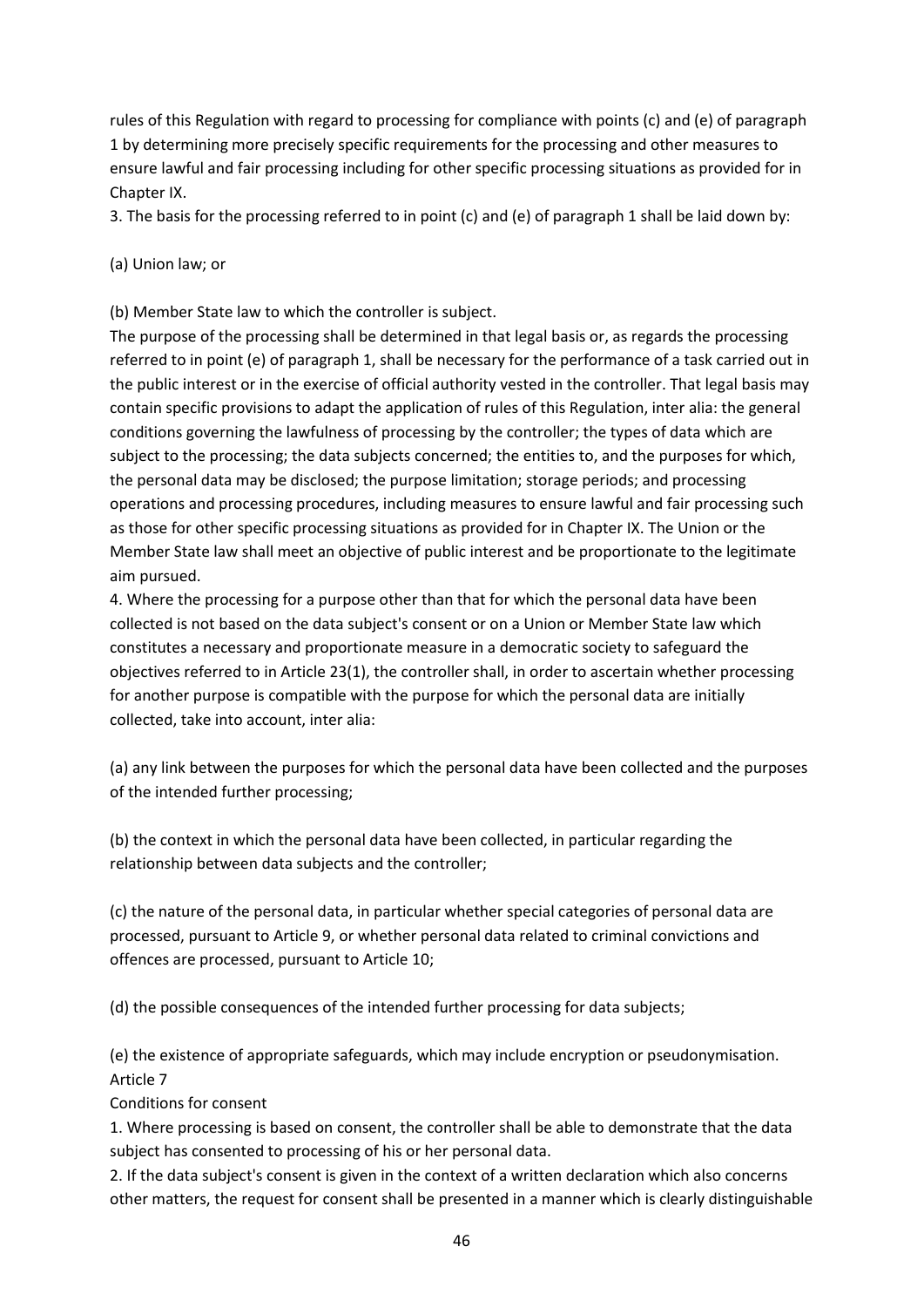from the other matters, in an intelligible and easily accessible form, using clear and plain language. Any part of such a declaration which constitutes an infringement of this Regulation shall not be binding.

3. The data subject shall have the right to withdraw his or her consent at any time. The withdrawal of consent shall not affect the lawfulness of processing based on consent before its withdrawal. Prior to giving consent, the data subject shall be informed thereof. It shall be as easy to withdraw as to give consent.

4. When assessing whether consent is freely given, utmost account shall be taken of whether, inter alia, the performance of a contract, including the provision of a service, is conditional on consent to the processing of personal data that is not necessary for the performance of that contract. Article 8

Conditions applicable to child's consent in relation to information society services

1. Where point (a) of Article 6(1) applies, in relation to the offer of information society services directly to a child, the processing of the personal data of a child shall be lawful where the child is at least 16 years old. Where the child is below the age of 16 years, such processing shall be lawful only if and to the extent that consent is given or authorised by the holder of parental responsibility over the child.

Member States may provide by law for a lower age for those purposes provided that such lower age is not below 13 years.

2. The controller shall make reasonable efforts to verify in such cases that consent is given or authorised by the holder of parental responsibility over the child, taking into consideration available technology.

3. Paragraph 1 shall not affect the general contract law of Member States such as the rules on the validity, formation or effect of a contract in relation to a child.

Article 9

Processing of special categories of personal data

1. Processing of personal data revealing racial or ethnic origin, political opinions, religious or philosophical beliefs, or trade union membership, and the processing of genetic data, biometric data for the purpose of uniquely identifying a natural person, data concerning health or data concerning a natural person's sex life or sexual orientation shall be prohibited.

2. Paragraph 1 shall not apply if one of the following applies:

(a) the data subject has given explicit consent to the processing of those personal data for one or more specified purposes, except where Union or Member State law provide that the prohibition referred to in paragraph 1 may not be lifted by the data subject;

(b) processing is necessary for the purposes of carrying out the obligations and exercising specific rights of the controller or of the data subject in the field of employment and social security and social protection law in so far as it is authorised by Union or Member State law or a collective agreement pursuant to Member State law providing for appropriate safeguards for the fundamental rights and the interests of the data subject;

(c) processing is necessary to protect the vital interests of the data subject or of another natural person where the data subject is physically or legally incapable of giving consent;

(d) processing is carried out in the course of its legitimate activities with appropriate safeguards by a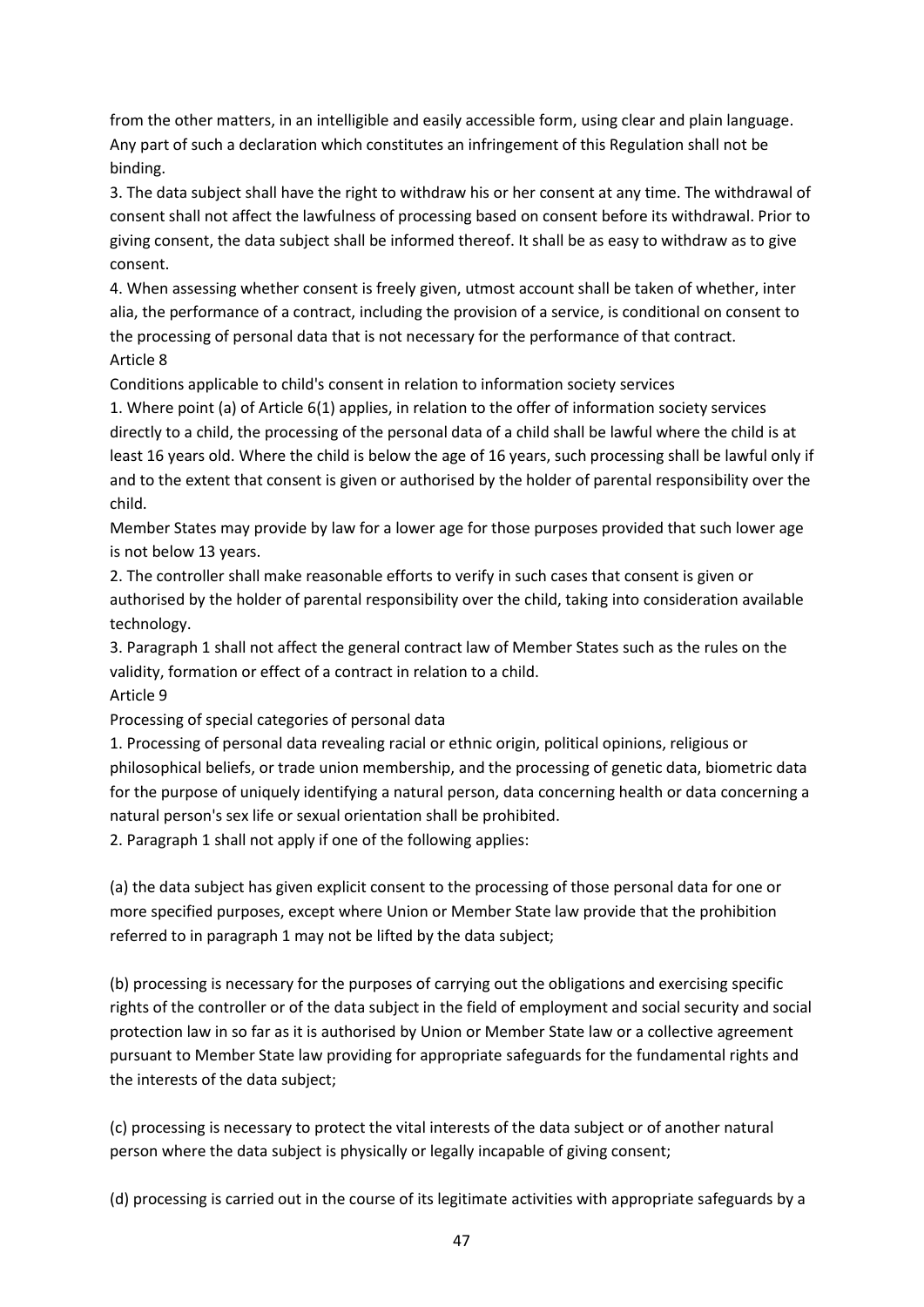foundation, association or any other not-for-profit body with a political, philosophical, religious or trade union aim and on condition that the processing relates solely to the members or to former members of the body or to persons who have regular contact with it in connection with its purposes and that the personal data are not disclosed outside that body without the consent of the data subjects;

(e) processing relates to personal data which are manifestly made public by the data subject;

(f) processing is necessary for the establishment, exercise or defence of legal claims or whenever courts are acting in their judicial capacity;

(g) processing is necessary for reasons of substantial public interest, on the basis of Union or Member State law which shall be proportionate to the aim pursued, respect the essence of the right to data protection and provide for suitable and specific measures to safeguard the fundamental rights and the interests of the data subject;

(h) processing is necessary for the purposes of preventive or occupational medicine, for the assessment of the working capacity of the employee, medical diagnosis, the provision of health or social care or treatment or the management of health or social care systems and services on the basis of Union or Member State law or pursuant to contract with a health professional and subject to the conditions and safeguards referred to in paragraph 3;

(i) processing is necessary for reasons of public interest in the area of public health, such as protecting against serious cross-border threats to health or ensuring high standards of quality and safety of health care and of medicinal products or medical devices, on the basis of Union or Member State law which provides for suitable and specific measures to safeguard the rights and freedoms of the data subject, in particular professional secrecy;

(j) processing is necessary for archiving purposes in the public interest, scientific or historical research purposes or statistical purposes in accordance with Article 89(1) based on Union or Member State law which shall be proportionate to the aim pursued, respect the essence of the right to data protection and provide for suitable and specific measures to safeguard the fundamental rights and the interests of the data subject.

3. Personal data referred to in paragraph 1 may be processed for the purposes referred to in point (h) of paragraph 2 when those data are processed by or under the responsibility of a professional subject to the obligation of professional secrecy under Union or Member State law or rules established by national competent bodies or by another person also subject to an obligation of secrecy under Union or Member State law or rules established by national competent bodies. 4. Member States may maintain or introduce further conditions, including limitations, with regard to the processing of genetic data, biometric data or data concerning health. Article 10

Processing of personal data relating to criminal convictions and offences

Processing of personal data relating to criminal convictions and offences or related security measures based on Article 6(1) shall be carried out only under the control of official authority or when the processing is authorised by Union or Member State law providing for appropriate safeguards for the rights and freedoms of data subjects. Any comprehensive register of criminal convictions shall be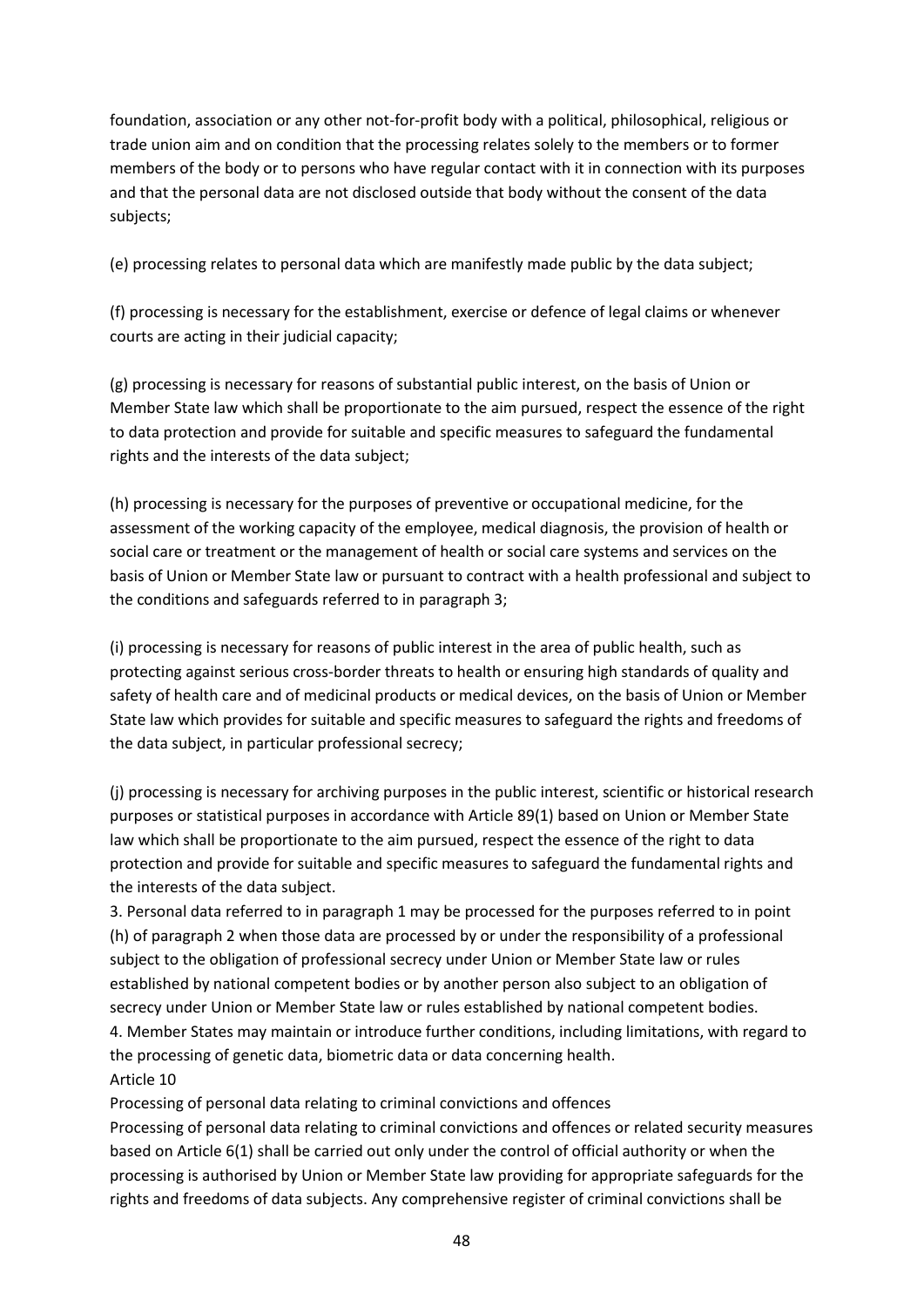kept only under the control of official authority.

Article 11

Processing which does not require identification

1. If the purposes for which a controller processes personal data do not or do no longer require the identification of a data subject by the controller, the controller shall not be obliged to maintain, acquire or process additional information in order to identify the data subject for the sole purpose of complying with this Regulation.

2. Where, in cases referred to in paragraph 1 of this Article, the controller is able to demonstrate that it is not in a position to identify the data subject, the controller shall inform the data subject accordingly, if possible. In such cases, Articles 15 to 20 shall not apply except where the data subject, for the purpose of exercising his or her rights under those articles, provides additional information enabling his or her identification.

CHAPTER III

Rights of the data subject

Section 1

Transparency and modalities

Article 12

Transparent information, communication and modalities for the exercise of the rights of the data subject

1. The controller shall take appropriate measures to provide any information referred to in Articles 13 and 14 and any communication under Articles 15 to 22 and 34 relating to processing to the data subject in a concise, transparent, intelligible and easily accessible form, using clear and plain language, in particular for any information addressed specifically to a child. The information shall be provided in writing, or by other means, including, where appropriate, by electronic means. When requested by the data subject, the information may be provided orally, provided that the identity of the data subject is proven by other means.

2. The controller shall facilitate the exercise of data subject rights under Articles 15 to 22. In the cases referred to in Article 11(2), the controller shall not refuse to act on the request of the data subject for exercising his or her rights under Articles 15 to 22, unless the controller demonstrates that it is not in a position to identify the data subject.

3. The controller shall provide information on action taken on a request under Articles 15 to 22 to the data subject without undue delay and in any event within one month of receipt of the request. That period may be extended by two further months where necessary, taking into account the complexity and number of the requests. The controller shall inform the data subject of any such extension within one month of receipt of the request, together with the reasons for the delay. Where the data subject makes the request by electronic form means, the information shall be provided by electronic means where possible, unless otherwise requested by the data subject.

4. If the controller does not take action on the request of the data subject, the controller shall inform the data subject without delay and at the latest within one month of receipt of the request of the reasons for not taking action and on the possibility of lodging a complaint with a supervisory authority and seeking a judicial remedy.

5. Information provided under Articles 13 and 14 and any communication and any actions taken under Articles 15 to 22 and 34 shall be provided free of charge. Where requests from a data subject are manifestly unfounded or excessive, in particular because of their repetitive character, the controller may either: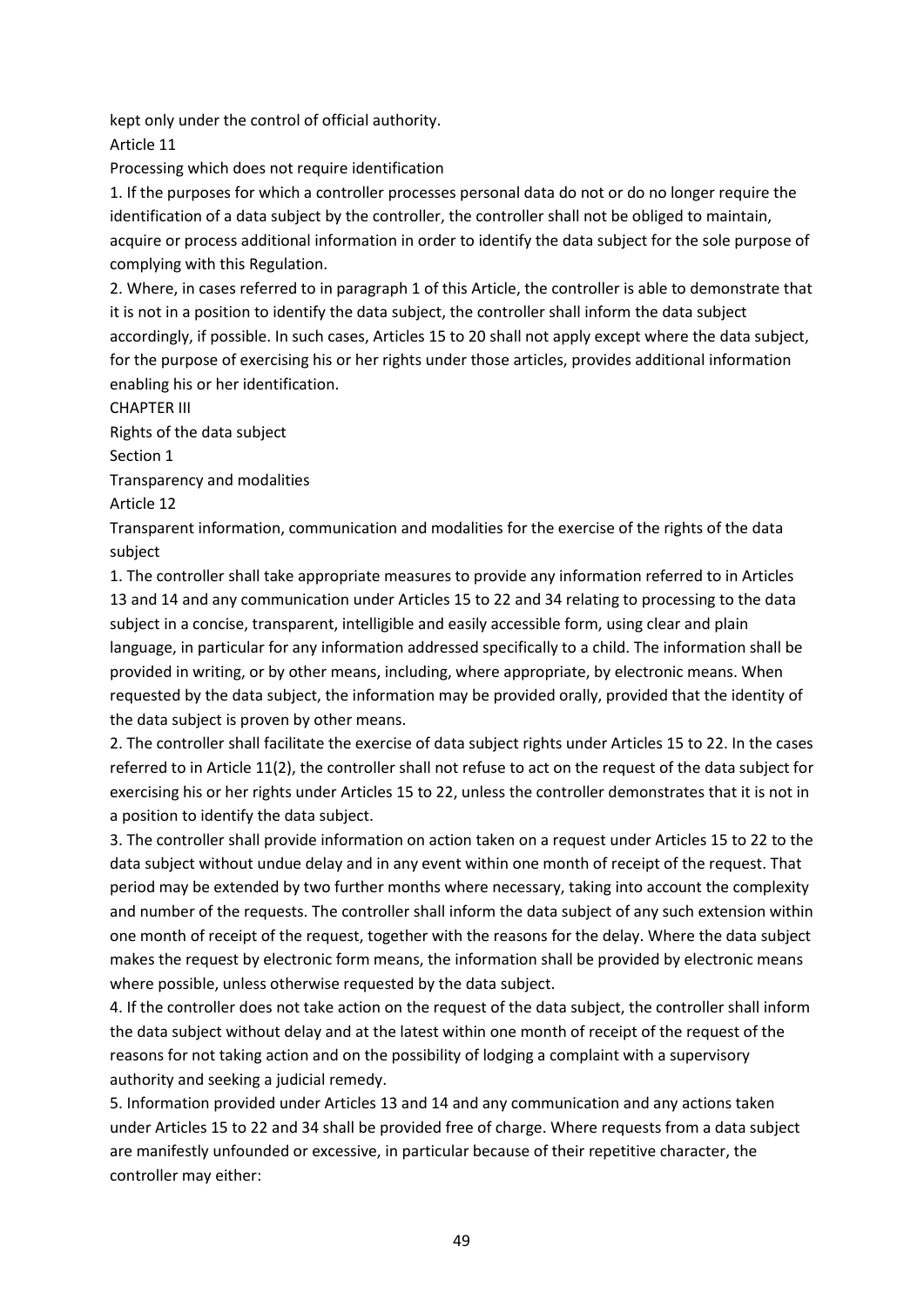(a) charge a reasonable fee taking into account the administrative costs of providing the information or communication or taking the action requested; or

(b) refuse to act on the request.

The controller shall bear the burden of demonstrating the manifestly unfounded or excessive character of the request.

6. Without prejudice to Article 11, where the controller has reasonable doubts concerning the identity of the natural person making the request referred to in Articles 15 to 21, the controller may request the provision of additional information necessary to confirm the identity of the data subject.

7. The information to be provided to data subjects pursuant to Articles 13 and 14 may be provided in combination with standardised icons in order to give in an easily visible, intelligible and clearly legible manner a meaningful overview of the intended processing. Where the icons are presented electronically they shall be machine-readable.

8. The Commission shall be empowered to adopt delegated acts in accordance with Article 92 for the purpose of determining the information to be presented by the icons and the procedures for providing standardised icons.

Section 2

Information and access to personal data

Article 13

Information to be provided where personal data are collected from the data subject

1. Where personal data relating to a data subject are collected from the data subject, the controller shall, at the time when personal data are obtained, provide the data subject with all of the following information:

(a) the identity and the contact details of the controller and, where applicable, of the controller's representative;

(b) the contact details of the data protection officer, where applicable;

(c) the purposes of the processing for which the personal data are intended as well as the legal basis for the processing;

(d) where the processing is based on point (f) of Article 6(1), the legitimate interests pursued by the controller or by a third party;

(e) the recipients or categories of recipients of the personal data, if any;

(f) where applicable, the fact that the controller intends to transfer personal data to a third country or international organisation and the existence or absence of an adequacy decision by the Commission, or in the case of transfers referred to in Article 46 or 47, or the second subparagraph of Article 49(1), reference to the appropriate or suitable safeguards and the means by which to obtain a copy of them or where they have been made available.

2. In addition to the information referred to in paragraph 1, the controller shall, at the time when personal data are obtained, provide the data subject with the following further information necessary to ensure fair and transparent processing: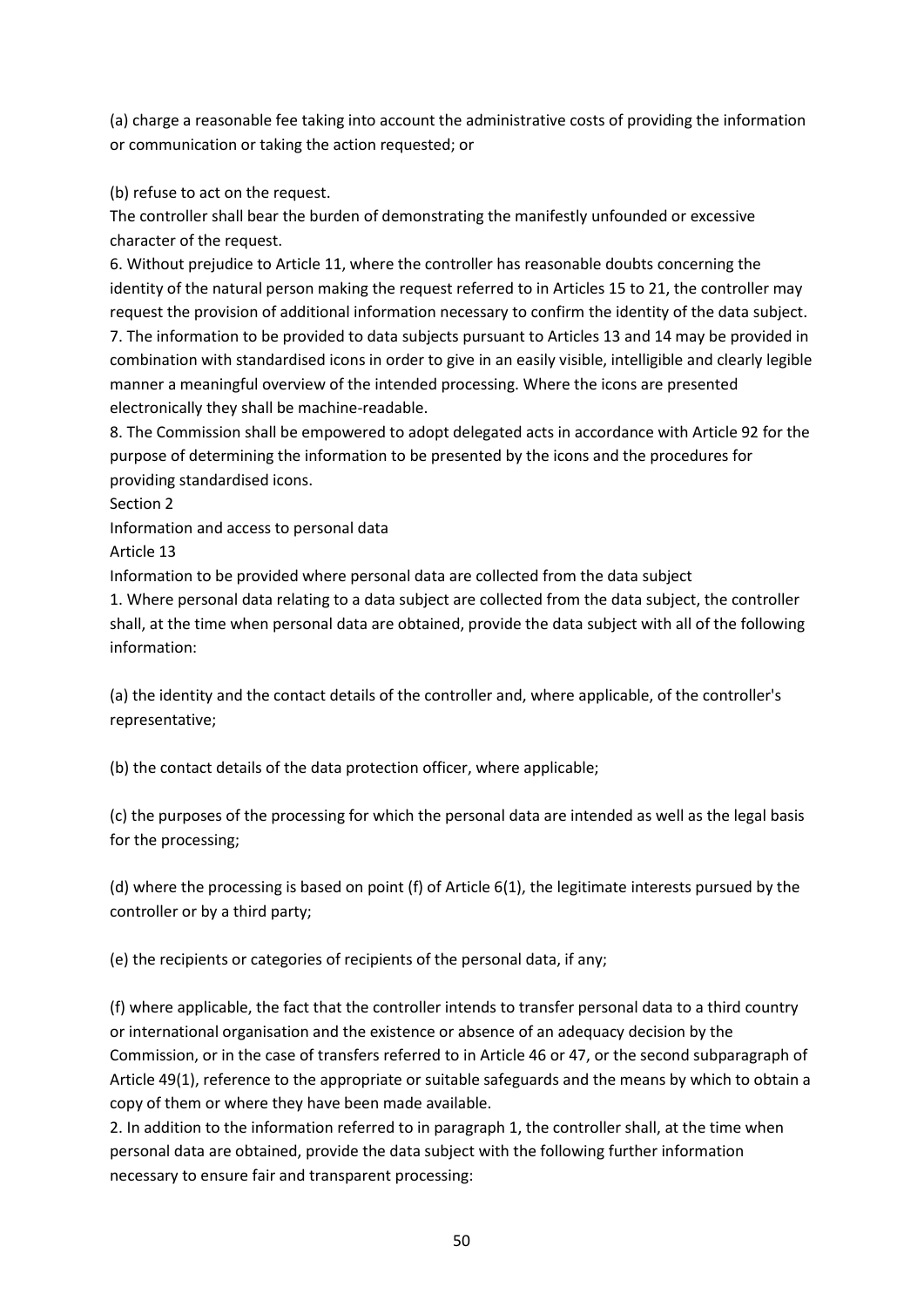(a) the period for which the personal data will be stored, or if that is not possible, the criteria used to determine that period;

(b) the existence of the right to request from the controller access to and rectification or erasure of personal data or restriction of processing concerning the data subject or to object to processing as well as the right to data portability;

(c) where the processing is based on point (a) of Article 6(1) or point (a) of Article 9(2), the existence of the right to withdraw consent at any time, without affecting the lawfulness of processing based on consent before its withdrawal;

(d) the right to lodge a complaint with a supervisory authority;

(e) whether the provision of personal data is a statutory or contractual requirement, or a requirement necessary to enter into a contract, as well as whether the data subject is obliged to provide the personal data and of the possible consequences of failure to provide such data;

(f) the existence of automated decision-making, including profiling, referred to in Article 22(1) and (4) and, at least in those cases, meaningful information about the logic involved, as well as the significance and the envisaged consequences of such processing for the data subject.

3. Where the controller intends to further process the personal data for a purpose other than that for which the personal data were collected, the controller shall provide the data subject prior to that further processing with information on that other purpose and with any relevant further information as referred to in paragraph 2.

4. Paragraphs 1, 2 and 3 shall not apply where and insofar as the data subject already has the information.

Article 14

Information to be provided where personal data have not been obtained from the data subject 1. Where personal data have not been obtained from the data subject, the controller shall provide the data subject with the following information:

(a) the identity and the contact details of the controller and, where applicable, of the controller's representative;

(b) the contact details of the data protection officer, where applicable;

(c) the purposes of the processing for which the personal data are intended as well as the legal basis for the processing;

(d) the categories of personal data concerned;

(e) the recipients or categories of recipients of the personal data, if any;

(f) where applicable, that the controller intends to transfer personal data to a recipient in a third country or international organisation and the existence or absence of an adequacy decision by the Commission, or in the case of transfers referred to in Article 46 or 47, or the second subparagraph of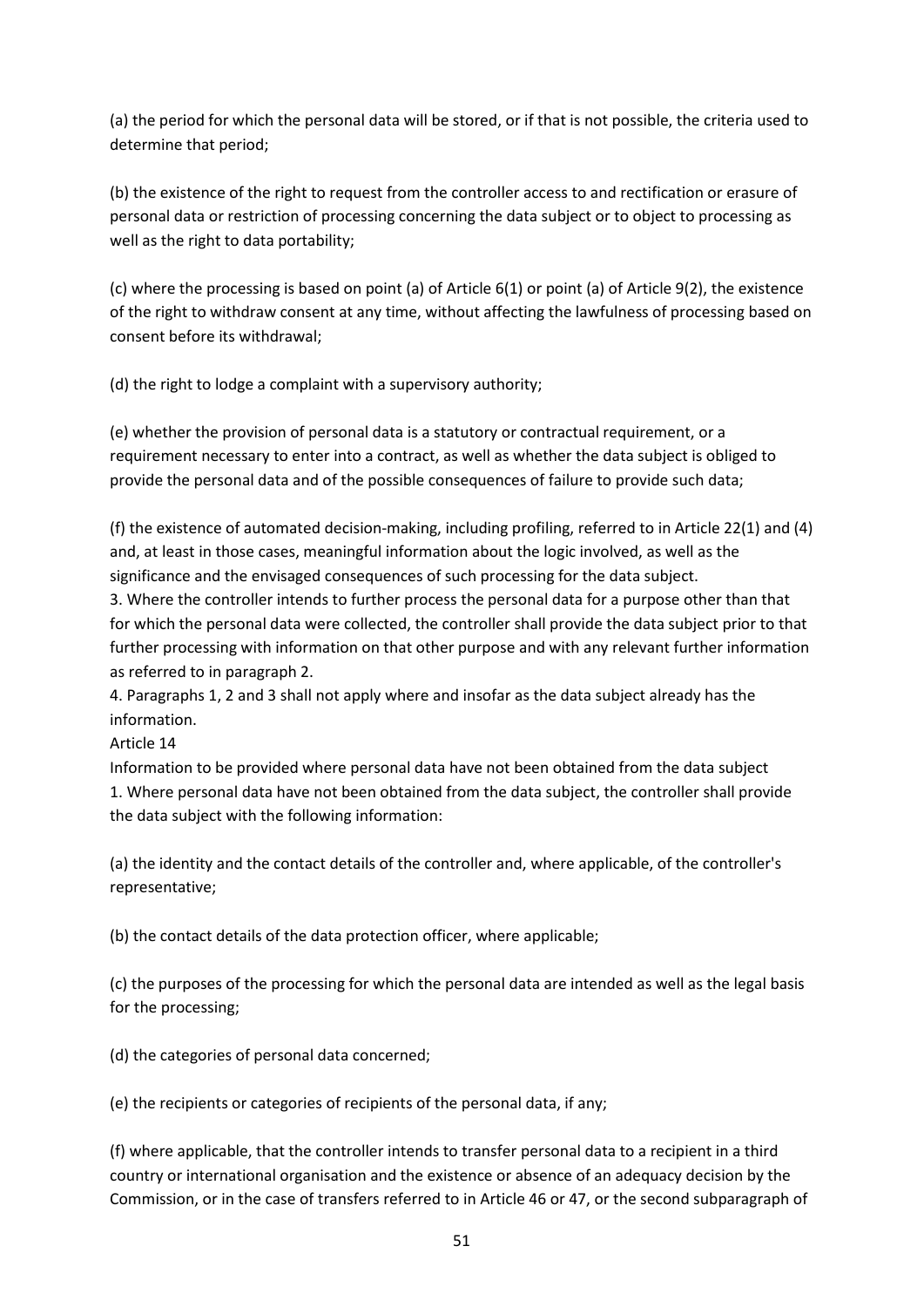Article 49(1), reference to the appropriate or suitable safeguards and the means to obtain a copy of them or where they have been made available.

2. In addition to the information referred to in paragraph 1, the controller shall provide the data subject with the following information necessary to ensure fair and transparent processing in respect of the data subject:

(a) the period for which the personal data will be stored, or if that is not possible, the criteria used to determine that period;

(b) where the processing is based on point (f) of Article 6(1), the legitimate interests pursued by the controller or by a third party;

(c) the existence of the right to request from the controller access to and rectification or erasure of personal data or restriction of processing concerning the data subject and to object to processing as well as the right to data portability;

(d) where processing is based on point (a) of Article 6(1) or point (a) of Article 9(2), the existence of the right to withdraw consent at any time, without affecting the lawfulness of processing based on consent before its withdrawal;

(e) the right to lodge a complaint with a supervisory authority;

(f) from which source the personal data originate, and if applicable, whether it came from publicly accessible sources;

(g) the existence of automated decision-making, including profiling, referred to in Article 22(1) and (4) and, at least in those cases, meaningful information about the logic involved, as well as the significance and the envisaged consequences of such processing for the data subject. 3. The controller shall provide the information referred to in paragraphs 1 and 2:

(a) within a reasonable period after obtaining the personal data, but at the latest within one month, having regard to the specific circumstances in which the personal data are processed;

(b) if the personal data are to be used for communication with the data subject, at the latest at the time of the first communication to that data subject; or

(c) if a disclosure to another recipient is envisaged, at the latest when the personal data are first disclosed.

4. Where the controller intends to further process the personal data for a purpose other than that for which the personal data were obtained, the controller shall provide the data subject prior to that further processing with information on that other purpose and with any relevant further information as referred to in paragraph 2.

5. Paragraphs 1 to 4 shall not apply where and insofar as:

(a) the data subject already has the information;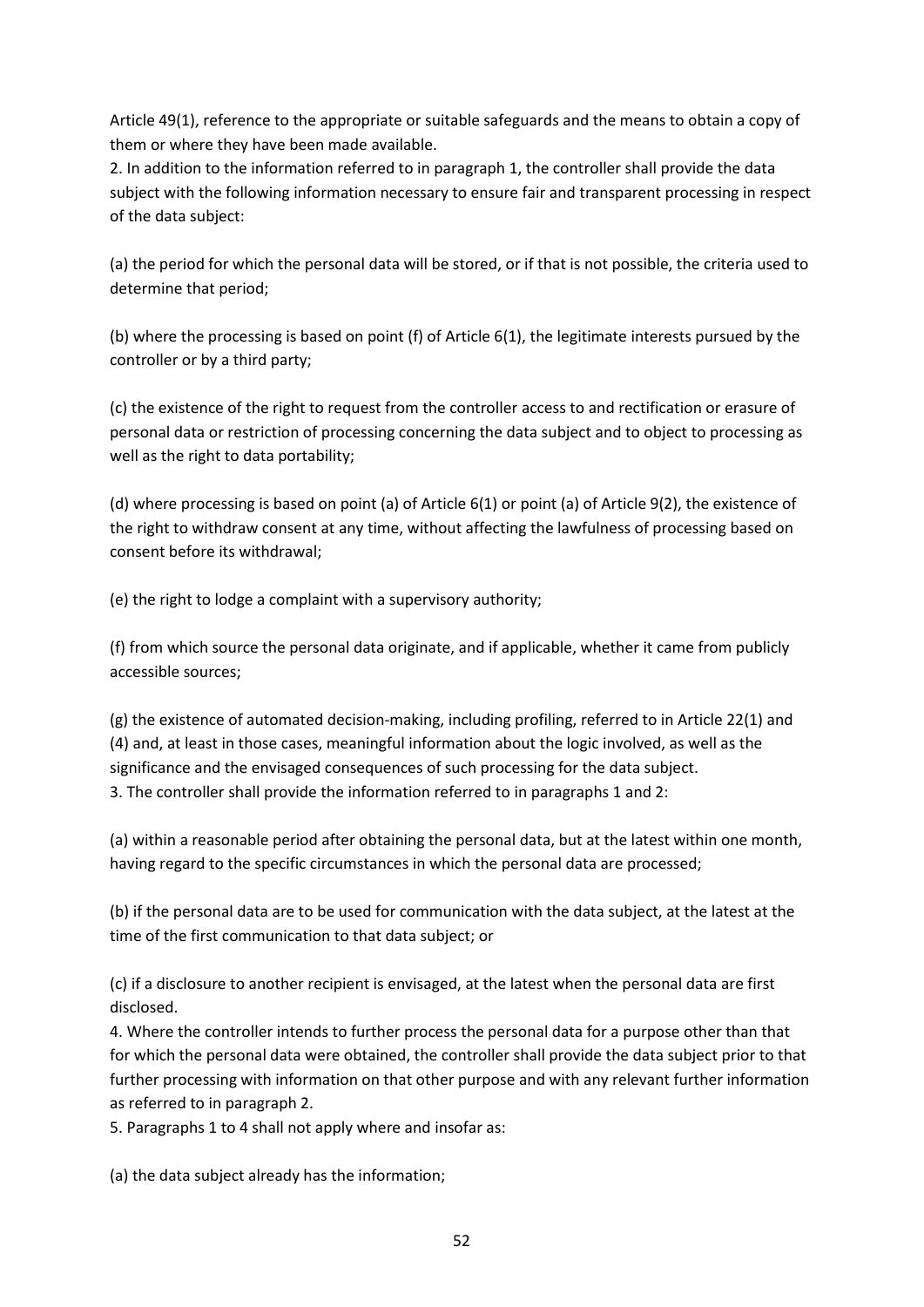(b) the provision of such information proves impossible or would involve a disproportionate effort, in particular for processing for archiving purposes in the public interest, scientific or historical research purposes or statistical purposes, subject to the conditions and safeguards referred to in Article 89(1) or in so far as the obligation referred to in paragraph 1 of this Article is likely to render impossible or seriously impair the achievement of the objectives of that processing. In such cases the controller shall take appropriate measures to protect the data subject's rights and freedoms and legitimate interests, including making the information publicly available;

(c) obtaining or disclosure is expressly laid down by Union or Member State law to which the controller is subject and which provides appropriate measures to protect the data subject's legitimate interests; or

(d) where the personal data must remain confidential subject to an obligation of professional secrecy regulated by Union or Member State law, including a statutory obligation of secrecy. Article 15

Right of access by the data subject

1. The data subject shall have the right to obtain from the controller confirmation as to whether or not personal data concerning him or her are being processed, and, where that is the case, access to the personal data and the following information:

(a) the purposes of the processing;

(b) the categories of personal data concerned;

(c) the recipients or categories of recipient to whom the personal data have been or will be disclosed, in particular recipients in third countries or international organisations;

(d) where possible, the envisaged period for which the personal data will be stored, or, if not possible, the criteria used to determine that period;

(e) the existence of the right to request from the controller rectification or erasure of personal data or restriction of processing of personal data concerning the data subject or to object to such processing;

(f) the right to lodge a complaint with a supervisory authority;

(g) where the personal data are not collected from the data subject, any available information as to their source;

(h) the existence of automated decision-making, including profiling, referred to in Article 22(1) and (4) and, at least in those cases, meaningful information about the logic involved, as well as the significance and the envisaged consequences of such processing for the data subject.

2. Where personal data are transferred to a third country or to an international organisation, the data subject shall have the right to be informed of the appropriate safeguards pursuant to Article 46 relating to the transfer.

3. The controller shall provide a copy of the personal data undergoing processing. For any further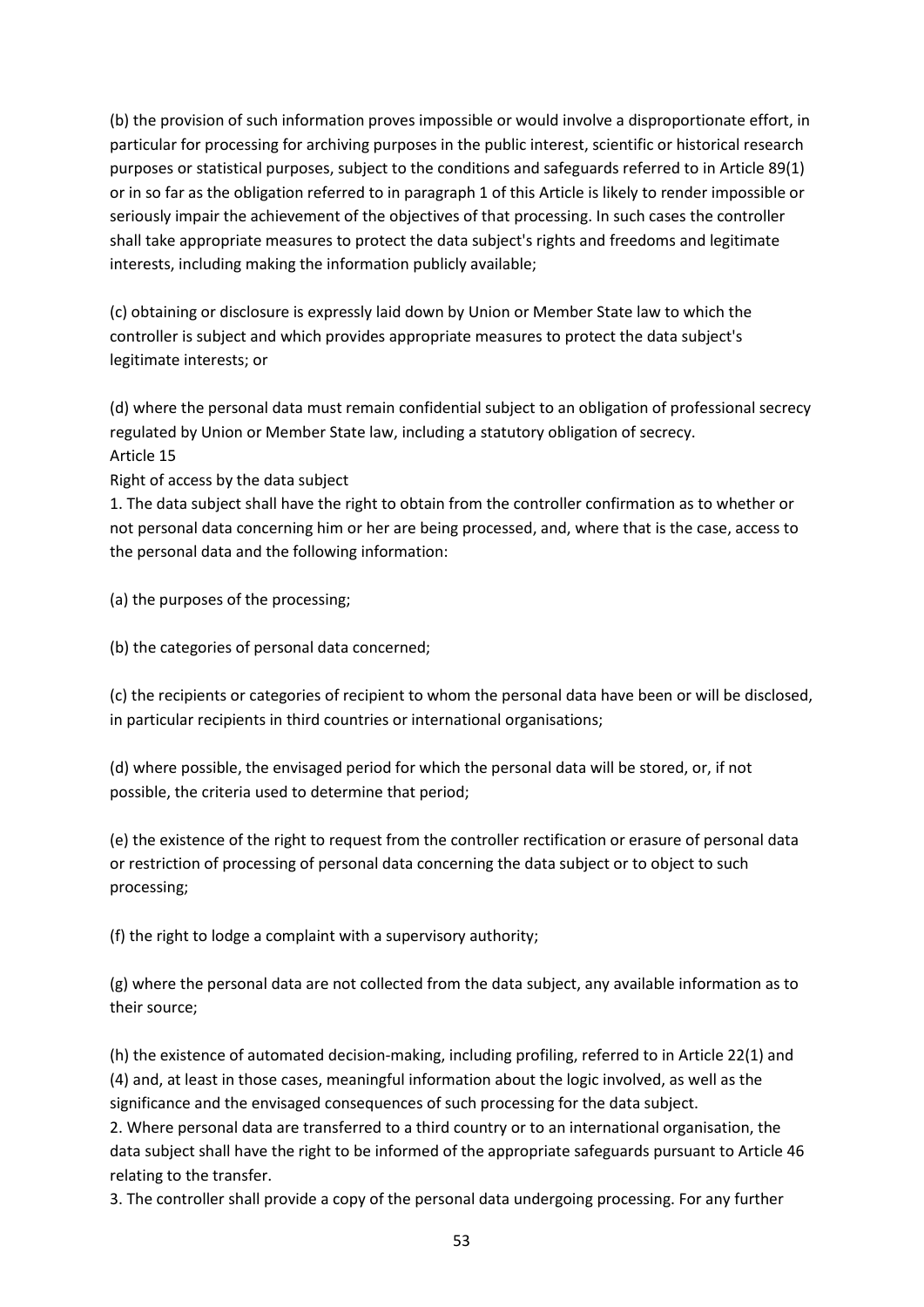copies requested by the data subject, the controller may charge a reasonable fee based on administrative costs. Where the data subject makes the request by electronic means, and unless otherwise requested by the data subject, the information shall be provided in a commonly used electronic form.

4. The right to obtain a copy referred to in paragraph 3 shall not adversely affect the rights and freedoms of others.

Section 3 Rectification and erasure

Article 16

Right to rectification

The data subject shall have the right to obtain from the controller without undue delay the rectification of inaccurate personal data concerning him or her. Taking into account the purposes of the processing, the data subject shall have the right to have incomplete personal data completed, including by means of providing a supplementary statement.

Article 17

Right to erasure ('right to be forgotten')

1. The data subject shall have the right to obtain from the controller the erasure of personal data concerning him or her without undue delay and the controller shall have the obligation to erase personal data without undue delay where one of the following grounds applies:

(a) the personal data are no longer necessary in relation to the purposes for which they were collected or otherwise processed;

(b) the data subject withdraws consent on which the processing is based according to point (a) of Article 6(1), or point (a) of Article 9(2), and where there is no other legal ground for the processing;

(c) the data subject objects to the processing pursuant to Article 21(1) and there are no overriding legitimate grounds for the processing, or the data subject objects to the processing pursuant to Article 21(2);

(d) the personal data have been unlawfully processed;

(e) the personal data have to be erased for compliance with a legal obligation in Union or Member State law to which the controller is subject;

(f) the personal data have been collected in relation to the offer of information society services referred to in Article 8(1).

2. Where the controller has made the personal data public and is obliged pursuant to paragraph 1 to erase the personal data, the controller, taking account of available technology and the cost of implementation, shall take reasonable steps, including technical measures, to inform controllers which are processing the personal data that the data subject has requested the erasure by such controllers of any links to, or copy or replication of, those personal data.

3. Paragraphs 1 and 2 shall not apply to the extent that processing is necessary:

(a) for exercising the right of freedom of expression and information;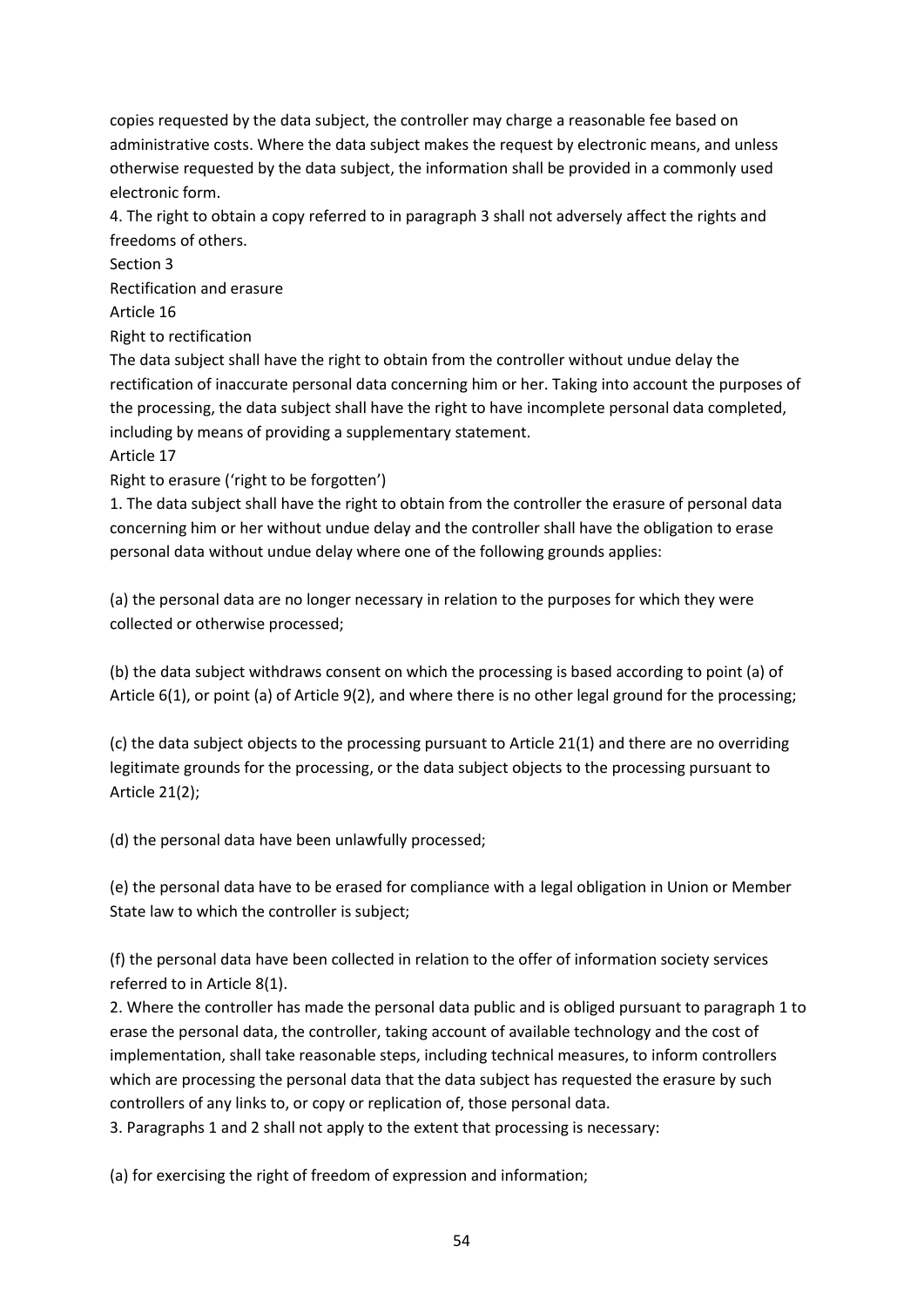(b) for compliance with a legal obligation which requires processing by Union or Member State law to which the controller is subject or for the performance of a task carried out in the public interest or in the exercise of official authority vested in the controller;

(c) for reasons of public interest in the area of public health in accordance with points (h) and (i) of Article 9(2) as well as Article 9(3);

(d) for archiving purposes in the public interest, scientific or historical research purposes or statistical purposes in accordance with Article 89(1) in so far as the right referred to in paragraph 1 is likely to render impossible or seriously impair the achievement of the objectives of that processing; or

(e) for the establishment, exercise or defence of legal claims.

Article 18

Right to restriction of processing

1. The data subject shall have the right to obtain from the controller restriction of processing where one of the following applies:

(a) the accuracy of the personal data is contested by the data subject, for a period enabling the controller to verify the accuracy of the personal data;

(b) the processing is unlawful and the data subject opposes the erasure of the personal data and requests the restriction of their use instead;

(c) the controller no longer needs the personal data for the purposes of the processing, but they are required by the data subject for the establishment, exercise or defence of legal claims;

(d) the data subject has objected to processing pursuant to Article 21(1) pending the verification whether the legitimate grounds of the controller override those of the data subject.

2. Where processing has been restricted under paragraph 1, such personal data shall, with the exception of storage, only be processed with the data subject's consent or for the establishment, exercise or defence of legal claims or for the protection of the rights of another natural or legal person or for reasons of important public interest of the Union or of a Member State.

3. A data subject who has obtained restriction of processing pursuant to paragraph 1 shall be informed by the controller before the restriction of processing is lifted.

Article 19

Notification obligation regarding rectification or erasure of personal data or restriction of processing The controller shall communicate any rectification or erasure of personal data or restriction of processing carried out in accordance with Article 16, Article 17(1) and Article 18 to each recipient to whom the personal data have been disclosed, unless this proves impossible or involves disproportionate effort. The controller shall inform the data subject about those recipients if the data subject requests it.

# Article 20

# Right to data portability

1. The data subject shall have the right to receive the personal data concerning him or her, which he or she has provided to a controller, in a structured, commonly used and machine-readable format and have the right to transmit those data to another controller without hindrance from the controller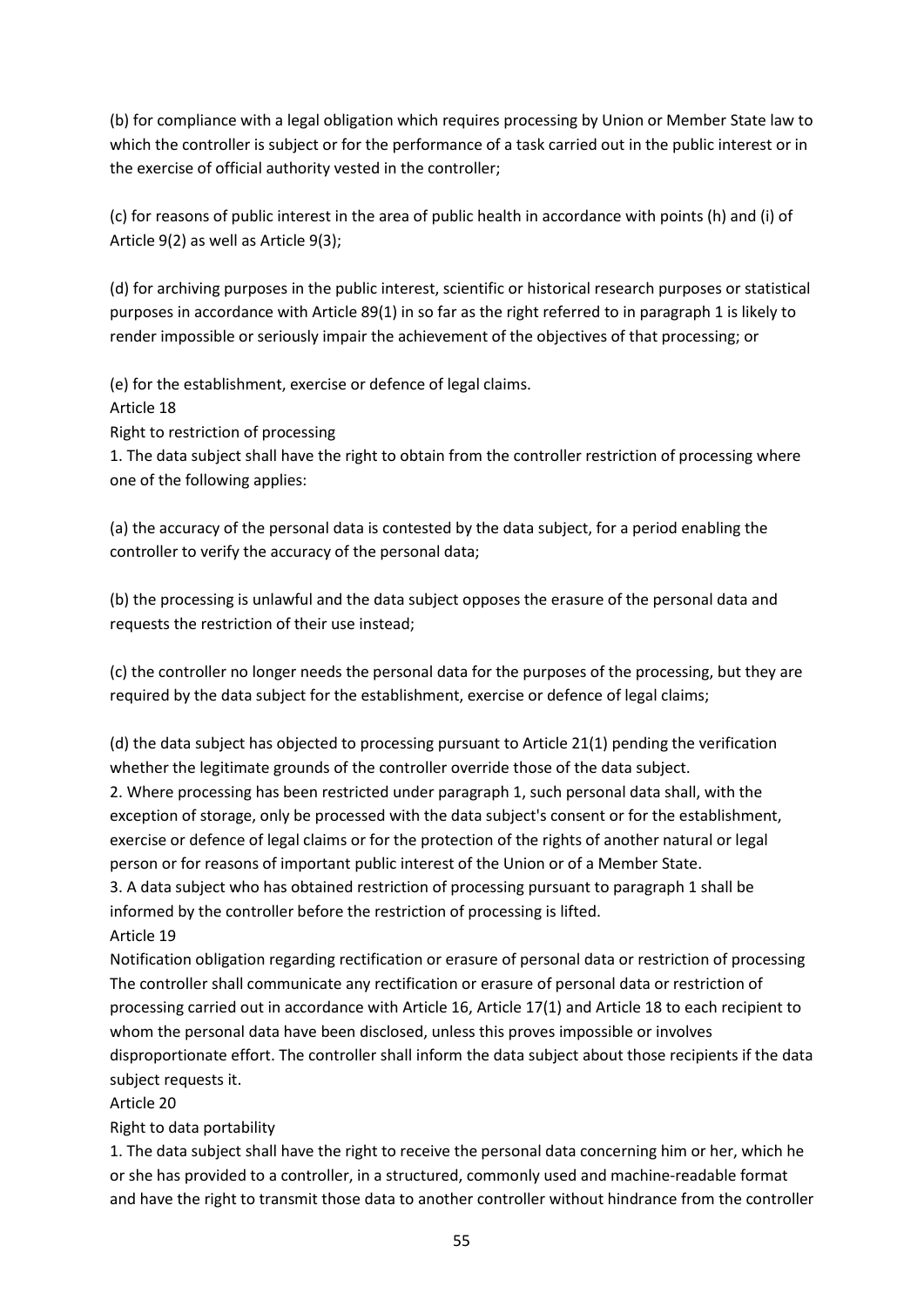to which the personal data have been provided, where:

(a) the processing is based on consent pursuant to point (a) of Article 6(1) or point (a) of Article 9(2) or on a contract pursuant to point (b) of Article 6(1); and

(b) the processing is carried out by automated means.

2. In exercising his or her right to data portability pursuant to paragraph 1, the data subject shall have the right to have the personal data transmitted directly from one controller to another, where technically feasible.

3. The exercise of the right referred to in paragraph 1 of this Article shall be without prejudice to Article 17. That right shall not apply to processing necessary for the performance of a task carried out in the public interest or in the exercise of official authority vested in the controller.

4. The right referred to in paragraph 1 shall not adversely affect the rights and freedoms of others. Section 4

Right to object and automated individual decision-making

Article 21

Right to object

1. The data subject shall have the right to object, on grounds relating to his or her particular situation, at any time to processing of personal data concerning him or her which is based on point (e) or (f) of Article 6(1), including profiling based on those provisions. The controller shall no longer process the personal data unless the controller demonstrates compelling legitimate grounds for the processing which override the interests, rights and freedoms of the data subject or for the establishment, exercise or defence of legal claims.

2. Where personal data are processed for direct marketing purposes, the data subject shall have the right to object at any time to processing of personal data concerning him or her for such marketing, which includes profiling to the extent that it is related to such direct marketing.

3. Where the data subject objects to processing for direct marketing purposes, the personal data shall no longer be processed for such purposes.

4. At the latest at the time of the first communication with the data subject, the right referred to in paragraphs 1 and 2 shall be explicitly brought to the attention of the data subject and shall be presented clearly and separately from any other information.

5. In the context of the use of information society services, and notwithstanding Directive 2002/58/EC, the data subject may exercise his or her right to object by automated means using technical specifications.

6. Where personal data are processed for scientific or historical research purposes or statistical purposes pursuant to Article 89(1), the data subject, on grounds relating to his or her particular situation, shall have the right to object to processing of personal data concerning him or her, unless the processing is necessary for the performance of a task carried out for reasons of public interest. Article 22

Automated individual decision-making, including profiling

1. The data subject shall have the right not to be subject to a decision based solely on automated processing, including profiling, which produces legal effects concerning him or her or similarly significantly affects him or her.

2. Paragraph 1 shall not apply if the decision:

(a) is necessary for entering into, or performance of, a contract between the data subject and a data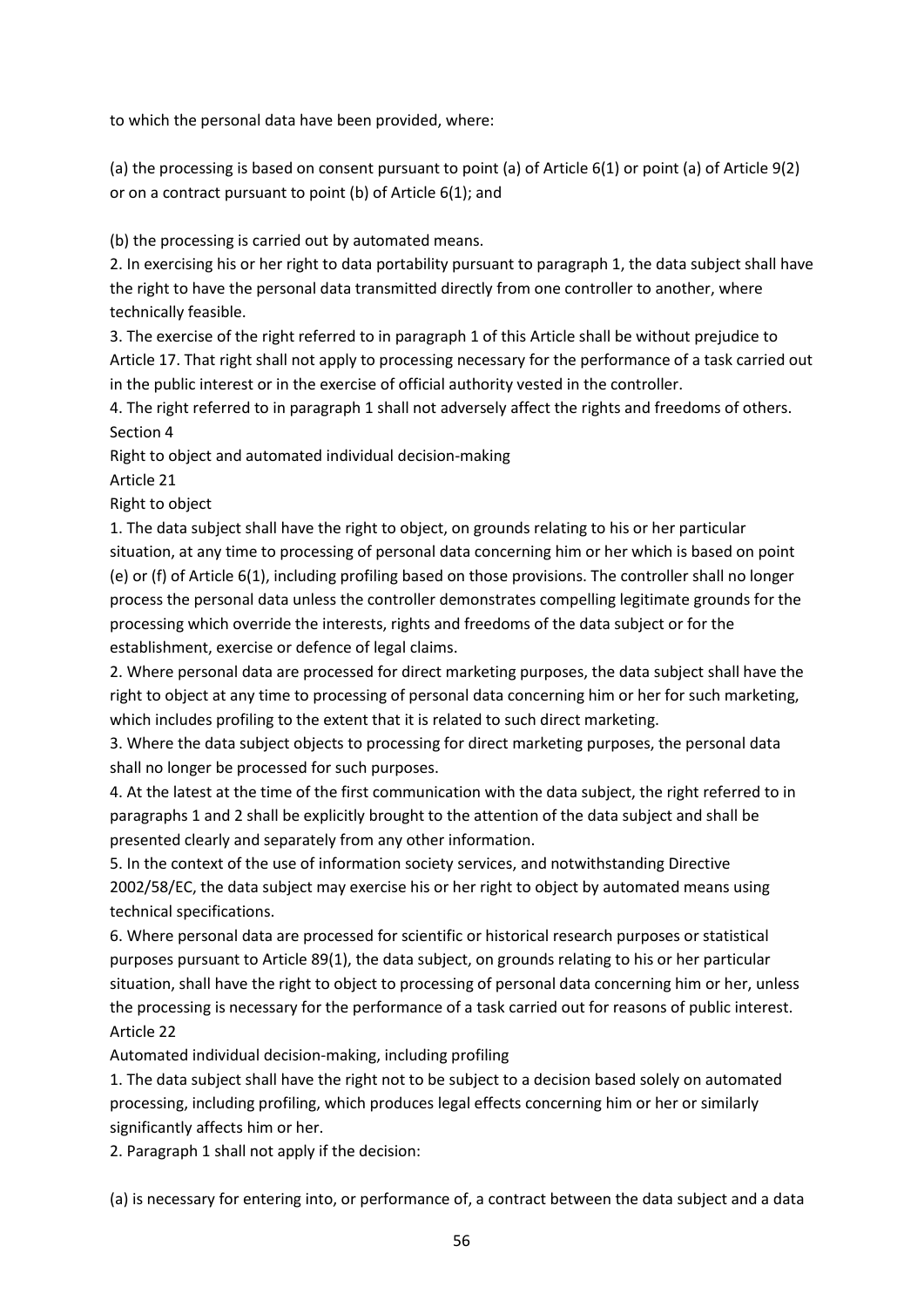controller;

(b) is authorised by Union or Member State law to which the controller is subject and which also lays down suitable measures to safeguard the data subject's rights and freedoms and legitimate interests; or

(c) is based on the data subject's explicit consent.

3. In the cases referred to in points (a) and (c) of paragraph 2, the data controller shall implement suitable measures to safeguard the data subject's rights and freedoms and legitimate interests, at least the right to obtain human intervention on the part of the controller, to express his or her point of view and to contest the decision.

4. Decisions referred to in paragraph 2 shall not be based on special categories of personal data referred to in Article 9(1), unless point (a) or (g) of Article 9(2) applies and suitable measures to safeguard the data subject's rights and freedoms and legitimate interests are in place.

Section 5 Restrictions

Article 23

Restrictions

1. Union or Member State law to which the data controller or processor is subject may restrict by way of a legislative measure the scope of the obligations and rights provided for in Articles 12 to 22 and Article 34, as well as Article 5 in so far as its provisions correspond to the rights and obligations provided for in Articles 12 to 22, when such a restriction respects the essence of the fundamental rights and freedoms and is a necessary and proportionate measure in a democratic society to safeguard:

(a) national security;

(b) defence;

(c) public security;

(d) the prevention, investigation, detection or prosecution of criminal offences or the execution of criminal penalties, including the safeguarding against and the prevention of threats to public security;

(e) other important objectives of general public interest of the Union or of a Member State, in particular an important economic or financial interest of the Union or of a Member State, including monetary, budgetary and taxation a matters, public health and social security;

(f) the protection of judicial independence and judicial proceedings;

(g) the prevention, investigation, detection and prosecution of breaches of ethics for regulated professions;

(h) a monitoring, inspection or regulatory function connected, even occasionally, to the exercise of official authority in the cases referred to in points (a) to (e) and (g);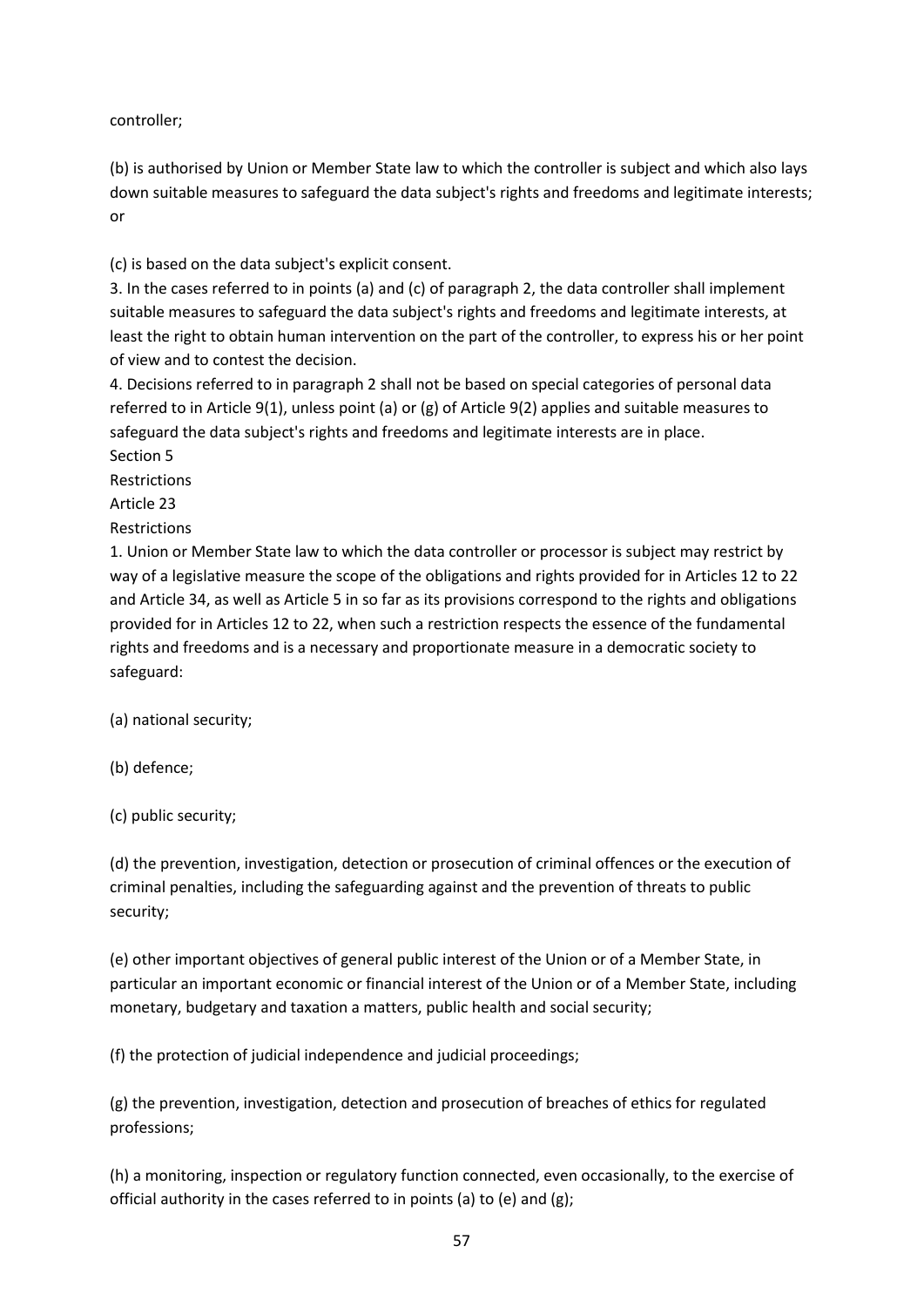(i) the protection of the data subject or the rights and freedoms of others;

(j) the enforcement of civil law claims.

2. In particular, any legislative measure referred to in paragraph 1 shall contain specific provisions at least, where relevant, as to:

(a) the purposes of the processing or categories of processing;

(b) the categories of personal data;

(c) the scope of the restrictions introduced;

(d) the safeguards to prevent abuse or unlawful access or transfer;

(e) the specification of the controller or categories of controllers;

(f) the storage periods and the applicable safeguards taking into account the nature, scope and purposes of the processing or categories of processing;

(g) the risks to the rights and freedoms of data subjects; and

(h) the right of data subjects to be informed about the restriction, unless that may be prejudicial to the purpose of the restriction.

CHAPTER IV Controller and processor Section 1 General obligations Article 24

Responsibility of the controller

1. Taking into account the nature, scope, context and purposes of processing as well as the risks of varying likelihood and severity for the rights and freedoms of natural persons, the controller shall implement appropriate technical and organisational measures to ensure and to be able to demonstrate that processing is performed in accordance with this Regulation. Those measures shall be reviewed and updated where necessary.

2. Where proportionate in relation to processing activities, the measures referred to in paragraph 1 shall include the implementation of appropriate data protection policies by the controller.

3. Adherence to approved codes of conduct as referred to in Article 40 or approved certification mechanisms as referred to in Article 42 may be used as an element by which to demonstrate compliance with the obligations of the controller.

Article 25

Data protection by design and by default

1. Taking into account the state of the art, the cost of implementation and the nature, scope, context and purposes of processing as well as the risks of varying likelihood and severity for rights and freedoms of natural persons posed by the processing, the controller shall, both at the time of the determination of the means for processing and at the time of the processing itself, implement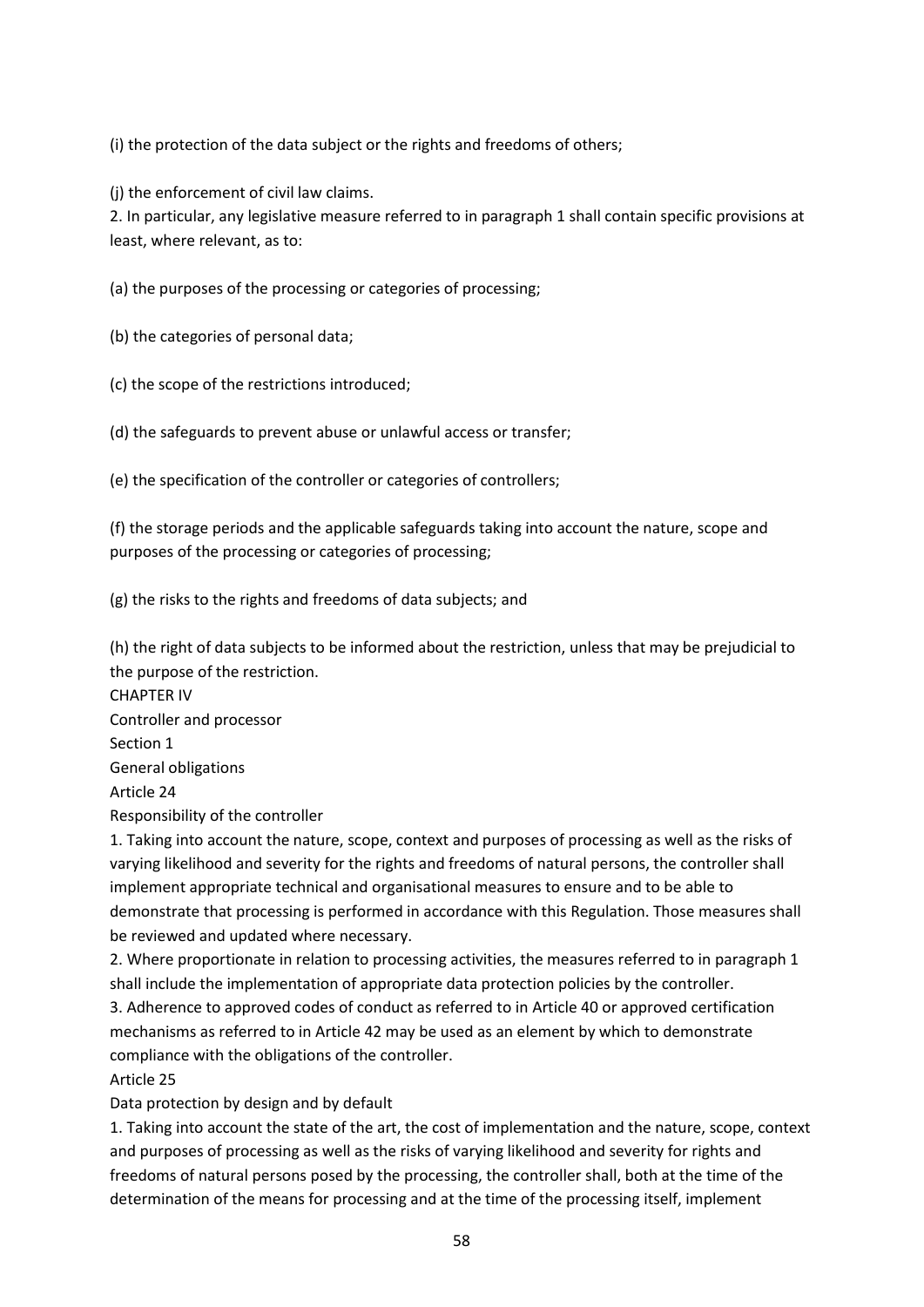appropriate technical and organisational measures, such as pseudonymisation, which are designed to implement data-protection principles, such as data minimisation, in an effective manner and to integrate the necessary safeguards into the processing in order to meet the requirements of this Regulation and protect the rights of data subjects.

2. The controller shall implement appropriate technical and organisational measures for ensuring that, by default, only personal data which are necessary for each specific purpose of the processing are processed. That obligation applies to the amount of personal data collected, the extent of their processing, the period of their storage and their accessibility. In particular, such measures shall ensure that by default personal data are not made accessible without the individual's intervention to an indefinite number of natural persons.

3. An approved certification mechanism pursuant to Article 42 may be used as an element to demonstrate compliance with the requirements set out in paragraphs 1 and 2 of this Article. Article 26

Joint controllers

1. Where two or more controllers jointly determine the purposes and means of processing, they shall be joint controllers. They shall in a transparent manner determine their respective responsibilities for compliance with the obligations under this Regulation, in particular as regards the exercising of the rights of the data subject and their respective duties to provide the information referred to in Articles 13 and 14, by means of an arrangement between them unless, and in so far as, the respective responsibilities of the controllers are determined by Union or Member State law to which the controllers are subject. The arrangement may designate a contact point for data subjects.

2. The arrangement referred to in paragraph 1 shall duly reflect the respective roles and relationships of the joint controllers vis-à-vis the data subjects. The essence of the arrangement shall be made available to the data subject.

3. Irrespective of the terms of the arrangement referred to in paragraph 1, the data subject may exercise his or her rights under this Regulation in respect of and against each of the controllers. Article 27

Representatives of controllers or processors not established in the Union

1. Where Article 3(2) applies, the controller or the processor shall designate in writing a representative in the Union.

2. The obligation laid down in paragraph 1 of this Article shall not apply to:

(a) processing which is occasional, does not include, on a large scale, processing of special categories of data as referred to in Article 9(1) or processing of personal data relating to criminal convictions and offences referred to in Article 10, and is unlikely to result in a risk to the rights and freedoms of natural persons, taking into account the nature, context, scope and purposes of the processing; or

(b) a public authority or body.

3. The representative shall be established in one of the Member States where the data subjects, whose personal data are processed in relation to the offering of goods or services to them, or whose behaviour is monitored, are.

4. The representative shall be mandated by the controller or processor to be addressed in addition to or instead of the controller or the processor by, in particular, supervisory authorities and data subjects, on all issues related to processing, for the purposes of ensuring compliance with this Regulation.

5. The designation of a representative by the controller or processor shall be without prejudice to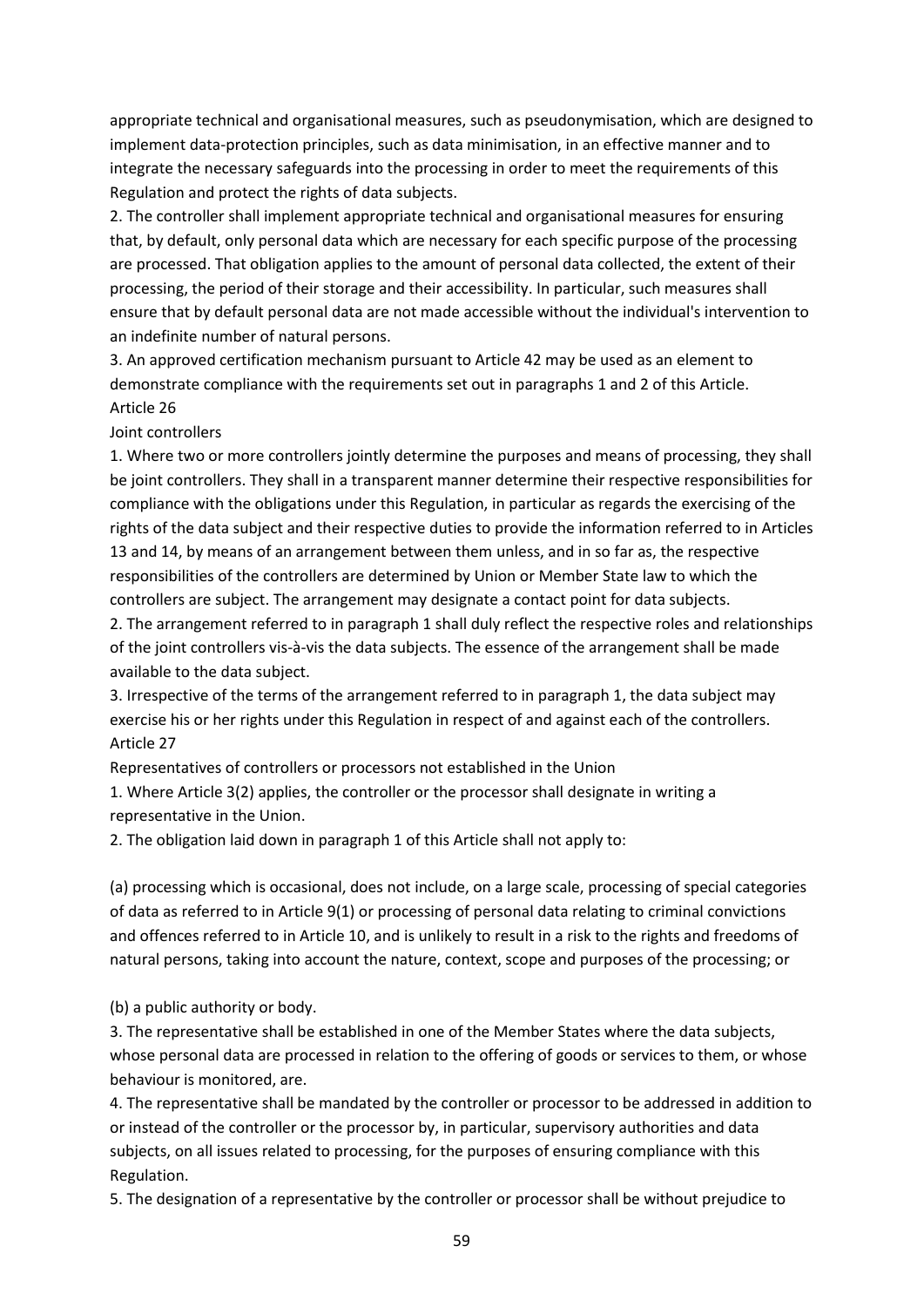legal actions which could be initiated against the controller or the processor themselves. Article 28

Processor

1. Where processing is to be carried out on behalf of a controller, the controller shall use only processors providing sufficient guarantees to implement appropriate technical and organisational measures in such a manner that processing will meet the requirements of this Regulation and ensure the protection of the rights of the data subject.

2. The processor shall not engage another processor without prior specific or general written authorisation of the controller. In the case of general written authorisation, the processor shall inform the controller of any intended changes concerning the addition or replacement of other processors, thereby giving the controller the opportunity to object to such changes.

3. Processing by a processor shall be governed by a contract or other legal act under Union or Member State law, that is binding on the processor with regard to the controller and that sets out the subject-matter and duration of the processing, the nature and purpose of the processing, the type of personal data and categories of data subjects and the obligations and rights of the controller. That contract or other legal act shall stipulate, in particular, that the processor:

(a) processes the personal data only on documented instructions from the controller, including with regard to transfers of personal data to a third country or an international organisation, unless required to do so by Union or Member State law to which the processor is subject; in such a case, the processor shall inform the controller of that legal requirement before processing, unless that law prohibits such information on important grounds of public interest;

(b) ensures that persons authorised to process the personal data have committed themselves to confidentiality or are under an appropriate statutory obligation of confidentiality;

(c) takes all measures required pursuant to Article 32;

(d) respects the conditions referred to in paragraphs 2 and 4 for engaging another processor;

(e) taking into account the nature of the processing, assists the controller by appropriate technical and organisational measures, insofar as this is possible, for the fulfilment of the controller's obligation to respond to requests for exercising the data subject's rights laid down in Chapter III;

(f) assists the controller in ensuring compliance with the obligations pursuant to Articles 32 to 36 taking into account the nature of processing and the information available to the processor;

(g) at the choice of the controller, deletes or returns all the personal data to the controller after the end of the provision of services relating to processing, and deletes existing copies unless Union or Member State law requires storage of the personal data;

(h) makes available to the controller all information necessary to demonstrate compliance with the obligations laid down in this Article and allow for and contribute to audits, including inspections, conducted by the controller or another auditor mandated by the controller.

With regard to point (h) of the first subparagraph, the processor shall immediately inform the controller if, in its opinion, an instruction infringes this Regulation or other Union or Member State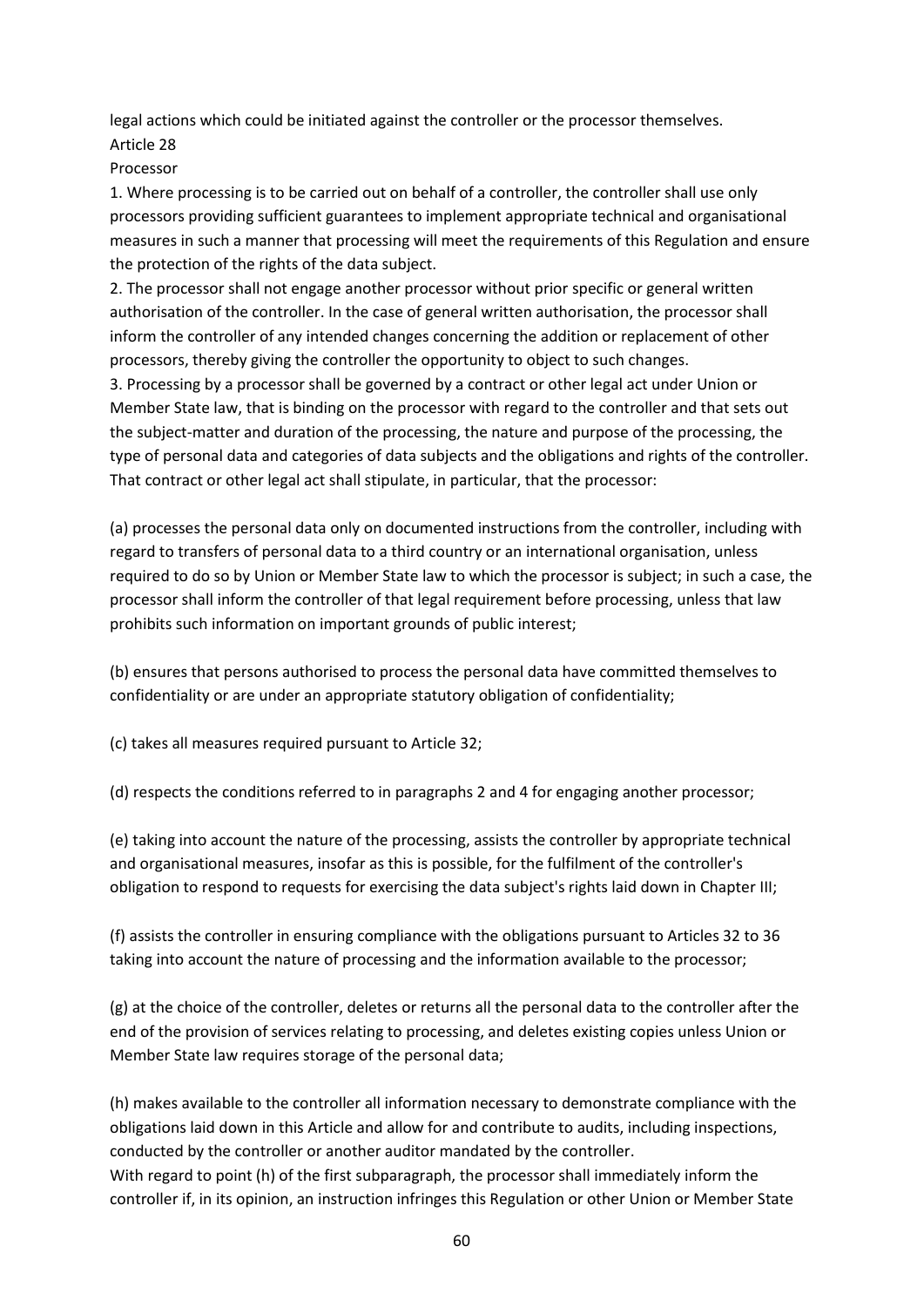data protection provisions.

4. Where a processor engages another processor for carrying out specific processing activities on behalf of the controller, the same data protection obligations as set out in the contract or other legal act between the controller and the processor as referred to in paragraph 3 shall be imposed on that other processor by way of a contract or other legal act under Union or Member State law, in particular providing sufficient guarantees to implement appropriate technical and organisational measures in such a manner that the processing will meet the requirements of this Regulation. Where that other processor fails to fulfil its data protection obligations, the initial processor shall remain fully liable to the controller for the performance of that other processor's obligations.

5. Adherence of a processor to an approved code of conduct as referred to in Article 40 or an approved certification mechanism as referred to in Article 42 may be used as an element by which to demonstrate sufficient guarantees as referred to in paragraphs 1 and 4 of this Article.

6. Without prejudice to an individual contract between the controller and the processor, the contract or the other legal act referred to in paragraphs 3 and 4 of this Article may be based, in whole or in part, on standard contractual clauses referred to in paragraphs 7 and 8 of this Article, including when they are part of a certification granted to the controller or processor pursuant to Articles 42 and 43. 7. The Commission may lay down standard contractual clauses for the matters referred to in paragraph 3 and 4 of this Article and in accordance with the examination procedure referred to in

Article 93(2).

8. A supervisory authority may adopt standard contractual clauses for the matters referred to in paragraph 3 and 4 of this Article and in accordance with the consistency mechanism referred to in Article 63.

9. The contract or the other legal act referred to in paragraphs 3 and 4 shall be in writing, including in electronic form.

10. Without prejudice to Articles 82, 83 and 84, if a processor infringes this Regulation by determining the purposes and means of processing, the processor shall be considered to be a controller in respect of that processing.

### Article 29

Processing under the authority of the controller or processor

The processor and any person acting under the authority of the controller or of the processor, who has access to personal data, shall not process those data except on instructions from the controller, unless required to do so by Union or Member State law.

Article 30

Records of processing activities

1. Each controller and, where applicable, the controller's representative, shall maintain a record of processing activities under its responsibility. That record shall contain all of the following information:

(a) the name and contact details of the controller and, where applicable, the joint controller, the controller's representative and the data protection officer;

(b) the purposes of the processing;

(c) a description of the categories of data subjects and of the categories of personal data;

(d) the categories of recipients to whom the personal data have been or will be disclosed including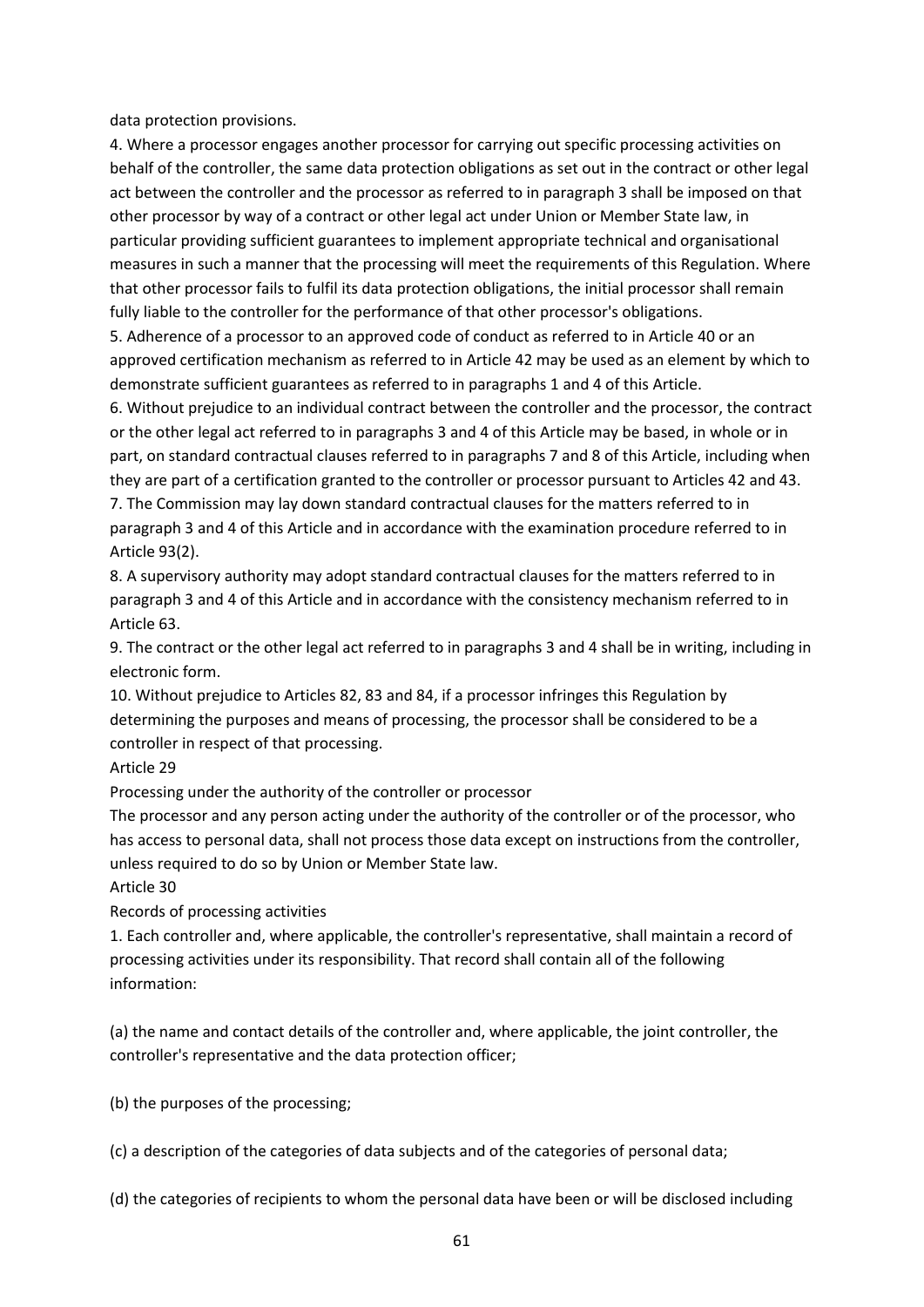recipients in third countries or international organisations;

(e) where applicable, transfers of personal data to a third country or an international organisation, including the identification of that third country or international organisation and, in the case of transfers referred to in the second subparagraph of Article 49(1), the documentation of suitable safeguards;

(f) where possible, the envisaged time limits for erasure of the different categories of data;

(g) where possible, a general description of the technical and organisational security measures referred to in Article 32(1).

2. Each processor and, where applicable, the processor's representative shall maintain a record of all categories of processing activities carried out on behalf of a controller, containing:

(a) the name and contact details of the processor or processors and of each controller on behalf of which the processor is acting, and, where applicable, of the controller's or the processor's representative, and the data protection officer;

(b) the categories of processing carried out on behalf of each controller;

(c) where applicable, transfers of personal data to a third country or an international organisation, including the identification of that third country or international organisation and, in the case of transfers referred to in the second subparagraph of Article 49(1), the documentation of suitable safeguards;

(d) where possible, a general description of the technical and organisational security measures referred to in Article 32(1).

3. The records referred to in paragraphs 1 and 2 shall be in writing, including in electronic form.

4. The controller or the processor and, where applicable, the controller's or the processor's representative, shall make the record available to the supervisory authority on request.

5. The obligations referred to in paragraphs 1 and 2 shall not apply to an enterprise or an organisation employing fewer than 250 persons unless the processing it carries out is likely to result in a risk to the rights and freedoms of data subjects, the processing is not occasional, or the processing includes special categories of data as referred to in Article 9(1) or personal data relating to criminal convictions and offences referred to in Article 10.

Article 31

Cooperation with the supervisory authority

The controller and the processor and, where applicable, their representatives, shall cooperate, on request, with the supervisory authority in the performance of its tasks.

Section 2

Security of personal data

Article 32

Security of processing

1. Taking into account the state of the art, the costs of implementation and the nature, scope, context and purposes of processing as well as the risk of varying likelihood and severity for the rights and freedoms of natural persons, the controller and the processor shall implement appropriate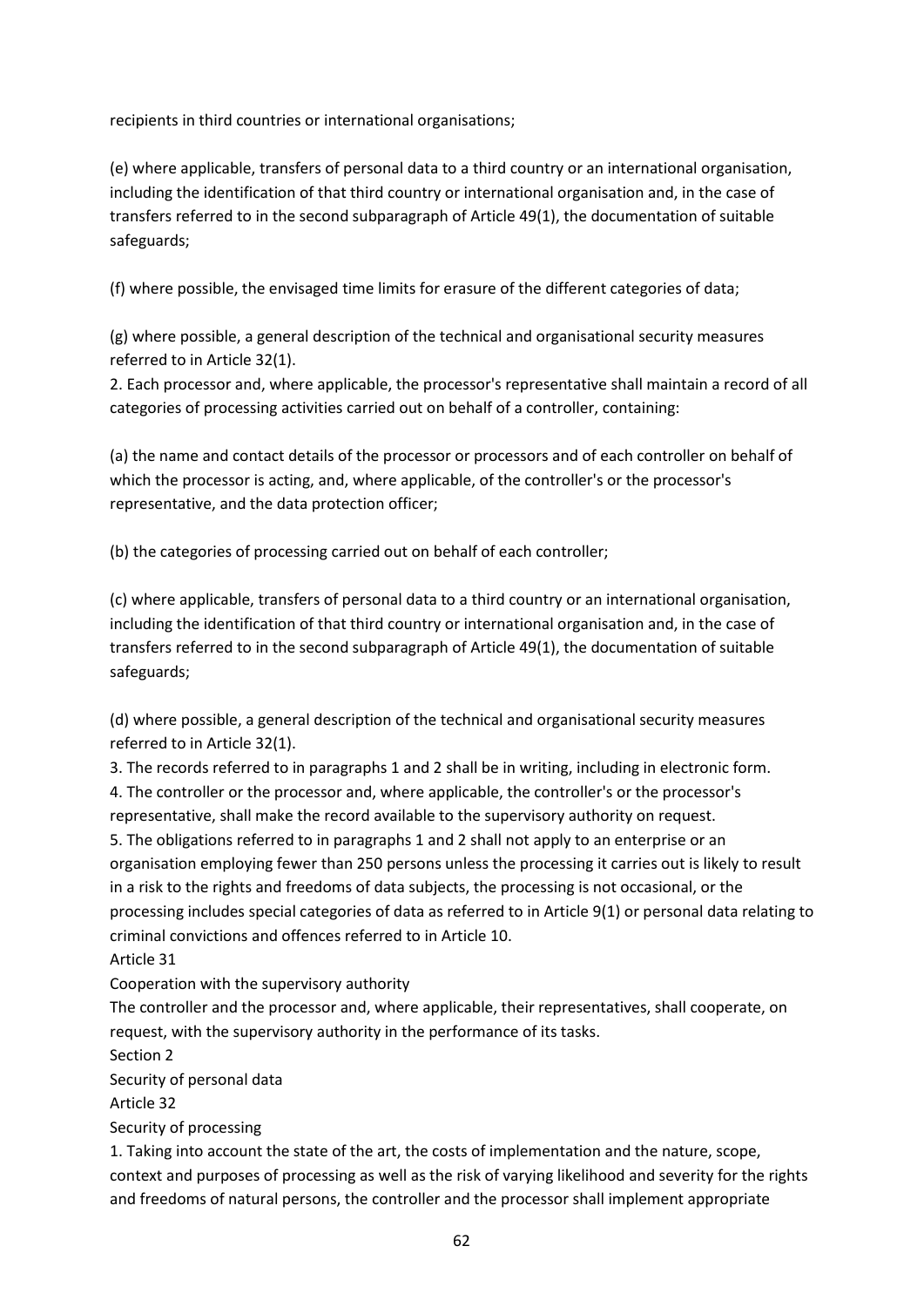technical and organisational measures to ensure a level of security appropriate to the risk, including inter alia as appropriate:

(a) the pseudonymisation and encryption of personal data;

(b) the ability to ensure the ongoing confidentiality, integrity, availability and resilience of processing systems and services;

(c) the ability to restore the availability and access to personal data in a timely manner in the event of a physical or technical incident;

(d) a process for regularly testing, assessing and evaluating the effectiveness of technical and organisational measures for ensuring the security of the processing.

2. In assessing the appropriate level of security account shall be taken in particular of the risks that are presented by processing, in particular from accidental or unlawful destruction, loss, alteration, unauthorised disclosure of, or access to personal data transmitted, stored or otherwise processed. 3. Adherence to an approved code of conduct as referred to in Article 40 or an approved certification mechanism as referred to in Article 42 may be used as an element by which to demonstrate compliance with the requirements set out in paragraph 1 of this Article.

4. The controller and processor shall take steps to ensure that any natural person acting under the authority of the controller or the processor who has access to personal data does not process them except on instructions from the controller, unless he or she is required to do so by Union or Member State law.

# Article 33

Notification of a personal data breach to the supervisory authority

1. In the case of a personal data breach, the controller shall without undue delay and, where feasible, not later than 72 hours after having become aware of it, notify the personal data breach to the supervisory authority competent in accordance with Article 55, unless the personal data breach is unlikely to result in a risk to the rights and freedoms of natural persons. Where the notification to the supervisory authority is not made within 72 hours, it shall be accompanied by reasons for the delay. 2. The processor shall notify the controller without undue delay after becoming aware of a personal data breach.

3. The notification referred to in paragraph 1 shall at least:

(a) describe the nature of the personal data breach including where possible, the categories and approximate number of data subjects concerned and the categories and approximate number of personal data records concerned;

(b) communicate the name and contact details of the data protection officer or other contact point where more information can be obtained;

(c) describe the likely consequences of the personal data breach;

(d) describe the measures taken or proposed to be taken by the controller to address the personal data breach, including, where appropriate, measures to mitigate its possible adverse effects. 4. Where, and in so far as, it is not possible to provide the information at the same time, the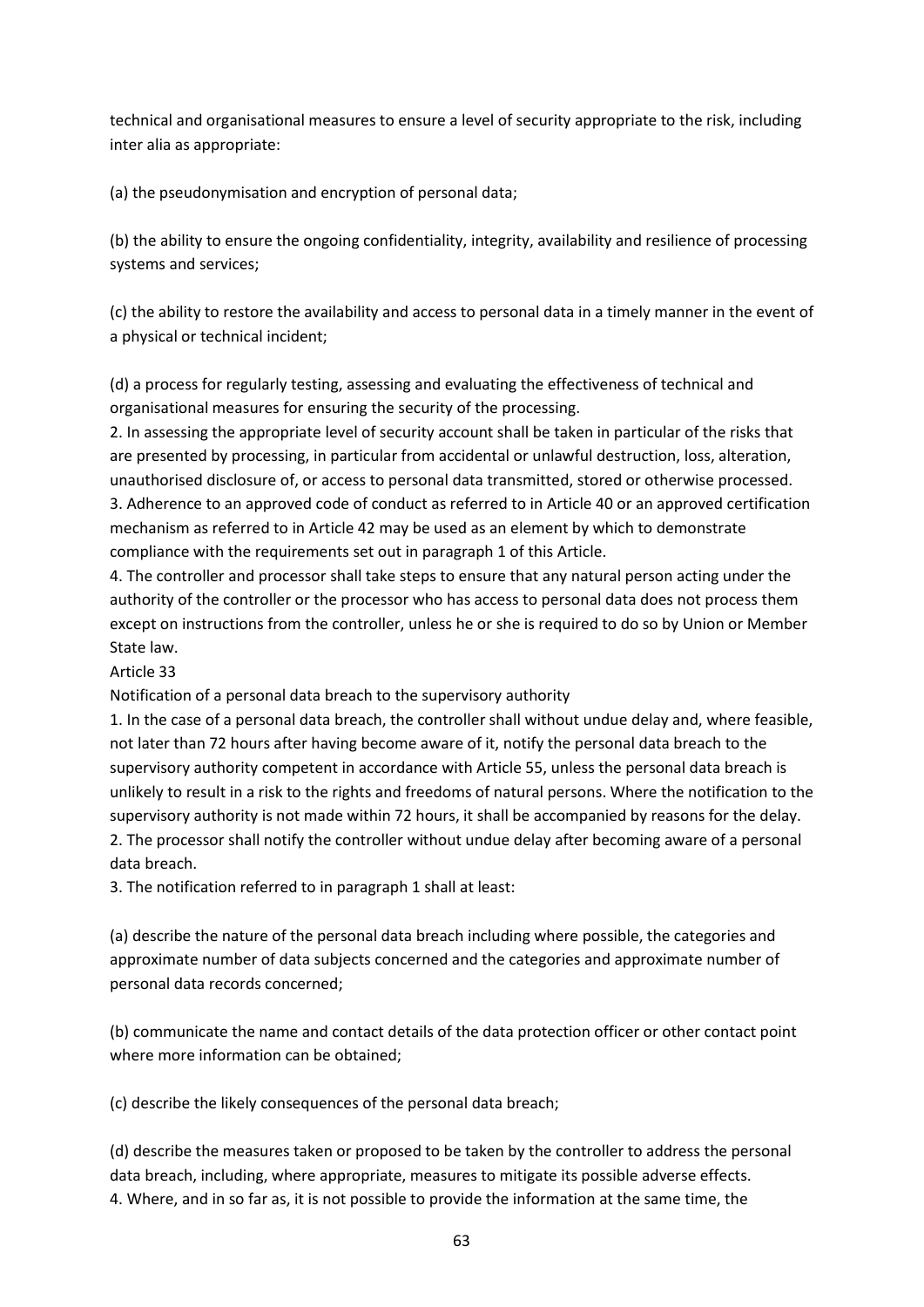information may be provided in phases without undue further delay.

5. The controller shall document any personal data breaches, comprising the facts relating to the personal data breach, its effects and the remedial action taken. That documentation shall enable the supervisory authority to verify compliance with this Article.

# Article 34

Communication of a personal data breach to the data subject

1. When the personal data breach is likely to result in a high risk to the rights and freedoms of natural persons, the controller shall communicate the personal data breach to the data subject without undue delay.

2. The communication to the data subject referred to in paragraph 1 of this Article shall describe in clear and plain language the nature of the personal data breach and contain at least the information and measures referred to in points (b), (c) and (d) of Article 33(3).

3. The communication to the data subject referred to in paragraph 1 shall not be required if any of the following conditions are met:

(a) the controller has implemented appropriate technical and organisational protection measures, and those measures were applied to the personal data affected by the personal data breach, in particular those that render the personal data unintelligible to any person who is not authorised to access it, such as encryption;

(b) the controller has taken subsequent measures which ensure that the high risk to the rights and freedoms of data subjects referred to in paragraph 1 is no longer likely to materialise;

(c) it would involve disproportionate effort. In such a case, there shall instead be a public communication or similar measure whereby the data subjects are informed in an equally effective manner.

4. If the controller has not already communicated the personal data breach to the data subject, the supervisory authority, having considered the likelihood of the personal data breach resulting in a high risk, may require it to do so or may decide that any of the conditions referred to in paragraph 3 are met.

Section 3

Data protection impact assessment and prior consultation

Article 35

Data protection impact assessment

1. Where a type of processing in particular using new technologies, and taking into account the nature, scope, context and purposes of the processing, is likely to result in a high risk to the rights and freedoms of natural persons, the controller shall, prior to the processing, carry out an assessment of the impact of the envisaged processing operations on the protection of personal data. A single assessment may address a set of similar processing operations that present similar high risks. 2. The controller shall seek the advice of the data protection officer, where designated, when

carrying out a data protection impact assessment.

3. A data protection impact assessment referred to in paragraph 1 shall in particular be required in the case of:

(a) a systematic and extensive evaluation of personal aspects relating to natural persons which is based on automated processing, including profiling, and on which decisions are based that produce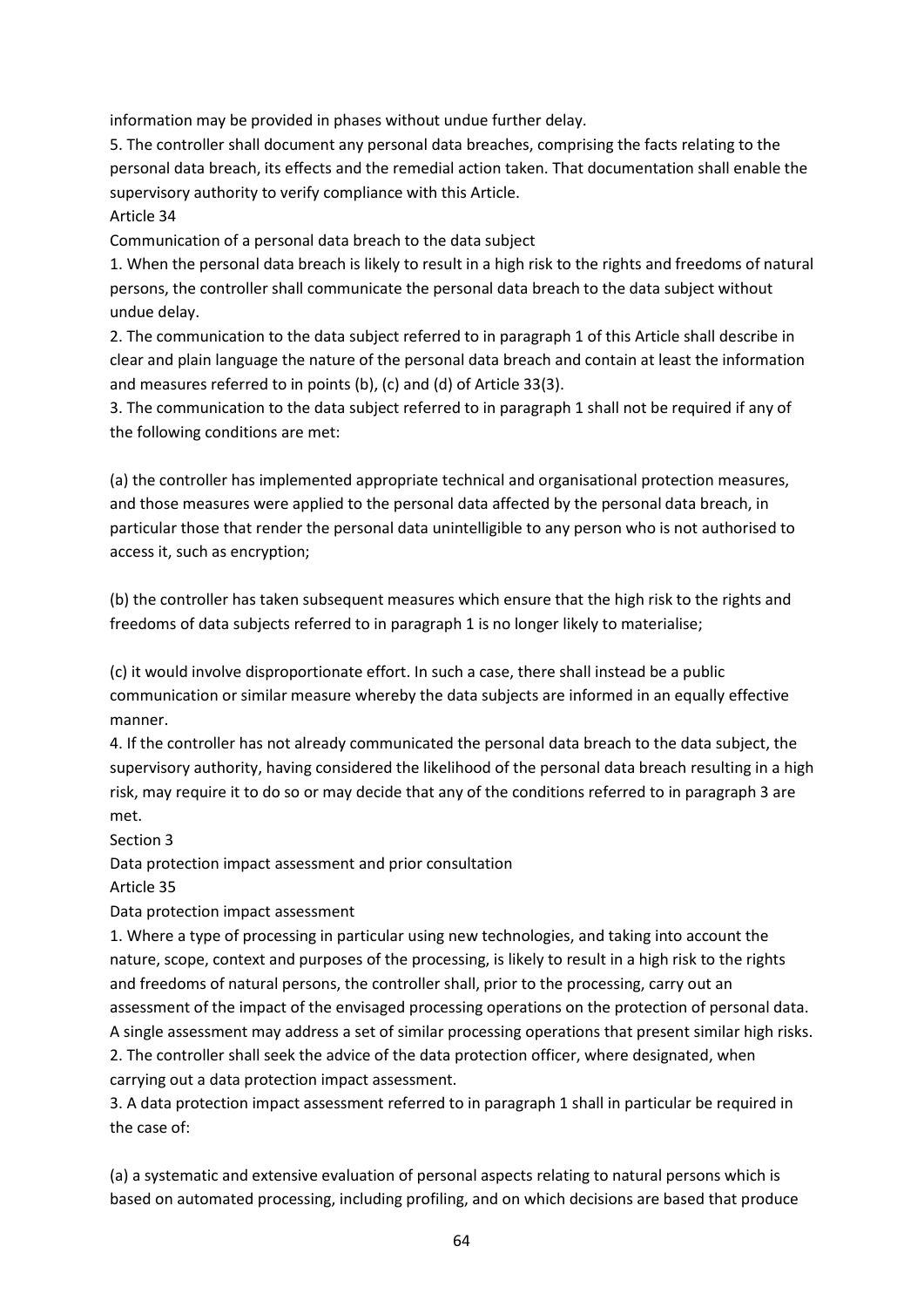legal effects concerning the natural person or similarly significantly affect the natural person;

(b) processing on a large scale of special categories of data referred to in Article 9(1), or of personal data relating to criminal convictions and offences referred to in Article 10; or

(c) a systematic monitoring of a publicly accessible area on a large scale.

4. The supervisory authority shall establish and make public a list of the kind of processing operations which are subject to the requirement for a data protection impact assessment pursuant to paragraph

1. The supervisory authority shall communicate those lists to the Board referred to in Article 68.

5. The supervisory authority may also establish and make public a list of the kind of processing operations for which no data protection impact assessment is required. The supervisory authority shall communicate those lists to the Board.

6. Prior to the adoption of the lists referred to in paragraphs 4 and 5, the competent supervisory authority shall apply the consistency mechanism referred to in Article 63 where such lists involve processing activities which are related to the offering of goods or services to data subjects or to the monitoring of their behaviour in several Member States, or may substantially affect the free movement of personal data within the Union.

7. The assessment shall contain at least:

(a) a systematic description of the envisaged processing operations and the purposes of the processing, including, where applicable, the legitimate interest pursued by the controller;

(b) an assessment of the necessity and proportionality of the processing operations in relation to the purposes;

(c) an assessment of the risks to the rights and freedoms of data subjects referred to in paragraph 1; and

(d) the measures envisaged to address the risks, including safeguards, security measures and mechanisms to ensure the protection of personal data and to demonstrate compliance with this Regulation taking into account the rights and legitimate interests of data subjects and other persons concerned.

8. Compliance with approved codes of conduct referred to in Article 40 by the relevant controllers or processors shall be taken into due account in assessing the impact of the processing operations performed by such controllers or processors, in particular for the purposes of a data protection impact assessment.

9. Where appropriate, the controller shall seek the views of data subjects or their representatives on the intended processing, without prejudice to the protection of commercial or public interests or the security of processing operations.

10. Where processing pursuant to point (c) or (e) of Article 6(1) has a legal basis in Union law or in the law of the Member State to which the controller is subject, that law regulates the specific processing operation or set of operations in question, and a data protection impact assessment has already been carried out as part of a general impact assessment in the context of the adoption of that legal basis, paragraphs 1 to 7 shall not apply unless Member States deem it to be necessary to carry out such an assessment prior to processing activities.

11. Where necessary, the controller shall carry out a review to assess if processing is performed in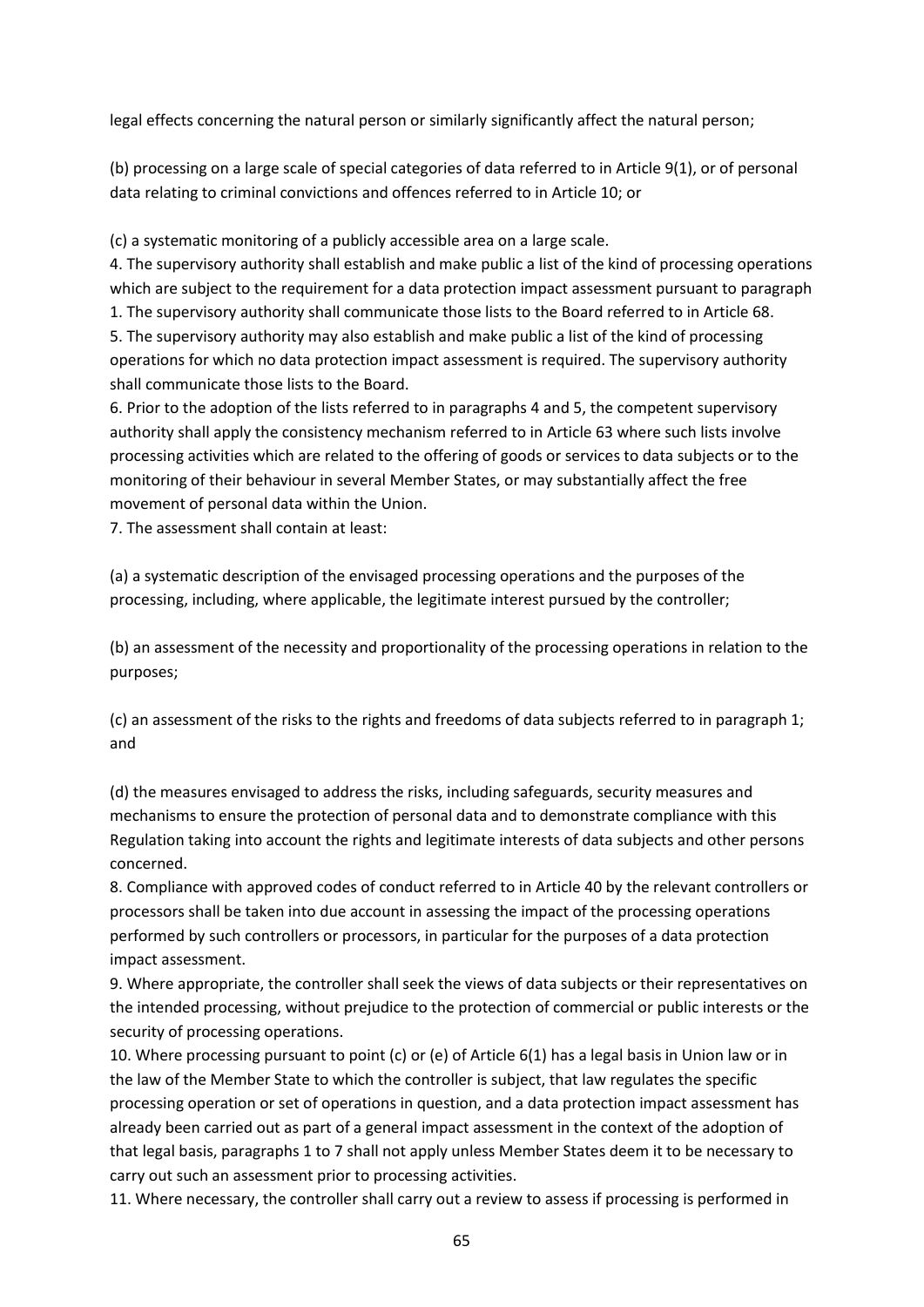accordance with the data protection impact assessment at least when there is a change of the risk represented by processing operations.

### Article 36

# Prior consultation

1. The controller shall consult the supervisory authority prior to processing where a data protection impact assessment under Article 35 indicates that the processing would result in a high risk in the absence of measures taken by the controller to mitigate the risk.

2. Where the supervisory authority is of the opinion that the intended processing referred to in paragraph 1 would infringe this Regulation, in particular where the controller has insufficiently identified or mitigated the risk, the supervisory authority shall, within period of up to eight weeks of receipt of the request for consultation, provide written advice to the controller and, where applicable to the processor, and may use any of its powers referred to in Article 58. That period may be extended by six weeks, taking into account the complexity of the intended processing. The supervisory authority shall inform the controller and, where applicable, the processor, of any such extension within one month of receipt of the request for consultation together with the reasons for the delay. Those periods may be suspended until the supervisory authority has obtained information it has requested for the purposes of the consultation.

3. When consulting the supervisory authority pursuant to paragraph 1, the controller shall provide the supervisory authority with:

(a) where applicable, the respective responsibilities of the controller, joint controllers and processors involved in the processing, in particular for processing within a group of undertakings;

(b) the purposes and means of the intended processing;

(c) the measures and safeguards provided to protect the rights and freedoms of data subjects pursuant to this Regulation;

(d) where applicable, the contact details of the data protection officer;

(e) the data protection impact assessment provided for in Article 35; and

(f) any other information requested by the supervisory authority.

4. Member States shall consult the supervisory authority during the preparation of a proposal for a legislative measure to be adopted by a national parliament, or of a regulatory measure based on such a legislative measure, which relates to processing.

5. Notwithstanding paragraph 1, Member State law may require controllers to consult with, and obtain prior authorisation from, the supervisory authority in relation to processing by a controller for the performance of a task carried out by the controller in the public interest, including processing in relation to social protection and public health.

Section 4

Data protection officer

Article 37

Designation of the data protection officer

1. The controller and the processor shall designate a data protection officer in any case where: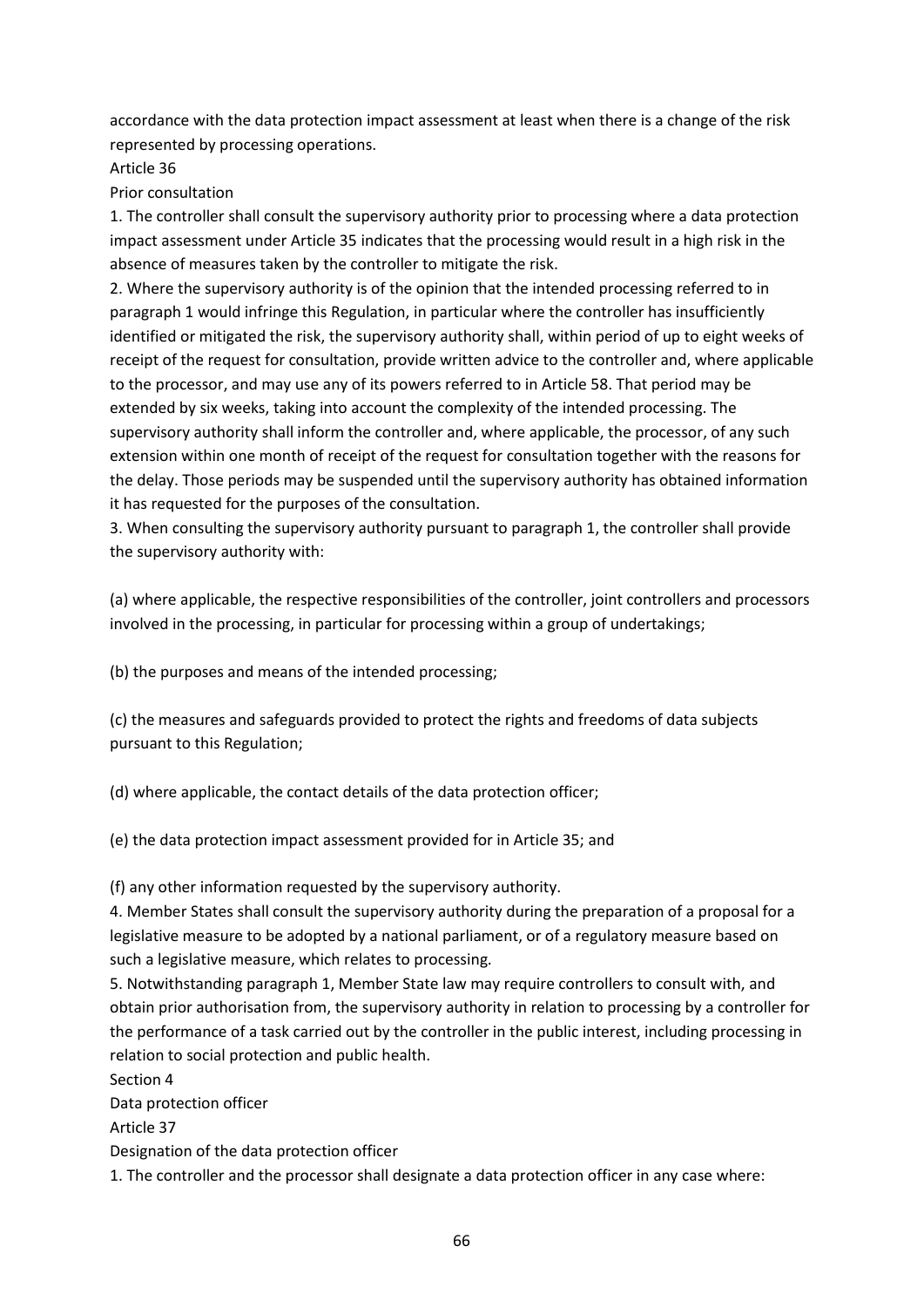(a) the processing is carried out by a public authority or body, except for courts acting in their judicial capacity;

(b) the core activities of the controller or the processor consist of processing operations which, by virtue of their nature, their scope and/or their purposes, require regular and systematic monitoring of data subjects on a large scale; or

(c) the core activities of the controller or the processor consist of processing on a large scale of special categories of data pursuant to Article 9 and personal data relating to criminal convictions and offences referred to in Article 10.

2. A group of undertakings may appoint a single data protection officer provided that a data protection officer is easily accessible from each establishment.

3. Where the controller or the processor is a public authority or body, a single data protection officer may be designated for several such authorities or bodies, taking account of their organisational structure and size.

4. In cases other than those referred to in paragraph 1, the controller or processor or associations and other bodies representing categories of controllers or processors may or, where required by Union or Member State law shall, designate a data protection officer. The data protection officer may act for such associations and other bodies representing controllers or processors.

5. The data protection officer shall be designated on the basis of professional qualities and, in particular, expert knowledge of data protection law and practices and the ability to fulfil the tasks referred to in Article 39.

6. The data protection officer may be a staff member of the controller or processor, or fulfil the tasks on the basis of a service contract.

7. The controller or the processor shall publish the contact details of the data protection officer and communicate them to the supervisory authority.

Article 38

Position of the data protection officer

1. The controller and the processor shall ensure that the data protection officer is involved, properly and in a timely manner, in all issues which relate to the protection of personal data.

2. The controller and processor shall support the data protection officer in performing the tasks referred to in Article 39 by providing resources necessary to carry out those tasks and access to personal data and processing operations, and to maintain his or her expert knowledge.

3. The controller and processor shall ensure that the data protection officer does not receive any instructions regarding the exercise of those tasks. He or she shall not be dismissed or penalised by the controller or the processor for performing his tasks. The data protection officer shall directly report to the highest management level of the controller or the processor.

4. Data subjects may contact the data protection officer with regard to all issues related to processing of their personal data and to the exercise of their rights under this Regulation.

5. The data protection officer shall be bound by secrecy or confidentiality concerning the performance of his or her tasks, in accordance with Union or Member State law.

6. The data protection officer may fulfil other tasks and duties. The controller or processor shall ensure that any such tasks and duties do not result in a conflict of interests.

Article 39

Tasks of the data protection officer

1. The data protection officer shall have at least the following tasks: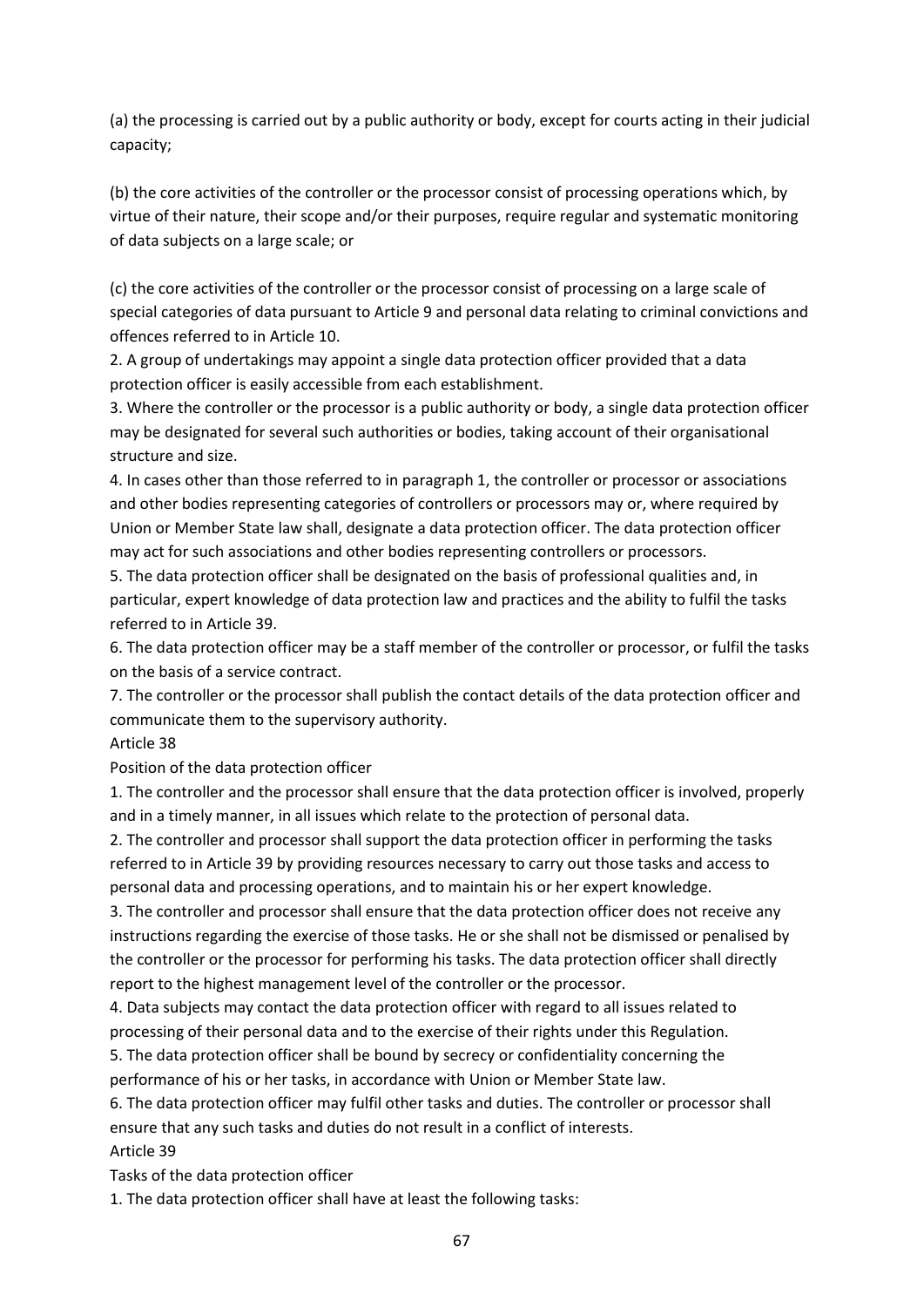(a) to inform and advise the controller or the processor and the employees who carry out processing of their obligations pursuant to this Regulation and to other Union or Member State data protection provisions;

(b) to monitor compliance with this Regulation, with other Union or Member State data protection provisions and with the policies of the controller or processor in relation to the protection of personal data, including the assignment of responsibilities, awareness-raising and training of staff involved in processing operations, and the related audits;

(c) to provide advice where requested as regards the data protection impact assessment and monitor its performance pursuant to Article 35;

(d) to cooperate with the supervisory authority;

(e) to act as the contact point for the supervisory authority on issues relating to processing, including the prior consultation referred to in Article 36, and to consult, where appropriate, with regard to any other matter.

2. The data protection officer shall in the performance of his or her tasks have due regard to the risk associated with processing operations, taking into account the nature, scope, context and purposes of processing.

Section 5

Codes of conduct and certification

Article 40

Codes of conduct

1. The Member States, the supervisory authorities, the Board and the Commission shall encourage the drawing up of codes of conduct intended to contribute to the proper application of this Regulation, taking account of the specific features of the various processing sectors and the specific needs of micro, small and medium-sized enterprises.

2. Associations and other bodies representing categories of controllers or processors may prepare codes of conduct, or amend or extend such codes, for the purpose of specifying the application of this Regulation, such as with regard to:

- (a) fair and transparent processing;
- (b) the legitimate interests pursued by controllers in specific contexts;
- (c) the collection of personal data;
- (d) the pseudonymisation of personal data;
- (e) the information provided to the public and to data subjects;

(f) the exercise of the rights of data subjects;

(g) the information provided to, and the protection of, children, and the manner in which the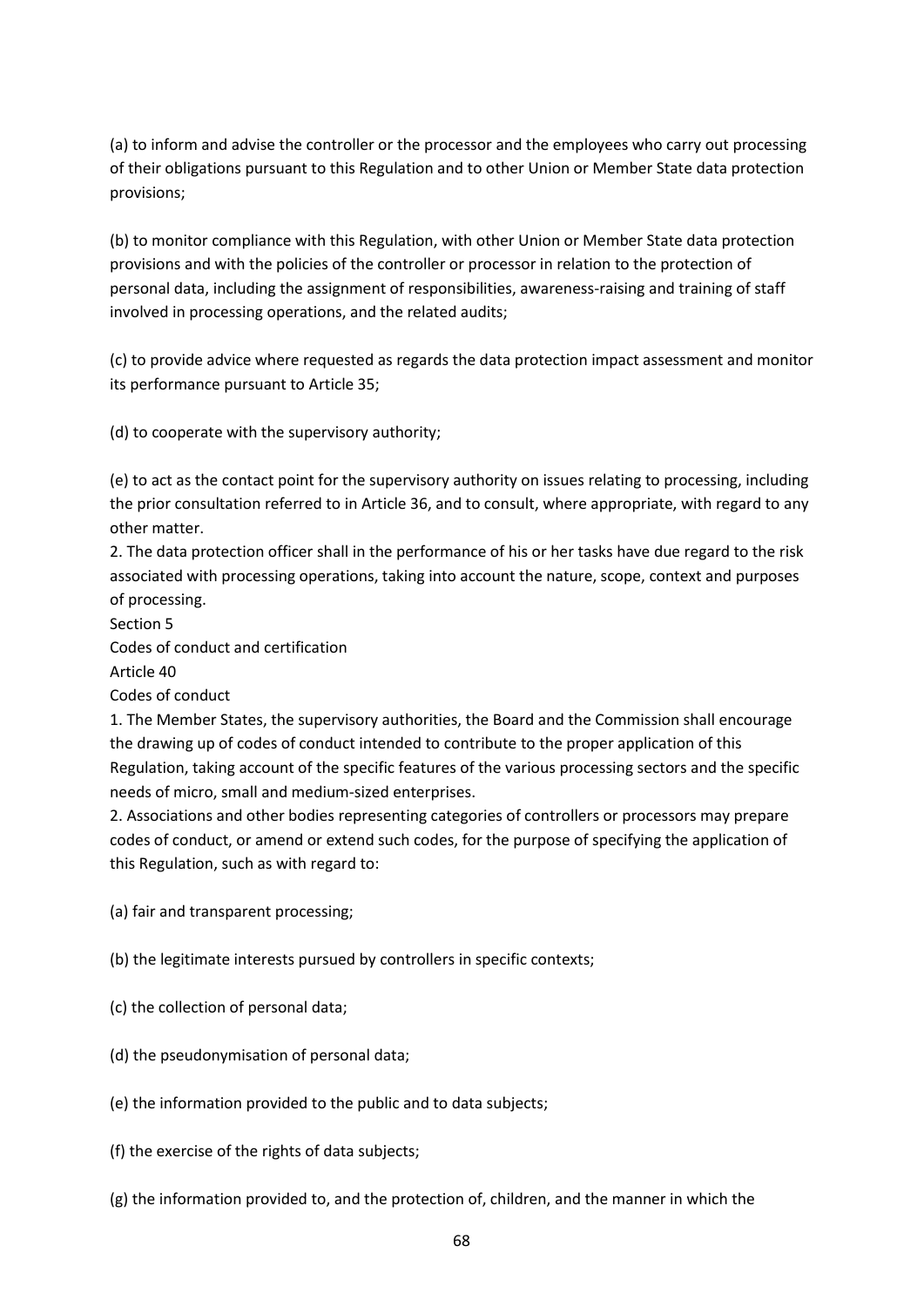consent of the holders of parental responsibility over children is to be obtained;

(h) the measures and procedures referred to in Articles 24 and 25 and the measures to ensure security of processing referred to in Article 32;

(i) the notification of personal data breaches to supervisory authorities and the communication of such personal data breaches to data subjects;

(j) the transfer of personal data to third countries or international organisations; or

(k) out-of-court proceedings and other dispute resolution procedures for resolving disputes between controllers and data subjects with regard to processing, without prejudice to the rights of data subjects pursuant to Articles 77 and 79.

3. In addition to adherence by controllers or processors subject to this Regulation, codes of conduct approved pursuant to paragraph 5 of this Article and having general validity pursuant to paragraph 9 of this Article may also be adhered to by controllers or processors that are not subject to this Regulation pursuant to Article 3 in order to provide appropriate safeguards within the framework of personal data transfers to third countries or international organisations under the terms referred to in point (e) of Article 46(2). Such controllers or processors shall make binding and enforceable commitments, via contractual or other legally binding instruments, to apply those appropriate safeguards including with regard to the rights of data subjects.

4. A code of conduct referred to in paragraph 2 of this Article shall contain mechanisms which enable the body referred to in Article 41(1) to carry out the mandatory monitoring of compliance with its provisions by the controllers or processors which undertake to apply it, without prejudice to the tasks and powers of supervisory authorities competent pursuant to Article 55 or 56.

5. Associations and other bodies referred to in paragraph 2 of this Article which intend to prepare a code of conduct or to amend or extend an existing code shall submit the draft code, amendment or extension to the supervisory authority which is competent pursuant to Article 55. The supervisory authority shall provide an opinion on whether the draft code, amendment or extension complies with this Regulation and shall approve that draft code, amendment or extension if it finds that it provides sufficient appropriate safeguards.

6. Where the draft code, or amendment or extension is approved in accordance with paragraph 5, and where the code of conduct concerned does not relate to processing activities in several Member States, the supervisory authority shall register and publish the code.

7. Where a draft code of conduct relates to processing activities in several Member States, the supervisory authority which is competent pursuant to Article 55 shall, before approving the draft code, amendment or extension, submit it in the procedure referred to in Article 63 to the Board which shall provide an opinion on whether the draft code, amendment or extension complies with this Regulation or, in the situation referred to in paragraph 3 of this Article, provides appropriate safeguards.

8. Where the opinion referred to in paragraph 7 confirms that the draft code, amendment or extension complies with this Regulation, or, in the situation referred to in paragraph 3, provides appropriate safeguards, the Board shall submit its opinion to the Commission.

9. The Commission may, by way of implementing acts, decide that the approved code of conduct, amendment or extension submitted to it pursuant to paragraph 8 of this Article have general validity within the Union. Those implementing acts shall be adopted in accordance with the examination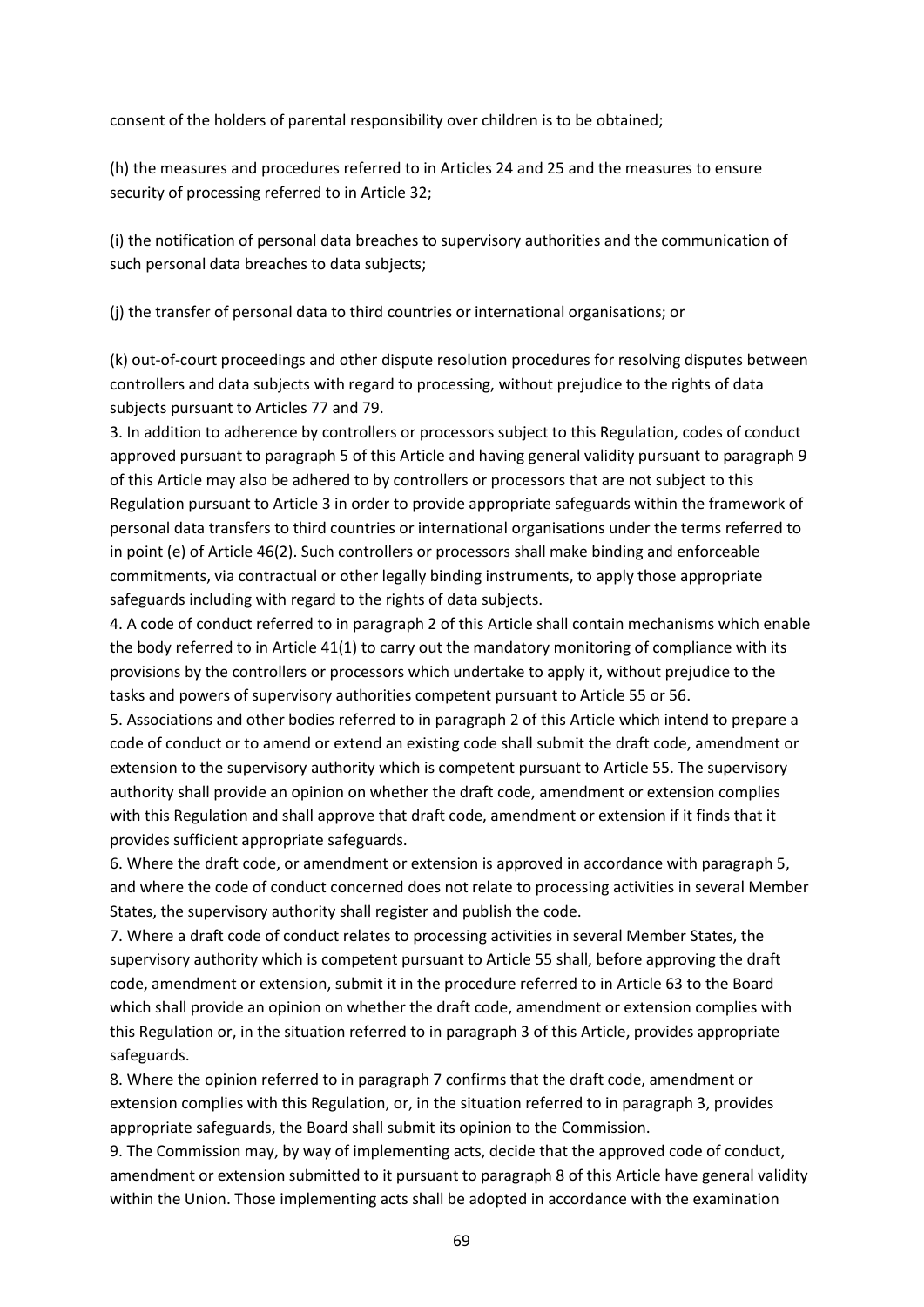procedure set out in Article 93(2).

10. The Commission shall ensure appropriate publicity for the approved codes which have been decided as having general validity in accordance with paragraph 9.

11. The Board shall collate all approved codes of conduct, amendments and extensions in a register and shall make them publicly available by way of appropriate means.

### Article 41

Monitoring of approved codes of conduct

1. Without prejudice to the tasks and powers of the competent supervisory authority under Articles 57 and 58, the monitoring of compliance with a code of conduct pursuant to Article 40 may be carried out by a body which has an appropriate level of expertise in relation to the subject-matter of the code and is accredited for that purpose by the competent supervisory authority.

2. A body as referred to in paragraph 1 may be accredited to monitor compliance with a code of conduct where that body has:

(a) demonstrated its independence and expertise in relation to the subject-matter of the code to the satisfaction of the competent supervisory authority;

(b) established procedures which allow it to assess the eligibility of controllers and processors concerned to apply the code, to monitor their compliance with its provisions and to periodically review its operation;

(c) established procedures and structures to handle complaints about infringements of the code or the manner in which the code has been, or is being, implemented by a controller or processor, and to make those procedures and structures transparent to data subjects and the public; and

(d) demonstrated to the satisfaction of the competent supervisory authority that its tasks and duties do not result in a conflict of interests.

3. The competent supervisory authority shall submit the draft criteria for accreditation of a body as referred to in paragraph 1 of this Article to the Board pursuant to the consistency mechanism referred to in Article 63.

4. Without prejudice to the tasks and powers of the competent supervisory authority and the provisions of Chapter VIII, a body as referred to in paragraph 1 of this Article shall, subject to appropriate safeguards, take appropriate action in cases of infringement of the code by a controller or processor, including suspension or exclusion of the controller or processor concerned from the code. It shall inform the competent supervisory authority of such actions and the reasons for taking them.

5. The competent supervisory authority shall revoke the accreditation of a body as referred to in paragraph 1 if the conditions for accreditation are not, or are no longer, met or where actions taken by the body infringe this Regulation.

6. This Article shall not apply to processing carried out by public authorities and bodies. Article 42

# Certification

1. The Member States, the supervisory authorities, the Board and the Commission shall encourage, in particular at Union level, the establishment of data protection certification mechanisms and of data protection seals and marks, for the purpose of demonstrating compliance with this Regulation of processing operations by controllers and processors. The specific needs of micro, small and medium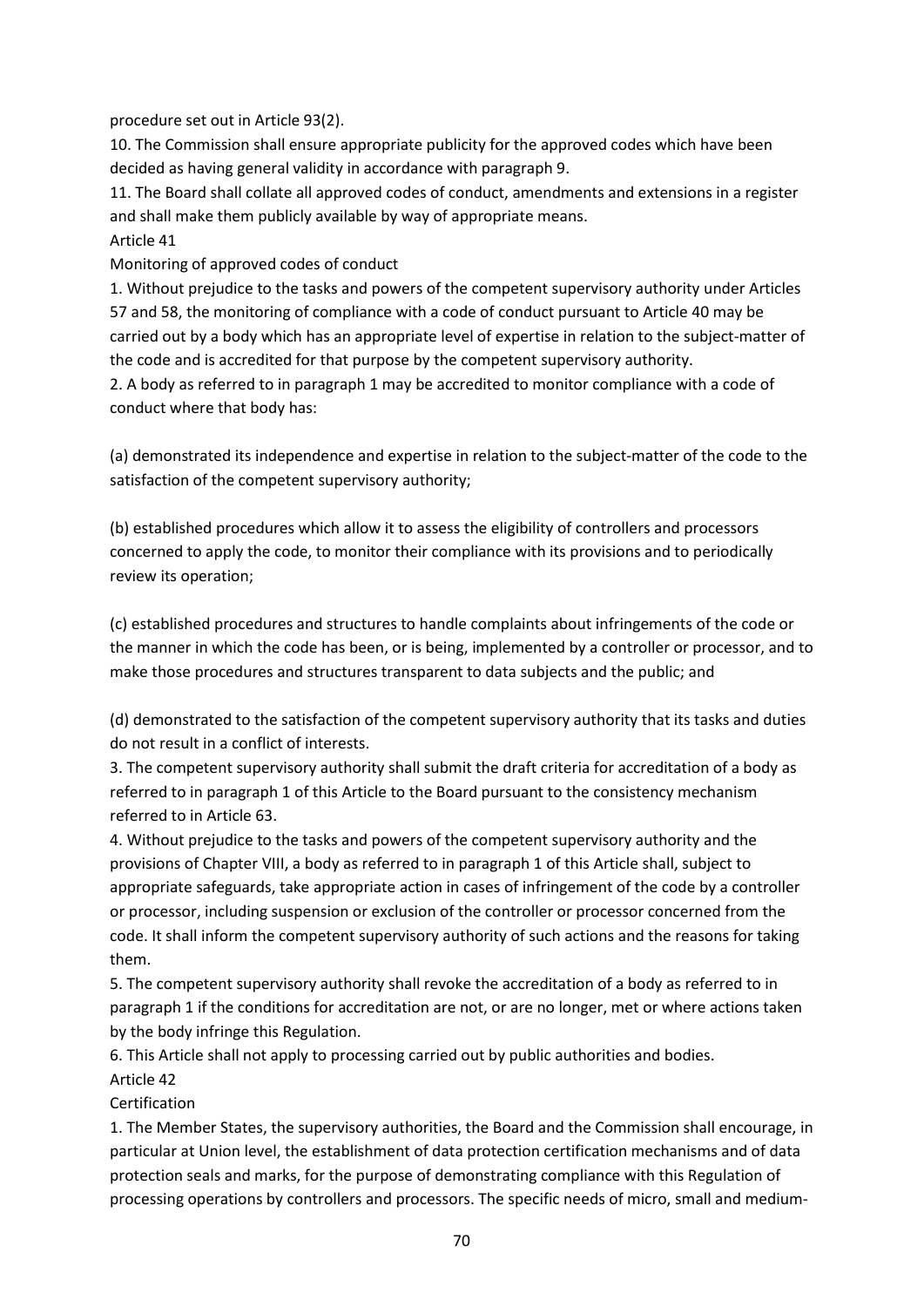sized enterprises shall be taken into account.

2. In addition to adherence by controllers or processors subject to this Regulation, data protection certification mechanisms, seals or marks approved pursuant to paragraph 5 of this Article may be established for the purpose of demonstrating the existence of appropriate safeguards provided by controllers or processors that are not subject to this Regulation pursuant to Article 3 within the framework of personal data transfers to third countries or international organisations under the terms referred to in point (f) of Article 46(2). Such controllers or processors shall make binding and enforceable commitments, via contractual or other legally binding instruments, to apply those appropriate safeguards, including with regard to the rights of data subjects.

3. The certification shall be voluntary and available via a process that is transparent.

4. A certification pursuant to this Article does not reduce the responsibility of the controller or the processor for compliance with this Regulation and is without prejudice to the tasks and powers of the supervisory authorities which are competent pursuant to Article 55 or 56.

5. A certification pursuant to this Article shall be issued by the certification bodies referred to in Article 43 or by the competent supervisory authority, on the basis of criteria approved by that competent supervisory authority pursuant to Article 58(3) or by the Board pursuant to Article 63. Where the criteria are approved by the Board, this may result in a common certification, the European Data Protection Seal.

6. The controller or processor which submits its processing to the certification mechanism shall provide the certification body referred to in Article 43, or where applicable, the competent supervisory authority, with all information and access to its processing activities which are necessary to conduct the certification procedure.

7. Certification shall be issued to a controller or processor for a maximum period of three years and may be renewed, under the same conditions, provided that the relevant requirements continue to be met. Certification shall be withdrawn, as applicable, by the certification bodies referred to in Article 43 or by the competent supervisory authority where the requirements for the certification are not or are no longer met.

8. The Board shall collate all certification mechanisms and data protection seals and marks in a register and shall make them publicly available by any appropriate means.

# Article 43

Certification bodies

1. Without prejudice to the tasks and powers of the competent supervisory authority under Articles 57 and 58, certification bodies which have an appropriate level of expertise in relation to data protection shall, after informing the supervisory authority in order to allow it to exercise its powers pursuant to point (h) of Article 58(2) where necessary, issue and renew certification. Member States shall ensure that those certification bodies are accredited by one or both of the following:

(a) the supervisory authority which is competent pursuant to Article 55 or 56;

(b) the national accreditation body named in accordance with Regulation (EC) No 765/2008 of the European Parliament and of the Council (20) in accordance with EN-ISO/IEC 17065/2012 and with the additional requirements established by the supervisory authority which is competent pursuant to Article 55 or 56.

2. Certification bodies referred to in paragraph 1 shall be accredited in accordance with that paragraph only where they have: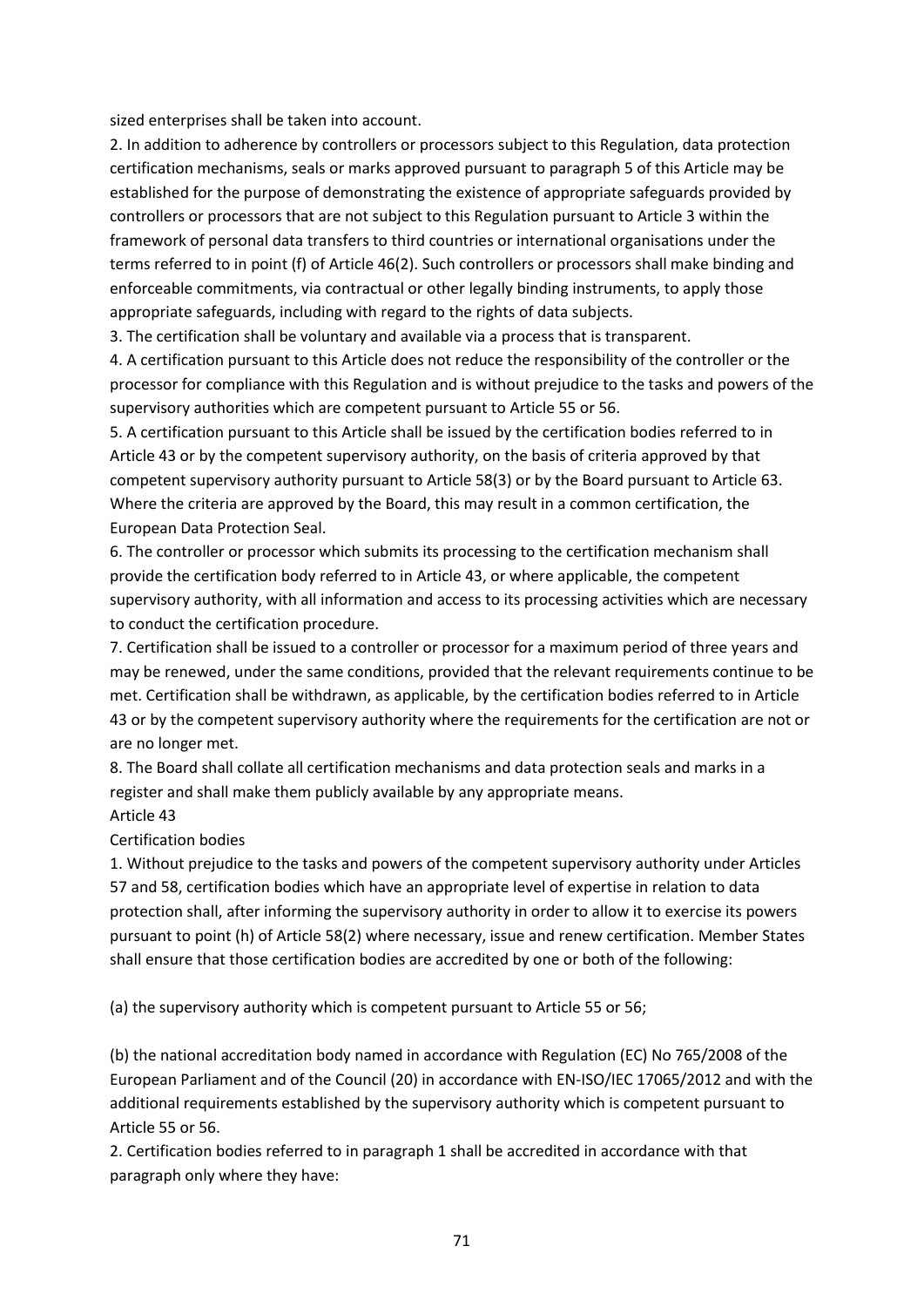(a) demonstrated their independence and expertise in relation to the subject-matter of the certification to the satisfaction of the competent supervisory authority;

(b) undertaken to respect the criteria referred to in Article 42(5) and approved by the supervisory authority which is competent pursuant to Article 55 or 56 or by the Board pursuant to Article 63;

(c) established procedures for the issuing, periodic review and withdrawal of data protection certification, seals and marks;

(d) established procedures and structures to handle complaints about infringements of the certification or the manner in which the certification has been, or is being, implemented by the controller or processor, and to make those procedures and structures transparent to data subjects and the public; and

(e) demonstrated, to the satisfaction of the competent supervisory authority, that their tasks and duties do not result in a conflict of interests.

3. The accreditation of certification bodies as referred to in paragraphs 1 and 2 of this Article shall take place on the basis of criteria approved by the supervisory authority which is competent pursuant to Article 55 or 56 or by the Board pursuant to Article 63. In the case of accreditation pursuant to point (b) of paragraph 1 of this Article, those requirements shall complement those envisaged in Regulation (EC) No 765/2008 and the technical rules that describe the methods and procedures of the certification bodies.

4. The certification bodies referred to in paragraph 1 shall be responsible for the proper assessment leading to the certification or the withdrawal of such certification without prejudice to the responsibility of the controller or processor for compliance with this Regulation. The accreditation shall be issued for a maximum period of five years and may be renewed on the same conditions provided that the certification body meets the requirements set out in this Article.

5. The certification bodies referred to in paragraph 1 shall provide the competent supervisory authorities with the reasons for granting or withdrawing the requested certification.

6. The requirements referred to in paragraph 3 of this Article and the criteria referred to in Article 42(5) shall be made public by the supervisory authority in an easily accessible form. The supervisory authorities shall also transmit those requirements and criteria to the Board. The Board shall collate all certification mechanisms and data protection seals in a register and shall make them publicly available by any appropriate means.

7. Without prejudice to Chapter VIII, the competent supervisory authority or the national accreditation body shall revoke an accreditation of a certification body pursuant to paragraph 1 of this Article where the conditions for the accreditation are not, or are no longer, met or where actions taken by a certification body infringe this Regulation.

8. The Commission shall be empowered to adopt delegated acts in accordance with Article 92 for the purpose of specifying the requirements to be taken into account for the data protection certification mechanisms referred to in Article 42(1).

9. The Commission may adopt implementing acts laying down technical standards for certification mechanisms and data protection seals and marks, and mechanisms to promote and recognise those certification mechanisms, seals and marks. Those implementing acts shall be adopted in accordance with the examination procedure referred to in Article 93(2). CHAPTER V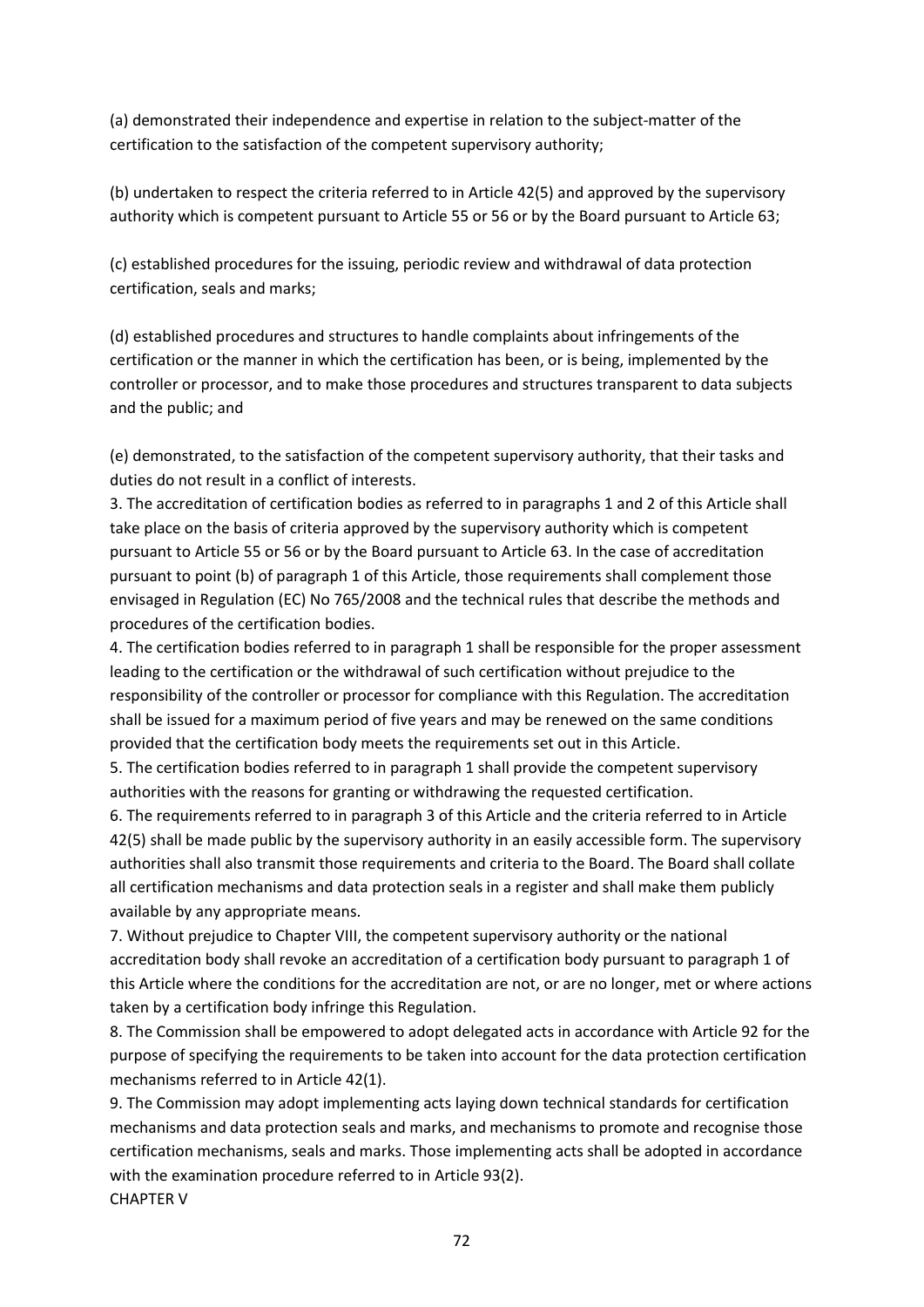Transfers of personal data to third countries or international organisations Article 44

General principle for transfers

Any transfer of personal data which are undergoing processing or are intended for processing after transfer to a third country or to an international organisation shall take place only if, subject to the other provisions of this Regulation, the conditions laid down in this Chapter are complied with by the controller and processor, including for onward transfers of personal data from the third country or an international organisation to another third country or to another international organisation. All provisions in this Chapter shall be applied in order to ensure that the level of protection of natural persons guaranteed by this Regulation is not undermined. Article 45

# Transfers on the basis of an adequacy decision

1. A transfer of personal data to a third country or an international organisation may take place where the Commission has decided that the third country, a territory or one or more specified sectors within that third country, or the international organisation in question ensures an adequate level of protection. Such a transfer shall not require any specific authorisation.

2. When assessing the adequacy of the level of protection, the Commission shall, in particular, take account of the following elements:

(a) the rule of law, respect for human rights and fundamental freedoms, relevant legislation, both general and sectoral, including concerning public security, defence, national security and criminal law and the access of public authorities to personal data, as well as the implementation of such legislation, data protection rules, professional rules and security measures, including rules for the onward transfer of personal data to another third country or international organisation which are complied with in that country or international organisation, case-law, as well as effective and enforceable data subject rights and effective administrative and judicial redress for the data subjects whose personal data are being transferred;

(b) the existence and effective functioning of one or more independent supervisory authorities in the third country or to which an international organisation is subject, with responsibility for ensuring and enforcing compliance with the data protection rules, including adequate enforcement powers, for assisting and advising the data subjects in exercising their rights and for cooperation with the supervisory authorities of the Member States; and

(c) the international commitments the third country or international organisation concerned has entered into, or other obligations arising from legally binding conventions or instruments as well as from its participation in multilateral or regional systems, in particular in relation to the protection of personal data.

3. The Commission, after assessing the adequacy of the level of protection, may decide, by means of implementing act, that a third country, a territory or one or more specified sectors within a third country, or an international organisation ensures an adequate level of protection within the meaning of paragraph 2 of this Article. The implementing act shall provide for a mechanism for a periodic review, at least every four years, which shall take into account all relevant developments in the third country or international organisation. The implementing act shall specify its territorial and sectoral application and, where applicable, identify the supervisory authority or authorities referred to in point (b) of paragraph 2 of this Article. The implementing act shall be adopted in accordance with the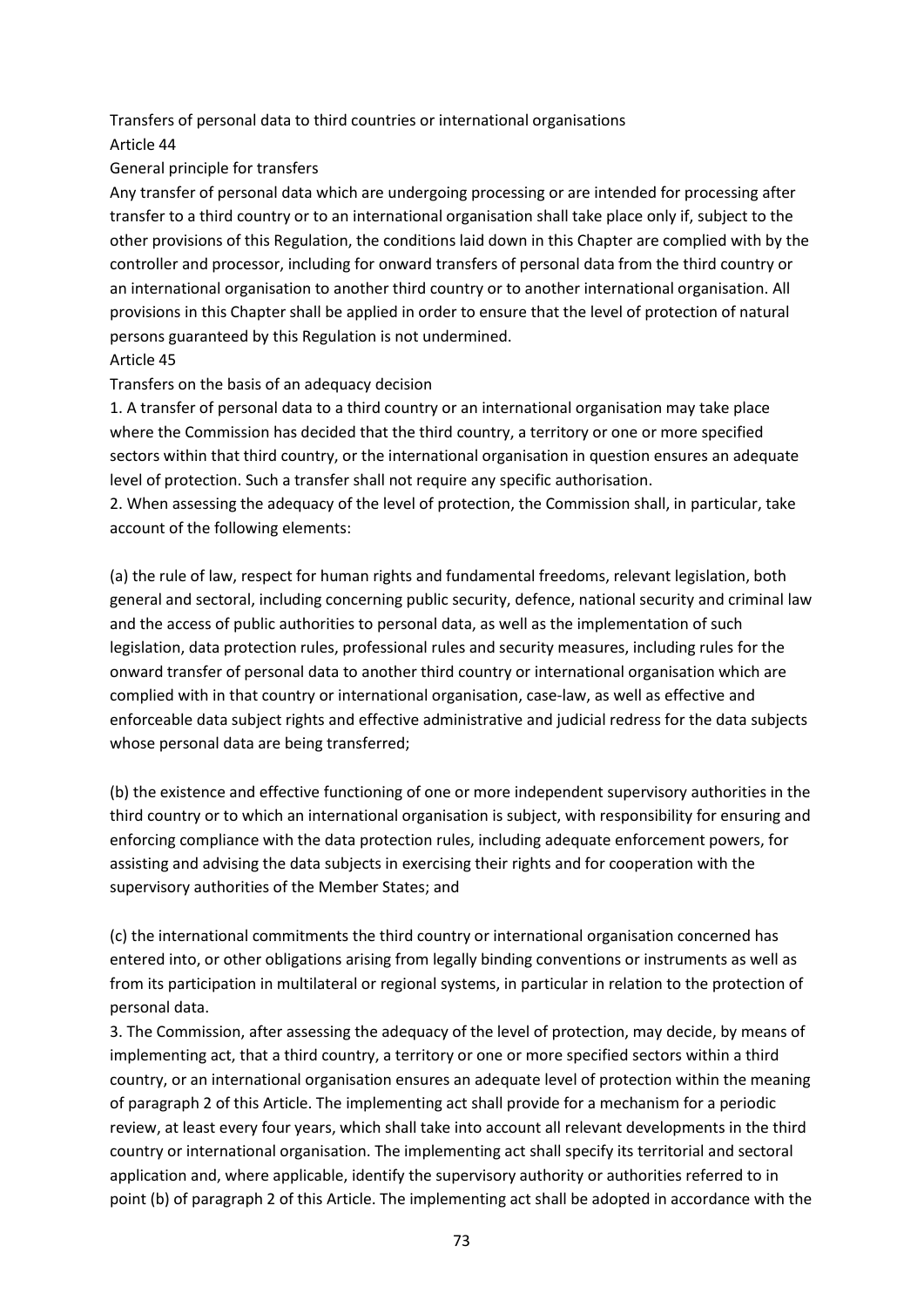examination procedure referred to in Article 93(2).

4. The Commission shall, on an ongoing basis, monitor developments in third countries and international organisations that could affect the functioning of decisions adopted pursuant to paragraph 3 of this Article and decisions adopted on the basis of Article 25(6) of Directive 95/46/EC. 5. The Commission shall, where available information reveals, in particular following the review referred to in paragraph 3 of this Article, that a third country, a territory or one or more specified sectors within a third country, or an international organisation no longer ensures an adequate level of protection within the meaning of paragraph 2 of this Article, to the extent necessary, repeal, amend or suspend the decision referred to in paragraph 3 of this Article by means of implementing acts without retro-active effect. Those implementing acts shall be adopted in accordance with the examination procedure referred to in Article 93(2).

On duly justified imperative grounds of urgency, the Commission shall adopt immediately applicable implementing acts in accordance with the procedure referred to in Article 93(3).

6. The Commission shall enter into consultations with the third country or international organisation with a view to remedying the situation giving rise to the decision made pursuant to paragraph 5. 7. A decision pursuant to paragraph 5 of this Article is without prejudice to transfers of personal data to the third country, a territory or one or more specified sectors within that third country, or the international organisation in question pursuant to Articles 46 to 49.

8. The Commission shall publish in the Official Journal of the European Union and on its website a list of the third countries, territories and specified sectors within a third country and international organisations for which it has decided that an adequate level of protection is or is no longer ensured. 9. Decisions adopted by the Commission on the basis of Article 25(6) of Directive 95/46/EC shall remain in force until amended, replaced or repealed by a Commission Decision adopted in accordance with paragraph 3 or 5 of this Article.

Article 46

Transfers subject to appropriate safeguards

1. In the absence of a decision pursuant to Article 45(3), a controller or processor may transfer personal data to a third country or an international organisation only if the controller or processor has provided appropriate safeguards, and on condition that enforceable data subject rights and effective legal remedies for data subjects are available.

2. The appropriate safeguards referred to in paragraph 1 may be provided for, without requiring any specific authorisation from a supervisory authority, by:

(a) a legally binding and enforceable instrument between public authorities or bodies;

(b) binding corporate rules in accordance with Article 47;

(c) standard data protection clauses adopted by the Commission in accordance with the examination procedure referred to in Article 93(2);

(d) standard data protection clauses adopted by a supervisory authority and approved by the Commission pursuant to the examination procedure referred to in Article 93(2);

(e) an approved code of conduct pursuant to Article 40 together with binding and enforceable commitments of the controller or processor in the third country to apply the appropriate safeguards, including as regards data subjects' rights; or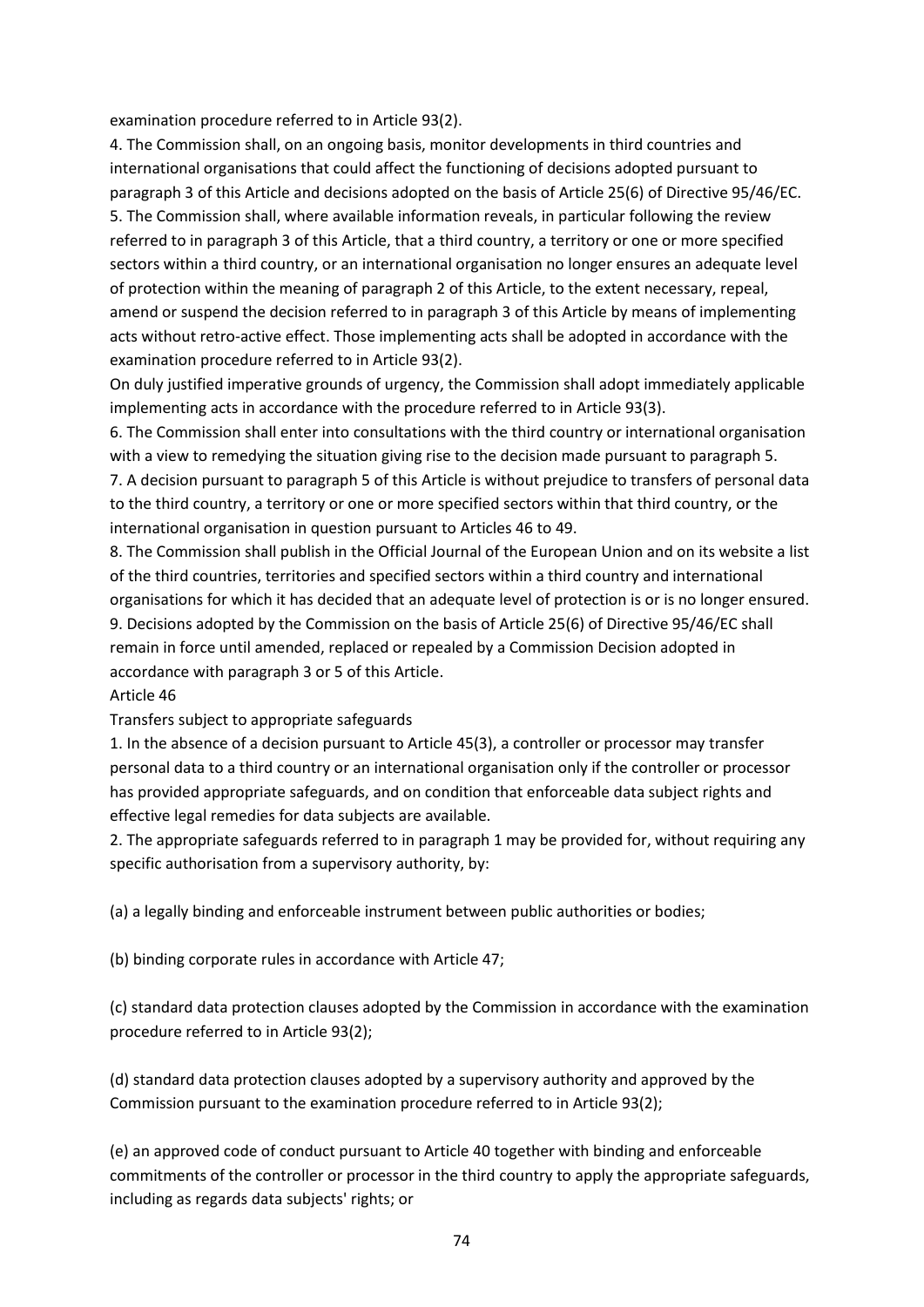(f) an approved certification mechanism pursuant to Article 42 together with binding and enforceable commitments of the controller or processor in the third country to apply the appropriate safeguards, including as regards data subjects' rights.

3. Subject to the authorisation from the competent supervisory authority, the appropriate safeguards referred to in paragraph 1 may also be provided for, in particular, by:

(a) contractual clauses between the controller or processor and the controller, processor or the recipient of the personal data in the third country or international organisation; or

(b) provisions to be inserted into administrative arrangements between public authorities or bodies which include enforceable and effective data subject rights.

4. The supervisory authority shall apply the consistency mechanism referred to in Article 63 in the cases referred to in paragraph 3 of this Article.

5. Authorisations by a Member State or supervisory authority on the basis of Article 26(2) of Directive 95/46/EC shall remain valid until amended, replaced or repealed, if necessary, by that supervisory authority. Decisions adopted by the Commission on the basis of Article 26(4) of Directive 95/46/EC shall remain in force until amended, replaced or repealed, if necessary, by a Commission Decision adopted in accordance with paragraph 2 of this Article.

## Article 47

Binding corporate rules

1. The competent supervisory authority shall approve binding corporate rules in accordance with the consistency mechanism set out in Article 63, provided that they:

(a) are legally binding and apply to and are enforced by every member concerned of the group of undertakings, or group of enterprises engaged in a joint economic activity, including their employees;

(b) expressly confer enforceable rights on data subjects with regard to the processing of their personal data; and

(c) fulfil the requirements laid down in paragraph 2.

2. The binding corporate rules referred to in paragraph 1 shall specify at least:

(a) the structure and contact details of the group of undertakings, or group of enterprises engaged in a joint economic activity and of each of its members;

(b) the data transfers or set of transfers, including the categories of personal data, the type of processing and its purposes, the type of data subjects affected and the identification of the third country or countries in question;

(c) their legally binding nature, both internally and externally;

(d) the application of the general data protection principles, in particular purpose limitation, data minimisation, limited storage periods, data quality, data protection by design and by default, legal basis for processing, processing of special categories of personal data, measures to ensure data security, and the requirements in respect of onward transfers to bodies not bound by the binding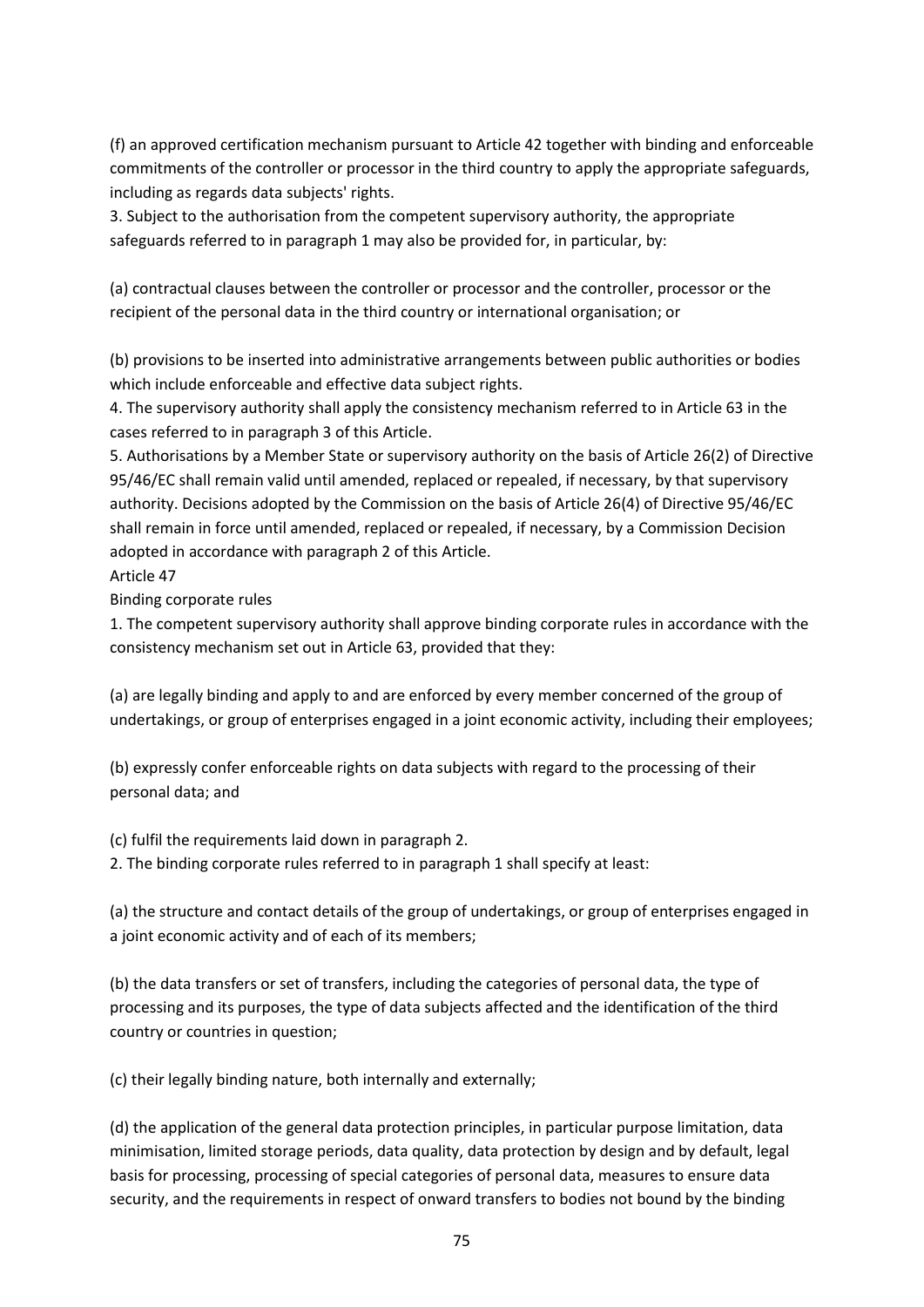## corporate rules;

(e) the rights of data subjects in regard to processing and the means to exercise those rights, including the right not to be subject to decisions based solely on automated processing, including profiling in accordance with Article 22, the right to lodge a complaint with the competent supervisory authority and before the competent courts of the Member States in accordance with Article 79, and to obtain redress and, where appropriate, compensation for a breach of the binding corporate rules;

(f) the acceptance by the controller or processor established on the territory of a Member State of liability for any breaches of the binding corporate rules by any member concerned not established in the Union; the controller or the processor shall be exempt from that liability, in whole or in part, only if it proves that that member is not responsible for the event giving rise to the damage;

(g) how the information on the binding corporate rules, in particular on the provisions referred to in points (d), (e) and (f) of this paragraph is provided to the data subjects in addition to Articles 13 and 14;

(h) the tasks of any data protection officer designated in accordance with Article 37 or any other person or entity in charge of the monitoring compliance with the binding corporate rules within the group of undertakings, or group of enterprises engaged in a joint economic activity, as well as monitoring training and complaint-handling;

(i) the complaint procedures;

(j) the mechanisms within the group of undertakings, or group of enterprises engaged in a joint economic activity for ensuring the verification of compliance with the binding corporate rules. Such mechanisms shall include data protection audits and methods for ensuring corrective actions to protect the rights of the data subject. Results of such verification should be communicated to the person or entity referred to in point (h) and to the board of the controlling undertaking of a group of undertakings, or of the group of enterprises engaged in a joint economic activity, and should be available upon request to the competent supervisory authority;

(k) the mechanisms for reporting and recording changes to the rules and reporting those changes to the supervisory authority;

(l) the cooperation mechanism with the supervisory authority to ensure compliance by any member of the group of undertakings, or group of enterprises engaged in a joint economic activity, in particular by making available to the supervisory authority the results of verifications of the measures referred to in point (j);

(m) the mechanisms for reporting to the competent supervisory authority any legal requirements to which a member of the group of undertakings, or group of enterprises engaged in a joint economic activity is subject in a third country which are likely to have a substantial adverse effect on the guarantees provided by the binding corporate rules; and

(n) the appropriate data protection training to personnel having permanent or regular access to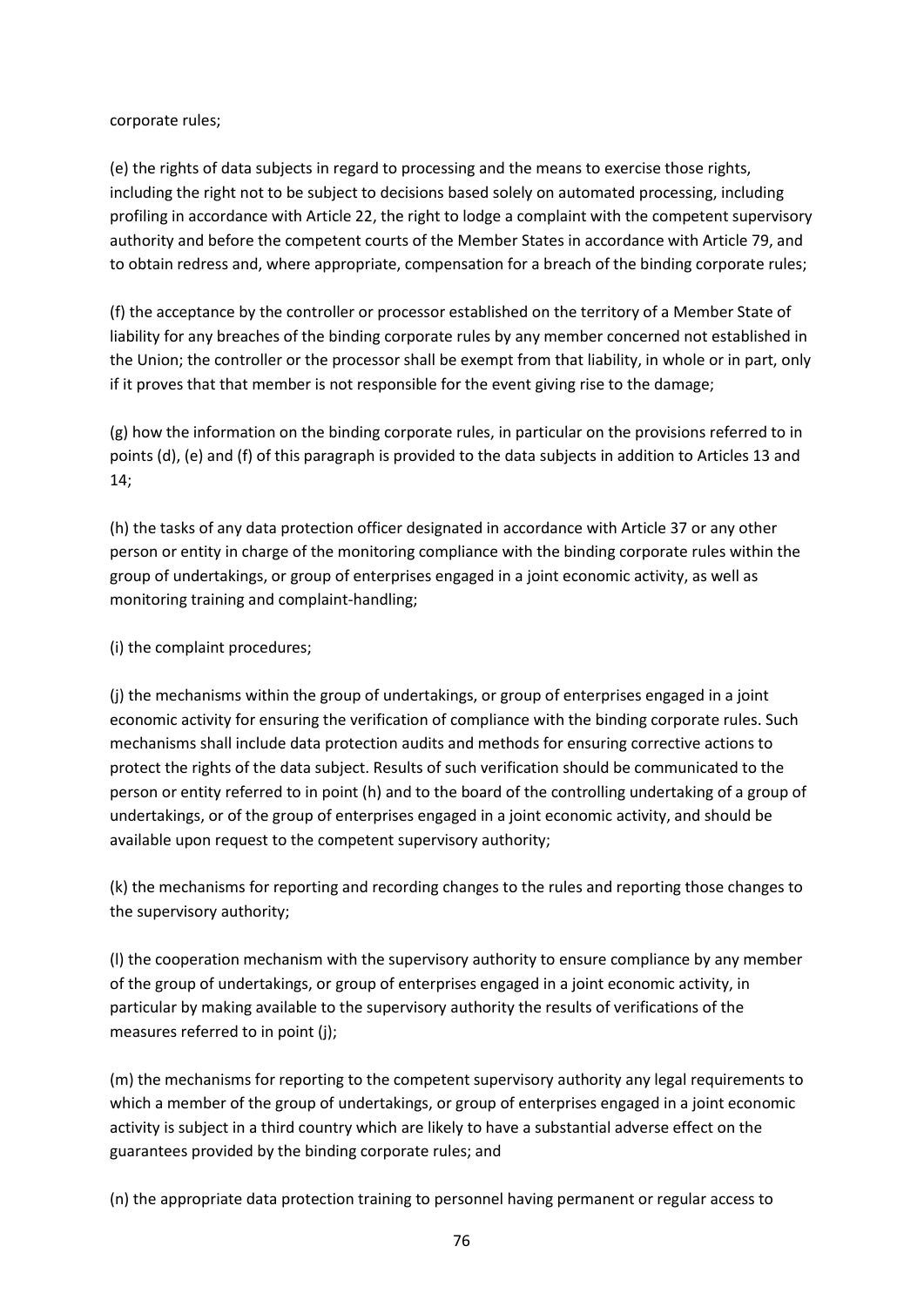## personal data.

3. The Commission may specify the format and procedures for the exchange of information between controllers, processors and supervisory authorities for binding corporate rules within the meaning of this Article. Those implementing acts shall be adopted in accordance with the examination procedure set out in Article 93(2).

#### Article 48

Transfers or disclosures not authorised by Union law

Any judgment of a court or tribunal and any decision of an administrative authority of a third country requiring a controller or processor to transfer or disclose personal data may only be recognised or enforceable in any manner if based on an international agreement, such as a mutual legal assistance treaty, in force between the requesting third country and the Union or a Member State, without prejudice to other grounds for transfer pursuant to this Chapter.

## Article 49

Derogations for specific situations

1. In the absence of an adequacy decision pursuant to Article 45(3), or of appropriate safeguards pursuant to Article 46, including binding corporate rules, a transfer or a set of transfers of personal data to a third country or an international organisation shall take place only on one of the following conditions:

(a) the data subject has explicitly consented to the proposed transfer, after having been informed of the possible risks of such transfers for the data subject due to the absence of an adequacy decision and appropriate safeguards;

(b) the transfer is necessary for the performance of a contract between the data subject and the controller or the implementation of pre-contractual measures taken at the data subject's request;

(c) the transfer is necessary for the conclusion or performance of a contract concluded in the interest of the data subject between the controller and another natural or legal person;

(d) the transfer is necessary for important reasons of public interest;

(e) the transfer is necessary for the establishment, exercise or defence of legal claims;

(f) the transfer is necessary in order to protect the vital interests of the data subject or of other persons, where the data subject is physically or legally incapable of giving consent;

(g) the transfer is made from a register which according to Union or Member State law is intended to provide information to the public and which is open to consultation either by the public in general or by any person who can demonstrate a legitimate interest, but only to the extent that the conditions laid down by Union or Member State law for consultation are fulfilled in the particular case. Where a transfer could not be based on a provision in Article 45 or 46, including the provisions on binding corporate rules, and none of the derogations for a specific situation referred to in the first subparagraph of this paragraph is applicable, a transfer to a third country or an international organisation may take place only if the transfer is not repetitive, concerns only a limited number of data subjects, is necessary for the purposes of compelling legitimate interests pursued by the controller which are not overridden by the interests or rights and freedoms of the data subject, and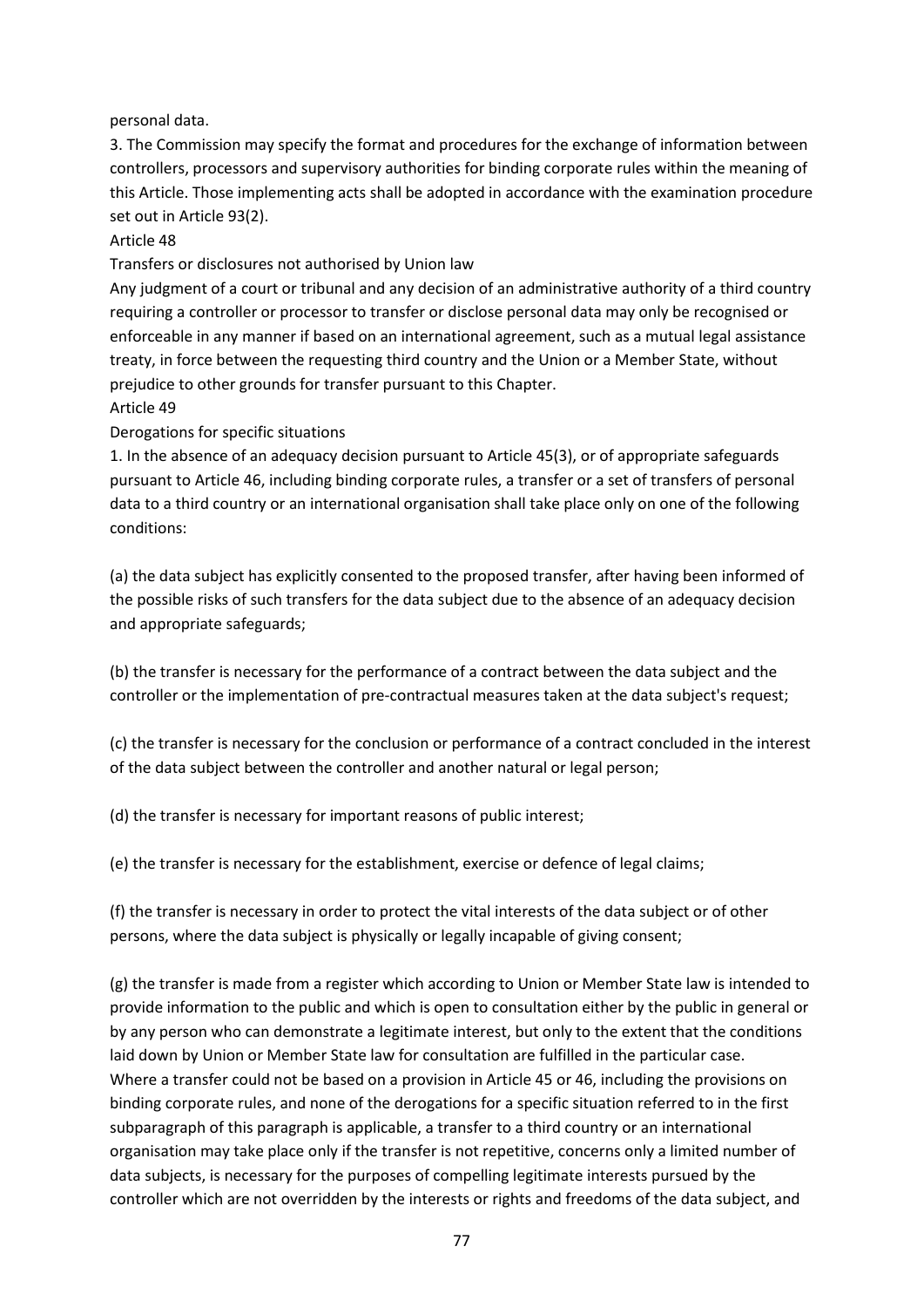the controller has assessed all the circumstances surrounding the data transfer and has on the basis of that assessment provided suitable safeguards with regard to the protection of personal data. The controller shall inform the supervisory authority of the transfer. The controller shall, in addition to providing the information referred to in Articles 13 and 14, inform the data subject of the transfer and on the compelling legitimate interests pursued.

2. A transfer pursuant to point (g) of the first subparagraph of paragraph 1 shall not involve the entirety of the personal data or entire categories of the personal data contained in the register. Where the register is intended for consultation by persons having a legitimate interest, the transfer shall be made only at the request of those persons or if they are to be the recipients.

3. Points (a), (b) and (c) of the first subparagraph of paragraph 1 and the second subparagraph thereof shall not apply to activities carried out by public authorities in the exercise of their public powers.

4. The public interest referred to in point (d) of the first subparagraph of paragraph 1 shall be recognised in Union law or in the law of the Member State to which the controller is subject. 5. In the absence of an adequacy decision, Union or Member State law may, for important reasons of public interest, expressly set limits to the transfer of specific categories of personal data to a third country or an international organisation. Member States shall notify such provisions to the Commission.

6. The controller or processor shall document the assessment as well as the suitable safeguards referred to in the second subparagraph of paragraph 1 of this Article in the records referred to in Article 30.

# Article 50

International cooperation for the protection of personal data

In relation to third countries and international organisations, the Commission and supervisory authorities shall take appropriate steps to:

(a) develop international cooperation mechanisms to facilitate the effective enforcement of legislation for the protection of personal data;

(b) provide international mutual assistance in the enforcement of legislation for the protection of personal data, including through notification, complaint referral, investigative assistance and information exchange, subject to appropriate safeguards for the protection of personal data and other fundamental rights and freedoms;

(c) engage relevant stakeholders in discussion and activities aimed at furthering international cooperation in the enforcement of legislation for the protection of personal data;

(d) promote the exchange and documentation of personal data protection legislation and practice, including on jurisdictional conflicts with third countries. CHAPTER VI Independent supervisory authorities Section 1 Independent status Article 51 Supervisory authority 1. Each Member State shall provide for one or more independent public authorities to be responsible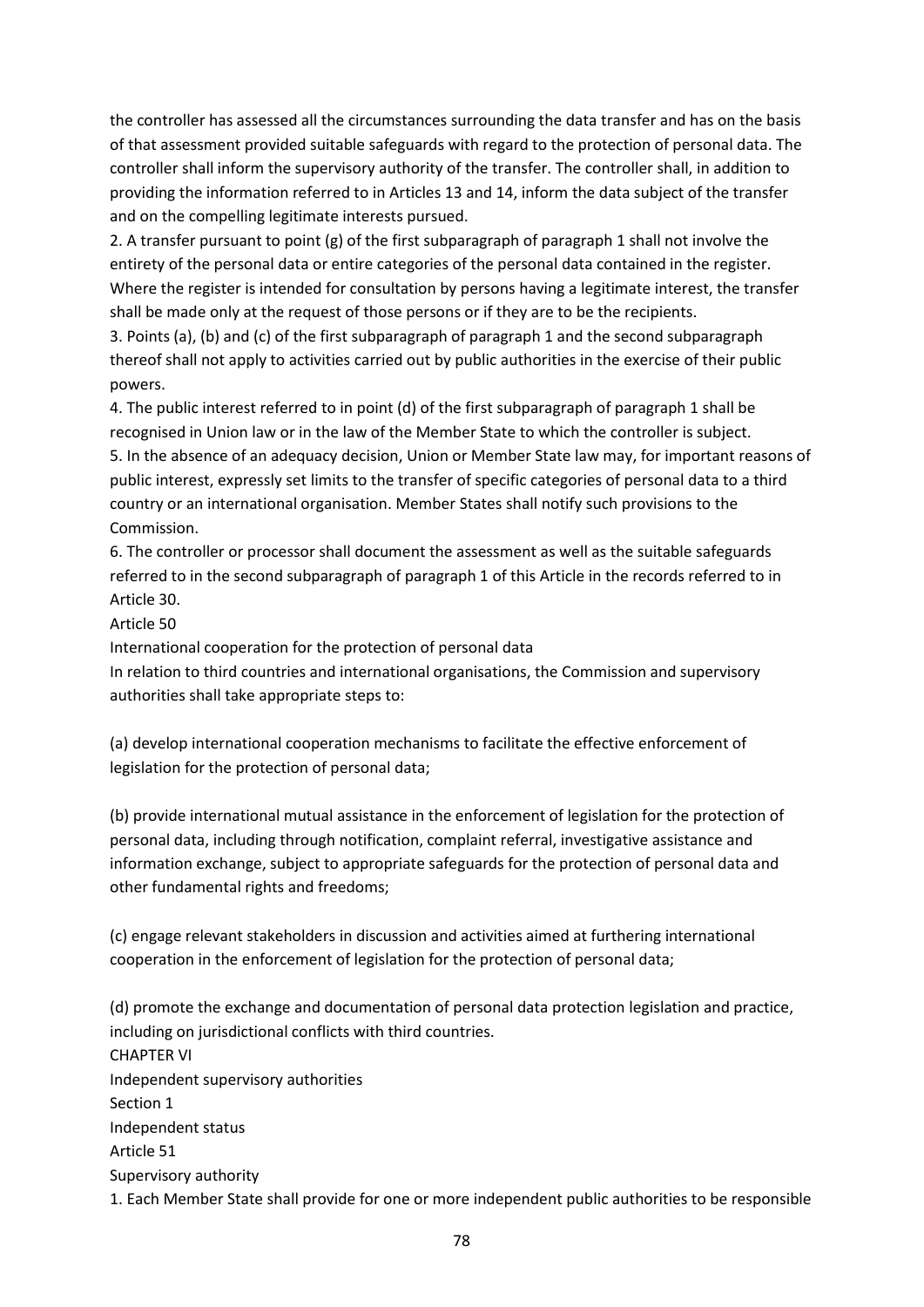for monitoring the application of this Regulation, in order to protect the fundamental rights and freedoms of natural persons in relation to processing and to facilitate the free flow of personal data within the Union ('supervisory authority').

2. Each supervisory authority shall contribute to the consistent application of this Regulation throughout the Union. For that purpose, the supervisory authorities shall cooperate with each other and the Commission in accordance with Chapter VII.

3. Where more than one supervisory authority is established in a Member State, that Member State shall designate the supervisory authority which is to represent those authorities in the Board and shall set out the mechanism to ensure compliance by the other authorities with the rules relating to the consistency mechanism referred to in Article 63.

4. Each Member State shall notify to the Commission the provisions of its law which it adopts pursuant to this Chapter, by 25 May 2018 and, without delay, any subsequent amendment affecting them.

Article 52

Independence

1. Each supervisory authority shall act with complete independence in performing its tasks and exercising its powers in accordance with this Regulation.

2. The member or members of each supervisory authority shall, in the performance of their tasks and exercise of their powers in accordance with this Regulation, remain free from external influence, whether direct or indirect, and shall neither seek nor take instructions from anybody.

3. Member or members of each supervisory authority shall refrain from any action incompatible with their duties and shall not, during their term of office, engage in any incompatible occupation, whether gainful or not.

4. Each Member State shall ensure that each supervisory authority is provided with the human, technical and financial resources, premises and infrastructure necessary for the effective performance of its tasks and exercise of its powers, including those to be carried out in the context of mutual assistance, cooperation and participation in the Board.

5. Each Member State shall ensure that each supervisory authority chooses and has its own staff which shall be subject to the exclusive direction of the member or members of the supervisory authority concerned.

6. Each Member State shall ensure that each supervisory authority is subject to financial control which does not affect its independence and that it has separate, public annual budgets, which may be part of the overall state or national budget.

Article 53

General conditions for the members of the supervisory authority

1. Member States shall provide for each member of their supervisory authorities to be appointed by means of a transparent procedure by:

—

their parliament;

—

their government;

—

their head of State; or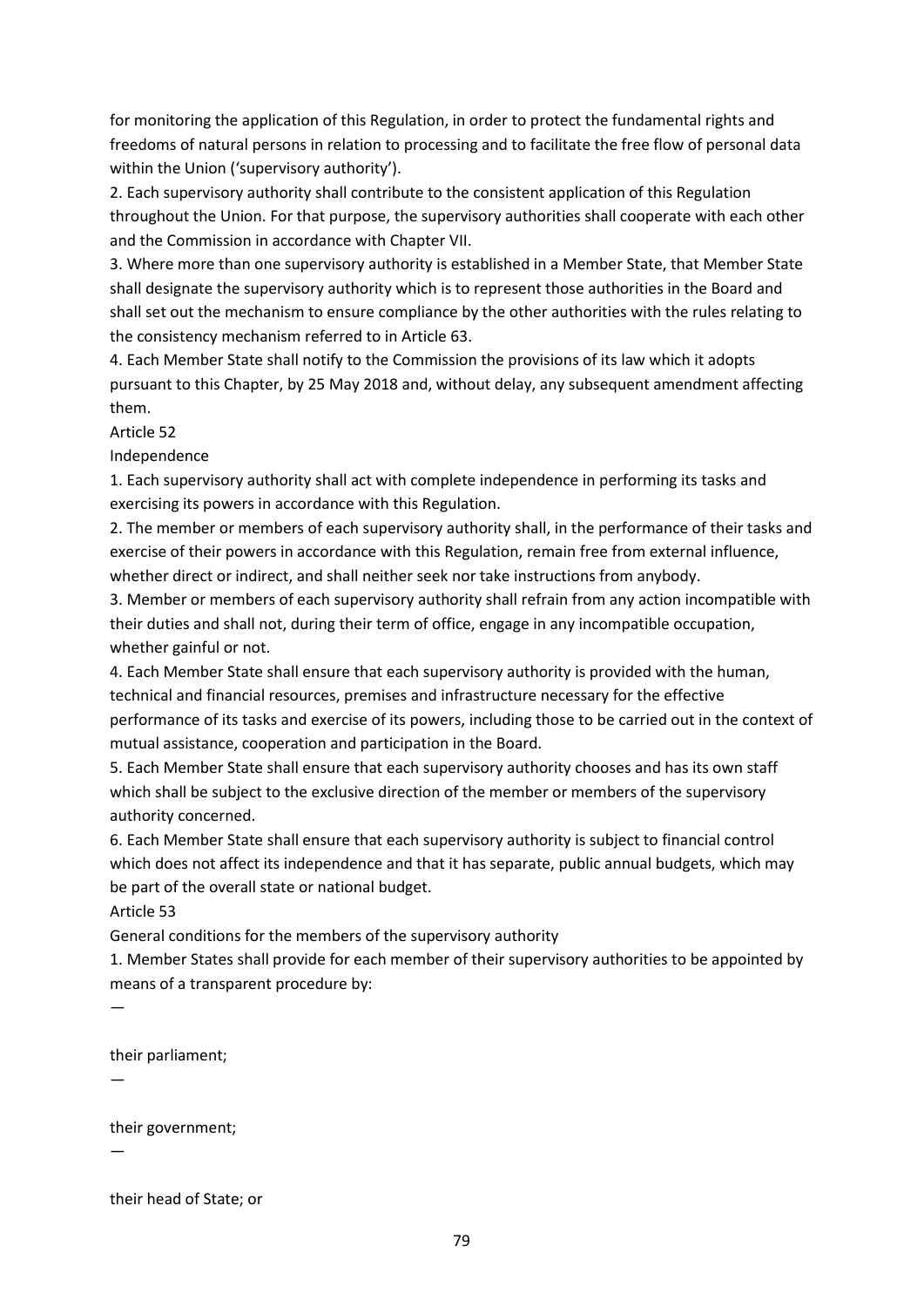an independent body entrusted with the appointment under Member State law. 2. Each member shall have the qualifications, experience and skills, in particular in the area of the protection of personal data, required to perform its duties and exercise its powers. 3. The duties of a member shall end in the event of the expiry of the term of office, resignation or compulsory retirement, in accordance with the law of the Member State concerned. 4. A member shall be dismissed only in cases of serious misconduct or if the member no longer fulfils the conditions required for the performance of the duties. Article 54 Rules on the establishment of the supervisory authority

1. Each Member State shall provide by law for all of the following:

(a) the establishment of each supervisory authority;

(b) the qualifications and eligibility conditions required to be appointed as member of each supervisory authority;

(c) the rules and procedures for the appointment of the member or members of each supervisory authority;

(d) the duration of the term of the member or members of each supervisory authority of no less than four years, except for the first appointment after 24 May 2016, part of which may take place for a shorter period where that is necessary to protect the independence of the supervisory authority by means of a staggered appointment procedure;

(e) whether and, if so, for how many terms the member or members of each supervisory authority is eligible for reappointment;

(f) the conditions governing the obligations of the member or members and staff of each supervisory authority, prohibitions on actions, occupations and benefits incompatible therewith during and after the term of office and rules governing the cessation of employment.

2. The member or members and the staff of each supervisory authority shall, in accordance with Union or Member State law, be subject to a duty of professional secrecy both during and after their term of office, with regard to any confidential information which has come to their knowledge in the course of the performance of their tasks or exercise of their powers. During their term of office, that duty of professional secrecy shall in particular apply to reporting by natural persons of infringements of this Regulation.

Section 2

—

Competence, tasks and powers

Article 55

Competence

1. Each supervisory authority shall be competent for the performance of the tasks assigned to and the exercise of the powers conferred on it in accordance with this Regulation on the territory of its own Member State.

2. Where processing is carried out by public authorities or private bodies acting on the basis of point

80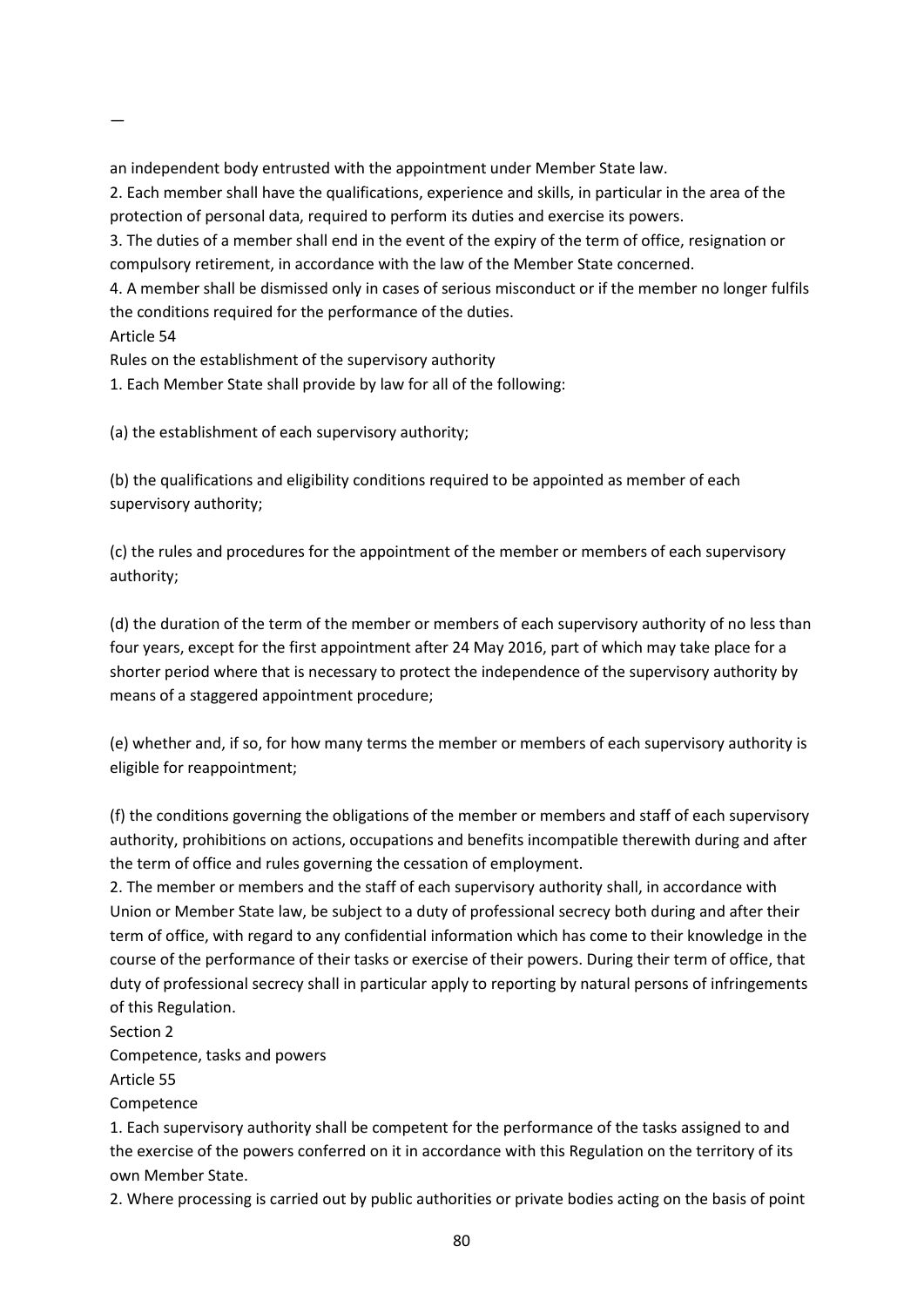(c) or (e) of Article 6(1), the supervisory authority of the Member State concerned shall be competent. In such cases Article 56 does not apply.

3. Supervisory authorities shall not be competent to supervise processing operations of courts acting in their judicial capacity.

## Article 56

Competence of the lead supervisory authority

1. Without prejudice to Article 55, the supervisory authority of the main establishment or of the single establishment of the controller or processor shall be competent to act as lead supervisory authority for the cross-border processing carried out by that controller or processor in accordance with the procedure provided in Article 60.

2. By derogation from paragraph 1, each supervisory authority shall be competent to handle a complaint lodged with it or a possible infringement of this Regulation, if the subject matter relates only to an establishment in its Member State or substantially affects data subjects only in its Member State.

3. In the cases referred to in paragraph 2 of this Article, the supervisory authority shall inform the lead supervisory authority without delay on that matter. Within a period of three weeks after being informed the lead supervisory authority shall decide whether or not it will handle the case in accordance with the procedure provided in Article 60, taking into account whether or not there is an establishment of the controller or processor in the Member State of which the supervisory authority informed it.

4. Where the lead supervisory authority decides to handle the case, the procedure provided in Article 60 shall apply. The supervisory authority which informed the lead supervisory authority may submit to the lead supervisory authority a draft for a decision. The lead supervisory authority shall take utmost account of that draft when preparing the draft decision referred to in Article 60(3).

5. Where the lead supervisory authority decides not to handle the case, the supervisory authority which informed the lead supervisory authority shall handle it according to Articles 61 and 62.

6. The lead supervisory authority shall be the sole interlocutor of the controller or processor for the cross-border processing carried out by that controller or processor.

# Article 57

Tasks

1. Without prejudice to other tasks set out under this Regulation, each supervisory authority shall on its territory:

(a) monitor and enforce the application of this Regulation;

(b) promote public awareness and understanding of the risks, rules, safeguards and rights in relation to processing. Activities addressed specifically to children shall receive specific attention;

(c) advise, in accordance with Member State law, the national parliament, the government, and other institutions and bodies on legislative and administrative measures relating to the protection of natural persons' rights and freedoms with regard to processing;

(d) promote the awareness of controllers and processors of their obligations under this Regulation;

(e) upon request, provide information to any data subject concerning the exercise of their rights under this Regulation and, if appropriate, cooperate with the supervisory authorities in other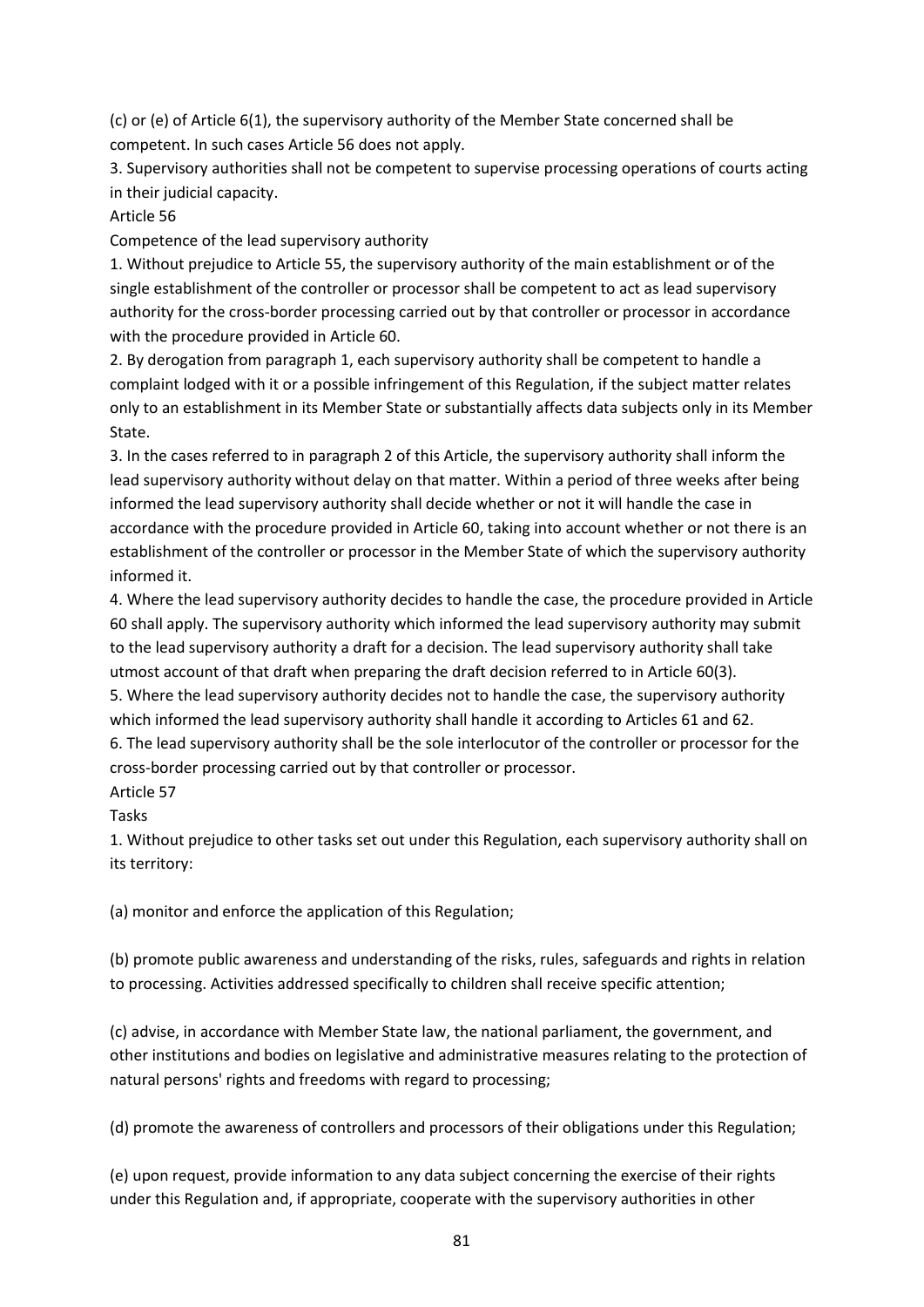Member States to that end;

(f) handle complaints lodged by a data subject, or by a body, organisation or association in accordance with Article 80, and investigate, to the extent appropriate, the subject matter of the complaint and inform the complainant of the progress and the outcome of the investigation within a reasonable period, in particular if further investigation or coordination with another supervisory authority is necessary;

(g) cooperate with, including sharing information and provide mutual assistance to, other supervisory authorities with a view to ensuring the consistency of application and enforcement of this Regulation;

(h) conduct investigations on the application of this Regulation, including on the basis of information received from another supervisory authority or other public authority;

(i) monitor relevant developments, insofar as they have an impact on the protection of personal data, in particular the development of information and communication technologies and commercial practices;

(j) adopt standard contractual clauses referred to in Article 28(8) and in point (d) of Article 46(2);

(k) establish and maintain a list in relation to the requirement for data protection impact assessment pursuant to Article 35(4);

(l) give advice on the processing operations referred to in Article 36(2);

(m) encourage the drawing up of codes of conduct pursuant to Article 40(1) and provide an opinion and approve such codes of conduct which provide sufficient safeguards, pursuant to Article 40(5);

(n) encourage the establishment of data protection certification mechanisms and of data protection seals and marks pursuant to Article 42(1), and approve the criteria of certification pursuant to Article 42(5);

(o) where applicable, carry out a periodic review of certifications issued in accordance with Article 42(7);

(p) draft and publish the criteria for accreditation of a body for monitoring codes of conduct pursuant to Article 41 and of a certification body pursuant to Article 43;

(q) conduct the accreditation of a body for monitoring codes of conduct pursuant to Article 41 and of a certification body pursuant to Article 43;

(r) authorise contractual clauses and provisions referred to in Article 46(3);

(s) approve binding corporate rules pursuant to Article 47;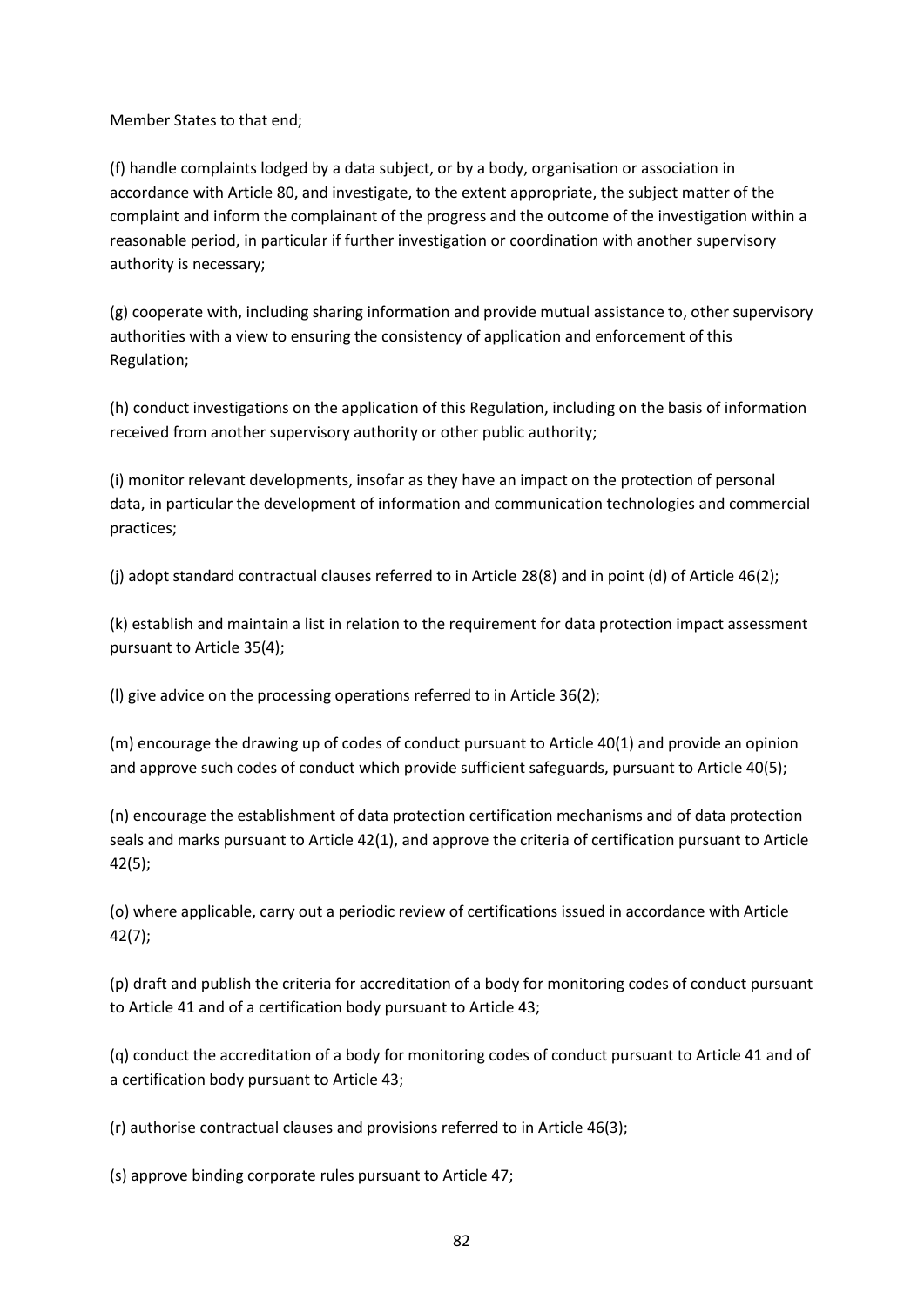(t) contribute to the activities of the Board;

(u) keep internal records of infringements of this Regulation and of measures taken in accordance with Article 58(2); and

(v) fulfil any other tasks related to the protection of personal data.

2. Each supervisory authority shall facilitate the submission of complaints referred to in point (f) of paragraph 1 by measures such as a complaint submission form which can also be completed electronically, without excluding other means of communication.

3. The performance of the tasks of each supervisory authority shall be free of charge for the data subject and, where applicable, for the data protection officer.

4. Where requests are manifestly unfounded or excessive, in particular because of their repetitive character, the supervisory authority may charge a reasonable fee based on administrative costs, or refuse to act on the request. The supervisory authority shall bear the burden of demonstrating the manifestly unfounded or excessive character of the request.

Article 58

Powers

1. Each supervisory authority shall have all of the following investigative powers:

(a) to order the controller and the processor, and, where applicable, the controller's or the processor's representative to provide any information it requires for the performance of its tasks;

(b) to carry out investigations in the form of data protection audits;

(c) to carry out a review on certifications issued pursuant to Article 42(7);

(d) to notify the controller or the processor of an alleged infringement of this Regulation;

(e) to obtain, from the controller and the processor, access to all personal data and to all information necessary for the performance of its tasks;

(f) to obtain access to any premises of the controller and the processor, including to any data processing equipment and means, in accordance with Union or Member State procedural law. 2. Each supervisory authority shall have all of the following corrective powers:

(a) to issue warnings to a controller or processor that intended processing operations are likely to infringe provisions of this Regulation;

(b) to issue reprimands to a controller or a processor where processing operations have infringed provisions of this Regulation;

(c) to order the controller or the processor to comply with the data subject's requests to exercise his or her rights pursuant to this Regulation;

(d) to order the controller or processor to bring processing operations into compliance with the provisions of this Regulation, where appropriate, in a specified manner and within a specified period;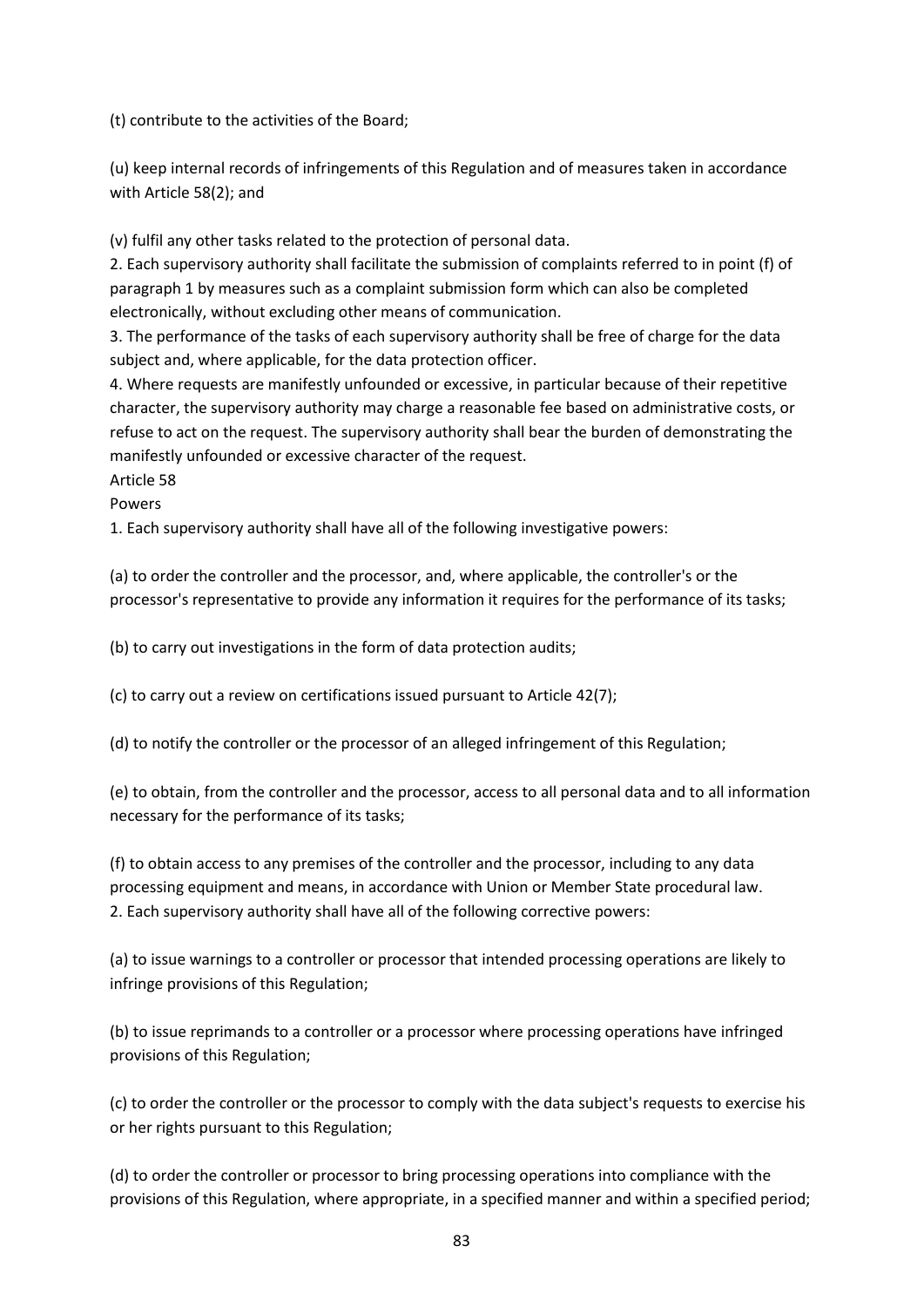(e) to order the controller to communicate a personal data breach to the data subject;

(f) to impose a temporary or definitive limitation including a ban on processing;

(g) to order the rectification or erasure of personal data or restriction of processing pursuant to Articles 16, 17 and 18 and the notification of such actions to recipients to whom the personal data have been disclosed pursuant to Article 17(2) and Article 19;

(h) to withdraw a certification or to order the certification body to withdraw a certification issued pursuant to Articles 42 and 43, or to order the certification body not to issue certification if the requirements for the certification are not or are no longer met;

(i) to impose an administrative fine pursuant to Article 83, in addition to, or instead of measures referred to in this paragraph, depending on the circumstances of each individual case;

(j) to order the suspension of data flows to a recipient in a third country or to an international organisation.

3. Each supervisory authority shall have all of the following authorisation and advisory powers:

(a) to advise the controller in accordance with the prior consultation procedure referred to in Article 36;

(b) to issue, on its own initiative or on request, opinions to the national parliament, the Member State government or, in accordance with Member State law, to other institutions and bodies as well as to the public on any issue related to the protection of personal data;

(c) to authorise processing referred to in Article 36(5), if the law of the Member State requires such prior authorisation;

(d) to issue an opinion and approve draft codes of conduct pursuant to Article 40(5);

(e) to accredit certification bodies pursuant to Article 43;

(f) to issue certifications and approve criteria of certification in accordance with Article 42(5);

(g) to adopt standard data protection clauses referred to in Article 28(8) and in point (d) of Article 46(2);

(h) to authorise contractual clauses referred to in point (a) of Article 46(3);

(i) to authorise administrative arrangements referred to in point (b) of Article 46(3);

(j) to approve binding corporate rules pursuant to Article 47.

4. The exercise of the powers conferred on the supervisory authority pursuant to this Article shall be subject to appropriate safeguards, including effective judicial remedy and due process, set out in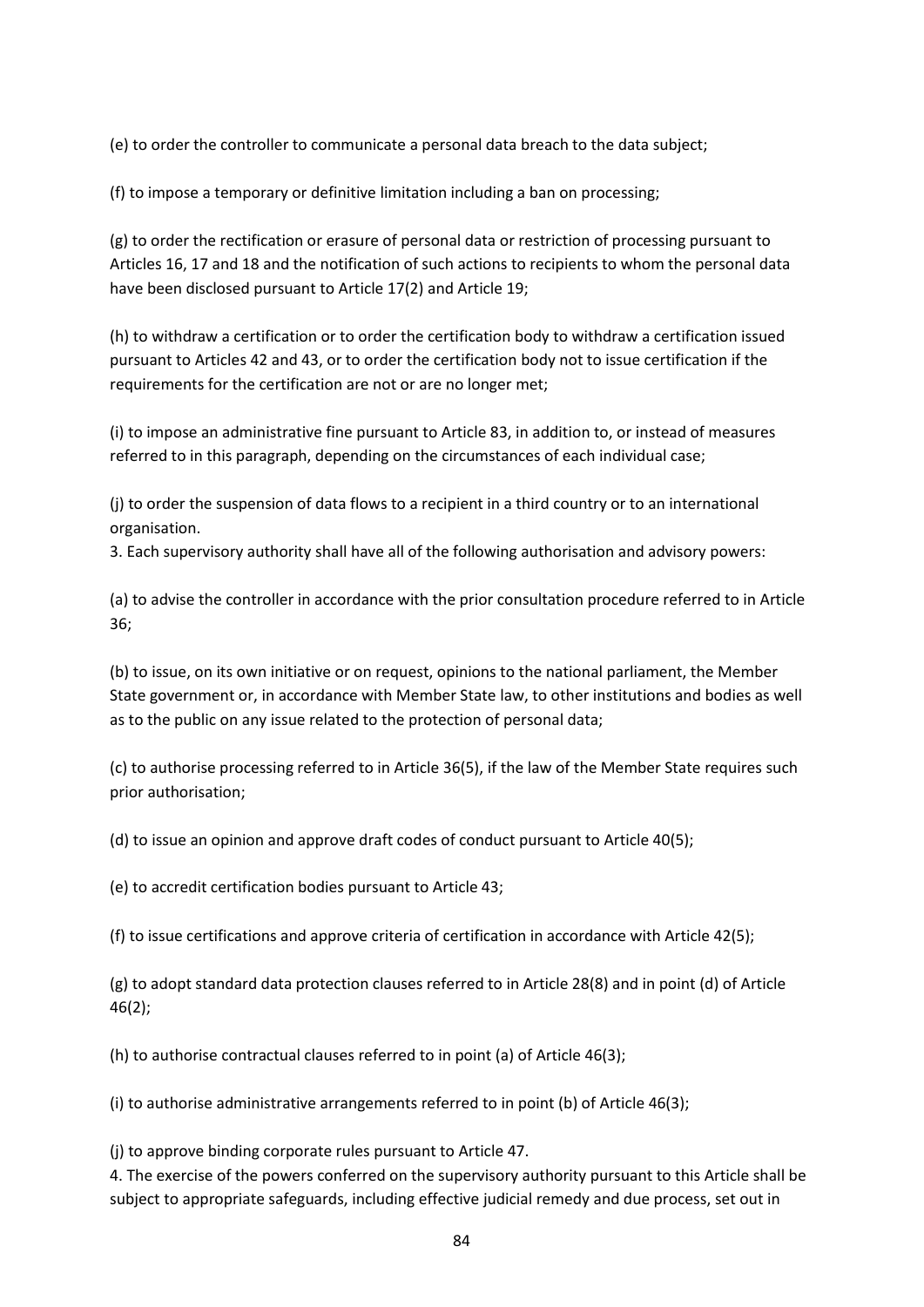Union and Member State law in accordance with the Charter.

5. Each Member State shall provide by law that its supervisory authority shall have the power to bring infringements of this Regulation to the attention of the judicial authorities and where appropriate, to commence or engage otherwise in legal proceedings, in order to enforce the provisions of this Regulation.

6. Each Member State may provide by law that its supervisory authority shall have additional powers to those referred to in paragraphs 1, 2 and 3. The exercise of those powers shall not impair the effective operation of Chapter VII.

Article 59

Activity reports

Each supervisory authority shall draw up an annual report on its activities, which may include a list of types of infringement notified and types of measures taken in accordance with Article 58(2). Those reports shall be transmitted to the national parliament, the government and other authorities as designated by Member State law. They shall be made available to the public, to the Commission and to the Board.

CHAPTER VII

Cooperation and consistency

Section 1

Cooperation

Article 60

Cooperation between the lead supervisory authority and the other supervisory authorities concerned 1. The lead supervisory authority shall cooperate with the other supervisory authorities concerned in accordance with this Article in an endeavour to reach consensus. The lead supervisory authority and the supervisory authorities concerned shall exchange all relevant information with each other.

2. The lead supervisory authority may request at any time other supervisory authorities concerned to provide mutual assistance pursuant to Article 61 and may conduct joint operations pursuant to Article 62, in particular for carrying out investigations or for monitoring the implementation of a measure concerning a controller or processor established in another Member State.

3. The lead supervisory authority shall, without delay, communicate the relevant information on the matter to the other supervisory authorities concerned. It shall without delay submit a draft decision to the other supervisory authorities concerned for their opinion and take due account of their views.

4. Where any of the other supervisory authorities concerned within a period of four weeks after having been consulted in accordance with paragraph 3 of this Article, expresses a relevant and reasoned objection to the draft decision, the lead supervisory authority shall, if it does not follow the relevant and reasoned objection or is of the opinion that the objection is not relevant or reasoned, submit the matter to the consistency mechanism referred to in Article 63.

5. Where the lead supervisory authority intends to follow the relevant and reasoned objection made, it shall submit to the other supervisory authorities concerned a revised draft decision for their opinion. That revised draft decision shall be subject to the procedure referred to in paragraph 4 within a period of two weeks.

6. Where none of the other supervisory authorities concerned has objected to the draft decision submitted by the lead supervisory authority within the period referred to in paragraphs 4 and 5, the lead supervisory authority and the supervisory authorities concerned shall be deemed to be in agreement with that draft decision and shall be bound by it.

7. The lead supervisory authority shall adopt and notify the decision to the main establishment or single establishment of the controller or processor, as the case may be and inform the other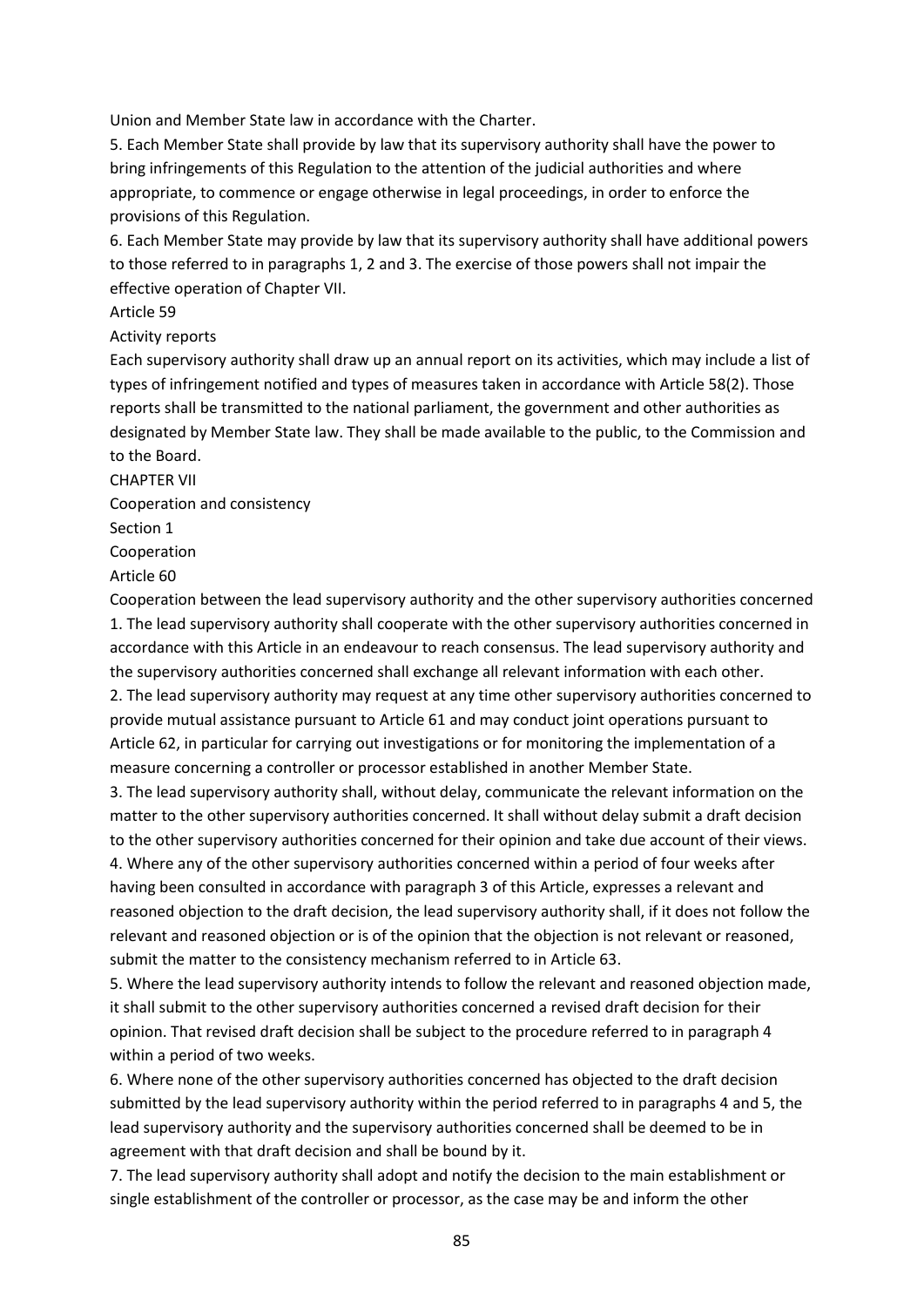supervisory authorities concerned and the Board of the decision in question, including a summary of the relevant facts and grounds. The supervisory authority with which a complaint has been lodged shall inform the complainant on the decision.

8. By derogation from paragraph 7, where a complaint is dismissed or rejected, the supervisory authority with which the complaint was lodged shall adopt the decision and notify it to the complainant and shall inform the controller thereof.

9. Where the lead supervisory authority and the supervisory authorities concerned agree to dismiss or reject parts of a complaint and to act on other parts of that complaint, a separate decision shall be adopted for each of those parts of the matter. The lead supervisory authority shall adopt the decision for the part concerning actions in relation to the controller, shall notify it to the main establishment or single establishment of the controller or processor on the territory of its Member State and shall inform the complainant thereof, while the supervisory authority of the complainant shall adopt the decision for the part concerning dismissal or rejection of that complaint, and shall notify it to that complainant and shall inform the controller or processor thereof.

10. After being notified of the decision of the lead supervisory authority pursuant to paragraphs 7 and 9, the controller or processor shall take the necessary measures to ensure compliance with the decision as regards processing activities in the context of all its establishments in the Union. The controller or processor shall notify the measures taken for complying with the decision to the lead supervisory authority, which shall inform the other supervisory authorities concerned.

11. Where, in exceptional circumstances, a supervisory authority concerned has reasons to consider that there is an urgent need to act in order to protect the interests of data subjects, the urgency procedure referred to in Article 66 shall apply.

12. The lead supervisory authority and the other supervisory authorities concerned shall supply the information required under this Article to each other by electronic means, using a standardised format.

Article 61

Mutual assistance

1. Supervisory authorities shall provide each other with relevant information and mutual assistance in order to implement and apply this Regulation in a consistent manner, and shall put in place measures for effective cooperation with one another. Mutual assistance shall cover, in particular, information requests and supervisory measures, such as requests to carry out prior authorisations and consultations, inspections and investigations.

2. Each supervisory authority shall take all appropriate measures required to reply to a request of another supervisory authority without undue delay and no later than one month after receiving the request. Such measures may include, in particular, the transmission of relevant information on the conduct of an investigation.

3. Requests for assistance shall contain all the necessary information, including the purpose of and reasons for the request. Information exchanged shall be used only for the purpose for which it was requested.

4. The requested supervisory authority shall not refuse to comply with the request unless:

(a) it is not competent for the subject-matter of the request or for the measures it is requested to execute; or

(b) compliance with the request would infringe this Regulation or Union or Member State law to which the supervisory authority receiving the request is subject.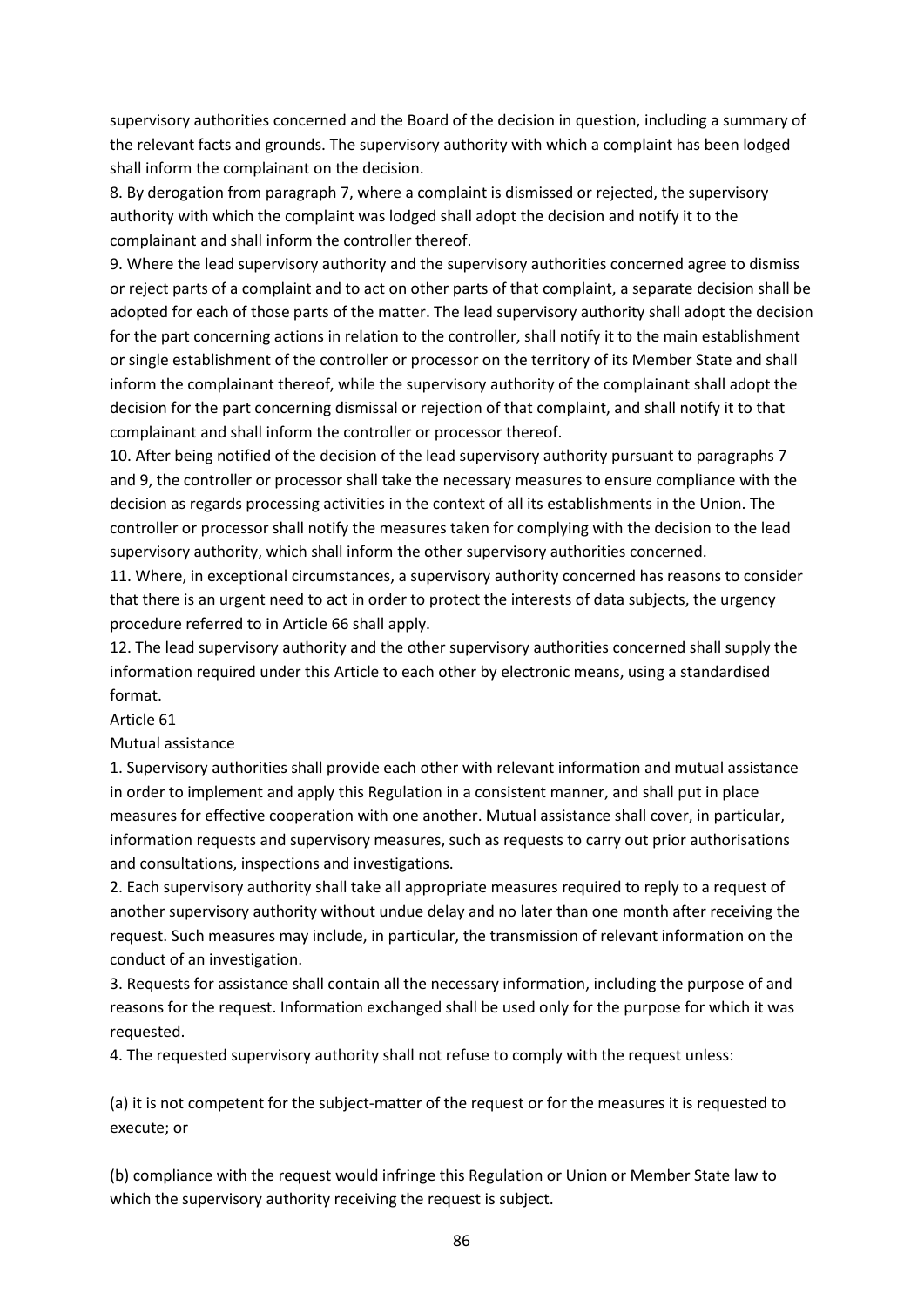5. The requested supervisory authority shall inform the requesting supervisory authority of the results or, as the case may be, of the progress of the measures taken in order to respond to the request. The requested supervisory authority shall provide reasons for any refusal to comply with a request pursuant to paragraph 4.

6. Requested supervisory authorities shall, as a rule, supply the information requested by other supervisory authorities by electronic means, using a standardised format.

7. Requested supervisory authorities shall not charge a fee for any action taken by them pursuant to a request for mutual assistance. Supervisory authorities may agree on rules to indemnify each other for specific expenditure arising from the provision of mutual assistance in exceptional circumstances. 8. Where a supervisory authority does not provide the information referred to in paragraph 5 of this Article within one month of receiving the request of another supervisory authority, the requesting supervisory authority may adopt a provisional measure on the territory of its Member State in accordance with Article 55(1). In that case, the urgent need to act under Article 66(1) shall be presumed to be met and require an urgent binding decision from the Board pursuant to Article 66(2). 9. The Commission may, by means of implementing acts, specify the format and procedures for mutual assistance referred to in this Article and the arrangements for the exchange of information by electronic means between supervisory authorities, and between supervisory authorities and the Board, in particular the standardised format referred to in paragraph 6 of this Article. Those implementing acts shall be adopted in accordance with the examination procedure referred to in Article 93(2).

#### Article 62

Joint operations of supervisory authorities

1. The supervisory authorities shall, where appropriate, conduct joint operations including joint investigations and joint enforcement measures in which members or staff of the supervisory authorities of other Member States are involved.

2. Where the controller or processor has establishments in several Member States or where a significant number of data subjects in more than one Member State are likely to be substantially affected by processing operations, a supervisory authority of each of those Member States shall have the right to participate in joint operations. The supervisory authority which is competent pursuant to Article 56(1) or (4) shall invite the supervisory authority of each of those Member States to take part in the joint operations and shall respond without delay to the request of a supervisory authority to participate.

3. A supervisory authority may, in accordance with Member State law, and with the seconding supervisory authority's authorisation, confer powers, including investigative powers on the seconding supervisory authority's members or staff involved in joint operations or, in so far as the law of the Member State of the host supervisory authority permits, allow the seconding supervisory authority's members or staff to exercise their investigative powers in accordance with the law of the Member State of the seconding supervisory authority. Such investigative powers may be exercised only under the guidance and in the presence of members or staff of the host supervisory authority. The seconding supervisory authority's members or staff shall be subject to the Member State law of the host supervisory authority.

4. Where, in accordance with paragraph 1, staff of a seconding supervisory authority operate in another Member State, the Member State of the host supervisory authority shall assume responsibility for their actions, including liability, for any damage caused by them during their operations, in accordance with the law of the Member State in whose territory they are operating. 5. The Member State in whose territory the damage was caused shall make good such damage under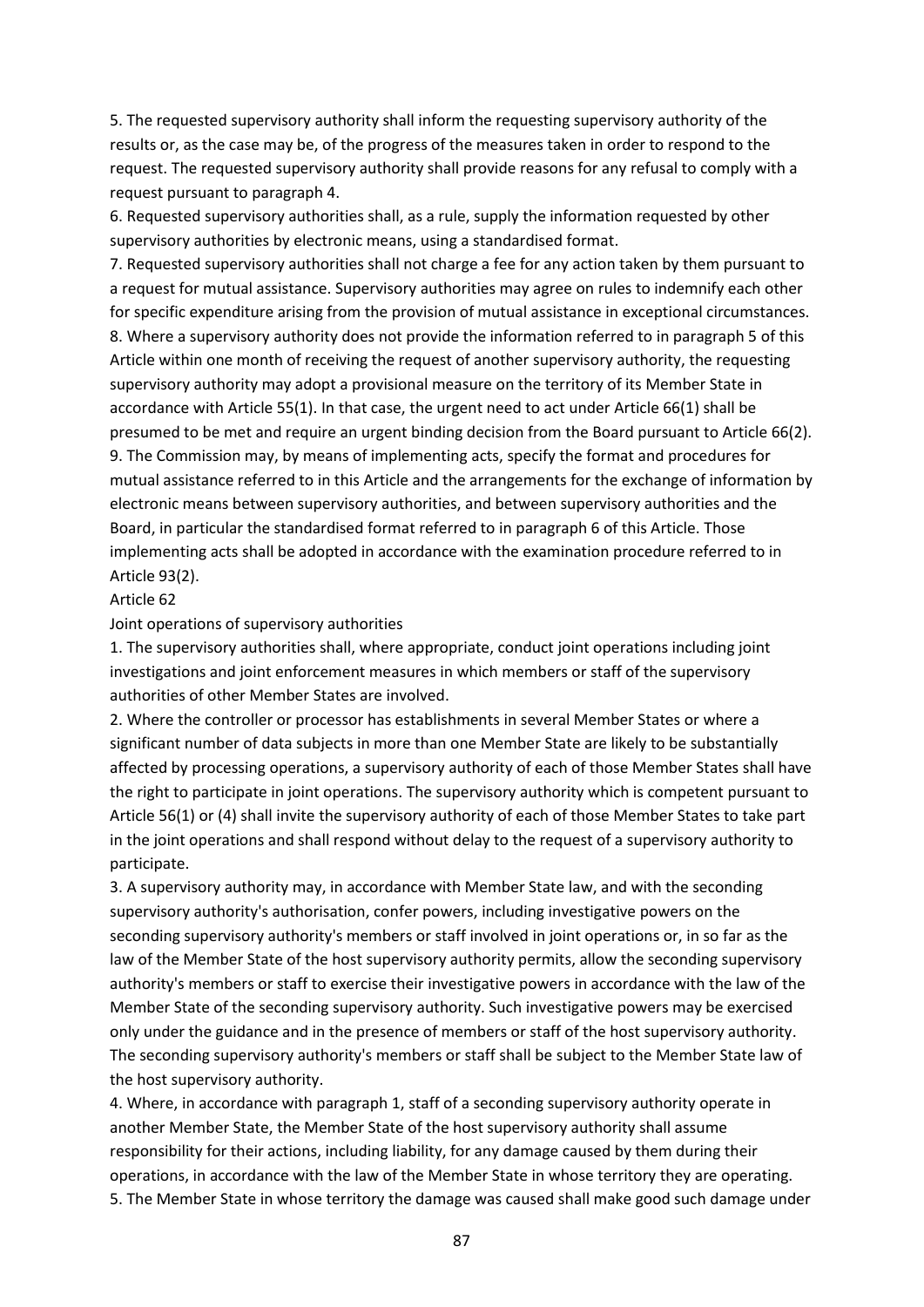the conditions applicable to damage caused by its own staff. The Member State of the seconding supervisory authority whose staff has caused damage to any person in the territory of another Member State shall reimburse that other Member State in full any sums it has paid to the persons entitled on their behalf.

6. Without prejudice to the exercise of its rights vis-à-vis third parties and with the exception of paragraph 5, each Member State shall refrain, in the case provided for in paragraph 1, from requesting reimbursement from another Member State in relation to damage referred to in paragraph 4.

7. Where a joint operation is intended and a supervisory authority does not, within one month, comply with the obligation laid down in the second sentence of paragraph 2 of this Article, the other supervisory authorities may adopt a provisional measure on the territory of its Member State in accordance with Article 55. In that case, the urgent need to act under Article 66(1) shall be presumed to be met and require an opinion or an urgent binding decision from the Board pursuant to Article 66(2).

Section 2

Consistency

Article 63

Consistency mechanism

In order to contribute to the consistent application of this Regulation throughout the Union, the supervisory authorities shall cooperate with each other and, where relevant, with the Commission, through the consistency mechanism as set out in this Section.

Article 64

Opinion of the Board

1. The Board shall issue an opinion where a competent supervisory authority intends to adopt any of the measures below. To that end, the competent supervisory authority shall communicate the draft decision to the Board, when it:

(a) aims to adopt a list of the processing operations subject to the requirement for a data protection impact assessment pursuant to Article 35(4);

(b) concerns a matter pursuant to Article 40(7) whether a draft code of conduct or an amendment or extension to a code of conduct complies with this Regulation;

(c) aims to approve the criteria for accreditation of a body pursuant to Article 41(3) or a certification body pursuant to Article 43(3);

(d) aims to determine standard data protection clauses referred to in point (d) of Article 46(2) and in Article 28(8);

(e) aims to authorise contractual clauses referred to in point (a) of Article 46(3); or

(f) aims to approve binding corporate rules within the meaning of Article 47.

2. Any supervisory authority, the Chair of the Board or the Commission may request that any matter of general application or producing effects in more than one Member State be examined by the Board with a view to obtaining an opinion, in particular where a competent supervisory authority does not comply with the obligations for mutual assistance in accordance with Article 61 or for joint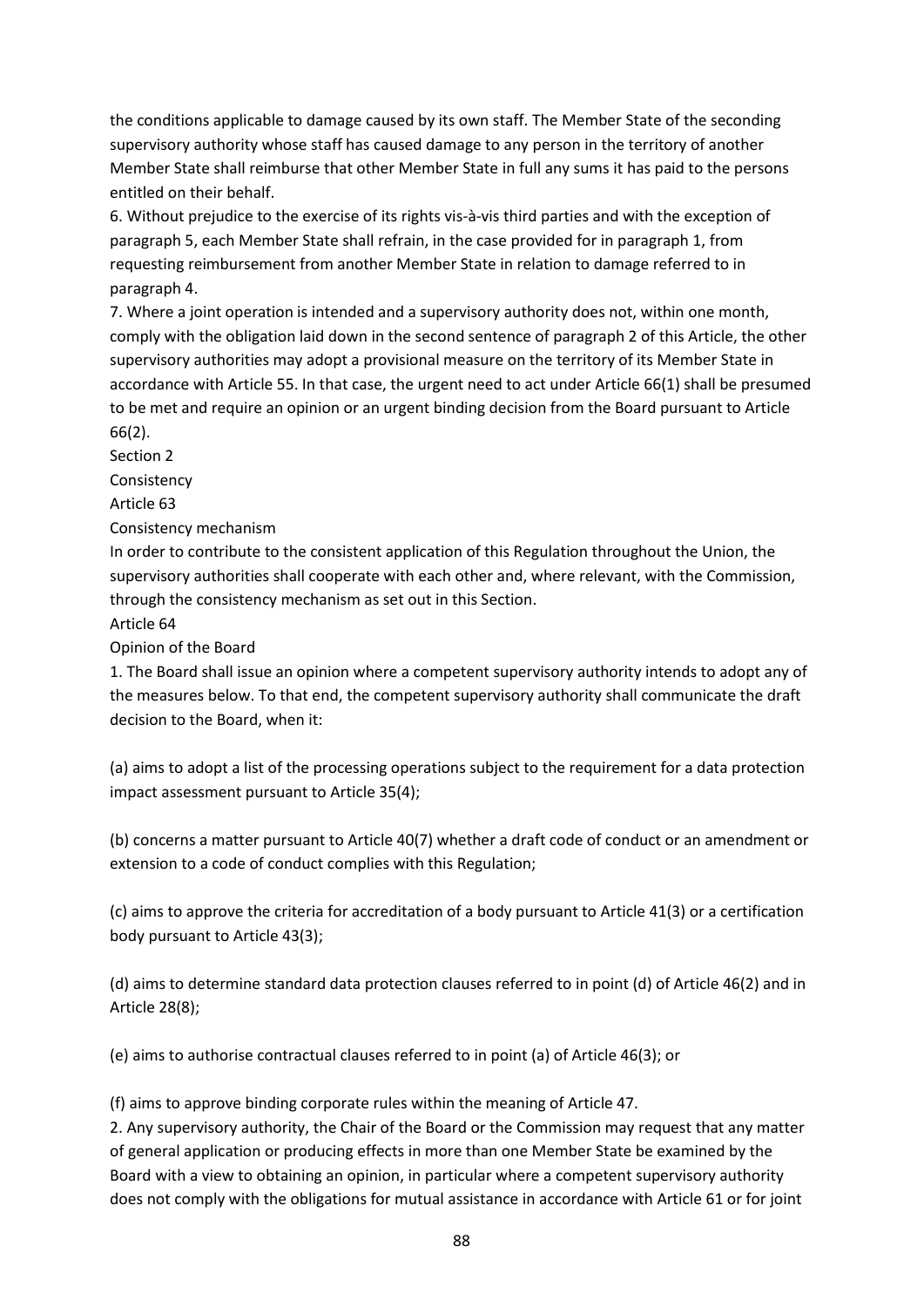operations in accordance with Article 62.

3. In the cases referred to in paragraphs 1 and 2, the Board shall issue an opinion on the matter submitted to it provided that it has not already issued an opinion on the same matter. That opinion shall be adopted within eight weeks by simple majority of the members of the Board. That period may be extended by a further six weeks, taking into account the complexity of the subject matter. Regarding the draft decision referred to in paragraph 1 circulated to the members of the Board in accordance with paragraph 5, a member which has not objected within a reasonable period indicated by the Chair, shall be deemed to be in agreement with the draft decision. 4. Supervisory authorities and the Commission shall, without undue delay, communicate by electronic means to the Board, using a standardised format any relevant information, including as

the case may be a summary of the facts, the draft decision, the grounds which make the enactment of such measure necessary, and the views of other supervisory authorities concerned.

5. The Chair of the Board shall, without undue, delay inform by electronic means:

(a) the members of the Board and the Commission of any relevant information which has been communicated to it using a standardised format. The secretariat of the Board shall, where necessary, provide translations of relevant information; and

(b) the supervisory authority referred to, as the case may be, in paragraphs 1 and 2, and the Commission of the opinion and make it public.

6. The competent supervisory authority shall not adopt its draft decision referred to in paragraph 1 within the period referred to in paragraph 3.

7. The supervisory authority referred to in paragraph 1 shall take utmost account of the opinion of the Board and shall, within two weeks after receiving the opinion, communicate to the Chair of the Board by electronic means whether it will maintain or amend its draft decision and, if any, the amended draft decision, using a standardised format.

8. Where the supervisory authority concerned informs the Chair of the Board within the period referred to in paragraph 7 of this Article that it does not intend to follow the opinion of the Board, in whole or in part, providing the relevant grounds, Article 65(1) shall apply. Article 65

Dispute resolution by the Board

1. In order to ensure the correct and consistent application of this Regulation in individual cases, the Board shall adopt a binding decision in the following cases:

(a) where, in a case referred to in Article 60(4), a supervisory authority concerned has raised a relevant and reasoned objection to a draft decision of the lead authority or the lead authority has rejected such an objection as being not relevant or reasoned. The binding decision shall concern all the matters which are the subject of the relevant and reasoned objection, in particular whether there is an infringement of this Regulation;

(b) where there are conflicting views on which of the supervisory authorities concerned is competent for the main establishment;

(c) where a competent supervisory authority does not request the opinion of the Board in the cases referred to in Article 64(1), or does not follow the opinion of the Board issued under Article 64. In that case, any supervisory authority concerned or the Commission may communicate the matter to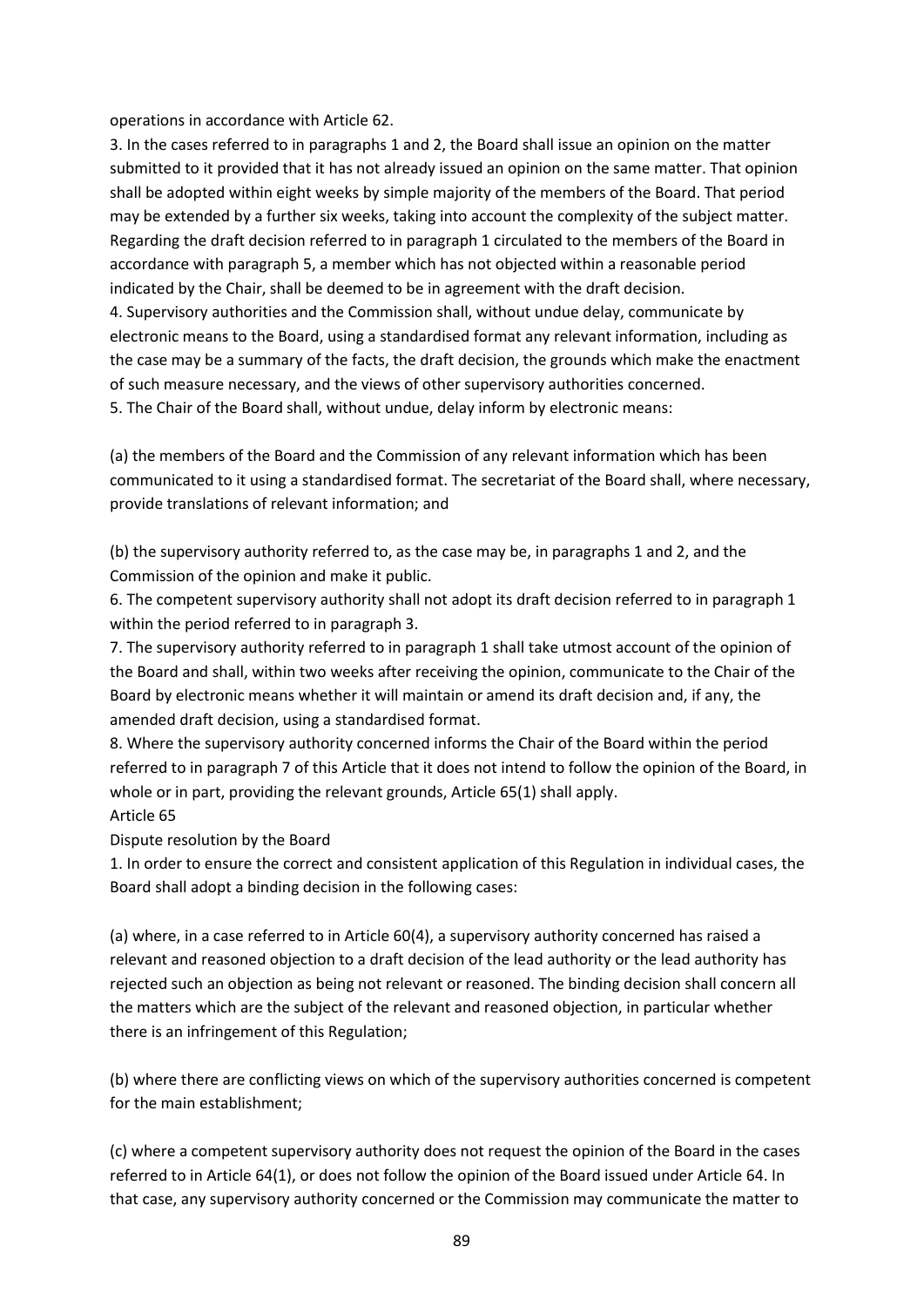the Board.

2. The decision referred to in paragraph 1 shall be adopted within one month from the referral of the subject-matter by a two-thirds majority of the members of the Board. That period may be extended by a further month on account of the complexity of the subject-matter. The decision referred to in paragraph 1 shall be reasoned and addressed to the lead supervisory authority and all the supervisory authorities concerned and binding on them.

3. Where the Board has been unable to adopt a decision within the periods referred to in paragraph 2, it shall adopt its decision within two weeks following the expiration of the second month referred to in paragraph 2 by a simple majority of the members of the Board. Where the members of the Board are split, the decision shall by adopted by the vote of its Chair.

4. The supervisory authorities concerned shall not adopt a decision on the subject matter submitted to the Board under paragraph 1 during the periods referred to in paragraphs 2 and 3.

5. The Chair of the Board shall notify, without undue delay, the decision referred to in paragraph 1 to the supervisory authorities concerned. It shall inform the Commission thereof. The decision shall be published on the website of the Board without delay after the supervisory authority has notified the final decision referred to in paragraph 6.

6. The lead supervisory authority or, as the case may be, the supervisory authority with which the complaint has been lodged shall adopt its final decision on the basis of the decision referred to in paragraph 1 of this Article, without undue delay and at the latest by one month after the Board has notified its decision. The lead supervisory authority or, as the case may be, the supervisory authority with which the complaint has been lodged, shall inform the Board of the date when its final decision is notified respectively to the controller or the processor and to the data subject. The final decision of the supervisory authorities concerned shall be adopted under the terms of Article 60(7), (8) and (9). The final decision shall refer to the decision referred to in paragraph 1 of this Article and shall specify that the decision referred to in that paragraph will be published on the website of the Board in accordance with paragraph 5 of this Article. The final decision shall attach the decision referred to in paragraph 1 of this Article.

#### Article 66

#### Urgency procedure

1. In exceptional circumstances, where a supervisory authority concerned considers that there is an urgent need to act in order to protect the rights and freedoms of data subjects, it may, by way of derogation from the consistency mechanism referred to in Articles 63, 64 and 65 or the procedure referred to in Article 60, immediately adopt provisional measures intended to produce legal effects on its own territory with a specified period of validity which shall not exceed three months. The supervisory authority shall, without delay, communicate those measures and the reasons for adopting them to the other supervisory authorities concerned, to the Board and to the Commission. 2. Where a supervisory authority has taken a measure pursuant to paragraph 1 and considers that final measures need urgently be adopted, it may request an urgent opinion or an urgent binding decision from the Board, giving reasons for requesting such opinion or decision.

3. Any supervisory authority may request an urgent opinion or an urgent binding decision, as the case may be, from the Board where a competent supervisory authority has not taken an appropriate measure in a situation where there is an urgent need to act, in order to protect the rights and freedoms of data subjects, giving reasons for requesting such opinion or decision, including for the urgent need to act.

4. By derogation from Article 64(3) and Article 65(2), an urgent opinion or an urgent binding decision referred to in paragraphs 2 and 3 of this Article shall be adopted within two weeks by simple majority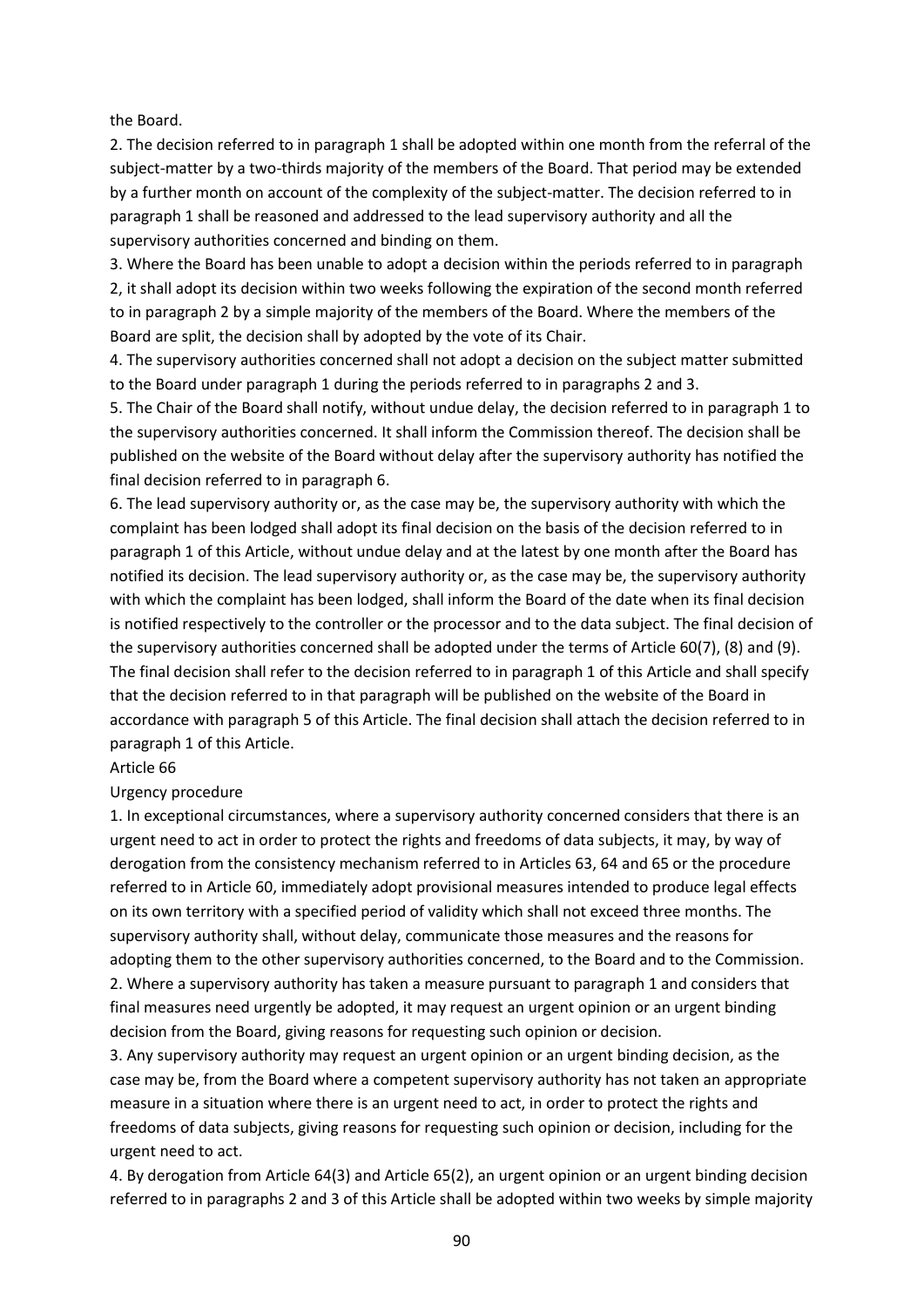of the members of the Board.

Article 67

Exchange of information

The Commission may adopt implementing acts of general scope in order to specify the arrangements for the exchange of information by electronic means between supervisory authorities, and between supervisory authorities and the Board, in particular the standardised format referred to in Article 64. Those implementing acts shall be adopted in accordance with the examination procedure referred to in Article 93(2).

Section 3

European data protection board

Article 68

European Data Protection Board

1. The European Data Protection Board (the 'Board') is hereby established as a body of the Union and shall have legal personality.

2. The Board shall be represented by its Chair.

3. The Board shall be composed of the head of one supervisory authority of each Member State and of the European Data Protection Supervisor, or their respective representatives.

4. Where in a Member State more than one supervisory authority is responsible for monitoring the application of the provisions pursuant to this Regulation, a joint representative shall be appointed in accordance with that Member State's law.

5. The Commission shall have the right to participate in the activities and meetings of the Board without voting right. The Commission shall designate a representative. The Chair of the Board shall communicate to the Commission the activities of the Board.

6. In the cases referred to in Article 65, the European Data Protection Supervisor shall have voting rights only on decisions which concern principles and rules applicable to the Union institutions, bodies, offices and agencies which correspond in substance to those of this Regulation.

Article 69

Independence

1. The Board shall act independently when performing its tasks or exercising its powers pursuant to Articles 70 and 71.

2. Without prejudice to requests by the Commission referred to in point (b) of Article 70(1) and in Article 70(2), the Board shall, in the performance of its tasks or the exercise of its powers, neither seek nor take instructions from anybody.

Article 70

Tasks of the Board

1. The Board shall ensure the consistent application of this Regulation. To that end, the Board shall, on its own initiative or, where relevant, at the request of the Commission, in particular:

(a) monitor and ensure the correct application of this Regulation in the cases provided for in Articles 64 and 65 without prejudice to the tasks of national supervisory authorities;

(b) advise the Commission on any issue related to the protection of personal data in the Union, including on any proposed amendment of this Regulation;

(c) advise the Commission on the format and procedures for the exchange of information between controllers, processors and supervisory authorities for binding corporate rules;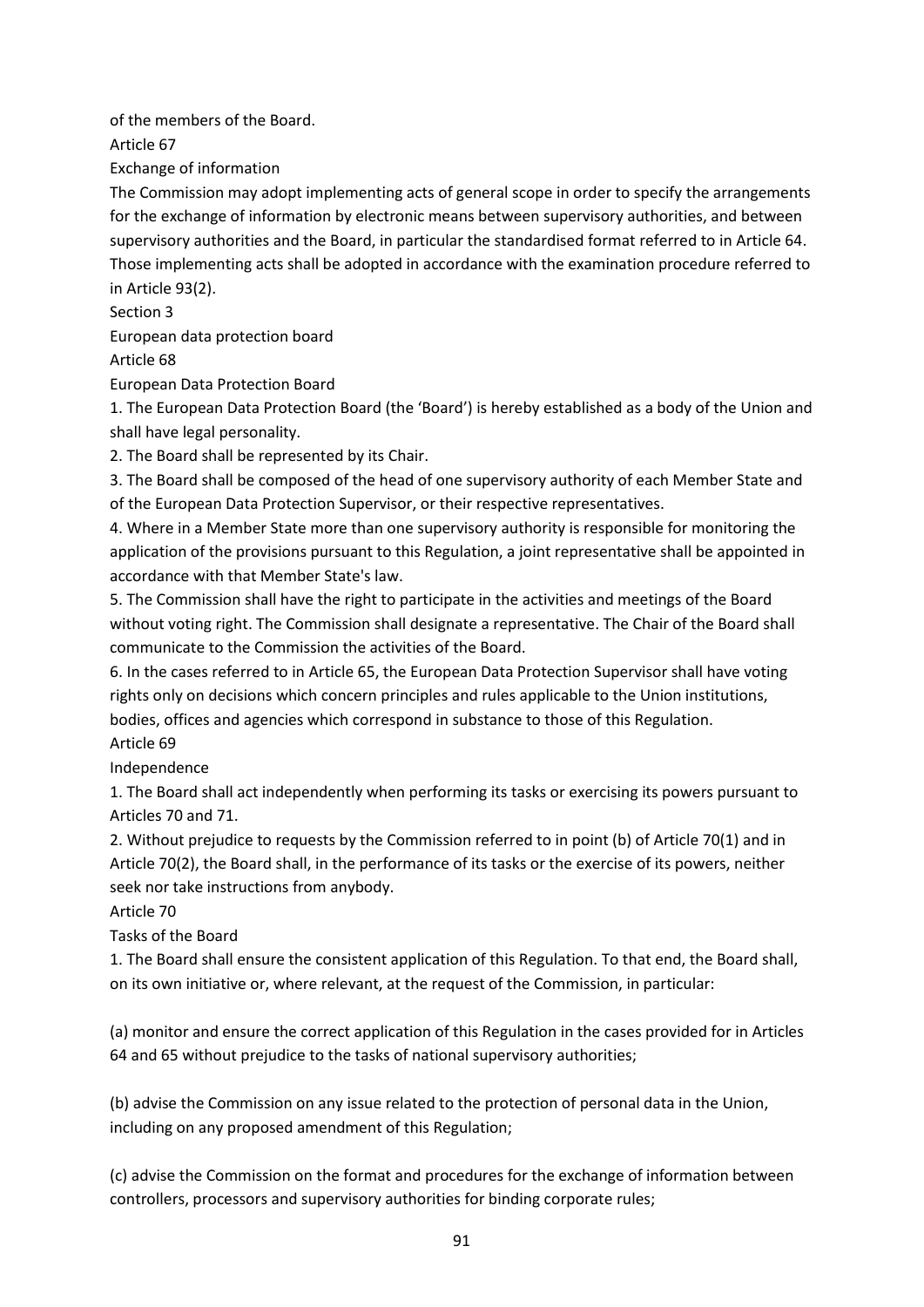(d) issue guidelines, recommendations, and best practices on procedures for erasing links, copies or replications of personal data from publicly available communication services as referred to in Article  $17(2);$ 

(e) examine, on its own initiative, on request of one of its members or on request of the Commission, any question covering the application of this Regulation and issue guidelines, recommendations and best practices in order to encourage consistent application of this Regulation;

(f) issue guidelines, recommendations and best practices in accordance with point (e) of this paragraph for further specifying the criteria and conditions for decisions based on profiling pursuant to Article 22(2);

(g) issue guidelines, recommendations and best practices in accordance with point (e) of this paragraph for establishing the personal data breaches and determining the undue delay referred to in Article 33(1) and (2) and for the particular circumstances in which a controller or a processor is required to notify the personal data breach;

(h) issue guidelines, recommendations and best practices in accordance with point (e) of this paragraph as to the circumstances in which a personal data breach is likely to result in a high risk to the rights and freedoms of the natural persons referred to in Article 34(1).

(i) issue guidelines, recommendations and best practices in accordance with point (e) of this paragraph for the purpose of further specifying the criteria and requirements for personal data transfers based on binding corporate rules adhered to by controllers and binding corporate rules adhered to by processors and on further necessary requirements to ensure the protection of personal data of the data subjects concerned referred to in Article 47;

(j) issue guidelines, recommendations and best practices in accordance with point (e) of this paragraph for the purpose of further specifying the criteria and requirements for the personal data transfers on the basis of Article 49(1);

(k) draw up guidelines for supervisory authorities concerning the application of measures referred to in Article 58(1), (2) and (3) and the setting of administrative fines pursuant to Article 83;

(l) review the practical application of the guidelines, recommendations and best practices referred to in points (e) and (f);

(m) issue guidelines, recommendations and best practices in accordance with point (e) of this paragraph for establishing common procedures for reporting by natural persons of infringements of this Regulation pursuant to Article 54(2);

(n) encourage the drawing-up of codes of conduct and the establishment of data protection certification mechanisms and data protection seals and marks pursuant to Articles 40 and 42;

(o) carry out the accreditation of certification bodies and its periodic review pursuant to Article 43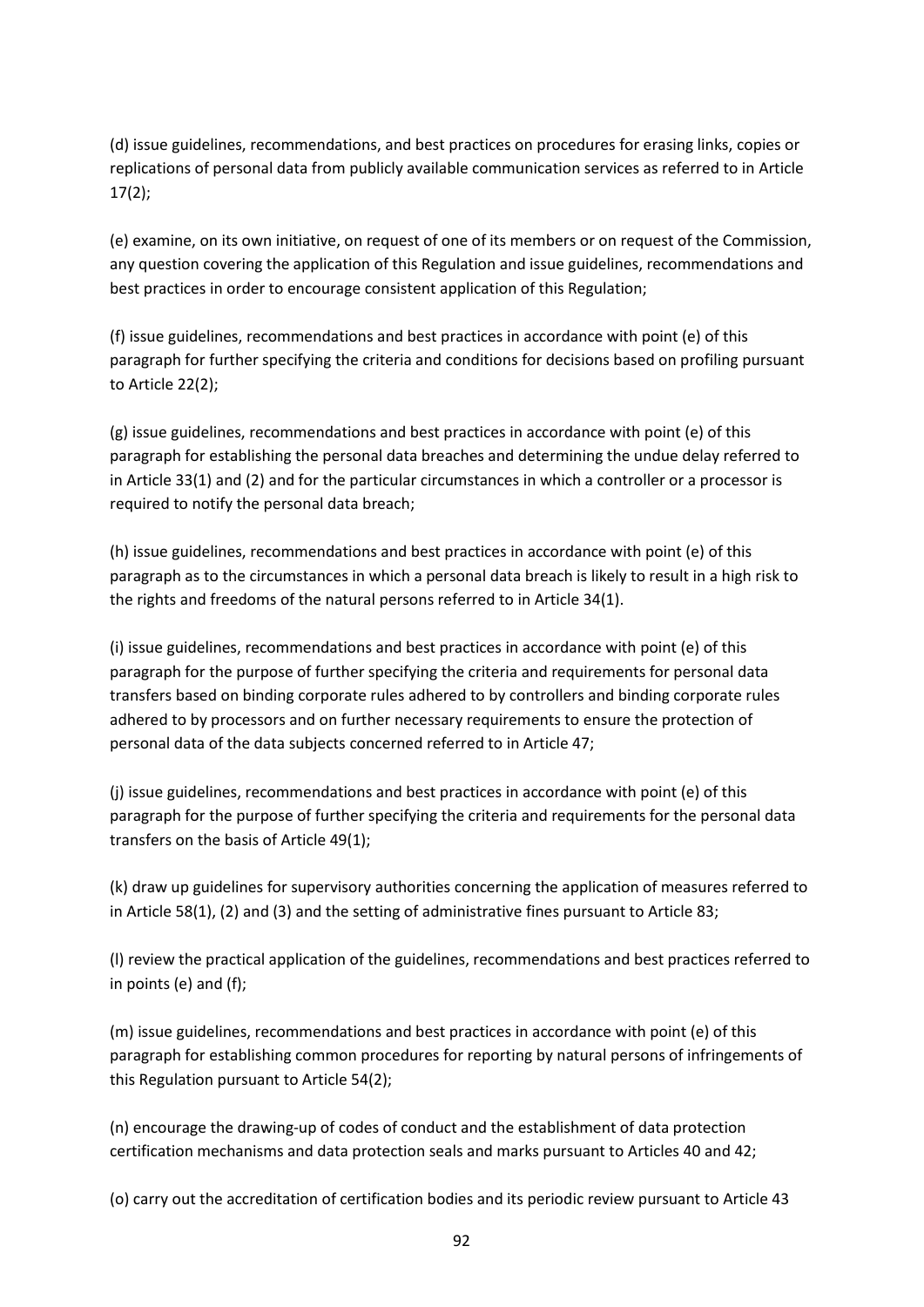and maintain a public register of accredited bodies pursuant to Article 43(6) and of the accredited controllers or processors established in third countries pursuant to Article 42(7);

(p) specify the requirements referred to in Article 43(3) with a view to the accreditation of certification bodies under Article 42;

(q) provide the Commission with an opinion on the certification requirements referred to in Article 43(8);

(r) provide the Commission with an opinion on the icons referred to in Article 12(7);

(s) provide the Commission with an opinion for the assessment of the adequacy of the level of protection in a third country or international organisation, including for the assessment whether a third country, a territory or one or more specified sectors within that third country, or an international organisation no longer ensures an adequate level of protection. To that end, the Commission shall provide the Board with all necessary documentation, including correspondence with the government of the third country, with regard to that third country, territory or specified sector, or with the international organisation.

(t) issue opinions on draft decisions of supervisory authorities pursuant to the consistency mechanism referred to in Article 64(1), on matters submitted pursuant to Article 64(2) and to issue binding decisions pursuant to Article 65, including in cases referred to in Article 66;

(u) promote the cooperation and the effective bilateral and multilateral exchange of information and best practices between the supervisory authorities;

(v) promote common training programmes and facilitate personnel exchanges between the supervisory authorities and, where appropriate, with the supervisory authorities of third countries or with international organisations;

(w) promote the exchange of knowledge and documentation on data protection legislation and practice with data protection supervisory authorities worldwide.

(x) issue opinions on codes of conduct drawn up at Union level pursuant to Article 40(9); and

(y) maintain a publicly accessible electronic register of decisions taken by supervisory authorities and courts on issues handled in the consistency mechanism.

2. Where the Commission requests advice from the Board, it may indicate a time limit, taking into account the urgency of the matter.

3. The Board shall forward its opinions, guidelines, recommendations, and best practices to the Commission and to the committee referred to in Article 93 and make them public.

4. The Board shall, where appropriate, consult interested parties and give them the opportunity to comment within a reasonable period. The Board shall, without prejudice to Article 76, make the results of the consultation procedure publicly available.

Article 71

Reports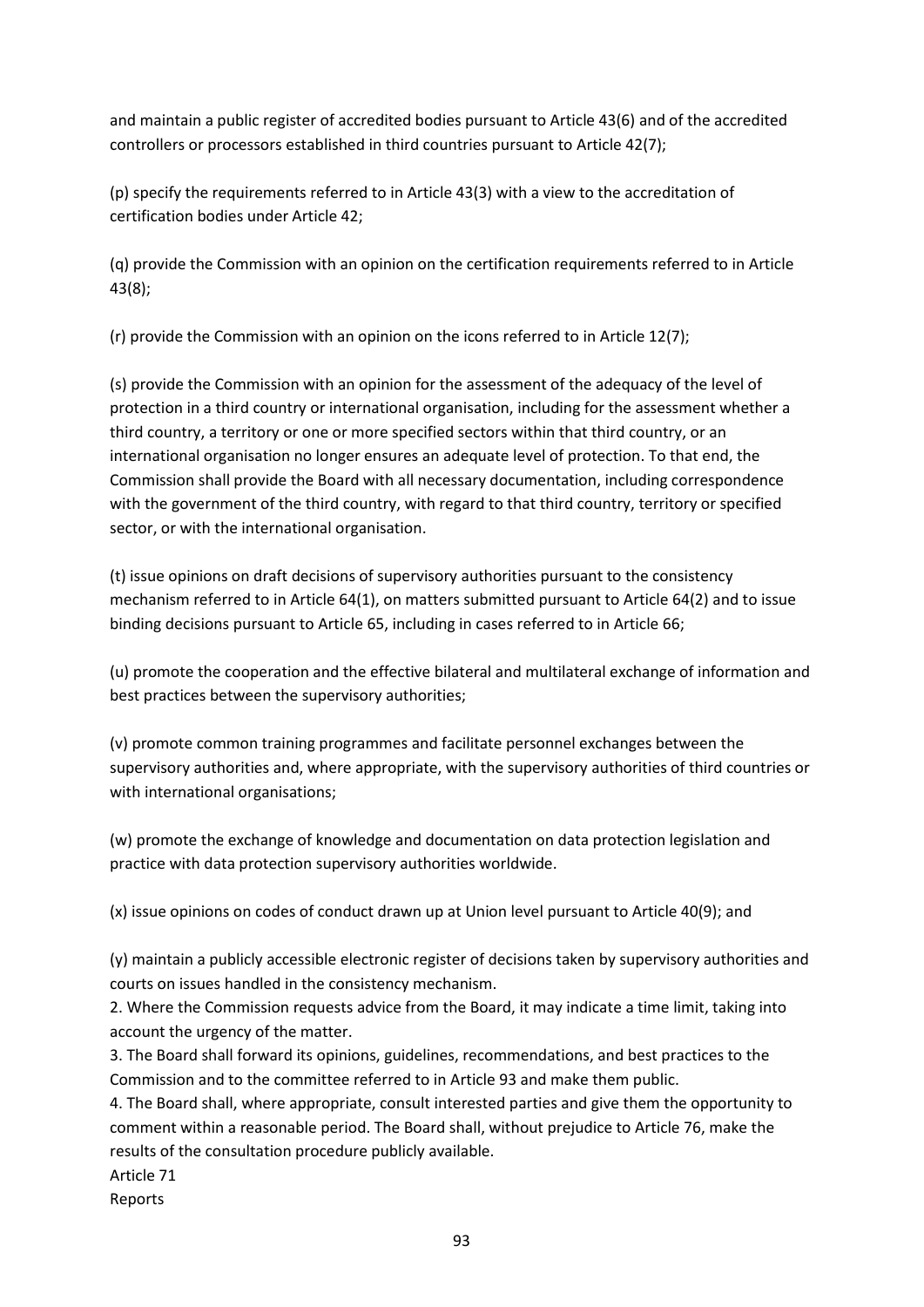1. The Board shall draw up an annual report regarding the protection of natural persons with regard to processing in the Union and, where relevant, in third countries and international organisations. The report shall be made public and be transmitted to the European Parliament, to the Council and to the Commission.

2. The annual report shall include a review of the practical application of the guidelines, recommendations and best practices referred to in point (l) of Article 70(1) as well as of the binding decisions referred to in Article 65.

Article 72

Procedure

1. The Board shall take decisions by a simple majority of its members, unless otherwise provided for in this Regulation.

2. The Board shall adopt its own rules of procedure by a two-thirds majority of its members and organise its own operational arrangements.

Article 73

Chair

1. The Board shall elect a chair and two deputy chairs from amongst its members by simple majority.

2. The term of office of the Chair and of the deputy chairs shall be five years and be renewable once. Article 74

Tasks of the Chair

1. The Chair shall have the following tasks:

(a) to convene the meetings of the Board and prepare its agenda;

(b) to notify decisions adopted by the Board pursuant to Article 65 to the lead supervisory authority and the supervisory authorities concerned;

(c) to ensure the timely performance of the tasks of the Board, in particular in relation to the consistency mechanism referred to in Article 63.

2. The Board shall lay down the allocation of tasks between the Chair and the deputy chairs in its rules of procedure.

Article 75

Secretariat

1. The Board shall have a secretariat, which shall be provided by the European Data Protection Supervisor.

2. The secretariat shall perform its tasks exclusively under the instructions of the Chair of the Board.

3. The staff of the European Data Protection Supervisor involved in carrying out the tasks conferred on the Board by this Regulation shall be subject to separate reporting lines from the staff involved in carrying out tasks conferred on the European Data Protection Supervisor.

4. Where appropriate, the Board and the European Data Protection Supervisor shall establish and publish a Memorandum of Understanding implementing this Article, determining the terms of their cooperation, and applicable to the staff of the European Data Protection Supervisor involved in carrying out the tasks conferred on the Board by this Regulation.

5. The secretariat shall provide analytical, administrative and logistical support to the Board.

6. The secretariat shall be responsible in particular for:

(a) the day-to-day business of the Board;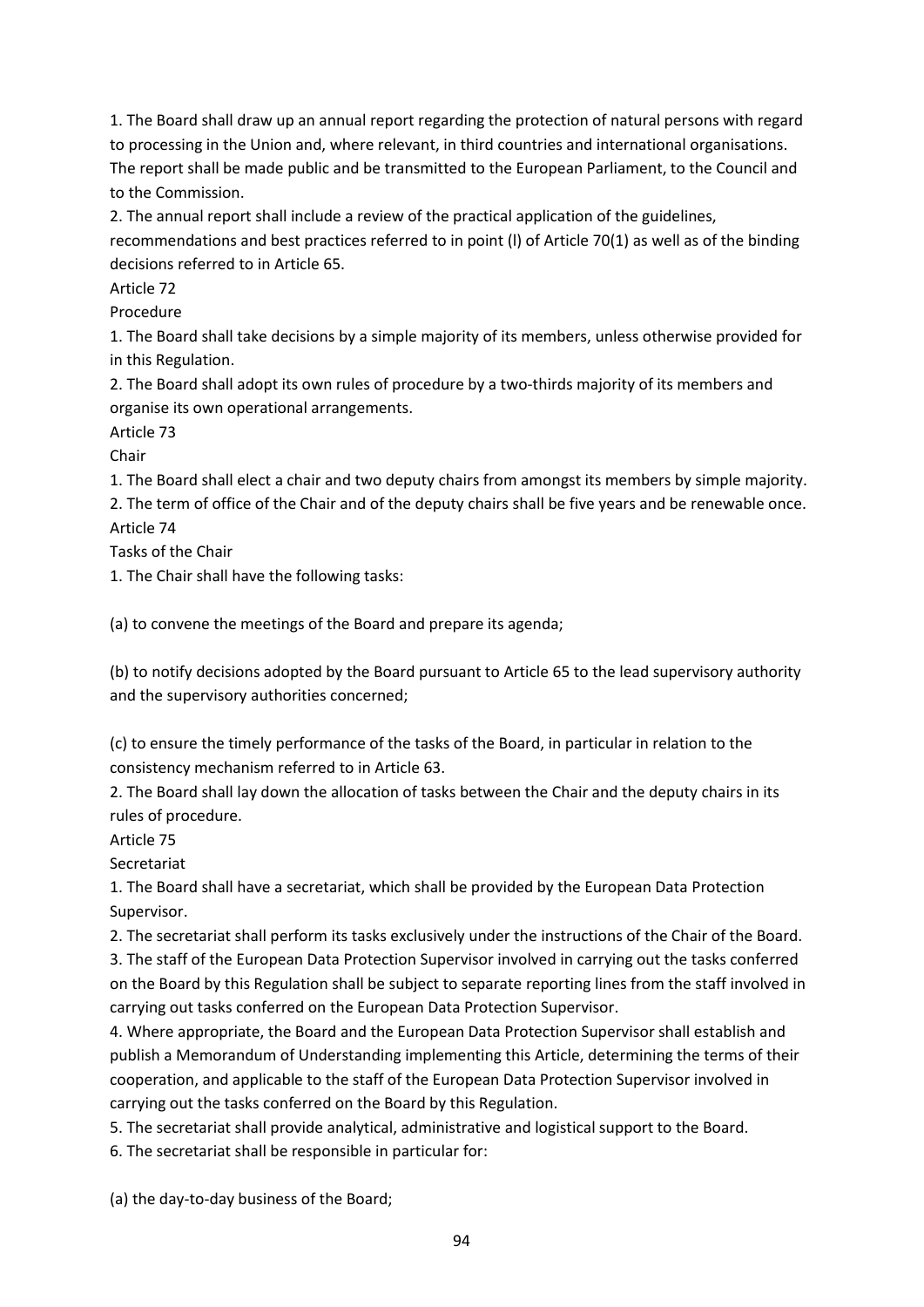(b) communication between the members of the Board, its Chair and the Commission;

(c) communication with other institutions and the public;

(d) the use of electronic means for the internal and external communication;

(e) the translation of relevant information;

(f) the preparation and follow-up of the meetings of the Board;

(g) the preparation, drafting and publication of opinions, decisions on the settlement of disputes between supervisory authorities and other texts adopted by the Board.

Article 76

Confidentiality

1. The discussions of the Board shall be confidential where the Board deems it necessary, as provided for in its rules of procedure.

2. Access to documents submitted to members of the Board, experts and representatives of third parties shall be governed by Regulation (EC) No 1049/2001 of the European Parliament and of the Council (21).

CHAPTER VIII

Remedies, liability and penalties

Article 77

Right to lodge a complaint with a supervisory authority

1. Without prejudice to any other administrative or judicial remedy, every data subject shall have the right to lodge a complaint with a supervisory authority, in particular in the Member State of his or her habitual residence, place of work or place of the alleged infringement if the data subject considers that the processing of personal data relating to him or her infringes this Regulation.

2. The supervisory authority with which the complaint has been lodged shall inform the complainant on the progress and the outcome of the complaint including the possibility of a judicial remedy pursuant to Article 78.

Article 78

Right to an effective judicial remedy against a supervisory authority

1. Without prejudice to any other administrative or non-judicial remedy, each natural or legal person shall have the right to an effective judicial remedy against a legally binding decision of a supervisory authority concerning them.

2. Without prejudice to any other administrative or non-judicial remedy, each data subject shall have the right to a an effective judicial remedy where the supervisory authority which is competent pursuant to Articles 55 and 56 does not handle a complaint or does not inform the data subject within three months on the progress or outcome of the complaint lodged pursuant to Article 77. 3. Proceedings against a supervisory authority shall be brought before the courts of the Member

State where the supervisory authority is established.

4. Where proceedings are brought against a decision of a supervisory authority which was preceded by an opinion or a decision of the Board in the consistency mechanism, the supervisory authority shall forward that opinion or decision to the court. Article 79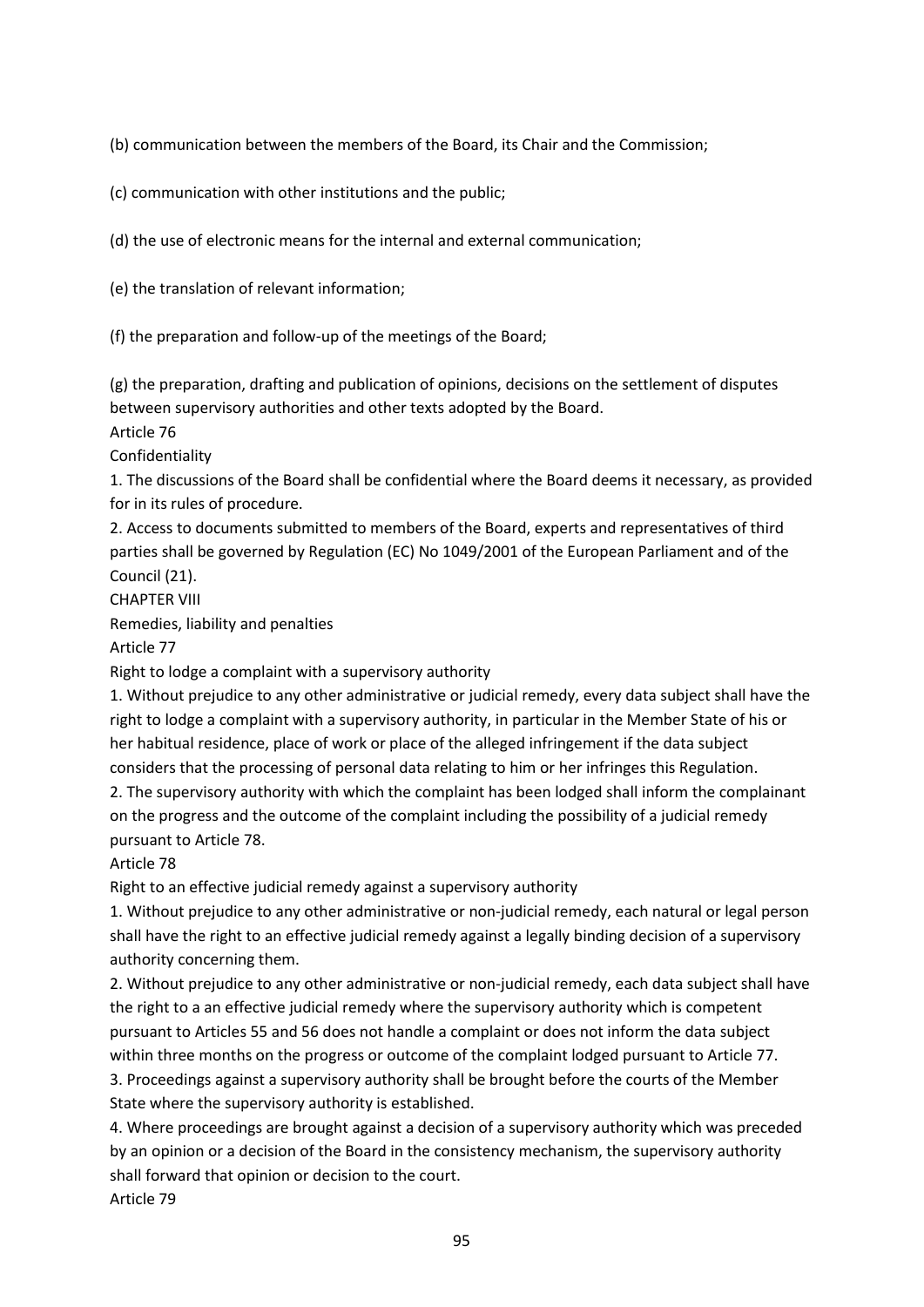Right to an effective judicial remedy against a controller or processor

1. Without prejudice to any available administrative or non-judicial remedy, including the right to lodge a complaint with a supervisory authority pursuant to Article 77, each data subject shall have the right to an effective judicial remedy where he or she considers that his or her rights under this Regulation have been infringed as a result of the processing of his or her personal data in noncompliance with this Regulation.

2. Proceedings against a controller or a processor shall be brought before the courts of the Member State where the controller or processor has an establishment. Alternatively, such proceedings may be brought before the courts of the Member State where the data subject has his or her habitual residence, unless the controller or processor is a public authority of a Member State acting in the exercise of its public powers.

## Article 80

## Representation of data subjects

1. The data subject shall have the right to mandate a not-for-profit body, organisation or association which has been properly constituted in accordance with the law of a Member State, has statutory objectives which are in the public interest, and is active in the field of the protection of data subjects' rights and freedoms with regard to the protection of their personal data to lodge the complaint on his or her behalf, to exercise the rights referred to in Articles 77, 78 and 79 on his or her behalf, and to exercise the right to receive compensation referred to in Article 82 on his or her behalf where provided for by Member State law.

2. Member States may provide that any body, organisation or association referred to in paragraph 1 of this Article, independently of a data subject's mandate, has the right to lodge, in that Member State, a complaint with the supervisory authority which is competent pursuant to Article 77 and to exercise the rights referred to in Articles 78 and 79 if it considers that the rights of a data subject under this Regulation have been infringed as a result of the processing. Article 81

#### Suspension of proceedings

1. Where a competent court of a Member State has information on proceedings, concerning the same subject matter as regards processing by the same controller or processor, that are pending in a court in another Member State, it shall contact that court in the other Member State to confirm the existence of such proceedings.

2. Where proceedings concerning the same subject matter as regards processing of the same controller or processor are pending in a court in another Member State, any competent court other than the court first seized may suspend its proceedings.

3. Where those proceedings are pending at first instance, any court other than the court first seized may also, on the application of one of the parties, decline jurisdiction if the court first seized has jurisdiction over the actions in question and its law permits the consolidation thereof. Article 82

#### Right to compensation and liability

1. Any person who has suffered material or non-material damage as a result of an infringement of this Regulation shall have the right to receive compensation from the controller or processor for the damage suffered.

2. Any controller involved in processing shall be liable for the damage caused by processing which infringes this Regulation. A processor shall be liable for the damage caused by processing only where it has not complied with obligations of this Regulation specifically directed to processors or where it has acted outside or contrary to lawful instructions of the controller.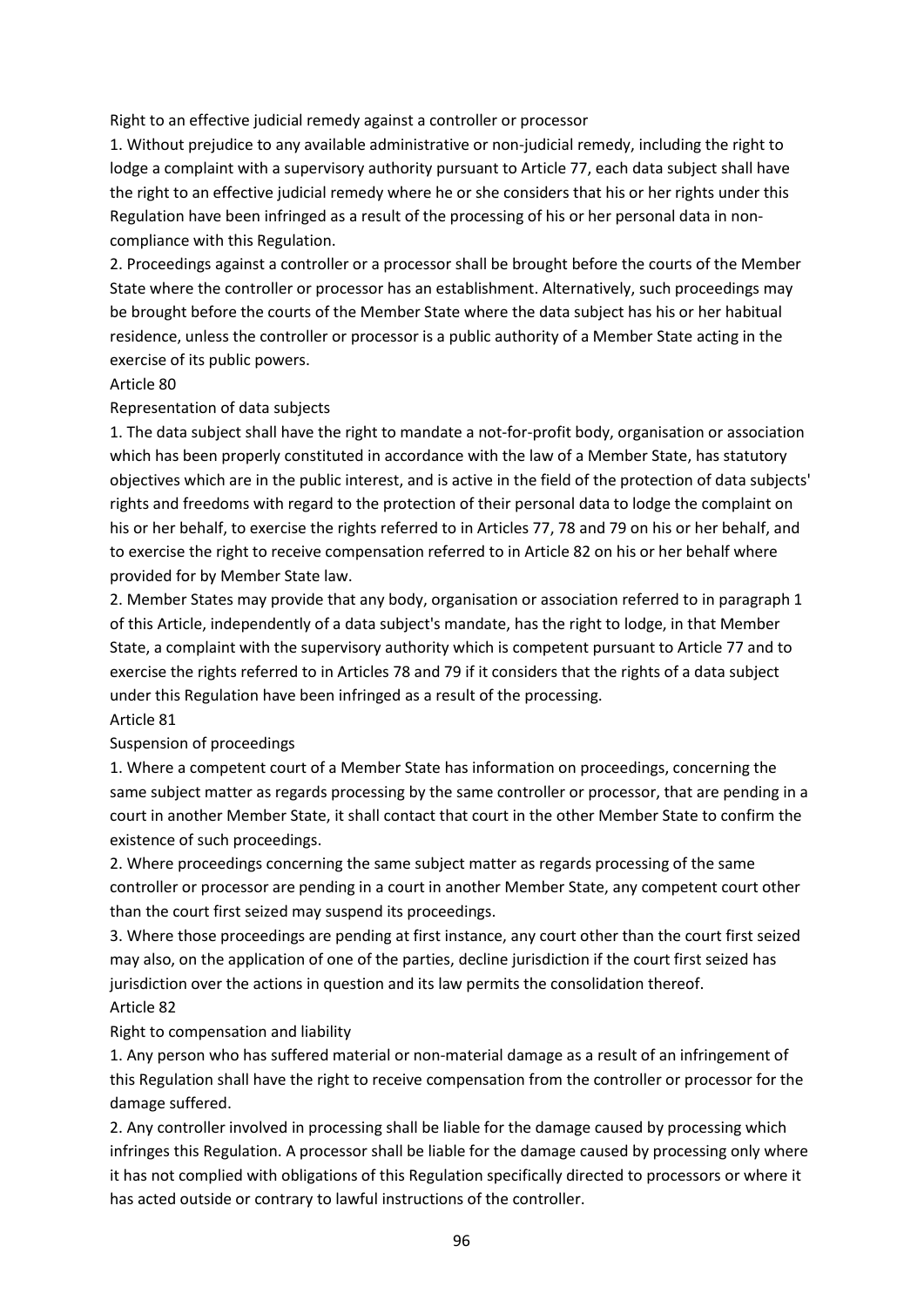3. A controller or processor shall be exempt from liability under paragraph 2 if it proves that it is not in any way responsible for the event giving rise to the damage.

4. Where more than one controller or processor, or both a controller and a processor, are involved in the same processing and where they are, under paragraphs 2 and 3, responsible for any damage caused by processing, each controller or processor shall be held liable for the entire damage in order to ensure effective compensation of the data subject.

5. Where a controller or processor has, in accordance with paragraph 4, paid full compensation for the damage suffered, that controller or processor shall be entitled to claim back from the other controllers or processors involved in the same processing that part of the compensation corresponding to their part of responsibility for the damage, in accordance with the conditions set out in paragraph 2.

6. Court proceedings for exercising the right to receive compensation shall be brought before the courts competent under the law of the Member State referred to in Article 79(2). Article 83

General conditions for imposing administrative fines

1. Each supervisory authority shall ensure that the imposition of administrative fines pursuant to this Article in respect of infringements of this Regulation referred to in paragraphs 4, 5 and 6 shall in each individual case be effective, proportionate and dissuasive.

2. Administrative fines shall, depending on the circumstances of each individual case, be imposed in addition to, or instead of, measures referred to in points (a) to (h) and (j) of Article 58(2). When deciding whether to impose an administrative fine and deciding on the amount of the administrative fine in each individual case due regard shall be given to the following:

(a) the nature, gravity and duration of the infringement taking into account the nature scope or purpose of the processing concerned as well as the number of data subjects affected and the level of damage suffered by them;

(b) the intentional or negligent character of the infringement;

(c) any action taken by the controller or processor to mitigate the damage suffered by data subjects;

(d) the degree of responsibility of the controller or processor taking into account technical and organisational measures implemented by them pursuant to Articles 25 and 32;

(e) any relevant previous infringements by the controller or processor;

(f) the degree of cooperation with the supervisory authority, in order to remedy the infringement and mitigate the possible adverse effects of the infringement;

(g) the categories of personal data affected by the infringement;

(h) the manner in which the infringement became known to the supervisory authority, in particular whether, and if so to what extent, the controller or processor notified the infringement;

(i) where measures referred to in Article 58(2) have previously been ordered against the controller or processor concerned with regard to the same subject-matter, compliance with those measures;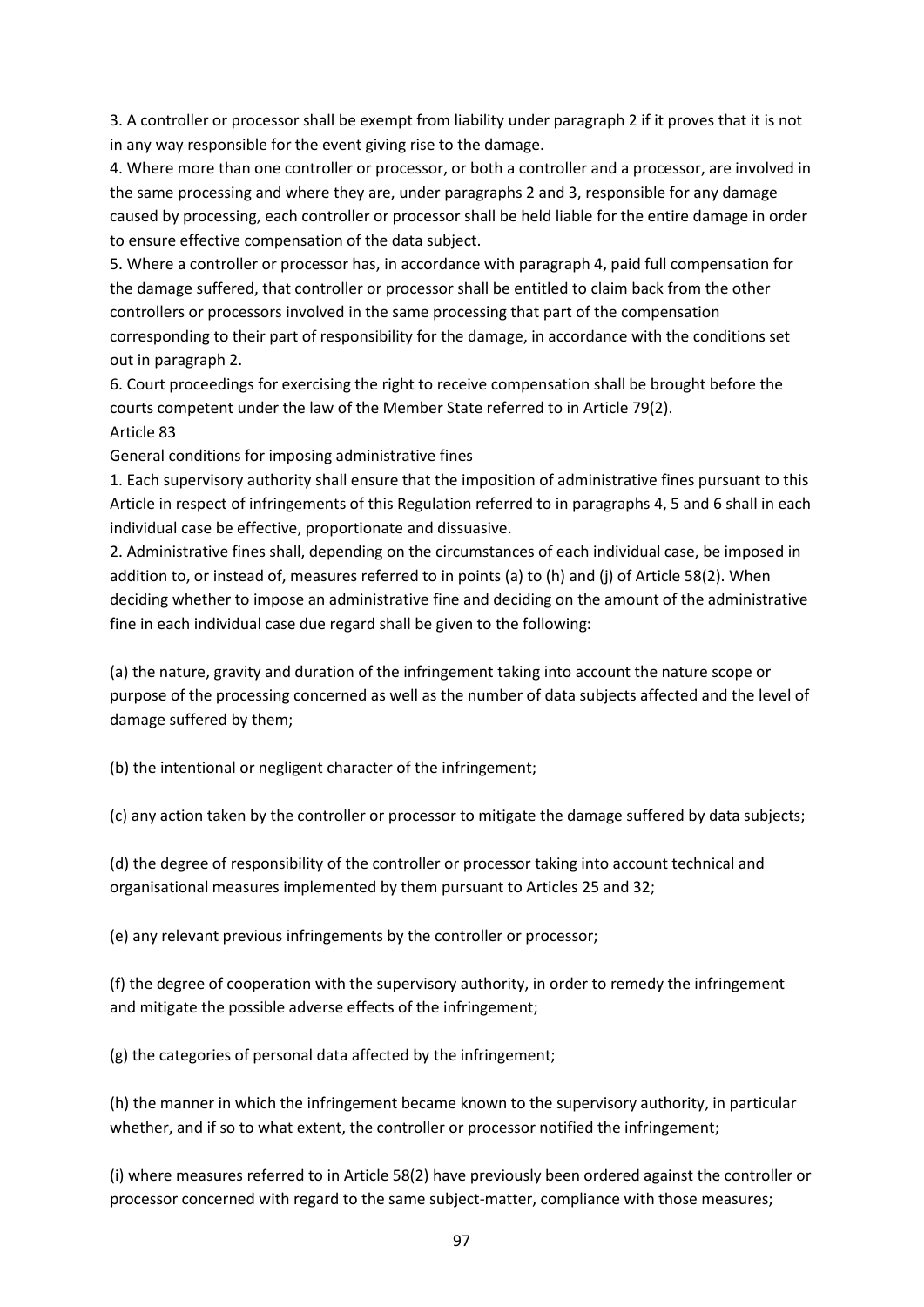(j) adherence to approved codes of conduct pursuant to Article 40 or approved certification mechanisms pursuant to Article 42; and

(k) any other aggravating or mitigating factor applicable to the circumstances of the case, such as financial benefits gained, or losses avoided, directly or indirectly, from the infringement. 3. If a controller or processor intentionally or negligently, for the same or linked processing operations, infringes several provisions of this Regulation, the total amount of the administrative fine shall not exceed the amount specified for the gravest infringement.

4. Infringements of the following provisions shall, in accordance with paragraph 2, be subject to administrative fines up to 10 000 000 EUR, or in the case of an undertaking, up to 2 % of the total worldwide annual turnover of the preceding financial year, whichever is higher:

(a) the obligations of the controller and the processor pursuant to Articles 8, 11, 25 to 39 and 42 and 43;

(b) the obligations of the certification body pursuant to Articles 42 and 43;

(c) the obligations of the monitoring body pursuant to Article 41(4).

5. Infringements of the following provisions shall, in accordance with paragraph 2, be subject to administrative fines up to 20 000 000 EUR, or in the case of an undertaking, up to 4 % of the total worldwide annual turnover of the preceding financial year, whichever is higher:

(a) the basic principles for processing, including conditions for consent, pursuant to Articles 5, 6, 7 and 9;

(b) the data subjects' rights pursuant to Articles 12 to 22;

(c) the transfers of personal data to a recipient in a third country or an international organisation pursuant to Articles 44 to 49;

(d) any obligations pursuant to Member State law adopted under Chapter IX;

(e) non-compliance with an order or a temporary or definitive limitation on processing or the suspension of data flows by the supervisory authority pursuant to Article 58(2) or failure to provide access in violation of Article 58(1).

6. Non-compliance with an order by the supervisory authority as referred to in Article 58(2) shall, in accordance with paragraph 2 of this Article, be subject to administrative fines up to 20 000 000 EUR, or in the case of an undertaking, up to 4 % of the total worldwide annual turnover of the preceding financial year, whichever is higher.

7. Without prejudice to the corrective powers of supervisory authorities pursuant to Article 58(2), each Member State may lay down the rules on whether and to what extent administrative fines may be imposed on public authorities and bodies established in that Member State.

8. The exercise by the supervisory authority of its powers under this Article shall be subject to appropriate procedural safeguards in accordance with Union and Member State law, including effective judicial remedy and due process.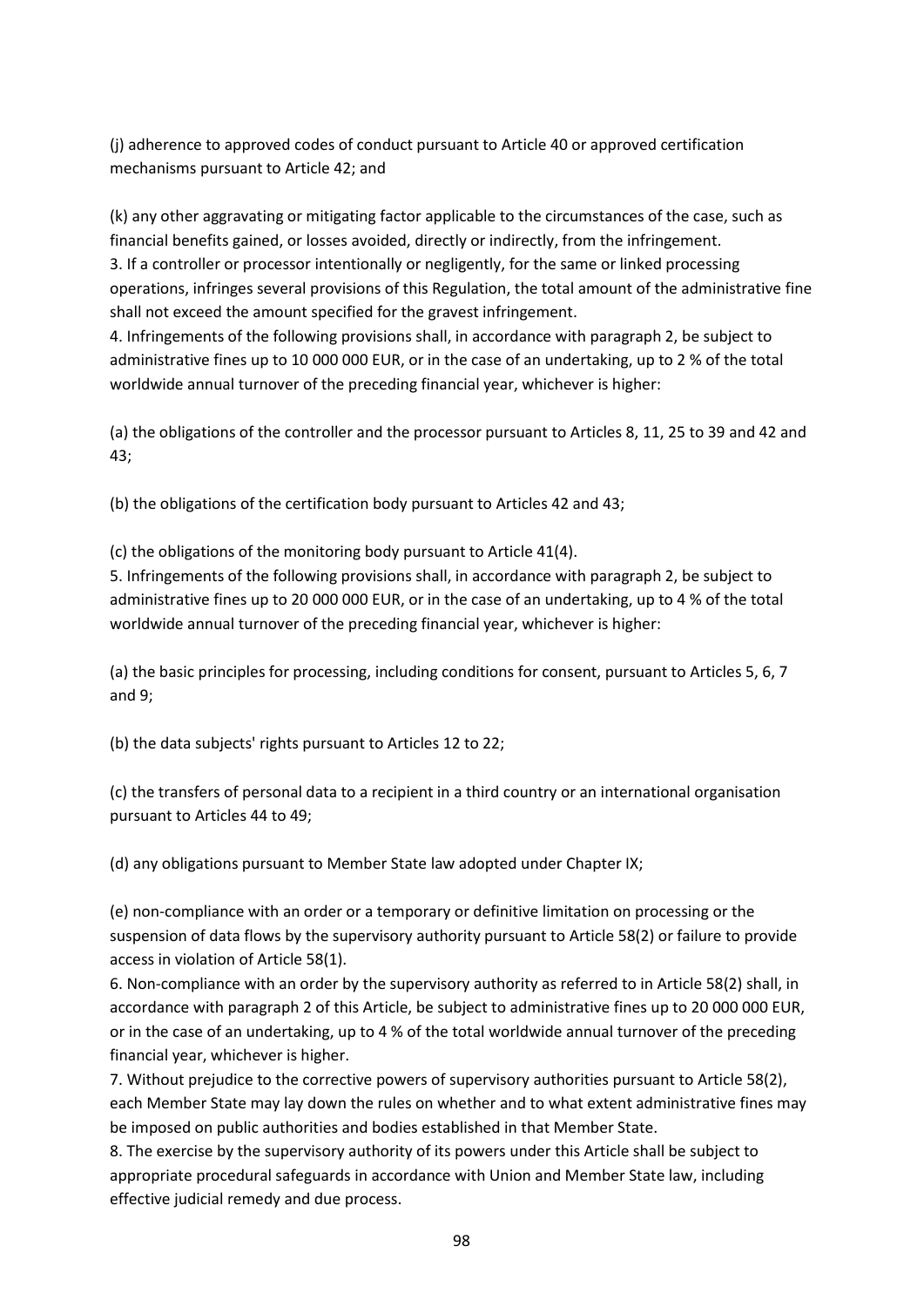9. Where the legal system of the Member State does not provide for administrative fines, this Article may be applied in such a manner that the fine is initiated by the competent supervisory authority and imposed by competent national courts, while ensuring that those legal remedies are effective and have an equivalent effect to the administrative fines imposed by supervisory authorities. In any event, the fines imposed shall be effective, proportionate and dissuasive. Those Member States shall notify to the Commission the provisions of their laws which they adopt pursuant to this paragraph by 25 May 2018 and, without delay, any subsequent amendment law or amendment affecting them. Article 84

## **Penalties**

1. Member States shall lay down the rules on other penalties applicable to infringements of this Regulation in particular for infringements which are not subject to administrative fines pursuant to Article 83, and shall take all measures necessary to ensure that they are implemented. Such penalties shall be effective, proportionate and dissuasive.

2. Each Member State shall notify to the Commission the provisions of its law which it adopts pursuant to paragraph 1, by 25 May 2018 and, without delay, any subsequent amendment affecting them.

#### CHAPTER IX

Provisions relating to specific processing situations

## Article 85

Processing and freedom of expression and information

1. Member States shall by law reconcile the right to the protection of personal data pursuant to this Regulation with the right to freedom of expression and information, including processing for journalistic purposes and the purposes of academic, artistic or literary expression.

2. For processing carried out for journalistic purposes or the purpose of academic artistic or literary expression, Member States shall provide for exemptions or derogations from Chapter II (principles), Chapter III (rights of the data subject), Chapter IV (controller and processor), Chapter V (transfer of personal data to third countries or international organisations), Chapter VI (independent supervisory authorities), Chapter VII (cooperation and consistency) and Chapter IX (specific data processing situations) if they are necessary to reconcile the right to the protection of personal data with the freedom of expression and information.

3. Each Member State shall notify to the Commission the provisions of its law which it has adopted pursuant to paragraph 2 and, without delay, any subsequent amendment law or amendment affecting them.

## Article 86

## Processing and public access to official documents

Personal data in official documents held by a public authority or a public body or a private body for the performance of a task carried out in the public interest may be disclosed by the authority or body in accordance with Union or Member State law to which the public authority or body is subject in order to reconcile public access to official documents with the right to the protection of personal data pursuant to this Regulation.

#### Article 87

## Processing of the national identification number

Member States may further determine the specific conditions for the processing of a national identification number or any other identifier of general application. In that case the national identification number or any other identifier of general application shall be used only under appropriate safeguards for the rights and freedoms of the data subject pursuant to this Regulation.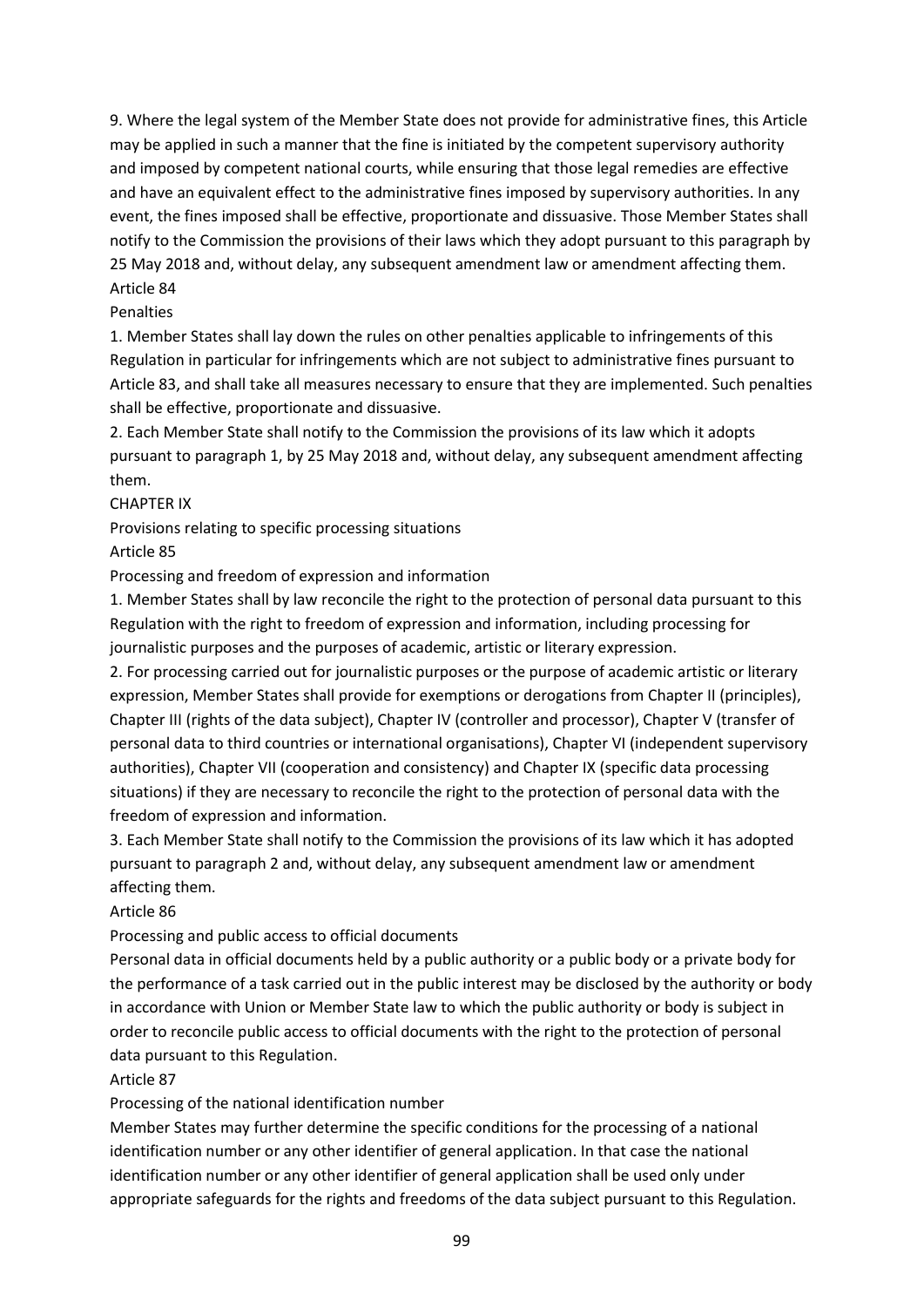## Article 88

## Processing in the context of employment

1. Member States may, by law or by collective agreements, provide for more specific rules to ensure the protection of the rights and freedoms in respect of the processing of employees' personal data in the employment context, in particular for the purposes of the recruitment, the performance of the contract of employment, including discharge of obligations laid down by law or by collective agreements, management, planning and organisation of work, equality and diversity in the workplace, health and safety at work, protection of employer's or customer's property and for the purposes of the exercise and enjoyment, on an individual or collective basis, of rights and benefits related to employment, and for the purpose of the termination of the employment relationship. 2. Those rules shall include suitable and specific measures to safeguard the data subject's human

dignity, legitimate interests and fundamental rights, with particular regard to the transparency of processing, the transfer of personal data within a group of undertakings, or a group of enterprises engaged in a joint economic activity and monitoring systems at the work place.

3. Each Member State shall notify to the Commission those provisions of its law which it adopts pursuant to paragraph 1, by 25 May 2018 and, without delay, any subsequent amendment affecting them.

#### Article 89

Safeguards and derogations relating to processing for archiving purposes in the public interest, scientific or historical research purposes or statistical purposes

1. Processing for archiving purposes in the public interest, scientific or historical research purposes or statistical purposes, shall be subject to appropriate safeguards, in accordance with this Regulation, for the rights and freedoms of the data subject. Those safeguards shall ensure that technical and organisational measures are in place in particular in order to ensure respect for the principle of data minimisation. Those measures may include pseudonymisation provided that those purposes can be fulfilled in that manner. Where those purposes can be fulfilled by further processing which does not permit or no longer permits the identification of data subjects, those purposes shall be fulfilled in that manner.

2. Where personal data are processed for scientific or historical research purposes or statistical purposes, Union or Member State law may provide for derogations from the rights referred to in Articles 15, 16, 18 and 21 subject to the conditions and safeguards referred to in paragraph 1 of this Article in so far as such rights are likely to render impossible or seriously impair the achievement of the specific purposes, and such derogations are necessary for the fulfilment of those purposes.

3. Where personal data are processed for archiving purposes in the public interest, Union or Member State law may provide for derogations from the rights referred to in Articles 15, 16, 18, 19, 20 and 21 subject to the conditions and safeguards referred to in paragraph 1 of this Article in so far as such rights are likely to render impossible or seriously impair the achievement of the specific purposes, and such derogations are necessary for the fulfilment of those purposes.

4. Where processing referred to in paragraphs 2 and 3 serves at the same time another purpose, the derogations shall apply only to processing for the purposes referred to in those paragraphs. Article 90

## Obligations of secrecy

1. Member States may adopt specific rules to set out the powers of the supervisory authorities laid down in points (e) and (f) of Article 58(1) in relation to controllers or processors that are subject, under Union or Member State law or rules established by national competent bodies, to an obligation of professional secrecy or other equivalent obligations of secrecy where this is necessary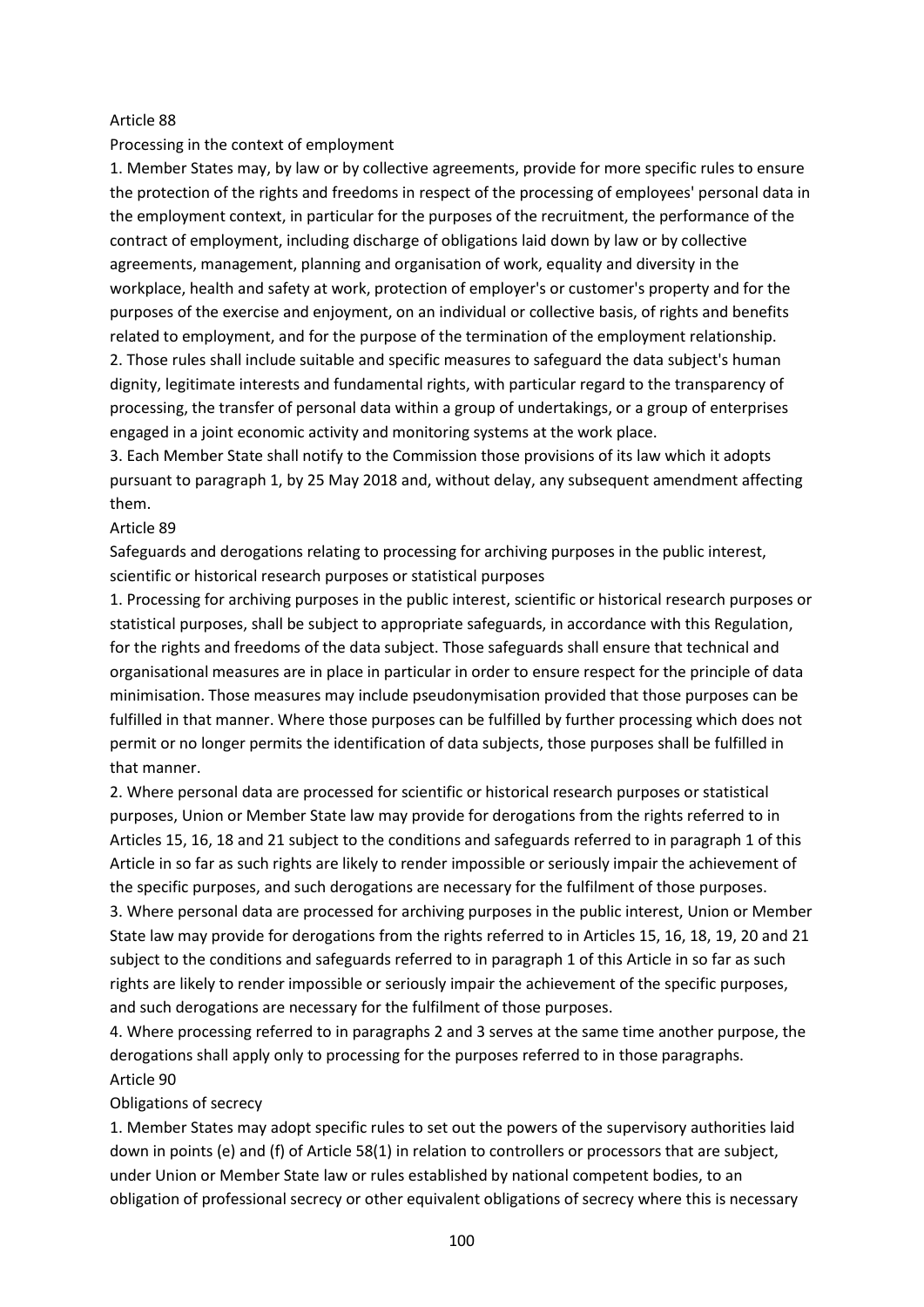and proportionate to reconcile the right of the protection of personal data with the obligation of secrecy. Those rules shall apply only with regard to personal data which the controller or processor has received as a result of or has obtained in an activity covered by that obligation of secrecy. 2. Each Member State shall notify to the Commission the rules adopted pursuant to paragraph 1, by 25 May 2018 and, without delay, any subsequent amendment affecting them. Article 91

Existing data protection rules of churches and religious associations

1. Where in a Member State, churches and religious associations or communities apply, at the time of entry into force of this Regulation, comprehensive rules relating to the protection of natural persons with regard to processing, such rules may continue to apply, provided that they are brought into line with this Regulation.

2. Churches and religious associations which apply comprehensive rules in accordance with paragraph 1 of this Article shall be subject to the supervision of an independent supervisory authority, which may be specific, provided that it fulfils the conditions laid down in Chapter VI of this Regulation.

CHAPTER X

Delegated acts and implementing acts

Article 92

Exercise of the delegation

1. The power to adopt delegated acts is conferred on the Commission subject to the conditions laid down in this Article.

2. The delegation of power referred to in Article 12(8) and Article 43(8) shall be conferred on the Commission for an indeterminate period of time from 24 May 2016.

3. The delegation of power referred to in Article 12(8) and Article 43(8) may be revoked at any time by the European Parliament or by the Council. A decision of revocation shall put an end to the delegation of power specified in that decision. It shall take effect the day following that of its publication in the Official Journal of the European Union or at a later date specified therein. It shall not affect the validity of any delegated acts already in force.

4. As soon as it adopts a delegated act, the Commission shall notify it simultaneously to the European Parliament and to the Council.

5. A delegated act adopted pursuant to Article 12(8) and Article 43(8) shall enter into force only if no objection has been expressed by either the European Parliament or the Council within a period of three months of notification of that act to the European Parliament and the Council or if, before the expiry of that period, the European Parliament and the Council have both informed the Commission that they will not object. That period shall be extended by three months at the initiative of the European Parliament or of the Council.

Article 93

Committee procedure

1. The Commission shall be assisted by a committee. That committee shall be a committee within the meaning of Regulation (EU) No 182/2011.

2. Where reference is made to this paragraph, Article 5 of Regulation (EU) No 182/2011 shall apply.

3. Where reference is made to this paragraph, Article 8 of Regulation (EU) No 182/2011, in conjunction with Article 5 thereof, shall apply.

CHAPTER XI

Final provisions

Article 94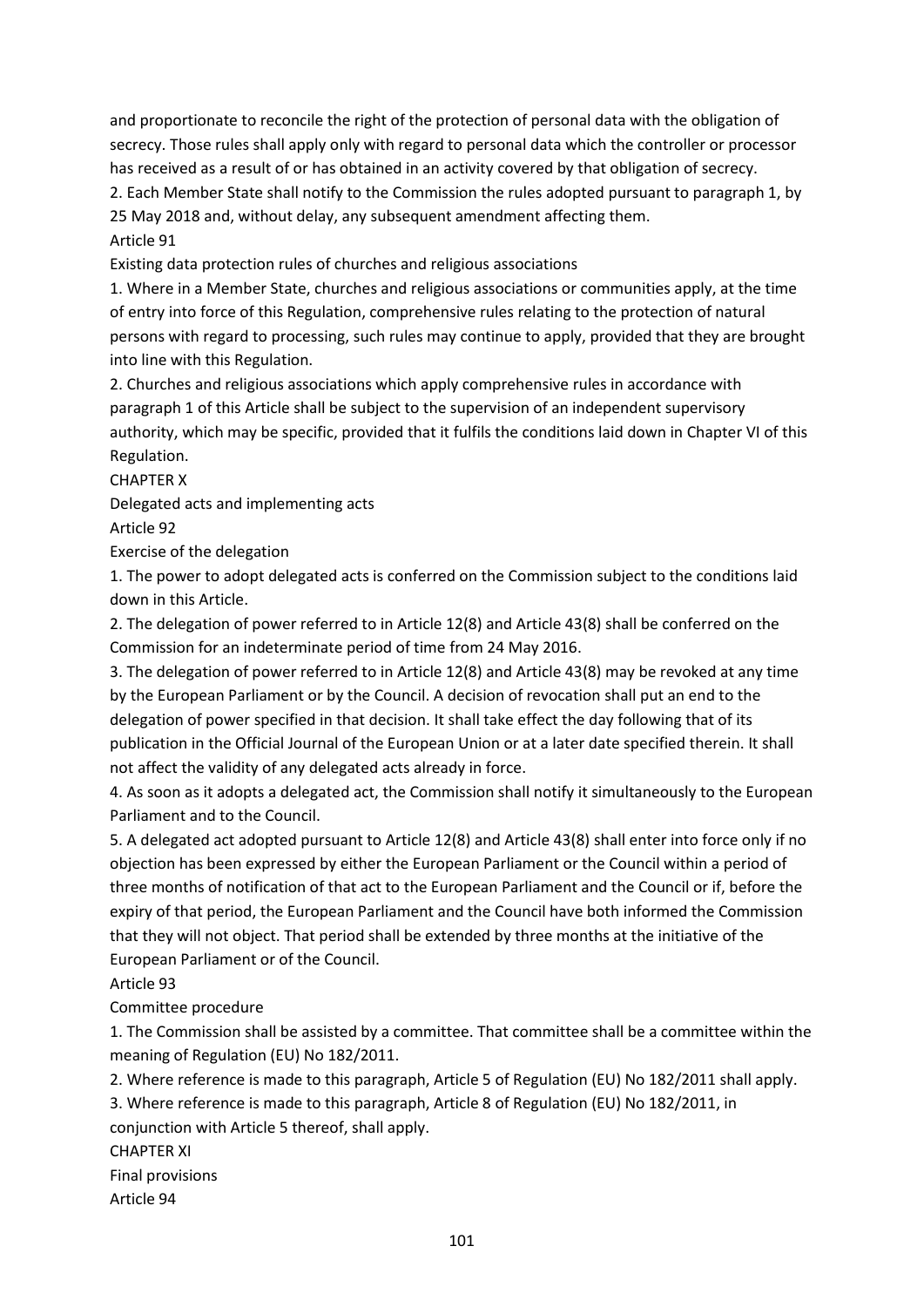Repeal of Directive 95/46/EC

1. Directive 95/46/EC is repealed with effect from 25 May 2018.

2. References to the repealed Directive shall be construed as references to this Regulation. References to the Working Party on the Protection of Individuals with regard to the Processing of Personal Data established by Article 29 of Directive 95/46/EC shall be construed as references to the European Data Protection Board established by this Regulation.

Article 95

Relationship with Directive 2002/58/EC

This Regulation shall not impose additional obligations on natural or legal persons in relation to processing in connection with the provision of publicly available electronic communications services in public communication networks in the Union in relation to matters for which they are subject to specific obligations with the same objective set out in Directive 2002/58/EC.

Article 96

Relationship with previously concluded Agreements

International agreements involving the transfer of personal data to third countries or international organisations which were concluded by Member States prior to 24 May 2016, and which comply with Union law as applicable prior to that date, shall remain in force until amended, replaced or revoked. Article 97

Commission reports

1. By 25 May 2020 and every four years thereafter, the Commission shall submit a report on the evaluation and review of this Regulation to the European Parliament and to the Council. The reports shall be made public.

2. In the context of the evaluations and reviews referred to in paragraph 1, the Commission shall examine, in particular, the application and functioning of:

(a) Chapter V on the transfer of personal data to third countries or international organisations with particular regard to decisions adopted pursuant to Article 45(3) of this Regulation and decisions adopted on the basis of Article 25(6) of Directive 95/46/EC;

(b) Chapter VII on cooperation and consistency.

3. For the purpose of paragraph 1, the Commission may request information from Member States and supervisory authorities.

4. In carrying out the evaluations and reviews referred to in paragraphs 1 and 2, the Commission shall take into account the positions and findings of the European Parliament, of the Council, and of other relevant bodies or sources.

5. The Commission shall, if necessary, submit appropriate proposals to amend this Regulation, in particular taking into account of developments in information technology and in the light of the state of progress in the information society.

Article 98

Review of other Union legal acts on data protection

The Commission shall, if appropriate, submit legislative proposals with a view to amending other Union legal acts on the protection of personal data, in order to ensure uniform and consistent protection of natural persons with regard to processing. This shall in particular concern the rules relating to the protection of natural persons with regard to processing by Union institutions, bodies, offices and agencies and on the free movement of such data. Article 99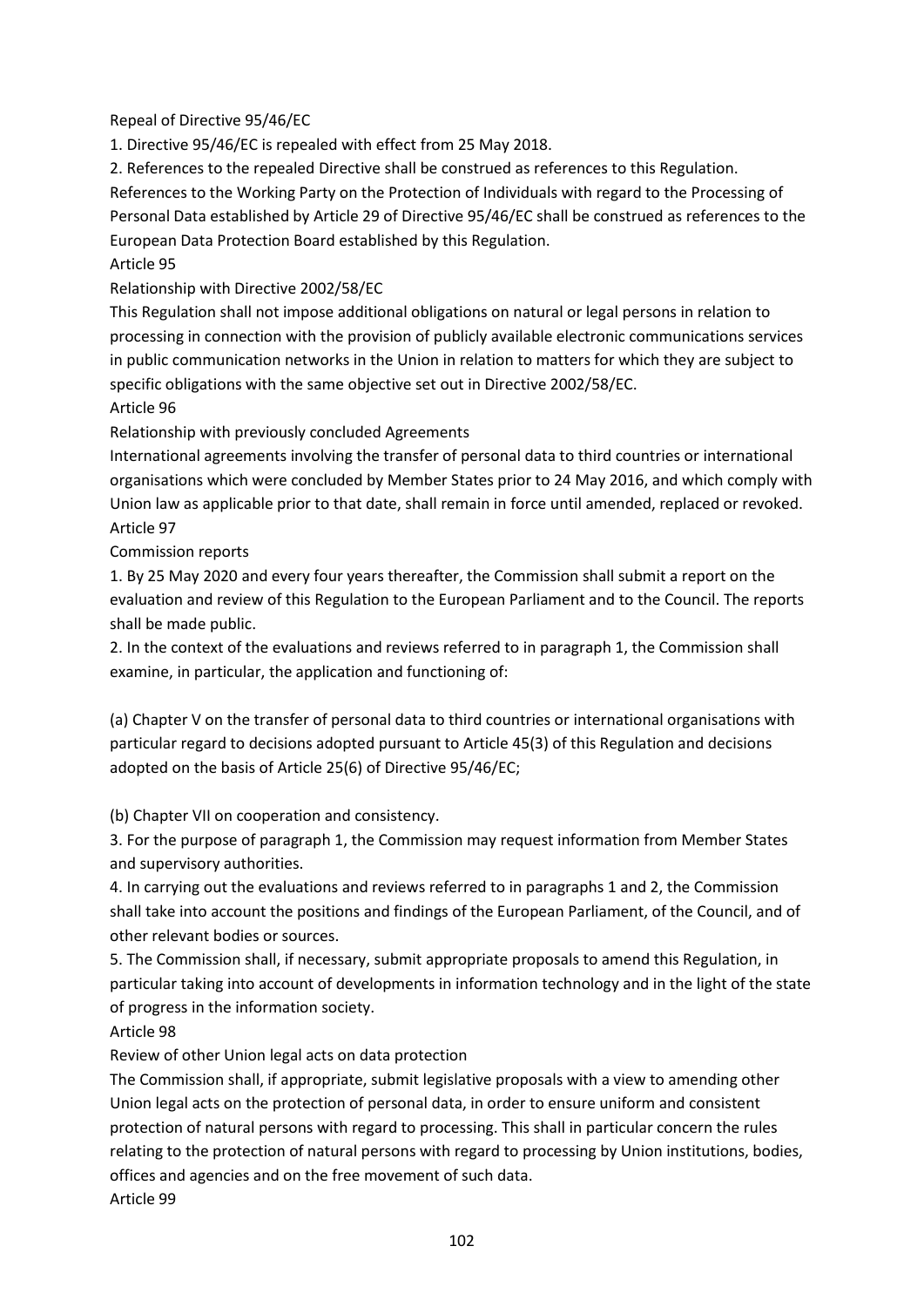Entry into force and application 1. This Regulation shall enter into force on the twentieth day following that of its publication in the Official Journal of the European Union. 2. It shall apply from 25 May 2018. This Regulation shall be binding in its entirety and directly applicable in all Member States. Done at Brussels, 27 April 2016. For the European Parliament The President M. SCHULZ For the Council The President J.A. HENNIS-PLASSCHAERT

(1) OJ C 229, 31.7.2012, p. 90.

(2) OJ C 391, 18.12.2012, p. 127.

(3) Position of the European Parliament of 12 March 2014 (not yet published in the Official Journal) and position of the Council at first reading of 8 April 2016 (not yet published in the Official Journal). Position of the European Parliament of 14 April 2016.

(4) Directive 95/46/EC of the European Parliament and of the Council of 24 October 1995 on the protection of individuals with regard to the processing of personal data and on the free movement of such data (OJ L 281, 23.11.1995, p. 31).

(5) Commission Recommendation of 6 May 2003 concerning the definition of micro, small and medium-sized enterprises (C(2003) 1422) (OJ L 124, 20.5.2003, p. 36).

(6) Regulation (EC) No 45/2001 of the European Parliament and of the Council of 18 December 2000 on the protection of individuals with regard to the processing of personal data by the Community institutions and bodies and on the free movement of such data (OJ L 8, 12.1.2001, p. 1).

(7) Directive (EU) 2016/680 of the European Parliament and of the Council of 27 April 2016 on the protection of natural persons with regard to the processing of personal data by competent authorities for the purposes of prevention, investigation, detection or prosecution of criminal offences or the execution of criminal penalties, and the free movement of such data and repealing Council Framework Decision 2008/977/JHA (see page 89 of this Official Journal).

(8) Directive 2000/31/EC of the European Parliament and of the Council of 8 June 2000 on certain legal aspects of information society services, in particular electronic commerce, in the Internal Market ('Directive on electronic commerce') (OJ L 178, 17.7.2000, p. 1).

(9) Directive 2011/24/EU of the European Parliament and of the Council of 9 March 2011 on the application of patients' rights in cross-border healthcare (OJ L 88, 4.4.2011, p. 45).

(10) Council Directive 93/13/EEC of 5 April 1993 on unfair terms in consumer contracts (OJ L 95,